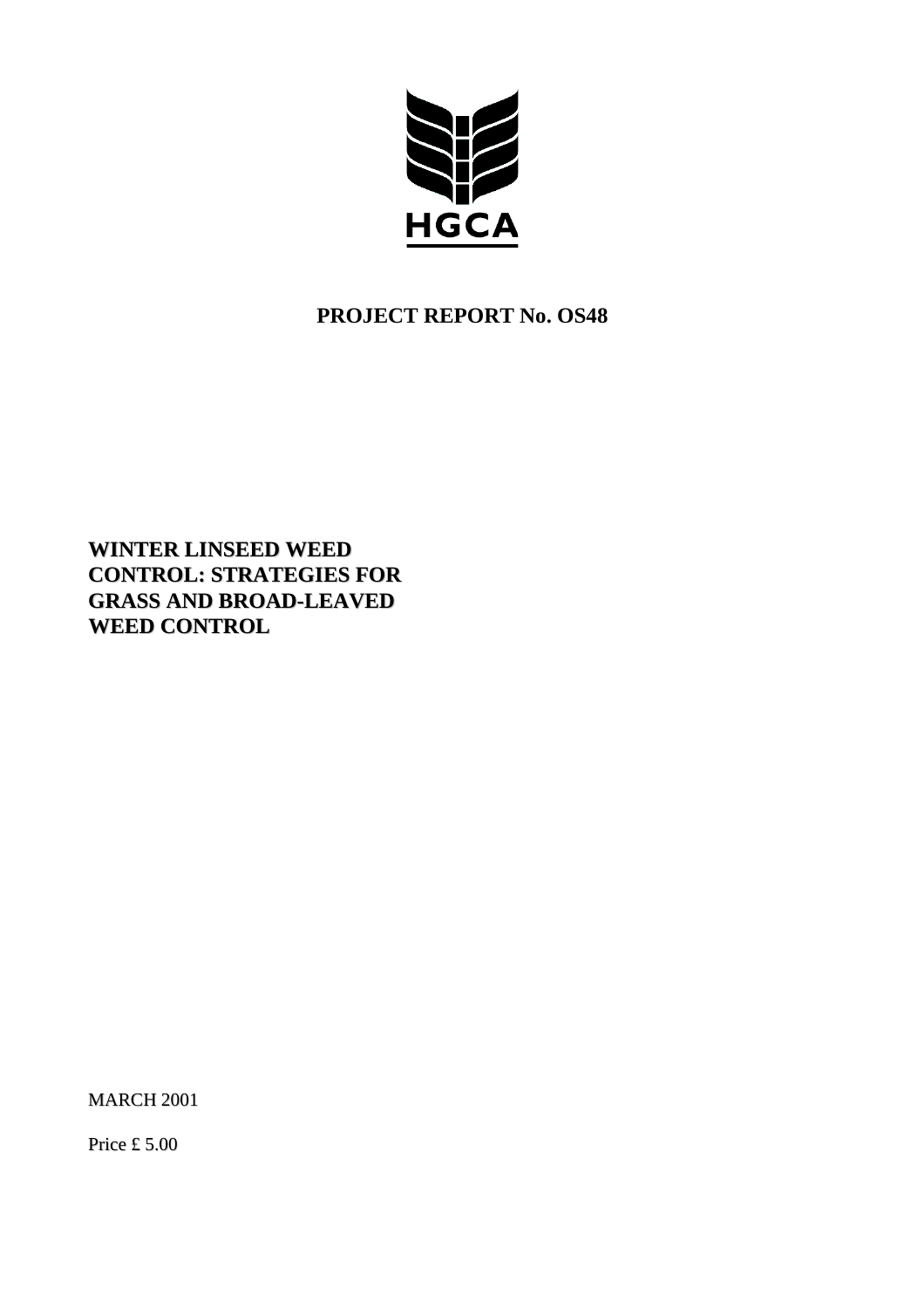### **PROJECT REPORT No. OS48**

## **WINTER LINSEED WEED CONTROL – STRATEGIES FOR GRASS AND BROAD-LEAVED WEED CONTROL**

by

### DAVID TURLEY

ADAS High Mowthorpe, Duggleby, Malton, North Yorkshire, Y017 8BP

This is the final report of a three year project which started in August 1997. The work was funded by a grant of £85,000 from the Home-Grown Cereals Authority (Project 1540 (OS04/01/97)) and £5,000 from Dow Agriculture.

The Home-Grown Cereals Authority (HGCA) has provided funding for this project but has not conducted the research nor written this report. While the author has worked on the best information available, neither HGCA nor the author shall in any event be liable for any loss, damage or injury howsoever suffered directly or indirectly in relation to the report or the research on which it is based.

Reference herein to trade names and proprietary products without stating that they are protected does not imply that they may be regarded as unprotected and thus free for general use. No endorsement of named products is intended nor is any criticism implied of other alternative, but unnamed products.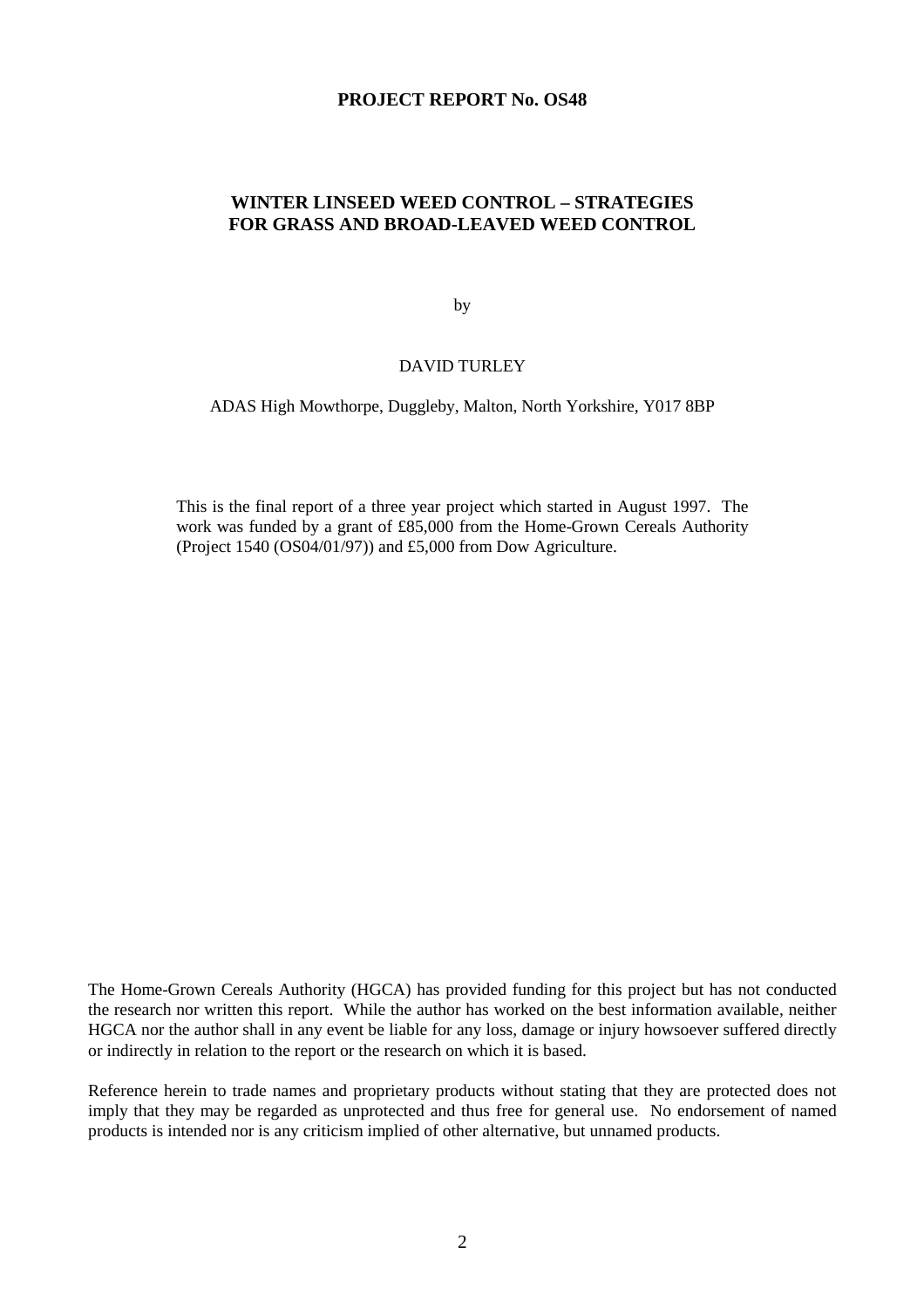## **CONTENTS**

| <b>ABSTRACT</b>                                                                                                                                   | Page<br>$\bf{l}$ |
|---------------------------------------------------------------------------------------------------------------------------------------------------|------------------|
| <b>SUMMARY REPORT</b>                                                                                                                             | $\overline{2}$   |
| <b>TECHNICAL REPORT</b>                                                                                                                           | 13               |
| 1.0. INTRODUCTION                                                                                                                                 | 13               |
| 2.0. EFFECT OF WEED COMPETITION AND TIMING OF WEED REMOVAL ON<br><b>WINTER LINSEED YIELDS</b>                                                     | 16               |
| 2.0.1 OBJECTIVES                                                                                                                                  | 16               |
| 2.1. MATERIALS AND METHODS                                                                                                                        | 16               |
| 2.1.1. Sites and soil type                                                                                                                        | 16               |
| 2.1.2. Treatments                                                                                                                                 | 16               |
| 2.1.3. Trial Design                                                                                                                               | 17               |
| 2.1.4. Methodology                                                                                                                                | 17               |
| 2.1.5. Assessments                                                                                                                                | 17               |
| 2.2. RESULTS                                                                                                                                      | 18               |
| 2.2.1 Weed competition                                                                                                                            | 18               |
| 2.2.2 Effects on yield                                                                                                                            | 21               |
| 2.3. DISCUSSION                                                                                                                                   | 21               |
| 3.0. EFFECT OF PRE-EMERGENCE HERBICIDE ON SENSITIVITY OF GRASS-WEEDS<br>AND VOLUNTEER CEREALS TO POST-EMERGENCE GRAMINICIDE<br><b>APPLICATION</b> | 23               |
| 3.0.1 OBJECTIVES                                                                                                                                  | 23               |
| 3.1. MATERIALS AND METHODS                                                                                                                        | 23               |
| 3.1.1. Sites and soil type                                                                                                                        | 23               |
| 3.1.2. Experiment treatments                                                                                                                      | 23               |
| 3.1.3. Trial Design                                                                                                                               | 24               |
| 3.1.4. Methodology                                                                                                                                | 25               |
| 3.1.5. Assessments                                                                                                                                | 25               |
| 3.2. RESULTS                                                                                                                                      | 25               |
| 3.2.1. Effects of Treflan on linseed plant populations                                                                                            | 25               |
| 3.2.2. Effects on weed populations                                                                                                                | 27               |
| 3.2.3. Yield responses to weed control                                                                                                            | 34               |
| 3.4. DISCUSSION                                                                                                                                   | 38               |
| 4.0. EFFECT OF PRE-EMERGENCE HERBICIDES ON SENSITIVITY OF BROAD-<br><b>LEAVED WEEDS TO POST-EMERGENCE HERBICIDE APPLICATION</b>                   | 39               |
| 4.0.1 OBJECTIVES                                                                                                                                  | 39               |
| 4.1. MATERIALS AND METHODS                                                                                                                        | 39               |
| 4.1.1. Sites and soil type                                                                                                                        | 39               |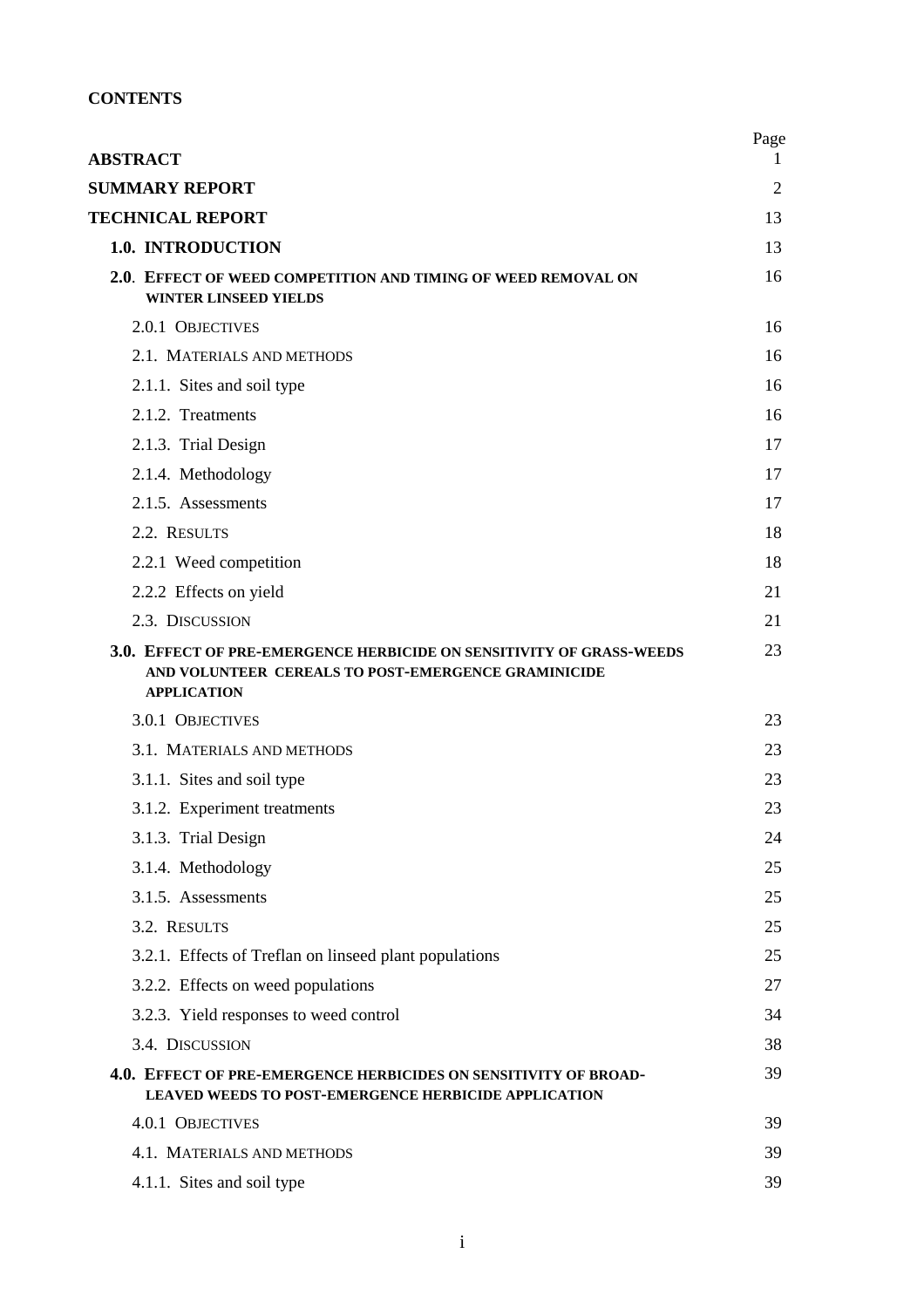| 4.1.2. Treatments                                                                                                              | 39 |
|--------------------------------------------------------------------------------------------------------------------------------|----|
| 4.1.3. Trial Design                                                                                                            | 41 |
| 4.1.4. Methodology                                                                                                             | 42 |
| 4.1.5. Assessments                                                                                                             | 42 |
| 4.2. RESULTS                                                                                                                   | 42 |
| 4.2.1. Effects on plant populations                                                                                            | 42 |
| 4.2.2. Effects of Treflan on early season weed control                                                                         | 43 |
| 4.2.3. Interaction of autumn and spring herbicides                                                                             | 43 |
| 4.2.4. Damage to crops                                                                                                         | 50 |
| 4.2.5. Yield response to herbicide                                                                                             | 52 |
| 4.3. DISCUSSION                                                                                                                | 56 |
| 5.0. EFFECT OF INCORPORATION OF TRIFLURALIN ON WEED CONTROL AND<br><b>OVERWINTER SURVIVAL OF WINTER LINSEED</b>                | 57 |
| 5.0.1 OBJECTIVES                                                                                                               | 57 |
| 5.1. MATERIALS AND METHODS                                                                                                     | 57 |
| 5.1.1. Sites and soil type                                                                                                     | 57 |
| 5.1.2. Treatments                                                                                                              | 57 |
| 5.1.3. Trial Design                                                                                                            | 58 |
| 5.1.4. Methods                                                                                                                 | 58 |
| 5.1.5. Assessments                                                                                                             | 58 |
| 5.2. RESULTS                                                                                                                   | 59 |
| 5.2.1. Effects on plant establishment                                                                                          | 59 |
| 5.2.2. Effectiveness of weed control                                                                                           | 59 |
| 5.2.3. Effects on yield                                                                                                        | 65 |
| 5.3. DISCUSSION                                                                                                                | 66 |
| <b>6.0. CONCLUDING DISCUSSION AND IMPLICATIONS FOR GROWERS</b>                                                                 | 68 |
| <b>REFERENCES</b>                                                                                                              | 71 |
| <b>ACKNOWLEDGEMENTS</b>                                                                                                        | 71 |
| <b>APPENDIX A</b> - Broad-leaved weed herbicides for use in winter linseed - their<br>spectrum of control and mode of activity | 72 |
| APPENDIX B - Yield responses required to cover costs of herbicide application<br>(including application)                       | 75 |
| <b>APPENDIX C</b> – Meteorological information and long-term averages at each site                                             | 77 |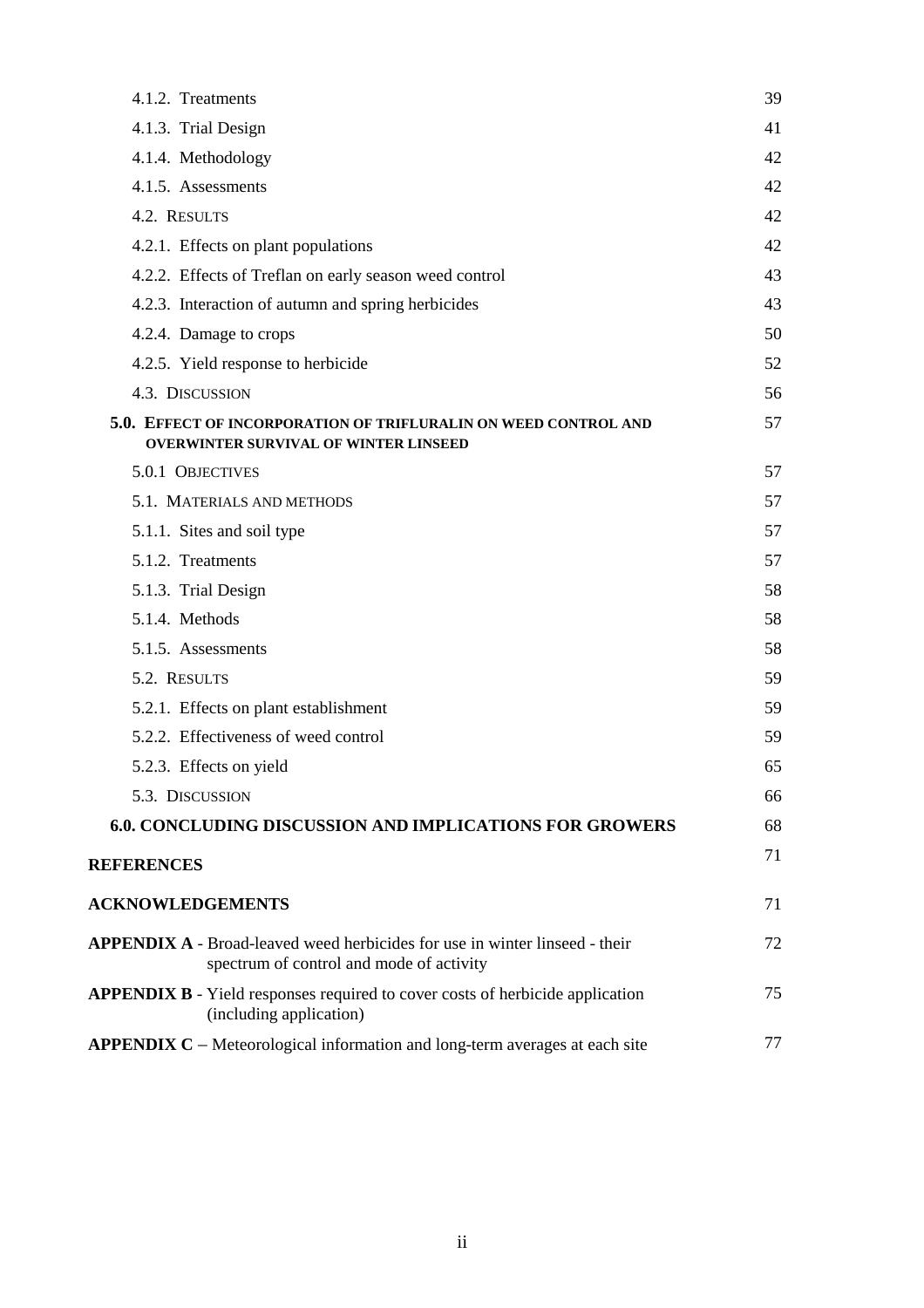### **ABSTRACT**

The aim of the study, through four related field studies, was to investigate the efficacy and crop safety of herbicide strategies for winter linseed. The study used a range of sites (from North Yorkshire to Hampshire), soil types (clay loams to heavy clay soils), weed burdens and weed species, to study the effects on efficacy of weed control and linseed yields. The aims of the four studies were to evaluate a) the effect of grass-weed competition and timing of weed removal on winter linseed yields, b) the effect of pre-emergence herbicide on sensitivity of grass-weeds to post-emergence graminicide application, c) the effect of preemergence herbicides on sensitivity of broad-leaved weeds to post-emergence herbicide application and d) the effect of incorporation of Treflan (480 g/l trifluralin) on weed control and overwinter survival of winter linseed.

The critical period for grass-weed removal was found to be linked to the balance between crop and weed biomass. Yield potential was reduced, compared to herbicide-treated crops, where grass-weed biomass was allowed to develop to a level which equalled that of the linseed crop before removal. In practical terms this meant that in most cases, removal of grass-weeds could be delayed until March without compromising the yield potential of the crop. Treflan did provide a useful reduction in autumn grass-weed populations. Where effects were significant, grass weed populations were reduced by 26 to 74%. However, effects did not persist until spring. Relatively high doses of Laser (200 g/l cycloxydim) were required to control competitive brome (0.75 to 1.0 l/ha) and volunteer wheat  $(0.75+ 1/ha)$  where herbicide application was delayed until tillering had started. There were few significant yield responses to grass-weed control, except at very high grass-weed populations (>75 black-grass plants/m²). The only occasion where Treflan appeared to complement Laser application was in suppression of black-grass heads.

In around 60% of cases, Treflan reduced the total broad-leaved weed flora present prior to spring herbicide application, with the greatest effects where sensitive weed species dominated the weed flora. Where herbicides had a good broad spectrum of weed control, there were interactions between autumn and springapplied products to give additional benefits to use individually. A yield response of only 0.2 t/ha was required to cover the cost of application of a full dose of Ally (20% w/w metsulfuron-methyl), and 0.3 t/ha the costs of a sequence of Treflan and Ally at full label dose rates. In contrast, Basagran (480 g/l bentazone) required a yield response of at least 0.5 t/ha to cover costs and it was difficult to achieve such yield responses in winter linseed crops. Application of Ally in spring caused visible stunting and damage to winter linseed crops on a number of occasions. However effects were quickly out-grown by the start of flowering and yields were unaffected.

Where Treflan was incorporated into soil (the traditional method of application), winter linseed plant populations were always reduced and significant reductions were recorded three out of six site years. Where Treflan was applied as a surface treatment, plant populations were similar to, or higher than, those in untreated plots. However, weed control by Treflan was not significantly compromised by post-drilling application.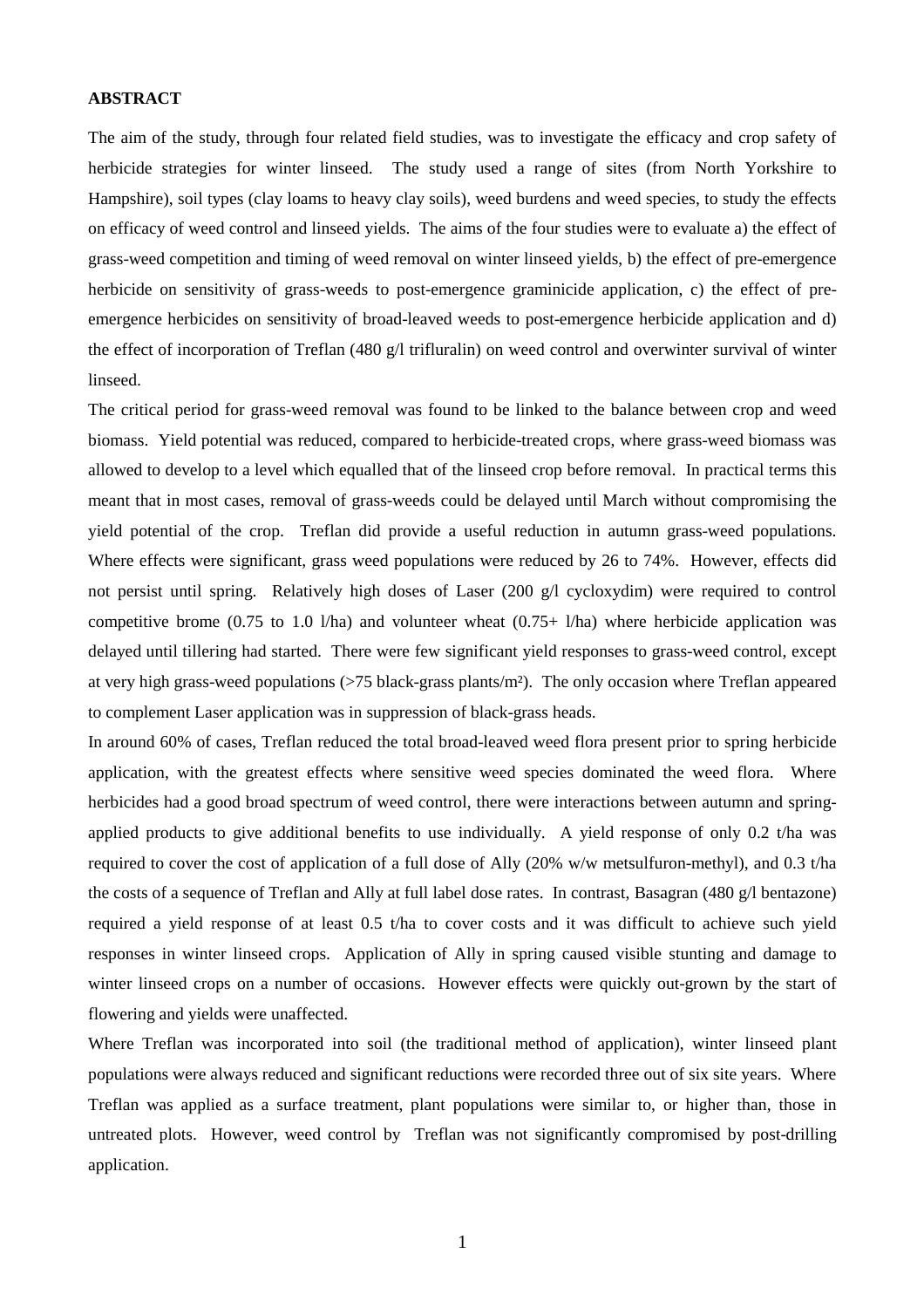### **SUMMARY REPORT**

### **Introduction**

Linseed has an open canopy and weed control is considered to be the most important input in maintaining yield potential. However, little work has been done to date in the in the UK to evaluate the effects of weed control in the crop. The number of fully approved herbicides for use on linseed is limited and many herbicides have been used under specific off-label arrangements, or under approvals for minor crop use. This approach on both the spring and winter crop has demonstrated that there can be phytotoxic effects from certain herbicides, even though some of the effects may be only transitory. In the case of winter linseed, there is an increased risk of phyotoxicity when herbicides are applied in the autumn or early spring as the crop may already be stressed from frost damage and overwinter kill.

At the start of the project in 1997, the only active approved for pre-emergence use on spring linseed was trifluralin. At the time, it was noted that this herbicide could have a detrimental effect on winter linseed when incorporated prior to drilling. It is necessary to evaluate the role of autumn herbicides for weed control because of the potential difficulties in controlling weeds with the limited range of spring-applied herbicides then available. Effective use of cheap autumn-applied herbicides could also reduce the need for herbicide in the spring by reducing the total weed burden present, by suppressing weed growth or by sensitising weeds to subsequent herbicide application.

The aim of this study, through four related field studies, was to investigate the efficacy and crop safety of herbicide strategies in winter linseed. The specific aims of these studies were to evaluate:

- 1) The effect of grass-weed competition and timing of weed removal on winter linseed yields.
- 2) The effect of pre-emergence herbicide on sensitivity of grass-weeds and volunteer cereals to postemergence graminicide application.
- 3) The effect of pre-emergence herbicides on sensitivity of broad-leaved weeds to post-emergence herbicide application.
- 4) The effect of incorporation of trifluralin on weed control and overwinter survival of winter linseed, and the efficacy of post-drilling applications of trifluralin.

### **1) The effect of grass-weed competition and timing of weed removal on winter linseed yields.**

#### *Method*

This study ran for 2 years (harvest years 1998 and 1999) at ADAS Boxworth on a clay soil of the Hanslope series. The site was sown with wheat volunteers (prior to linseed drilling), at a range of densities (target of 10, 30 and 90 wheat plants/m²), in an attempt to increase the natural level of grass-weed competition. Falcon (a.i. 100 g/l propaquizafop), was applied at the following timings: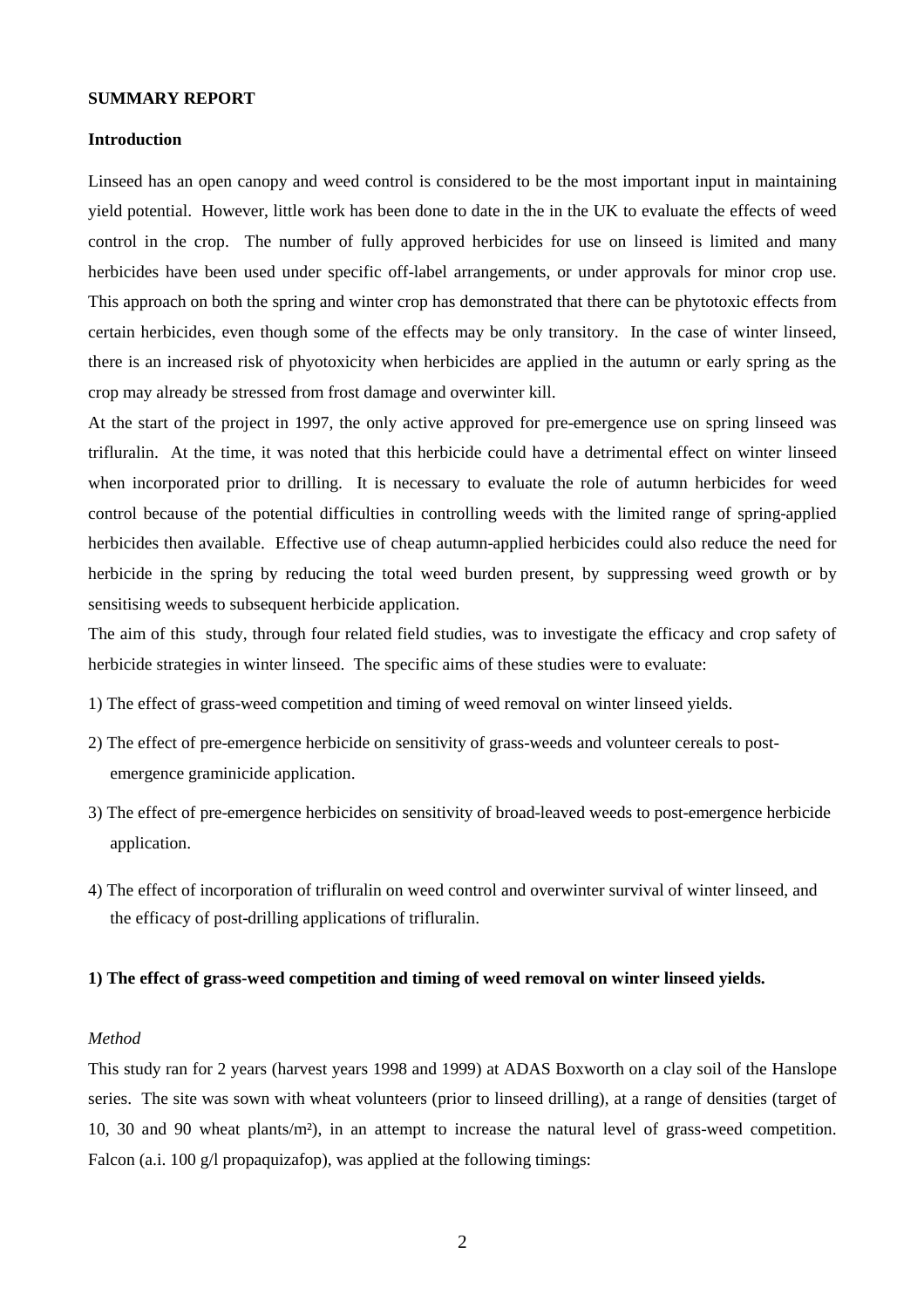### 1) No Falcon applied

- 2) 1.0 l/ha Falcon applied end October/early November
- 3) 1.0 l/ha Falcon applied end November/early December
- 4) 1.0 l/ha Falcon applied end February/early March
- 5) 1.0 l/ha Falcon applied end March/early April

Treatments were arranged in a fully-randomised block design with 3 replicates of each graminicide x weed density treatment combination, and 6 replicates of each untreated control treatment (2 per block per volunteer density treatment). Crop populations, weed populations and weed biomass were recorded prior to each graminicide application and when the sown wheat volunteers reached grain-fill stage, in the 'untreated' control plots. Treatments were examined for any sign of herbicide related damage during the season. Yield was recorded using plot combines.

### *Key results and discussion*

Black-grass dominated the grass-weed flora in both seasons of study  $(>100)$  blackgrass plants/m<sup>2</sup>). At harvest in 1998, leaving weeds uncontrolled significantly reduced yields, and yield increased (though not significantly) the later herbicides were applied, up until the end of March, resulting in yield responses to weed and lodging control ranging from 0.29 to 0.39 t/ha. In 1999, there was a yield response to all herbicide applications. These responses were statistically significant, with the exception of the final herbicide application in April where the response was limited to 0.34 t/ha. In all other cases, the yield response to weed control ranged from 0.58 to 0.74 t/ha.

The critical period for weed removal was linked to the balance between crop and weed biomass. Yield potential was reduced where grass-weed biomass was allowed to develop to a level which equalled that of the linseed crop before removal. However, this balance will be influenced by any factors affecting crop vigour. In 1998/99, in early spring, the crop did not appear to be developing as well as in previous seasons which may have increased sensitivity to weed competition. Where crop growth outpaced weed growth then weed control could be delayed until March without penalty. This would minimise potential risks associated with herbicide application when there is a significant risks of frost damage to the crop which could exacerbate sensitivity to herbicide, though ideally, grass-weed competition should be removed as soon as possible in the season. There was no evidence of any risk to the crop from graminicide application in the autumn or winter period.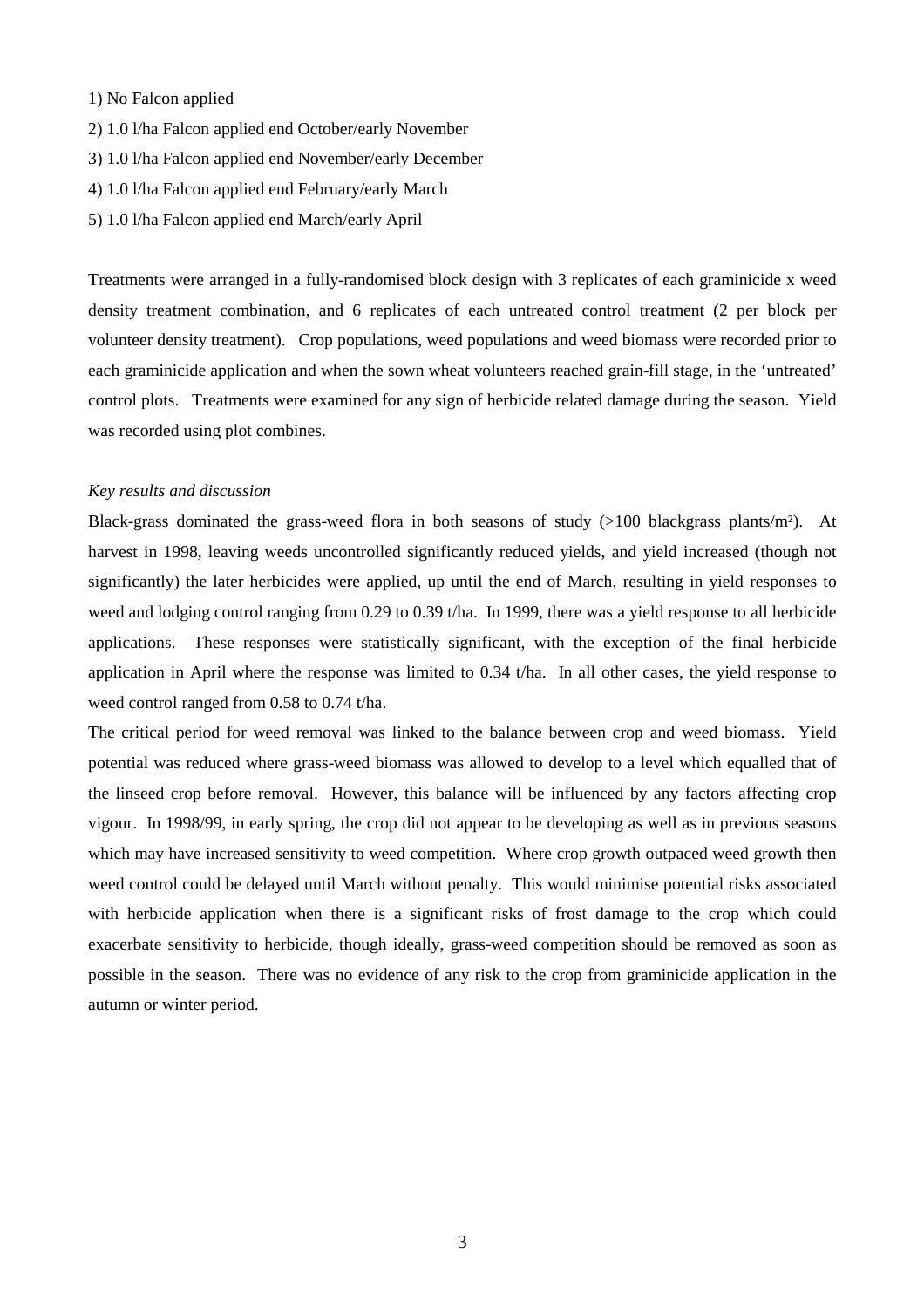## **2) The effect of pre-emergence herbicide on sensitivity of grass-weeds and volunteer cereals to postemergence graminicide application.**

### *Method*

This experiment was located at ADAS Boxworth and ADAS Bridgets (silt clay loam, overlying chalk). Sites were selected on the basis of presence of natural grass-weed seedbanks, to which grass-weed seed was broadcast at Bridgets to boost populations. The study was run for 3 years at Boxworth and 2 years at Bridgets and evaluated the interaction of Treflan (480 g/l (46% w/w) trifluralin), and Laser (200 g/l cycloxydim) treatments on grass-weed populations. Post-drilling Treflan treatments were applied as soon as possible after drilling of linseed plots, as a surface application without incorporation. Post-emergence Laser treatments were applied when the black-grass plants had at least 2 leaves unfolded. Rates of herbicide applied were as shown below;

| Treatment | Post-drilling herbicide | Post-emergence herbicide |
|-----------|-------------------------|--------------------------|
| 1.        | Nil                     | Nil                      |
| 2.        | Nil                     | 1.0 l/ha Laser           |
| 3.        | Nil.                    | $0.75$ l/ha Laser        |
| 4.        | Nil.                    | $0.5$ l/ha Laser         |
| 5.        | Nil                     | $0.25$ l/ha Laser        |
| 6.        | 1.75 l/ha Treflan       | Nil.                     |
| 7.        | 1.75 l/ha Treflan       | 1.0 l/ha Laser           |
| 8.        | 1.75 l/ha Treflan       | $0.75$ l/ha Laser        |
| 9.        | 1.75 l/ha Treflan       | $0.5$ l/ha Laser         |
| 10.       | 1.75 l/ha Treflan       | $0.25$ l/ha Laser        |

Treatments were fully randomised 3 replicates of each treatment, except for the untreated controls where there were 3 replicates per block.

Linseed and weed populations were assessed in November/December, prior to, or just after, graminicide application and again in February/March to assess any overwinter effects. Weed populations were reassessed in late March early April. At Bridgets, black-grass heads were counted in June or July. During the season the linseed crop was examined for occurrence of any damage due to herbicide application. Yields were measured using plot combines.

## *Key results and discussion*

Laser application had no effect on linseed plant populations, and no symptoms of herbicide damage were observed (i.e. chlorosis, scorch or stunting etc.) following Laser application. No detrimental effects on crop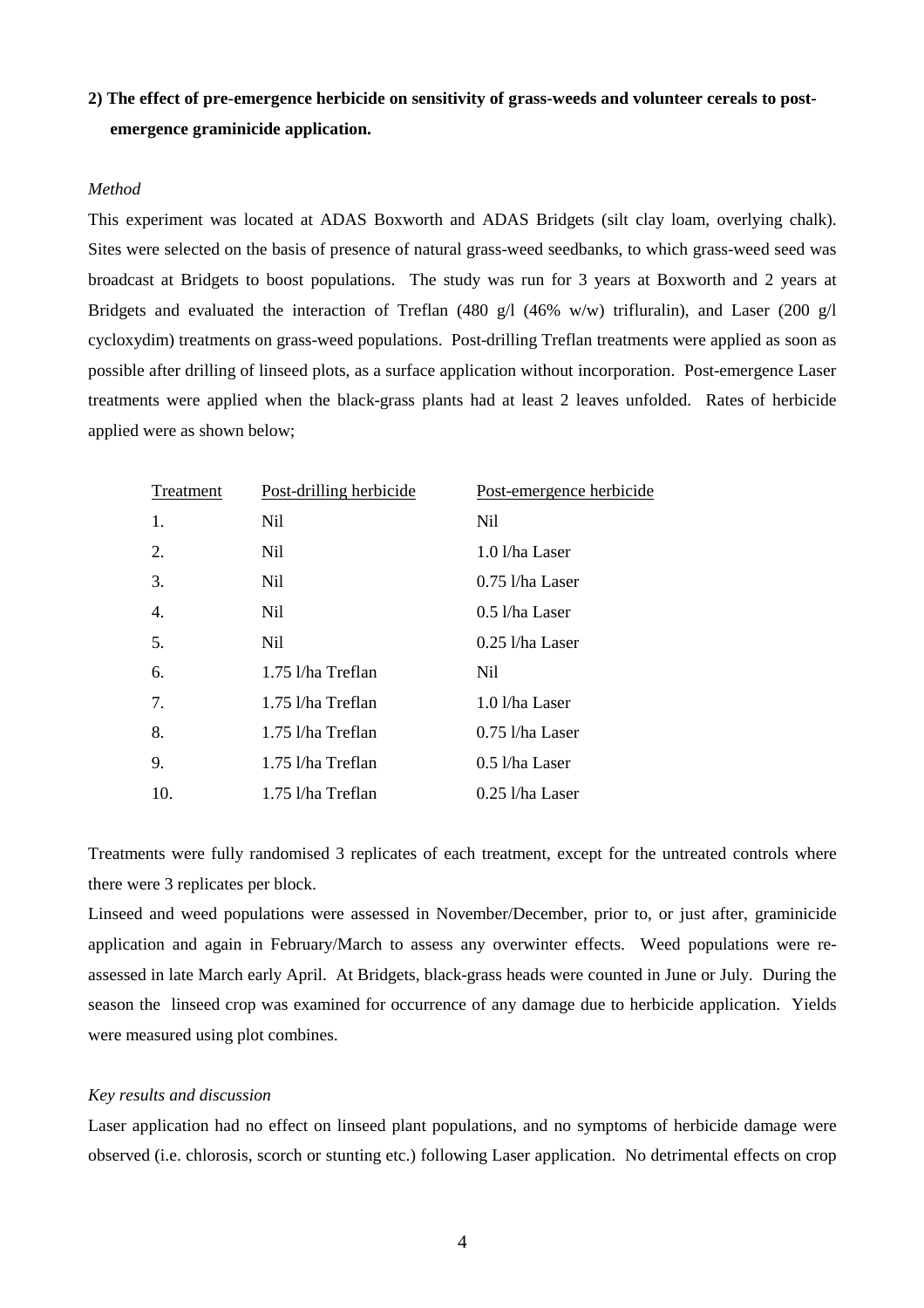growth and development were observed later in the season. Post-drilling applications of Treflan had little consequential effect on linseed plant stands.

Application of Treflan significantly reduced the autumn grass-weed burden in three out of the five cases studied (Boxworth in autumn 1997 and 1999, and Bridgets in autumn 1999). Effects were observed at a range of weed densities, but effects were not consistent across the range of weed densities encountered. Effects of Treflan were also inconsistent within individual weed species. Significant reductions in total grass-weed burden were mainly due to effects of Treflan on black-grass and barren brome components of the weed flora. In two out of four cases encountered, Treflan application significantly reduced black-grass populations by between 45% (Boxworth, autumn '97) and 73% (Bridgets, autumn '99). In only one out of three cases encountered did Treflan significantly reduce barren brome populations (by 45% at Boxworth in autumn '99).

Application of Treflan in the majority of cases studied, had little impact on spring grass-weed populations as a whole, or for individual grass-weed species. At Bridgets, although there was no significant effect of Treflan on black-grass plant populations, there were significant effects observed on later black-grass head populations. In these cases, application of Treflan reduced black-grass head populations and exhibited an interaction with Laser application to increase the efficacy of control (Fig 1). Application of 1.75 l/ha of Treflan allowed dose rates as low as 0.5 l/ha of Laser to prevent black grass head production. The greater effect of Treflan at the Bridgets site may be due to the fact that much of the backgrass probably arose from seed broadcast to boost grass-weed populations. Broadcast and shallow incorporated seed may have emerged in a single flush at the time of treatment or may not have been well buried in soil, resulting in Treflan uptake by germinating and emerging plants.



Fig 1. An example of the effect of post-drilling Treflan application and post-emergence Laser application on black-grass head populations – Bridgets, June 1999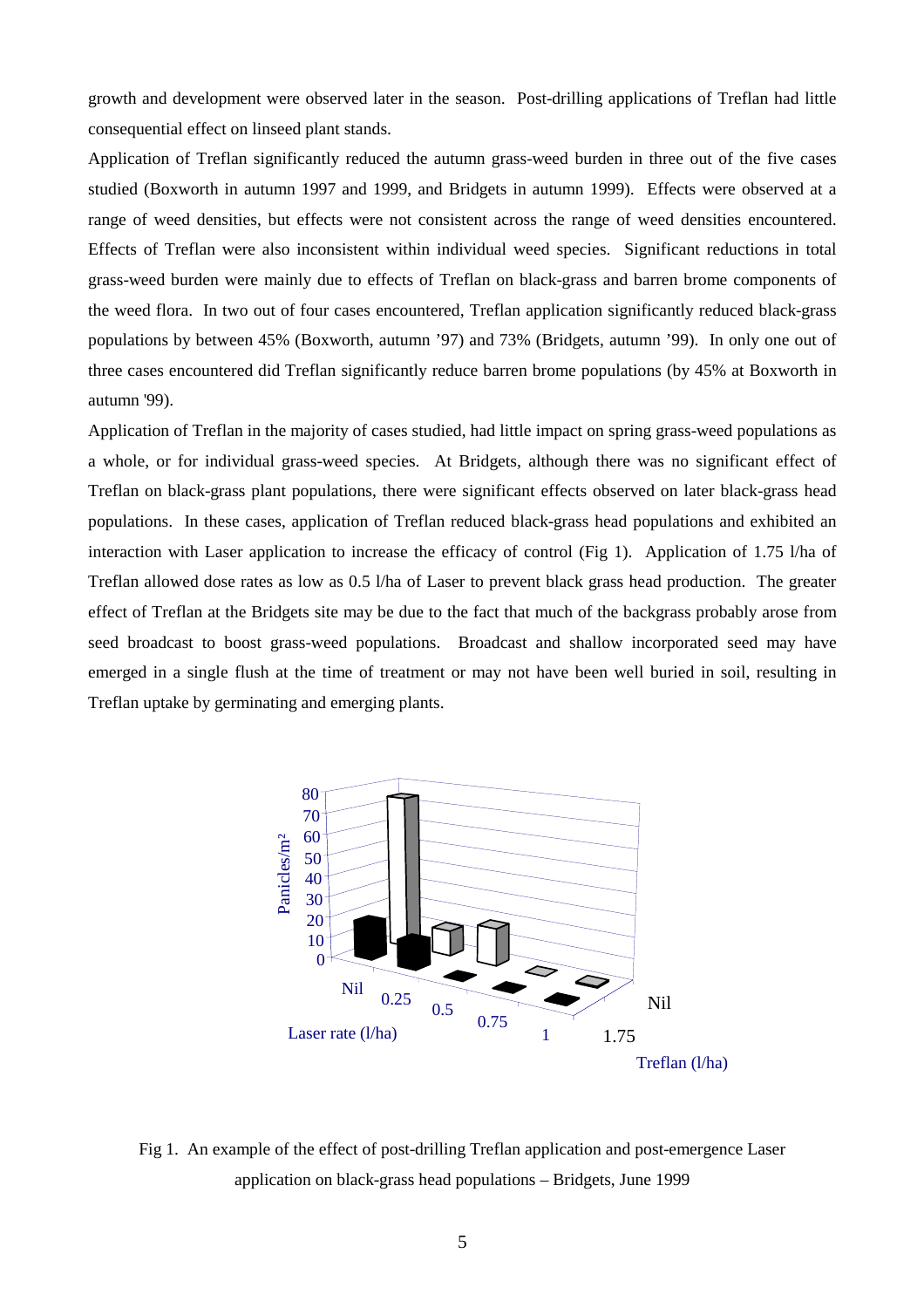Laser was very effective in reducing populations of all grass-weeds present, and efficacy was closely related to dose rates. Linseed is not a competitive crop to grass-weeds and relatively high dose rates of 0.5 to 1.0 l/ha of Laser were required to effectively control barren brome and volunteer wheat populations. Blackgrass was effectively controlled by dose rates of  $0.5 - 0.75$  l/ha, even at very high populations (Table 1).

| Grass          | Population               | Site & year   | Dose of Laser required (l/ha) |         |         |  |
|----------------|--------------------------|---------------|-------------------------------|---------|---------|--|
| <b>Species</b> | In untreated             |               |                               |         |         |  |
|                | control                  |               | 50%                           | 75%     | $90%+$  |  |
|                | (plants/m <sup>2</sup> ) |               | Control                       | Control | control |  |
| Black-         | (643)                    | Boxworth 1999 | < 0.25                        | 0.25    | $0.5 +$ |  |
| grass          |                          |               |                               |         |         |  |
|                | (77)                     | Boxworth 1998 | < 0.25                        | 0.25    | $0.5+$  |  |
|                | (17)                     | Bridgets 2000 | < 0.25                        | 0.5     | $0.75+$ |  |
| Barren         | (176)                    | Boxworth 1999 | 0.5                           | 0.75    | 1.0     |  |
| Brome          | (9)                      | Boxworth 1998 | 0.5                           | 0.5     | $0.75+$ |  |
| Wheat          | (17)                     | Boxworth 2000 | 0.25                          | 0.75    | $0.75+$ |  |
|                | (10)                     | Boxworth 1999 | 0.5                           | 0.75    | $0.75+$ |  |

Table 1. Dose of Laser required to give 50, 75 and 90% or more control of grass-weeds in winter linseed (based on data in tables 3.6, 3.8, 3.10, 3.12 and 3.14).

## **3) The effect of pre-emergence herbicides on sensitivity of broad-leaved weeds to post-emergence herbicide application.**

The experiment was sited at ADAS Bridgets and ADAS High Mowthorpe (shallow silty clay loam overlying chalk) with naturally-occurring high densities of broad-leaved weeds and a diversity of weed species. The experiment ran from harvest years 1998 to 2000.

The experiment was run as three separate self-contained studies for three years. Herbicides currently approved for use in spring linseed crops were studied including Ally (20% w/w mestsulfuron methyl), Basagran (480 g/l bentazone) and Vindex (240 g/l bromoxynil plus 50 g/l clopyralid). Within each individual study, Treflan was either not applied at all, or applied at 0.875 and 1.75 l/ha. Within each of these Treflan treatments, Ally, Basagran or Basagran plus Vindex were applied at a range of dose rates (nil, 33%, 66% and 100% of full label rate for Ally, and Nil, 25, 50 and 100% of full label rate for Basagran, and Vindex plus Basagran treatments). Treatments were grouped by spring herbicide treatment into three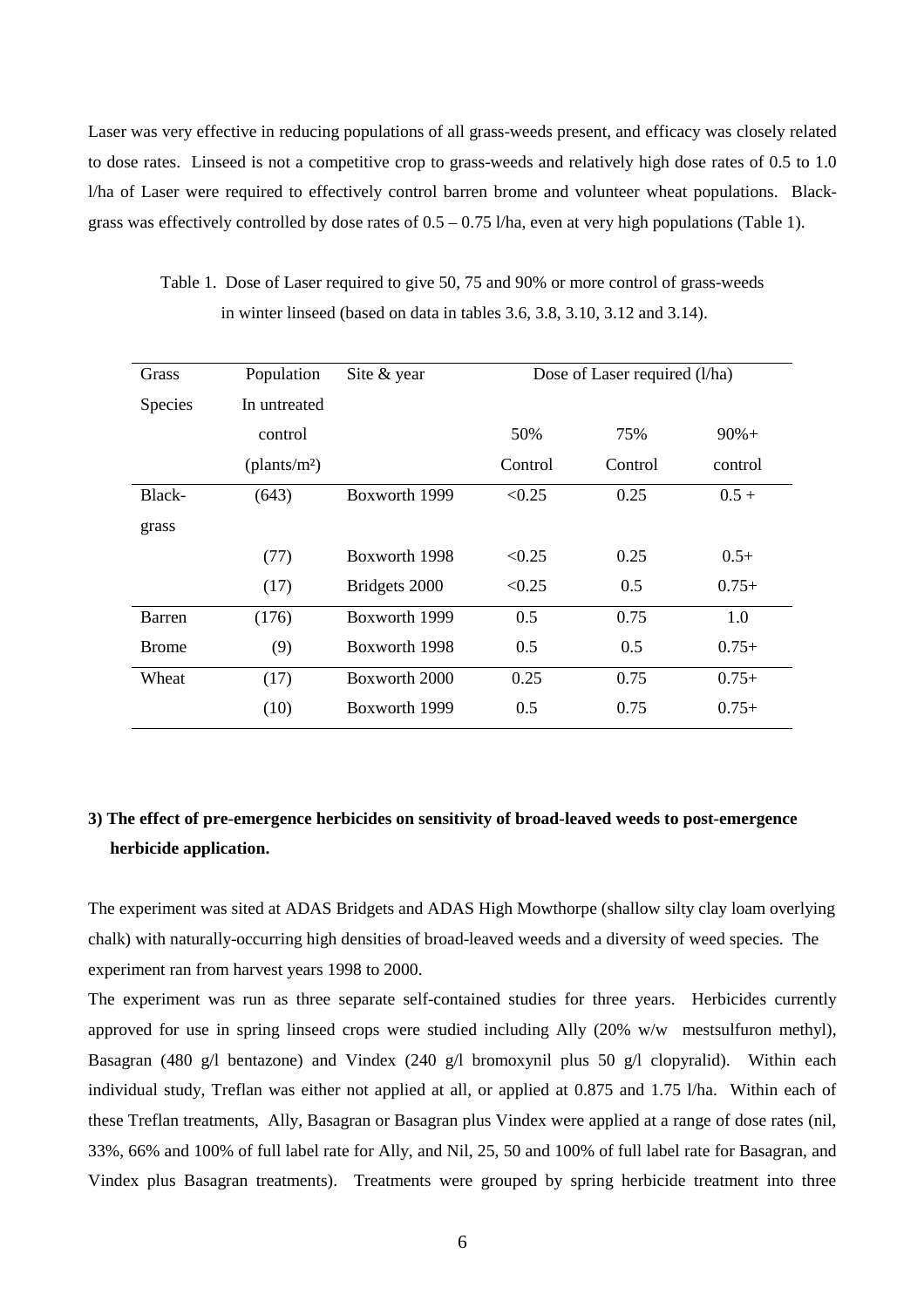separate studies.

Treflan treatments were applied on the day of drilling as a post-drilling surface treatment. The postemergence treatments were applied as soon as possible in spring when the crop was at least 5cm tall. A fully randomised field plot design was used for each study, with 3 replicates of each treatment.

Linseed populations were assessed prior to any follow up herbicide application and again in April. At fixed points, weed populations were assessed in the autumn after Treflan treatment, at the time of spring herbicide application and 30 days after spring herbicide application. During the season crops were examined for signs of herbicide damage.

### *Key results and discussion*

In 27% of cases studied, Treflan gave a significant reduction in the total weed population present in the autumn. At the spring assessment, this increased to 61% of cases studied. The scale of the reductions achieved by the 1.75 l/ha rate ranged from 27 to 71% in the autumn and 27 to 84% in the spring, depending on the balance of weed species present. Where Treflan had a significant effects on weed populations, the weed flora was dominated by sensitive weeds, such as field speedwell, annual meadow grass, poppy, chickweed, field speedwell or forget-me-not.

There are weaknesses in the spectrum of control provided by individual herbicides approved for use in linseed. Within the cases studied, there were a number of instances where interactions were observed between autumn and spring-applied herbicides, where either a significant proportion of the weed flora was sensitive to the herbicides applied in both the autumn or spring, or, the spring-applied herbicide covered a weakness in the control provided by autumn application of Treflan. In both cases, the effectiveness of the herbicide was a key factor and interactions were more prevalent where Ally was used in the sequence rather than Basagran or Basagran plus Vindex. An example of the interaction between Treflan and Ally on the control of a field speedwell dominated flora is presented in Table 2.

| Treflan rate | Ally rate |                                |                                  |                   |  |  |
|--------------|-----------|--------------------------------|----------------------------------|-------------------|--|--|
|              | None      | $10 \frac{\text{g}}{\text{h}}$ | $20 \frac{\text{g}}{\text{h}}$ a | $30 \frac{g}{ha}$ |  |  |
| None         | -         | $+24\%$                        | 0%                               | $-15%$            |  |  |
| $0.875$ 1/ha | $-13%$    | $-37\%$                        | $-19%$                           | $-36%$            |  |  |
| $1.75$ l/ha  | $-11\%$   | $-32\%$                        | $-60%$                           | $-53%$            |  |  |

Table 2. Percent reduction in total weed flora (compared to untreated control) achieved by interaction of autumn applied Treflan and spring-applied Ally herbicide sequences (Bridgets 1998).

In three out of six cases there were good examples of weed control interactions between Treflan and Ally. There were no clear interactions of Treflan with Basagran alone or Vindex plus Basagran at the Bridgets site, due to very high populations of field pansy in the weed flora, which were unaffected by treatment. At High Mowthorpe, in weed situations dominated by poppy and oilseed rape (1998) or field speedwell (2000), there were additional benefits gained from using sequences of Treflan followed by Basagran or Vindex plus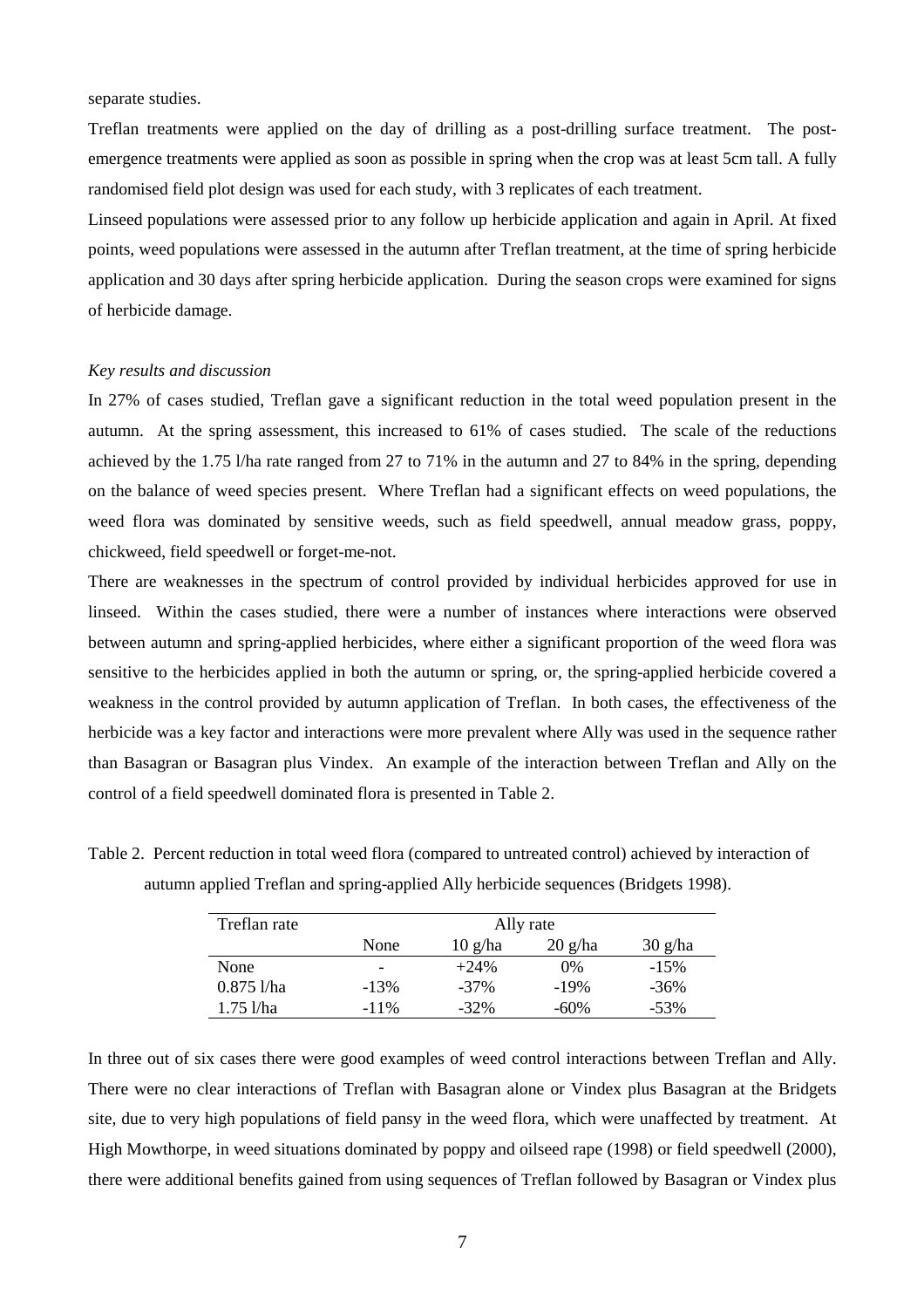Basagran, which gave good control from rates as low as half the recommended label dose of the springapplied herbicides, though levels of control were inconsistent across dose rates.

In 1998 at High Mowthorpe, Ally caused severe stunting and a reduction in crop vigour, observed after treatment, when the crop was approximately 10-15cm tall. Observed effects were clearly related to dose rate applied. In 1999, on both sites, a widespread crop yellowing was observed during stem extension of the crop, though in this case crop vigour was unaffected. Both crop yellowing and the extent of the damage were related to dose rate applied. Previous application of Treflan had no influence on the effect. Effects were transient and in both years and within 2-3 weeks of first appearance had disappeared.

In 1998 at Bridgets and 1998 and 1999 at High Mowthorpe, all herbicide treatments in the Treflan/Ally sequence gave yield responses that more than covered the costs of treatment. These were sites where weed populations ranged from 60-90 weed/m² in untreated plots, and yield responses to treatment were typically of the order of 0.5 t/ha or more. The yield response at High Mowthorpe in 1999 was also partly due to control of crop lodging, with high weed populations causing extensive lodging. Where there was little yield response to herbicide application, weeds were either poorly controlled and yield potential was low, or weed populations were low (i.e.  $< 11$  field speedwell plants/m<sup>2</sup>). There was one example which demonstrated a complementary benefit from autumn and spring weed control. At Bridgets in 1998, failure to apply autumn weed control resulted in an unrecoverable loss in yield potential of 0.35 t/ha when using Ally alone, and 0.45 t/ha when using Basagran alone in spring.

At £35/litre Basagran is an expensive herbicide, requiring a linseed yield response of 0.7 t/ha to cover costs of application of a full label rate. In all cases studied, there was only one instance in which costs of Basagran application were covered by yield response to treatment. Adding Vindex to the sequence adds to costs increasing the return required. In the one case where exceptional yield responses were achieved, linseed plant populations in spring were lower than the target population which may have reduced interplant competition with the weeds present.

## **4) The effect of incorporation of trifluralin on weed control and overwinter survival of winter linseed, and the efficacy of post-drilling applications of trifluralin.**

The experiment was located on three sites ADAS Boxworth, Bridgets and High Mowthorpe. The experiment was run for 2 years on each site (harvest years 1998 and 1999). Treatments were as follows:

- 1. No Treflan applied, no incorporation cultivation
- 2. Incorporation cultivation only prior to drilling
- 3.  $1.75$  l ha<sup>-1</sup> Treflan incorporated into soil prior to drilling
- 4.  $1.75$  l ha<sup>-1</sup> Treflan applied to soil surface (within 48 hours of drilling)

Treflan was applied at the label approved rate of 1.75 l/ha for use in linseed (medium to heavy soils) in a water volume of 200 l/ha. Incorporation was carried out at each site using rotovators (Boxworth and High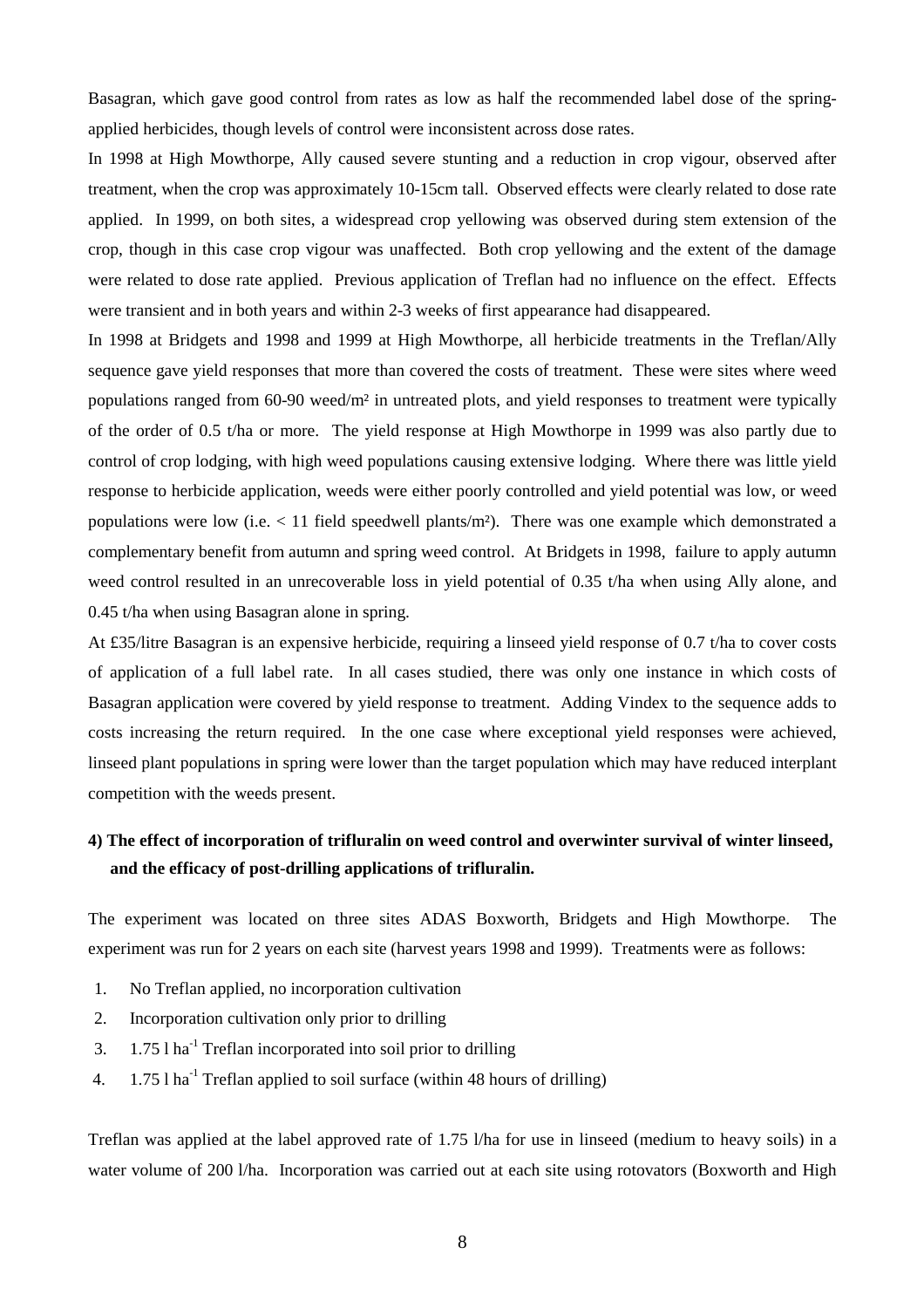Mowthorpe) or a power harrow (Bridgets). Treatments were arranged in a fully randomised block design , with three replicates at Bridgets and High Mowthorpe and four at Boxworth.

In the spring, plots were oversprayed with 30 g/ha of Ally (metsulfuron-methyl) to control any remaining broad-leaved weeds. Where cleavers were also a significant problem, Eagle (75% w/w amidosulfuron) was applied at 40 g/ha as an overspray in 1999. Graminicides were also applied as an overspray where cereal volunteers were a significant problem.

Linseed and weed populations were assessed at full establishment and again at the end of March/early April. Yields were assessed using plot combines.

### *Key results and discussion*

Effects of Treflan on winter linseed plant populations were greatest in the autumn. At all sites, both in the autumn and spring, plant populations were lowest where Treflan had been incorporated into soil. Significant reductions, compared to the untreated control, were recorded in three out of six site years. A large (67%) reduction in plant population due to incorporation was observed at High Mowthorpe in 19988/99, with vigour of the crop also reduced. The effect in this case was sufficient to cause a 50% yield loss. The average reduction in plant population due to Treflan incorporation, in both spring and autumn, across all sites and years was 24%. The effects could be clearly attributed to the impact of Treflan, as cultivation alone did not reduce plant populations compared to the untreated control. Where Treflan was applied as a surface treatment post-drilling, plant populations were similar to or higher than those in the untreated plots.

The overall effectiveness of weed control by post-drilling applications of Treflan was generally either similar to, or (more often) was less effective than, the traditional incorporation treatment. Although in real terms differences between the two methods of Treflan use were small. In many cases the post-drilling treatment resulted in significant reductions in the total weed burden present. The difference between the two application methods tended to be greatest when Treflan was most effective, i.e. when there were large populations of susceptible broad-leaved weeds present in the weed flora, but such differences were not statistically significant.

Despite the effects on crop establishment, with few exceptions these were compensated for later in the season and yields were not reduced by Treflan application where plant populations remained above 300 plants/m².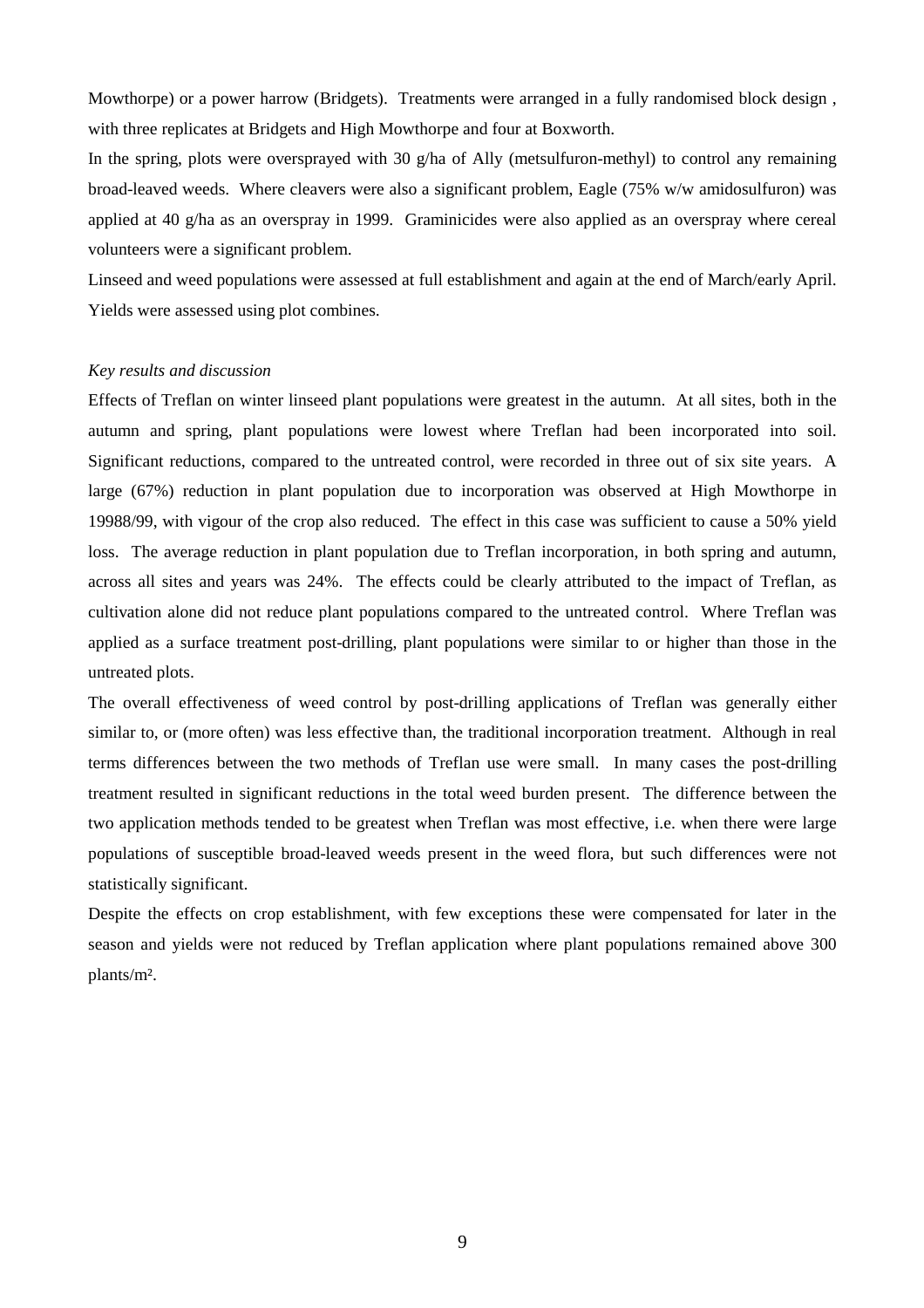### **Discussions and Conclusions**

The advent of winter-sown linseed has caused weed control problems for agronomists and growers, because of lack of information on safe active ingredients. Similarly the limited number of active ingredients approved for use on the crop limits the strategies available for weed control in the crop.

In a number of cases, Treflan was shown to be a significant aid in reducing the total overwinter weed burden, both in grass-weed and broad-leaved weed dominated situations. Its effects are only limited by particular weaknesses in its spectrum of weed control (i.e. cleaver, charlock, field pansy, common poppy, mayweed and shepherds purse) which means it will need to be used in sequence with spring-applied products in most field situations. Treflan is a cheap herbicide and there is no significant benefit to be gained from reducing application rates in the autumn.

Where herbicides have a good broad spectrum of weed control, there can be clear beneficial interactions between autumn and spring-applied products to give benefits over and above those obtained from use of products individually. These occur where Treflan and spring-applied herbicides interact on the same weed species, or complement weaknesses in the control spectrum of each product.

A linseed yield response of only 0.2 t/ha will cover the application costs for a full dose of Ally, and 0.3 t/ha the cost of a sequence of Treflan and Ally at full label dose rates for use in linseed. In this study, this scale of yield response to weed control was not difficult to achieve. In contrast, Basagran requires a yield response of at least 0.5 t/ha to cover costs. Products like Basagran and Vindex are less effective in controlling large, well-established weds which are often encountered in winter-sown linseed at the time of spring-herbicide application. In these circumstances, it is difficult to achieve such yield responses in winter linseed crops, except in exceptional circumstances and reducing dose rates of such products further reduces their effectiveness.

Where weed populations are high  $(>40 \text{ weeds/m}^2)$ , Ally will continue to be the most cost-effective broadleaved herbicide treatment used in winter linseed. Where Treflan-sensitive weeds dominate the weed flora, dose rates of spring herbicides can be greatly reduced with some confidence when Ally is used in conjunction with Treflan. In very low weed populations (10 weeds/m² or less), Treflan alone may be sufficient where sensitive weed species predominate (e.g. field speedwell and chickeweed).

One of the factors that limits the usefulness of Treflan in linseed is the restriction on maximum dose rate to 1.75 l/ha, compared to up to 2.3 l/ha in other crops such as cereals and oilseed rape. Weed control could be increased if the linseed crop could tolerate higher dose rates. As a safer application method, post-drilling application may allow rates of application to be increased in linseed, and this warrants further study.

Though Ally did cause some transient crop damage after application, this did not appear to cause any longterm problems. However, it serves as a warning that extrapolation of use from spring-sown to winter crops is not without potential risk. One of the problems that besets development of minor crops such as linseed is that the initial reliance on off-label or minor crop approvals, that are not always tried and tested, can lead to problems and lack of confidence in a crop before its well established.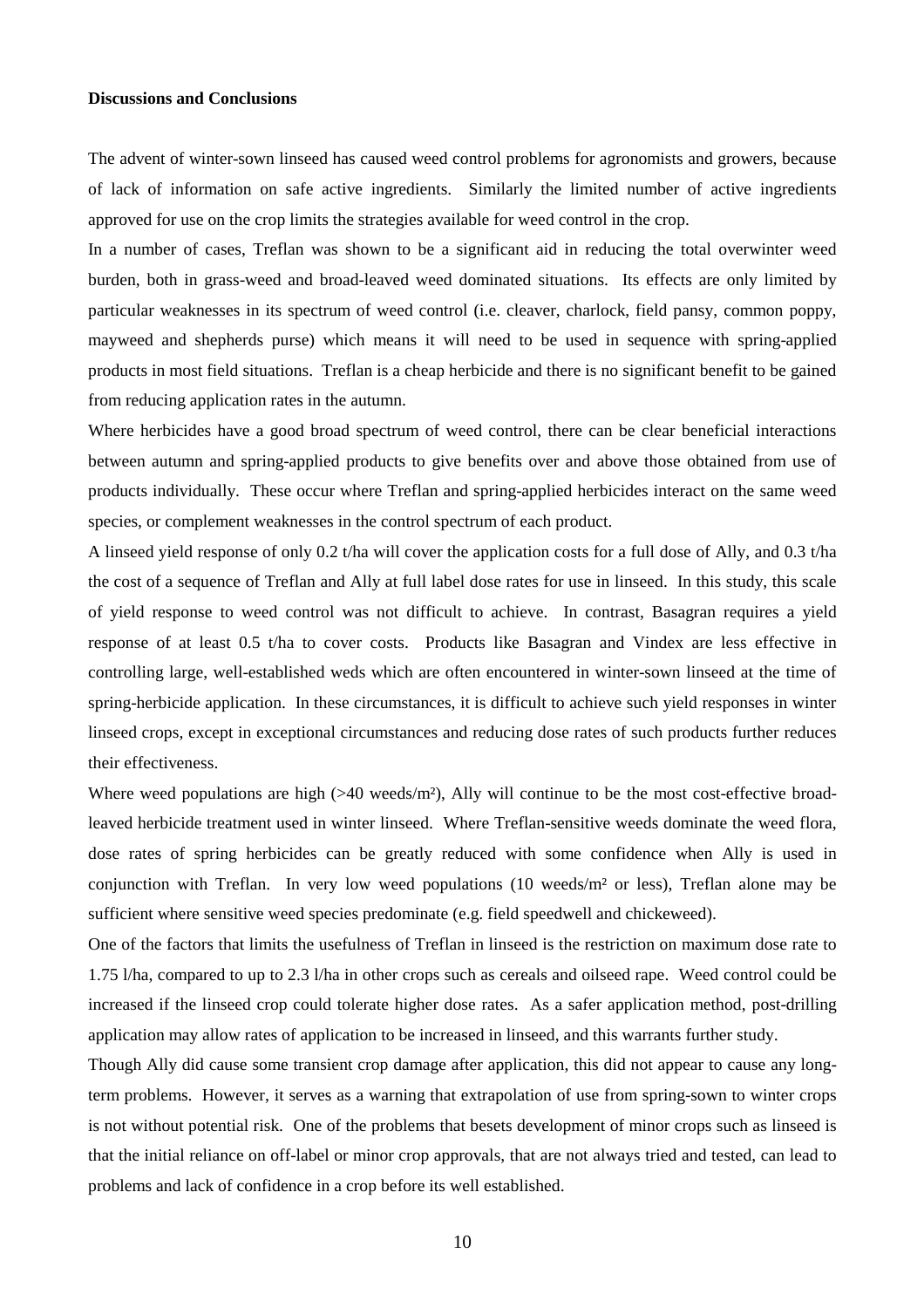Black-grass, brome and volunteer cereals are very competitive in linseed crops. Yield responses to control ranged from 0.29 to 0.74 t/ha in the grass-weed competition study. Relatively high rates of graminicide were required to control barren brome and volunteer cereals in winter linseed if control was delayed until December or later in the season, when these weeds had started to tiller. Black-grass was easier to control and doses of 0.5 l/ha of Laser were very effective in most cases studied. Costs of graminicide application were only recovered where weed populations were very high (i.e.  $>$  70 black-grass plants/m<sup>2</sup>). Despite this, costs of control should not be considered in the context of linseed alone, but in the context of rotational control, as grass-weed control is much more cost-effective in break crops than in cereals.

Graminicides were much more effective at controlling grass-weeds than Treflan, which limits the opportunity for any interaction between autumn and spring-applied herbicides, but the effect observed on black-grass head populations by sequences of Treflan and Laser warrants further study. With the advent of widespread herbicide resistance in black-grass, such sequences (from different herbicide groups) could help reduce the build-up of herbicide resistance, though the low rate of Treflan permitted in linseed restricts the usefulness of this technique. Treflan and related products are currently used in wheat in herbicide-resistant situations as a strategic resistance management tool.

It was demonstrated in the study that linseed could tolerate a high level of grass weed competition over the winter period without affecting yield potential. The optimum time for removal of grass-weed competition was when weed biomass had increased to match that of the crop, in practical terms this meant that in most situations grass-weed control could be delayed until March without compromising yield potential. Although it is advisable to remove grass-weed competition as soon as possible in the season, if weather conditions early in the season were likely to affect the crops susceptibility to herbicide damage (i.e. if a period of frosty weather was predicted), then it should be possible to delay weed control until the following spring without any detrimental effects on yield, provided that the linseed crop is healthy and actively growing. However, later application of graminicides reduces the opportunity to use reduced rates. A further difficulty in trying to target application of graminicides early in the season is the slow growth of winter linseed, which consequently delays attainment of the target growth stage for application (typically when the crop is a minimum of 2.5cm tall).

### *Guidelines on weed control for winter linseed growers*

- Grass-weeds are particularly competitive in winter linseed, and control leads to significant yield responses. Economic response to control depends on high grass-weed populations.
- In most cases, removal of grass-weeds can be delayed until March without compromising the yield potential of the crop. Herbicide application timings can therefore be selected with safety of the crop in mind, avoiding periods of frosty weather. However, earlier spraying allows the opportunity to use reduced rates effectively.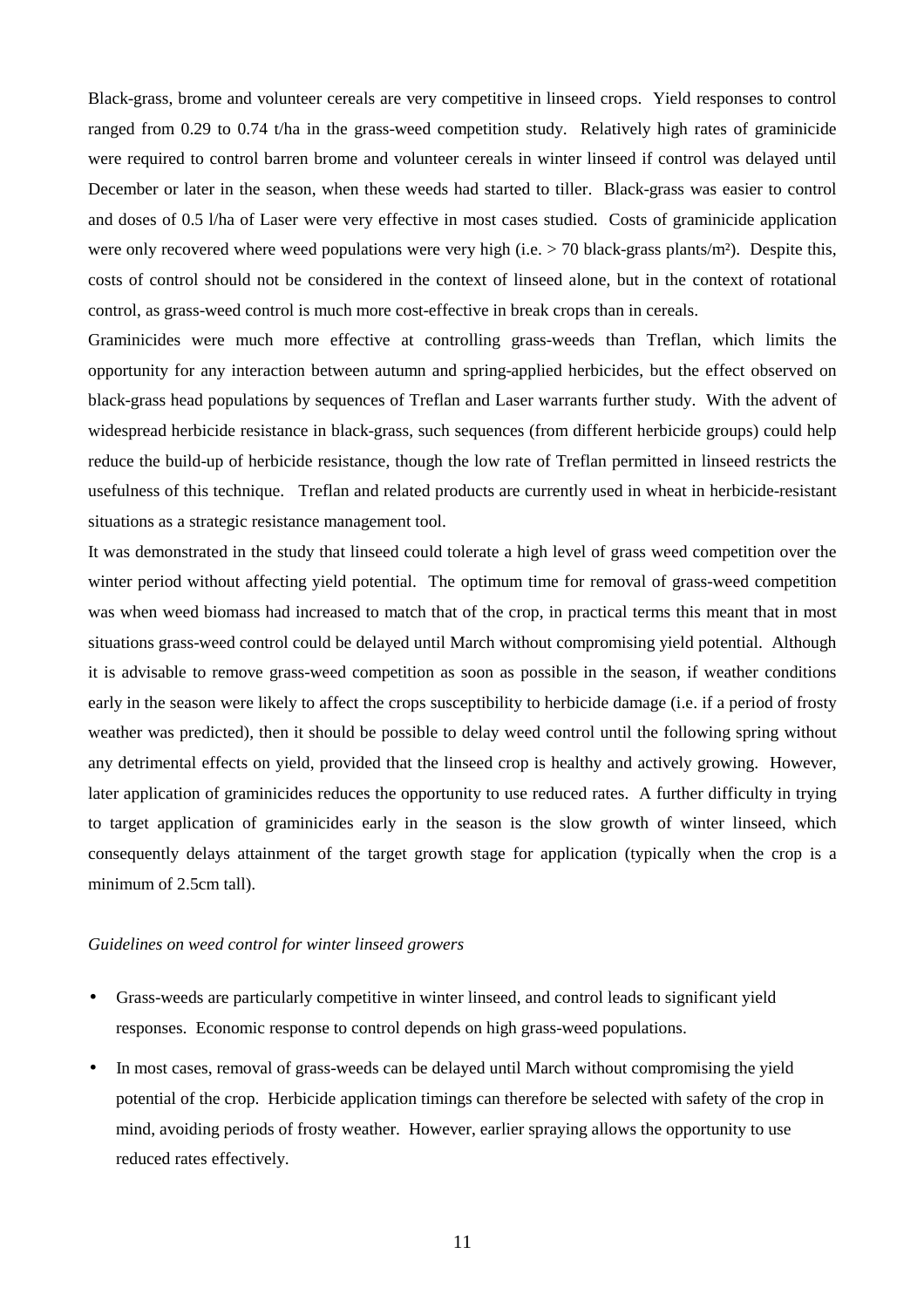- Treflan should not be incorporated into soil prior to drilling winter linseed, but applied as a post-drilling spray.
- Typically, on medium and light textured soils, where the weed flora is dominated by species such as chickweed, field speedwell and even common poppy, application of Treflan should provide a useful reduction in the autumn weed flora.
- There is no benefit in reducing dose rates of Treflan applied in the autumn.
- For control of broad-leaved weeds, of the limited spring herbicide options available, spring application of Ally is most likely to provide an economic return.
- Where Treflan has been applied in the autumn, and sensitive weeds dominate the flora, Ally rates can be reduced by up to 60% (to 10 g/ha) without compromising weed control.
- There is evidence of some complementary activity between autumn Treflan and spring herbicide applications (particularly with Ally) which can lead to better control of the total weed flora than that achieved by each product alone.
- Use of Ally in winter linseed can cause temporary stunting and/or yellowing of the crop. Such effects are transient and do not appear to influence the crop yield potential.
- Relatively high dose rates of graminicide are required to control grass-weeds in winter linseed, particularly where application is delayed until late winter and grass weeds, such as brome and volunteer wheat have started to tiller.
- There was no evidence that autumn application of graminicides caused any damage to winter linseed.
- There is evidence of some interaction between Treflan application and post-emergence graminicide treatments to reduce black-grass head populations.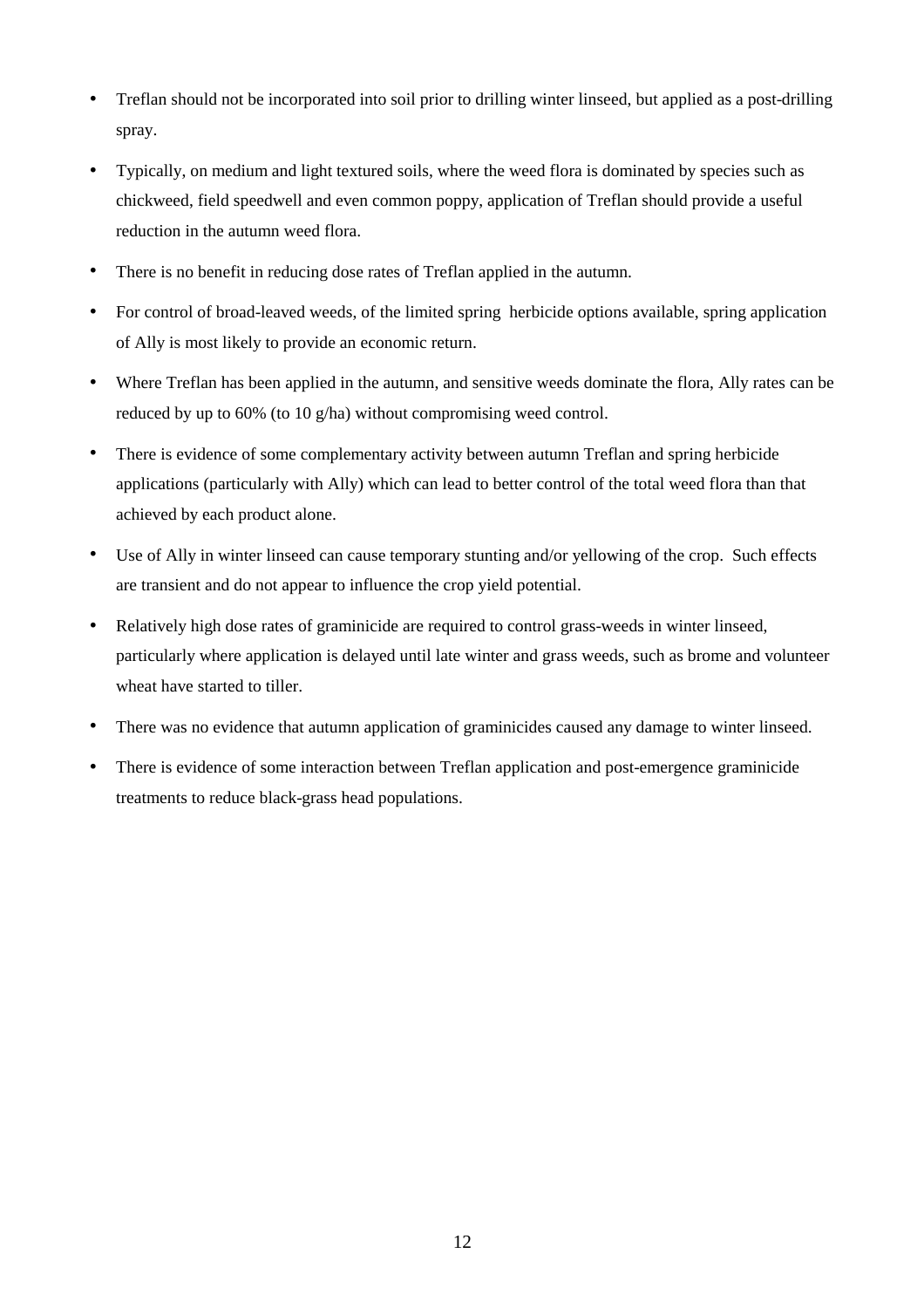#### **TECHNICAL REPORT**

### **1.0. INTRODUCTION**

Linseed (*Linum usitatissimum)* is an important industrial oilseed crop within the EU. The EU is a major importer of linseed. During the last peak in linseed production in the UK during the early 1990's, approximately 50% of EU demand for use in the oils, paint, printing and linoleum industry was still being imported, primarily from Canada and Argentina. Within the EU, the UK is a major producer of linseed, with the crop being grown primarily for its oil, and to a more limited extent (with specific cultivars) for its low-grade fibre. For a number of agronomic and economic reasons, the area of linseed grown in the UK has fluctuated over the last 10 years (Figure 1). During this period UK linseed production first peaked in 1993 at 150,000 hectares, as a result of favourable subsidy payments, before declining due to a number of economic (linseed crop support payments included within the EC Arable Area Payments Scheme) and agronomic factors (late harvests and flax flea beetle (*Aphthona euphorbiae* and *Longitarsus parvulus*) damage (Oakley, Corbett, Parker & Young, 1996) associated with spring-sown linseed crops. A second peak in production occurred in 1999 at 209,000 hectares, predominantly due to sowing of spring cultivars, following the wet autumn of 1998 which limited the sowing of winter-sown crops.

Figure 1.1 Changes in the linseed area grown in the UK from 1990 to 2000



Linseed varieties, from material native to Eastern Europe selected for cold-tolerance, were developed by INRA in France (Davies, 1997). The developed lines had good winter hardiness and a tendency to produce side branches. In the late 1970's this material was crossed with other lines to improve agronomic performance, and from these crosses, winter hardy varieties were selected in the mid-1980's for development. Frost-tolerant varieties of linseed became commercially available in the UK in 1994. By 1997, 30,000 hectares of winter tolerant cultivars were being sown, according to Semundo. These cultivars had the potential to alleviate the problems of flax flea beetle attack and late harvesting which afflict the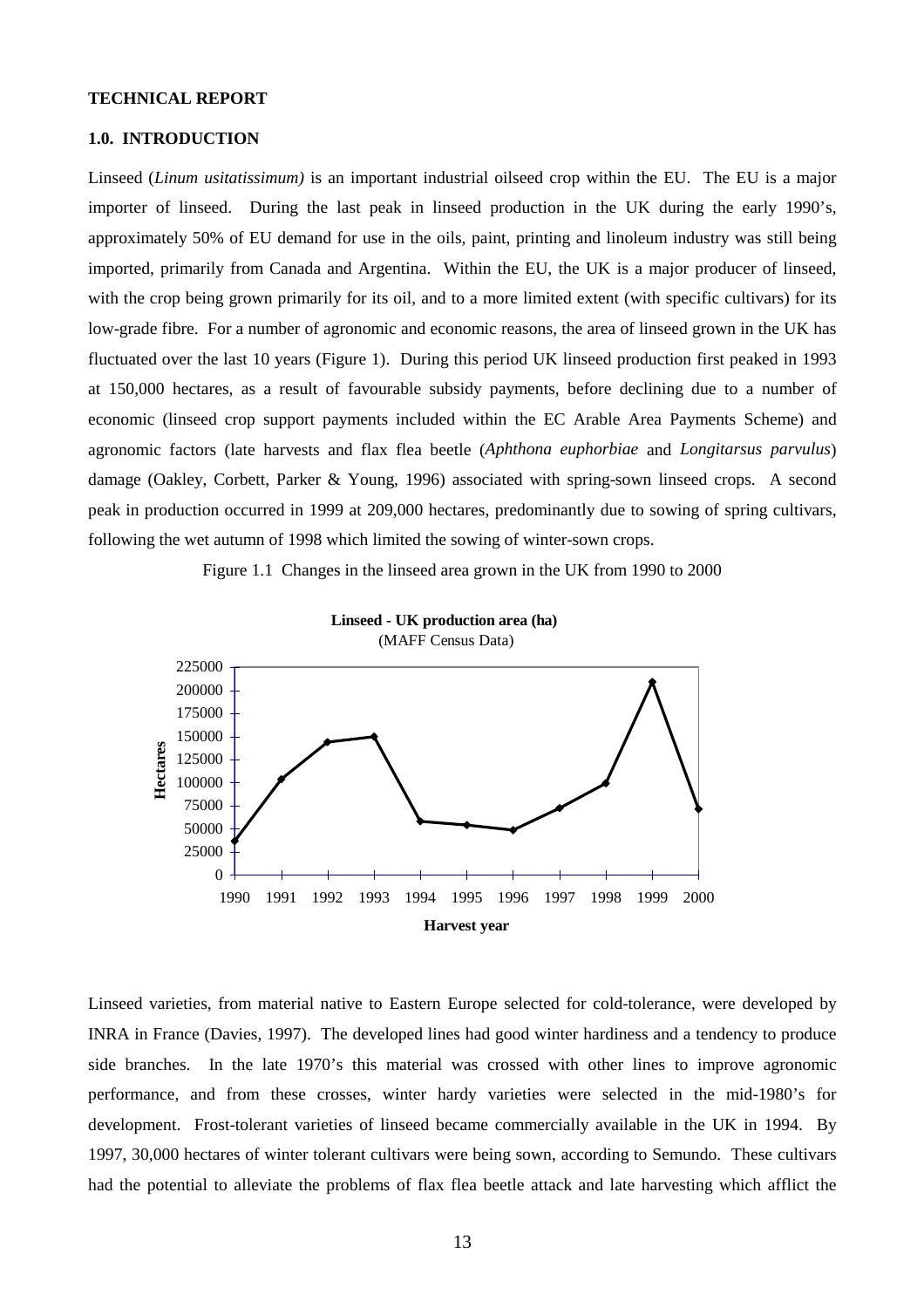spring-sown crop. In addition, winter linseed cultivars have the potential to out-yield traditional spring-sown cultivars, as shown in previous HGCA projects (Kightly *et al*. 1997; and other studies (Turley *et al*., 1999) and advertised by the seed industry.

Linseed is heavily reliant on EC area-aid subsidy payments to maintain the crops. For linseed to retain a place in UK cropping there is a need to increase output, by increasing yield or lowering the costs of production. There is also a need to increase the reliability of the winter-sown crop by a getting a better understanding the factors affecting crop productivity. Uptake of the winter-sown crop has run ahead of agronomic research and experience. As a result, a number of problems have been encountered which have contributed to the variation in year to year performance of crops. In addition, the limited number of agrochemical products approved and available for use on the crop has also caused difficulties. One of the areas of winter crop management which could be improved is weed control and the safety of herbicide applications (Froment and Turley, 1998a, 1998b).

Linseed has an open canopy and weed control is thought to be the most important input in maintaining yield potential (Lutman 1991). However, with the exception of some HGCA-funded work on spring linseed (Carver *et al*. 1997), and studies on winter barley competition in flax cultivars (Hack *et al.* 1991), little research has been done in the UK to evaluate the effects of weed control.

The number of fully approved herbicides for use on linseed is also limited. Many herbicide active ingredients trialled on the crop have initially been selected on the basis of their use under specific off-label arrangements, or approval for minor crop use, where the herbicide is already approved for use on oilseed rape, and where subsequent approval could be readily sought for promising actives. However, this approach on both the spring (Lutman, 1991; Freer, 1991) and winter crop (Froment and Turley 1998b) has demonstrated that there can be phytotoxic effects from such approaches to weed control, even though some of the effects may be only transitory. In the case of winter linseed, there is an increased risk of phyotoxicity when herbicides are applied in the autumn or early spring, as the crop may already be stressed from frost damage and overwinter kill (Turley *et al.,*1999).

At the start of this project in 1997, the only herbicide approved for pre-emergence use on spring linseed was trifluralin. At the time, it was noted that this herbicide could have a detrimental effect on winter linseed when incorporated prior to drilling, as noted in previous research (HGCA project OS10/01/95; Froment and Turley, 1998a). It is necessary to evaluate the role of autumn herbicides for weed control because of the potential difficulties in controlling weeds with the limited range of spring-applied herbicides available. Effective use of cheap autumn-applied herbicides, such as trifluralin, could also reduce the need for herbicide in the spring by reducing the total weed burden present, by suppressing weed growth or by sensitising weeds to subsequent herbicide treatment.

With regard to tolerance of weed competition, recently completed HGCA-funded work examining weed competition in spring linseed (Carver *et al*. 1997; Lutman, 1997), demonstrated a surprising tolerance by the linseed crop to high populations of chickweed and fat-hen. The situation may not be the same for winter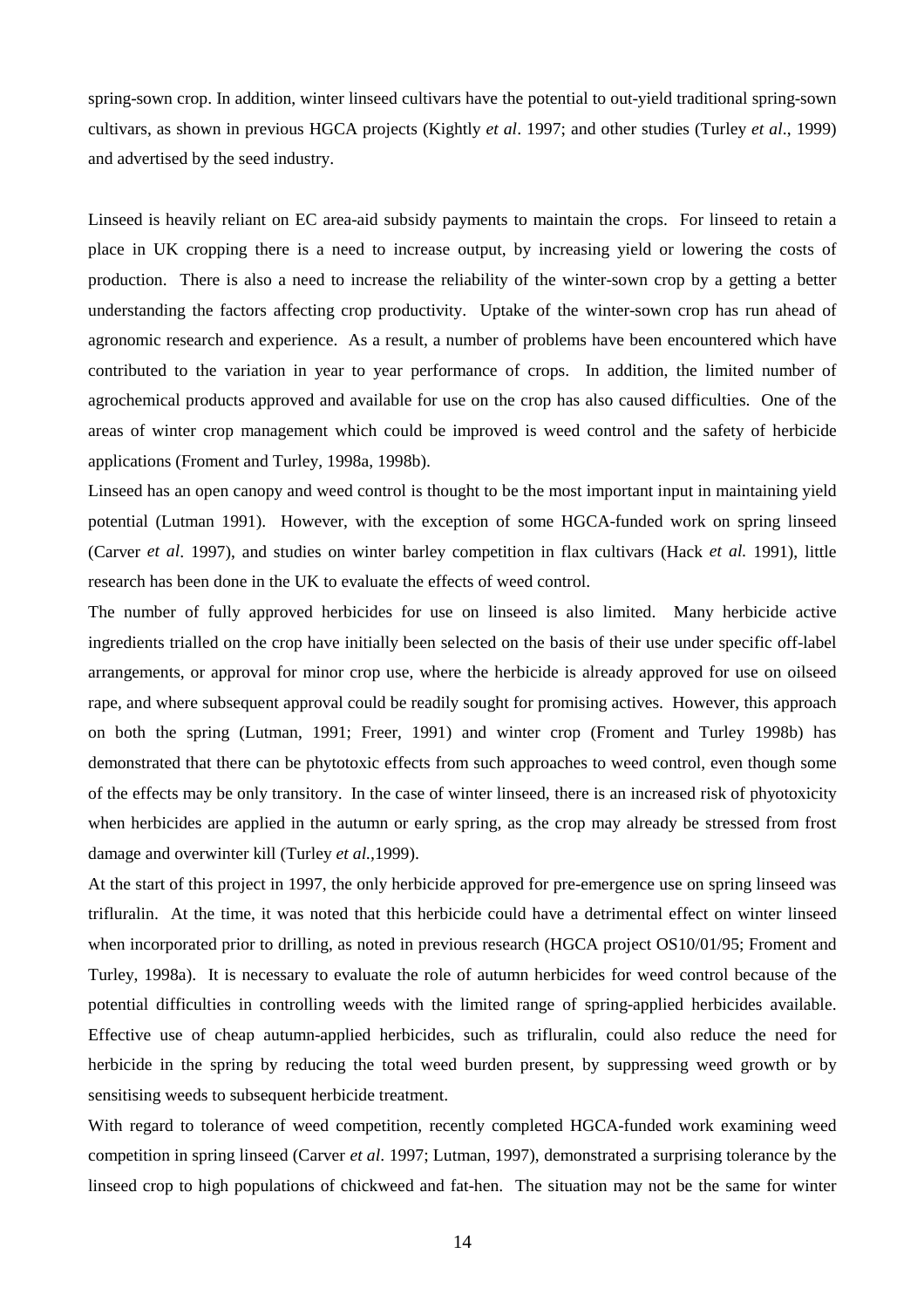linseed, where the crop is slow growing in both the autumn and early spring, and large frost hardened weeds are left post winter. In addition, production of linseed has been moving onto heavier textured soils where competitive grass-weed species assume great importance. There has been no work done to date to evaluate the tolerance of winter-sown linseed to grass-weed infestation.

The key information growers require on weed control in winter linseed is:-

- What is the most economic strategy for weed control in range of different weed situations.
- Given that some products are being applied at growers own risk, what are the safest products and sequences.

The aim of this current study, through four related field experiments, was to investigate the efficacy and crop safety of herbicide strategies, based on products approved for grass and broad-leaved weed control in linseed. This study utilises a range of sites, in terms of geographical spread, soil type, weed burden and weed species, to investigate the effects of weed competition on winter linseed growth and yield. The focus for each of the four field studies is detailed below. The aims and objectives of these studies are detailed in the following sections.

- 1) Effect of grass-weed competition and timing of weed removal on winter linseed yields.
- 2) Effect of pre-emergence herbicide on sensitivity of grass-weeds and volunteer cereals to post-emergence graminicide application.
- 3) Effect of pre-emergence herbicides on sensitivity of broad-leaved weeds to post-emergence herbicide application.
- 4) Effect of incorporation of trifluralin on weed control and overwinter survival of winter linseed.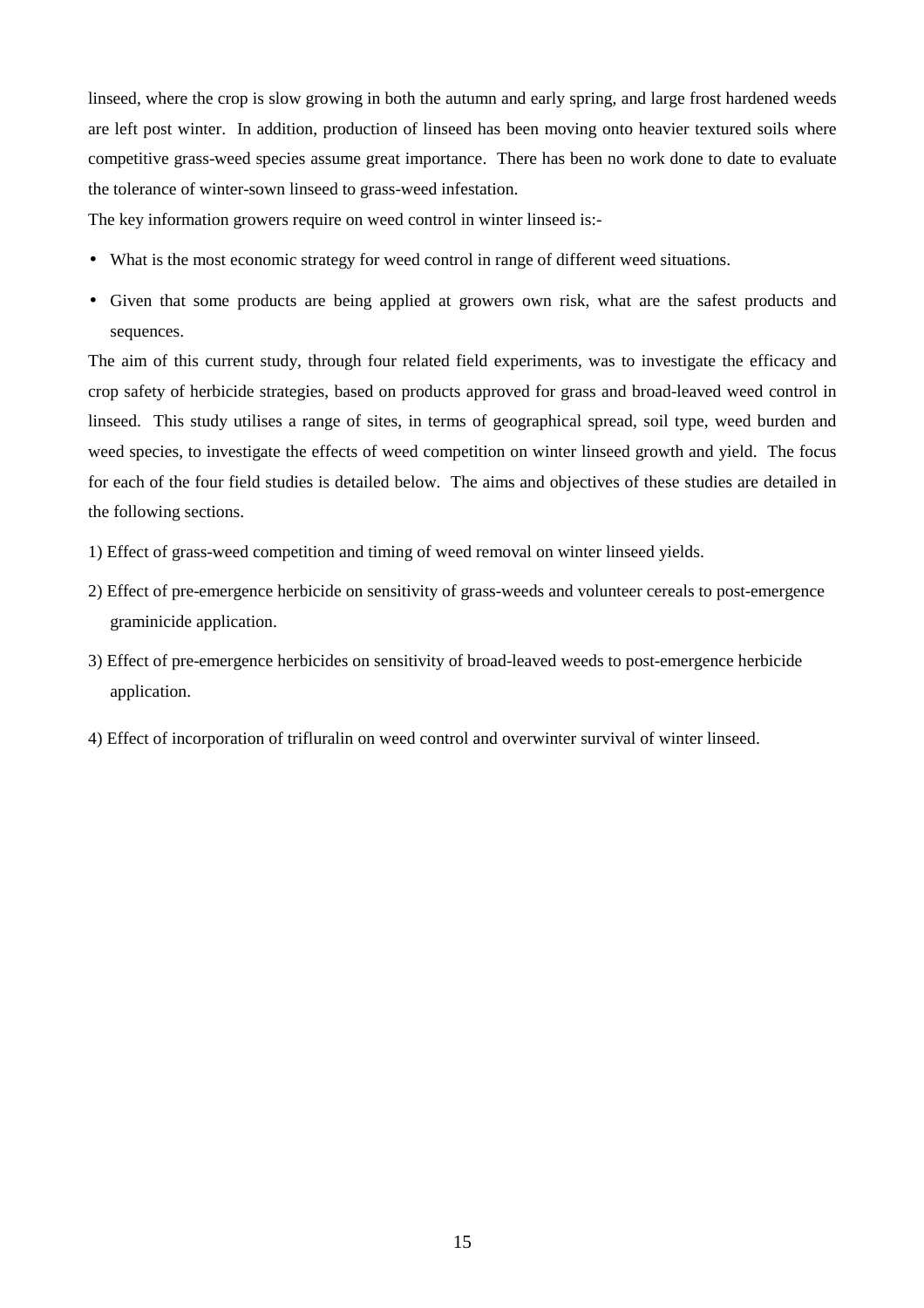## **2.0. EFFECT OF WEED COMPETITION AND TIMING OF WEED REMOVAL ON WINTER LINSEED YIELDS**

## **2.0.1 OBJECTIVE**

To evaluate the effect of grass-weed competition and the time of weed removal (i.e. duration of competition) on yield of winter linseed.

## **2.1 MATERIALS AND METHODS**

2.1.1 Site and soil type

The experiment was run for 2 years (harvest years 1998 and 1999) at ADAS Boxworth on a clay soil of the Hanslope series. The site was sown with cereal volunteers, at a range of densities, to increase the natural level of grass-weed competition.

2.1.2.Experiment Treatments

Factor 1*. Target volunteer cereal (winter wheat) population*

1) 10 plants/ $m<sup>2</sup>$ 

2) 30 plants/m²

3) 90 plants/m²

Factor 2. *Graminicide timing (time of removal of grass-weed competition*)

1) No Falcon applied

- 2) 1.0 l/ha Falcon applied end October/early November
- 3) 1.0 l/ha Falcon applied end November/early December
- 4) 1.0 l/ha Falcon applied end February/early March
- 5) 1.0 l/ha Falcon applied end March/early April

1.0 l/ha Falcon (a.i. 100 g/l propaquizafop) represents the maximum label-recommended dose. After the first treatment, where necessary, plots were kept free of subsequent weed growth by repeated use of graminicides, and by use of oversprays in spring to control broad-leaved weeds.

The weed growth stages at each date of herbicide application were as detailed in Table 2.0.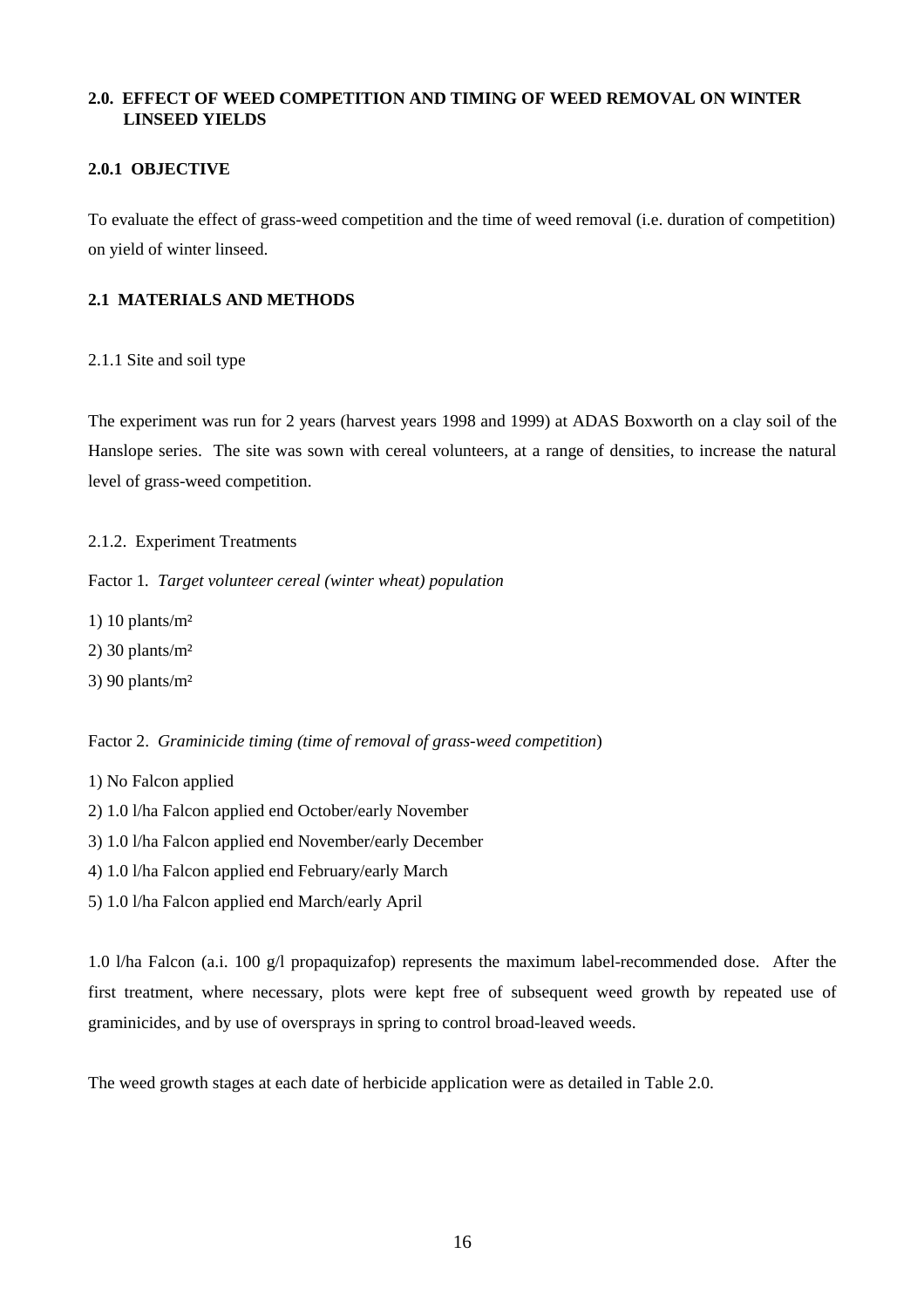|                            |           | 1997/98         |                 |                            |             | 1998/99         |                        |
|----------------------------|-----------|-----------------|-----------------|----------------------------|-------------|-----------------|------------------------|
| Date of<br>weed<br>removal | Wheat     | Black-<br>grass | Barren<br>brome | Date of<br>weed<br>removal | Wheat       | Black-<br>grass | <b>Barren</b><br>brome |
| 30.10.97                   |           | $21 - 24$       | $11 - 14$       | 09.11.98                   | $11 - 22$   | $10-22$         | $12 - 22$              |
| 26.11.97                   | $12 - 23$ | $11 - 24$       | $11 - 22$       | 31.11.98                   | $11 - 22$   | $10 - 22$       | $12 - 22$              |
| 27.02.98                   | $23 - 30$ | $13 - 25$       | $12 - 28$       | 23.02.99                   | $22 - 2,10$ | 12-2,31         | $13 - 28$              |
| 01.04.98                   | $13 - 31$ | $12 - 2,16$     | 12-2,23         | 21.03.99                   | $14 - 30$   | $11-30$         |                        |
| 30.06.98                   | 75        | Shedding        | Shedding        | 05.07.99                   | $21-69$     | 69              |                        |

## Table 2.0. Range of grass weed growth stages (Zodocks Cereal GS) at the time of herbicide application (Boxworth).

## 2.1.3. Trial Design

A fully-randomised block design was used with 3 replicates of each graminicide x weed density treatment combination, and 6 replicates of each untreated control treatment (2 per block per volunteer density treatment). Individual plots measured 4 m wide by 24 m long.

### 2.1.4. Methodology.

The site was prepared by ploughing, and levelled with appropriate cultivation machinery to form a seedbed. Winter wheat seed was broadcast onto plots prior to drilling linseed at rates appropriate to achieve the target populations detailed above. Drilling of the linseed crop was used to incorporate the broadcast cereal seed. Pre and early post-emergence herbicides were not applied to the site, as a precaution against compromising establishment of the crop or broadcast cereal.

Linseed was sown at a rate calculated to achieve a target population of 450 plants/m². Linseed was drilled to a depth of 10 mm and all plots were rolled to conserve moisture and level the surface. Crops were monitored for pest and disease (e.g. slugs and flea beetles) and appropriate steps taken to minimise damage.

### 2.1.5. Assessments

Crop populations, weed populations and weed biomass were recorded in five 0.1 m² quadrats per plot prior to graminicide application.

At early flowering and prior to desiccation, treatments were examined for any sign of delay in flowering, and to assess any differences in maturity attributable to herbicide treatments.

When the sown cereal volunteers reached grain-fill stage, in the 'untreated' control plots, crop and weed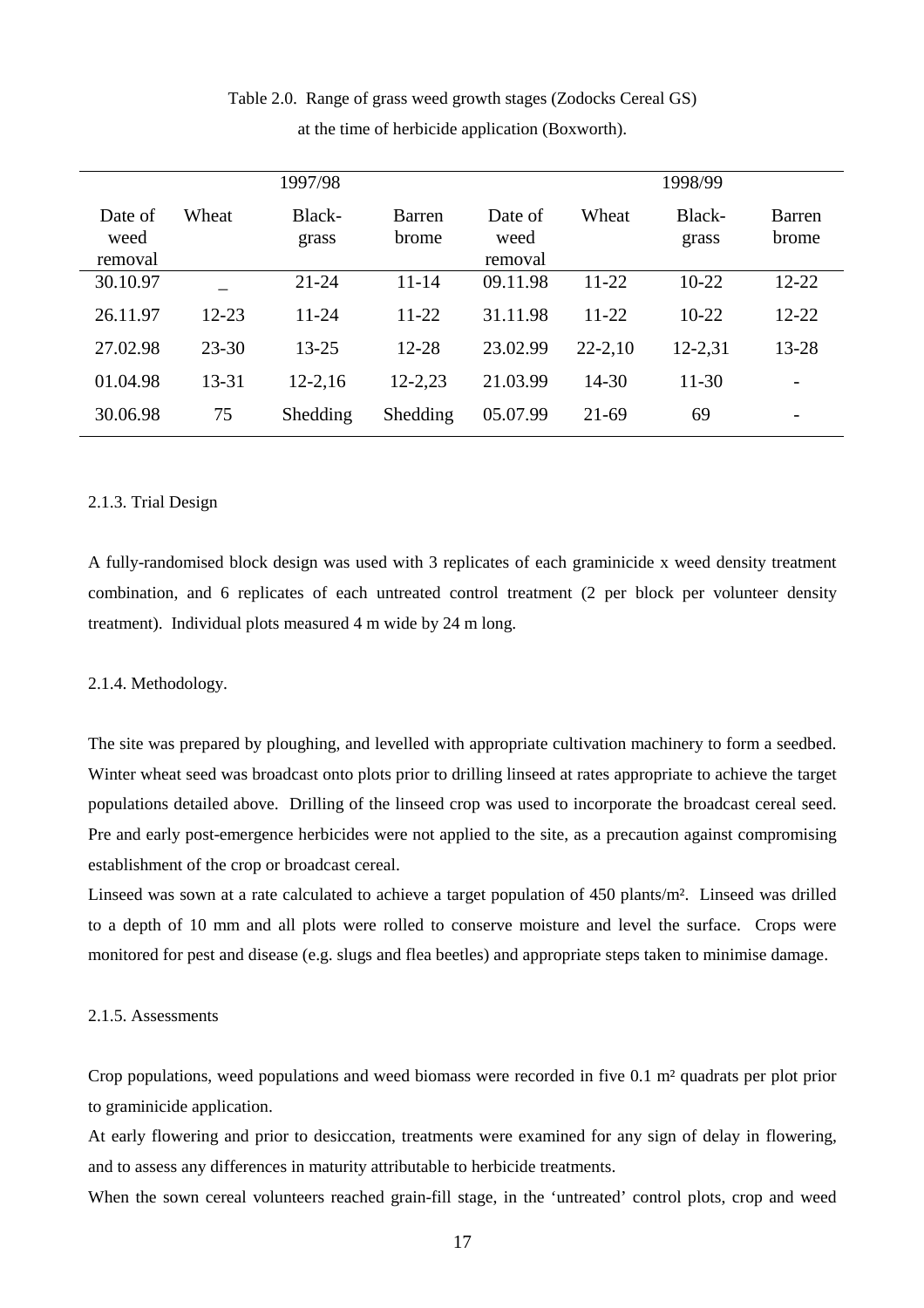biomass were assessed in five 0.1 m² quadrats per plot to measure the maximum level of competition experienced in the absence of grass-weed control.

Yield was recorded using plot combines.

## **2.2 RESULTS**

### 2.2.1. Weed competition

In autumn 1997, a wide range of cereal populations were established, but the weed flora was dominated by black-grass populations (Table 2.1). The competition from non-cereal weed species was similar to that of the sown wheat until April, when non-cereal weed species started to dominate the weed flora. In autumn 1998, the sown wheat failed to germinate, but high populations of black-grass dominated the weed flora to the virtual exclusion of all other species. As a result, the focus of the second year of study concentrates on the effect of duration of weed competition.

In both years linseed established well and populations were above the minimum of 400 plants/ $m<sup>2</sup>$ recommended to optimise yield (Turley *et. al.,* 1999).

In the first year (1997/98), although increasing the wheat population increased the level of plant competition on a dry weight basis, effects were not statistically significant (Table 2.1). Throughout the growing season, the increase in weed competition due to sowing of wheat did not have a significant influence on linseed biomass. The weed flora quickly became dominated by black-grass and other weeds which accounted for around half of the weed biomass on a dry weight basis, with no significant difference between the sown treatments. Until the beginning of April, biomass of linseed was much greater than that of the competing weed flora (Figure 2.1). At this stage an average of 177 black-grass plants/m² were well established in the crop. Where weeds were left untreated, by the end of June, weed and crop biomass were very similar in each treatment. At this stage black-grass populations accounted for 86% of the non-sown weed flora.

In the second year of study, weed competition developed much earlier in the season (Table 2.1). Autumn crop and weed biomass were very similar to those for 1997. By the end of February, crop dry matter production was only around half of that recorded the previous season, with little difference between weed and crop biomass. By the end of March, linseed biomass was much reduced compared to the previous season and weed biomass was approximately twice that of the crop. Continuing up until the final assessment in July, weed biomass was greater than that of the linseed crop.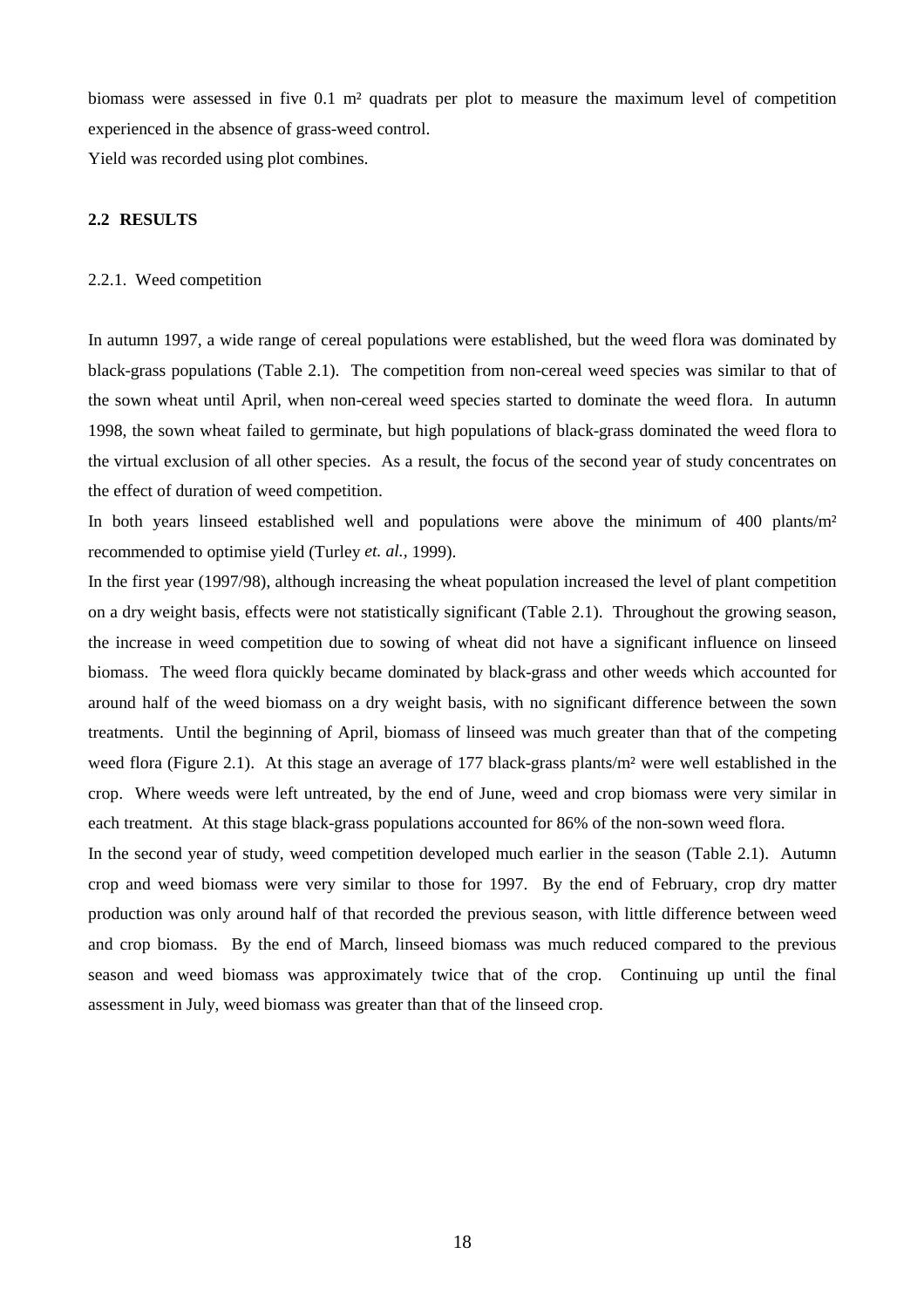| Assessment date           |                       |                       | 1997/98               |           |                | 1998/99   |  |
|---------------------------|-----------------------|-----------------------|-----------------------|-----------|----------------|-----------|--|
|                           | 10 Wheat              | 30 Wheat              | 90 Wheat              | <b>SE</b> |                | <b>SE</b> |  |
|                           | plants/m <sup>2</sup> | plants/m <sup>2</sup> | plants/m <sup>2</sup> |           |                |           |  |
| 30/10/97                  |                       |                       |                       |           | 9/11/98        |           |  |
| Population/m <sup>2</sup> |                       |                       |                       |           |                |           |  |
| Linseed                   | 587                   | 703                   | 605                   | 51.9 ns   | 630            | 24.2      |  |
| Wheat                     | 8                     | 21                    | 43                    | $7.3$ ns  | 7              | 5.1       |  |
| Other weed                | 89                    | 220                   | 129                   | 53.1 ns   | 207            | 72.0      |  |
| Dry weight $(g/m^2)$      |                       |                       |                       |           |                |           |  |
| Linseed                   | 8.8                   | 6.4                   | 5.3                   | $2.50$ ns | 7.8            | 0.4       |  |
| Wheat                     | 0.1                   | 0.4                   | 0.7                   | $0.12$ ns | 0.2            | 0.1       |  |
| Other weed                | 0.3                   | 0.6                   | 0.4                   | $0.11$ ns | 1.5            | 0.7       |  |
| 26/11/97                  |                       |                       |                       |           |                |           |  |
| Population/m <sup>2</sup> |                       |                       |                       |           | 30/11/98       |           |  |
| Linseed                   | 539                   | 571                   | 584                   | 28.3 ns   | 608            | 40.3      |  |
| Wheat                     | 15                    | 19                    | 43                    | $10.8$ ns | 7              | 2.8       |  |
| Other weed                | 166                   | 151                   | 191                   | 62.4 ns   | 286            | 92.4      |  |
| Dry weight $(g/m^2)$      |                       |                       |                       |           |                |           |  |
| Linseed                   | 9.9                   | 9.1                   | 10.6                  | $0.59$ ns | 10.1           | 0.79      |  |
| Wheat                     | 0.2                   | 0.8                   | 1.6                   | $0.33$ ns | 0.4            | 0.20      |  |
|                           | 1.3                   |                       |                       |           |                |           |  |
| Other weed                |                       | 0.9                   | 1.1                   | $0.28$ ns | 4.1            | 1.69      |  |
| 27/2/98                   |                       |                       |                       |           | 23/2/99        |           |  |
| Population/m <sup>2</sup> |                       |                       |                       |           |                |           |  |
| Linseed                   | 581                   | 603                   | 575                   | 23.1 ns   | 569            | 66.4      |  |
| Wheat                     | 43                    | 19                    | 50                    | 19.9 ns   | $\overline{4}$ | 2.0       |  |
| Other weed                | 75                    | 140                   | 165                   | 27.5 ns   | 191            | 25.7      |  |
| Dry weight $(g/m^2)$      |                       |                       |                       |           |                |           |  |
| Linseed                   | 56.4                  | 55.4                  | 63.0                  | 2.56 ns   | 27.8           | 1.60      |  |
| Wheat                     | 4.5                   | 3.1                   | 11.2                  | $2.35$ ns | 0.6            | 0.32      |  |
| Other weed                | 5.5                   | 16.1                  | 12.5                  | 2.74 ns   | 21.2           | 1.72      |  |
| 1/4/98                    |                       |                       |                       |           | 30/3/99        |           |  |
| Population/m <sup>2</sup> |                       |                       |                       |           |                |           |  |
| Linseed                   | 650                   | 607                   | 659                   | 32.5 ns   | 519            | 89.6      |  |
| Wheat                     | $\overline{4}$        | 17                    | 68                    | $5.5***$  | $\overline{2}$ | 1.7       |  |
| Other weed                | 179                   | 123                   | 230                   | 40.9 ns   | 264            | 38.2      |  |
| Dry weight $(g/m^2)$      |                       |                       |                       |           |                |           |  |
| Linseed                   | 171.3                 | 136.2                 | 136.6                 | 20.66 ns  | 36.5           | 7.37      |  |
| Wheat                     | 4.1                   | 10.2                  | 32.5                  | $4.06*$   | 0.6            | 0.49      |  |
| Other weed                | 34.8                  | 22.9                  | 44.4                  | 9.83 ns   | 75.0           | 5.90      |  |
| 30/6/98                   |                       |                       |                       |           | 5/7/99         |           |  |
| Population/m <sup>2</sup> |                       |                       |                       |           |                |           |  |
| Wheat                     | 12                    | 32                    | 119                   | $16.4*$   | 1              | 0.5       |  |
| Other weed                | 112                   | 311                   | 156                   | 93.7 ns   | 104            | 19.0      |  |
| Dry weight $(g/m^2)$      |                       |                       |                       |           |                |           |  |
| Linseed                   | 848.5                 | 719.9                 | 603.5                 | 86.91 ns  | 362.0          | 66.71     |  |
| Wheat                     | 555.9                 | 143.4                 | 528.7                 | 54.33 **  | 1.0            | 1.40      |  |
| Other weed                | 181.9                 | 409.2                 | 212.6                 | 110.76 ns | 435.0          | 53.69     |  |

Table 2.1. Plant and weed populations, and plant dry weights prior to herbicide application in each season.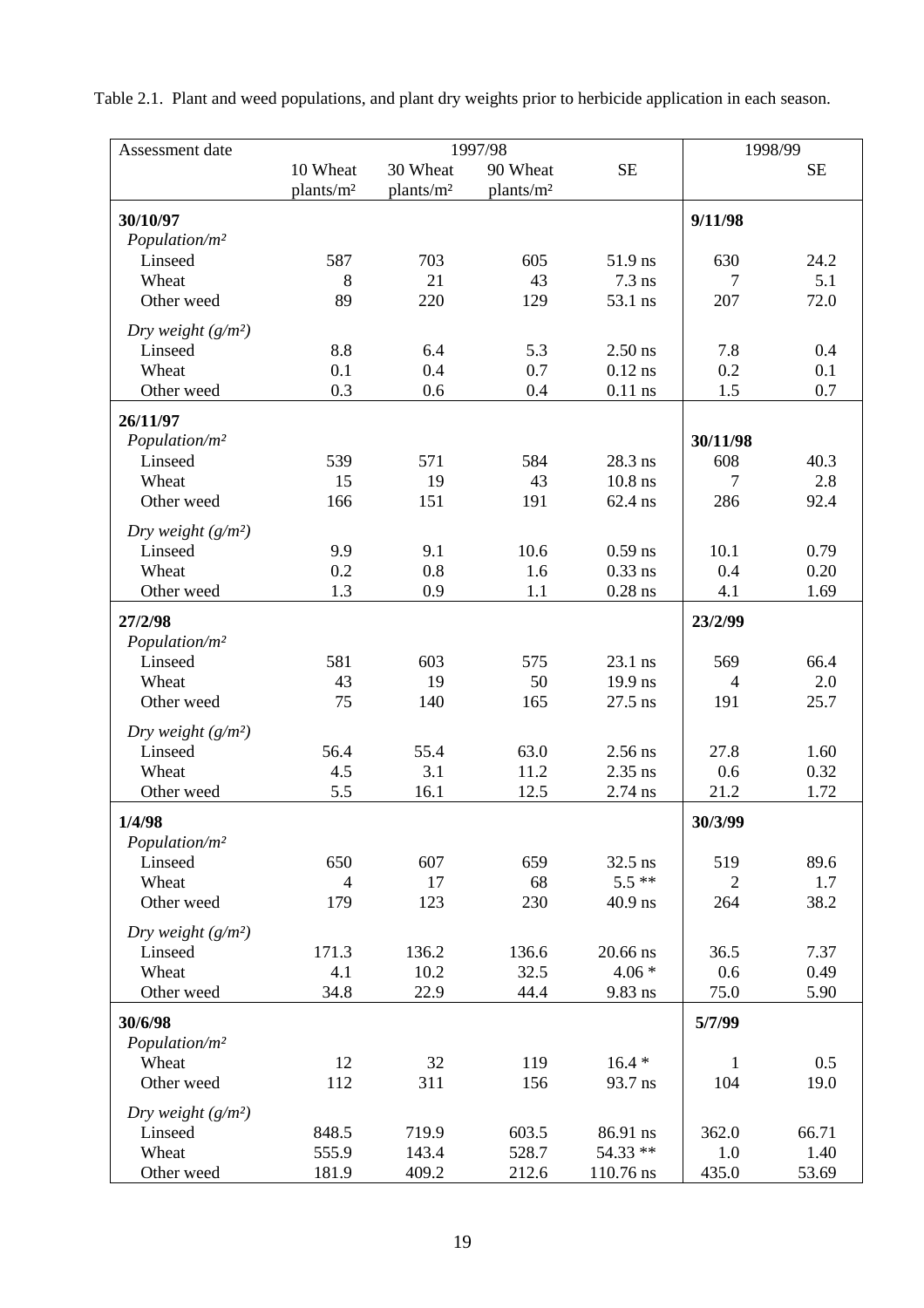

Figure 2.1. Linseed crop and total weed dry matter production  $(g/m<sup>2</sup>)$  prior to weed removal – 1997/98 (dates denote date of assessment and weed removal)



Figure 2.2. Effect of time of weed removal on yield – 1998 (Mean of all wheat seed rates) (SE treat v untreated =  $0.029$  t/ha, in all other cases =  $0.041$  t/ha)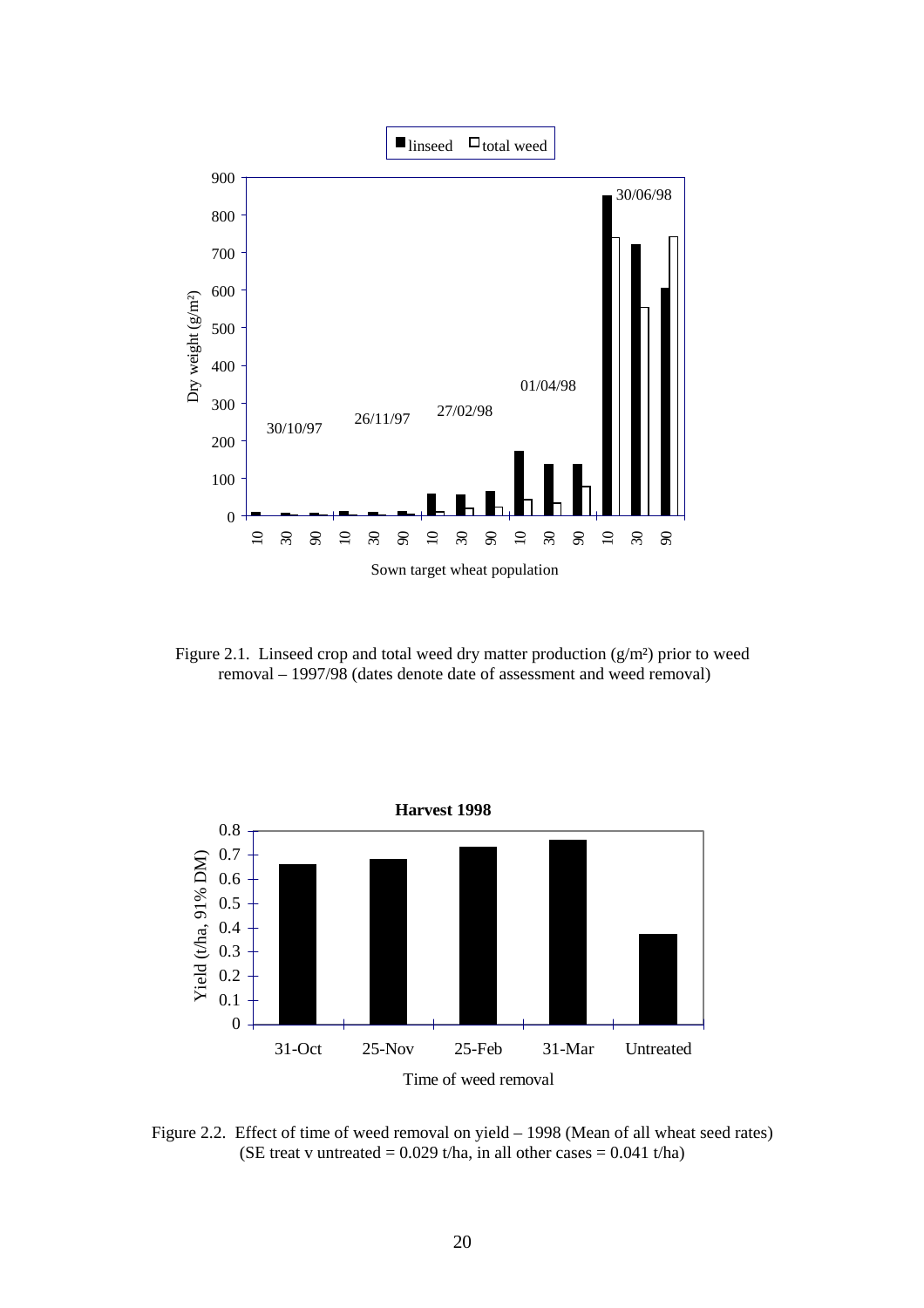

Figure 2.3. Effect of time of weed removal on yield - 1999 (SE treat v untreated =  $0.055$  t/ha, in all other cases =  $0.079$  t/ha)

### 2.2.2. Effects on yield

In 1998, the crop lodged in all treatments, though this was not significantly influenced by treatment, as a result yields were low. In 1999, only the untreated plots suffered from minor lodging (up to 30% of crop lodged), due to the weed burden present in these field plots.

The difference in the onset of weed competition each season was reflected in yield response to time of black-grass removal (Figures 2.2 and 2.3). Weed competition was much greater in 1999, reflected in a higher weed biomass (Table 2.1), though individual plants were less well developed than at similar dates in the previous year (Table 2.0).

In 1998, leaving weeds uncontrolled significantly reduced yields, and yield increased (though not significantly) the later the herbicide was applied, up until the end of March, resulting in yield responses to weed and lodging control ranging from 0.29 to 0.39 t/ha. In 1999, there was a yield response to all herbicide applications. These responses were statistically significant, with the exception of the final herbicide application in April where the response was limited to 0.34 t/ha. In all other cases, the yield response to weed control ranged from 0.58 to 0.74 t/ha.

### **2.3. DISCUSSION**

The critical period for weed removal is linked to the balance between crop and weed biomass. In this study yield potential was reduced where grass-weed biomass was allowed to develop to a level which equalled that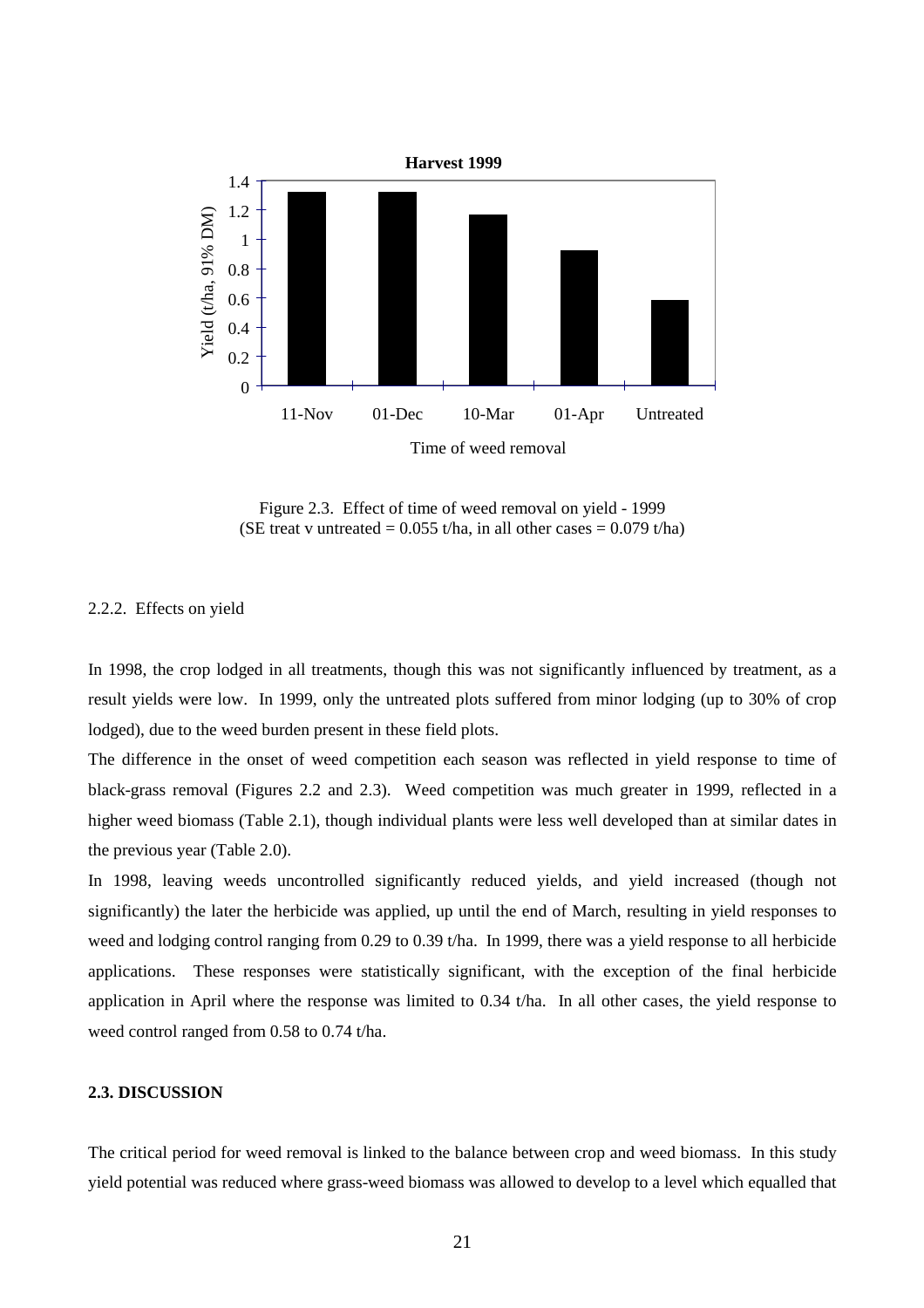of the linseed crop before removal. However this will be influenced by any factors affecting crop vigour. In 1998/99, in early spring, the crop did not appear to be developing as well as in previous seasons which may have increased sensitivity to weed competition.

In other studies examining weed competition in greater detail in linseed, it has been possible to determine thresholds for control of cereal weed species. Based on models of field data, Hack, Marshall and Kirkwood (1991) were able to define an economic control threshold of 30 plants/m² for barley volunteers in springsown fibre flax crops (linseed cultivars grown for fibre). In more recent studies, economic thresholds for control of oats in spring linseed have been derived by Carver *et al.* (1997) and Lutman (1997) (12-14 plants/m²). In this study of black-grass dominated, mixed grass-weed populations, there was an economic advantage from grass-weed control in all cases, even where yield potential was reduced by crop lodging in 1998 (though the returns were reduced in this situation). The response to weed control depended on the interaction between crop and weed vigour. Where crop growth outpaced weed growth then weed control could be delayed until March without penalty. This would minimise potential risks associated with herbicide application when there is a significant risks of frost damage to the crop which could exacerbate sensitivity to herbicide.

Ideally, grass-weed competition should be removed as soon as possible in the season. Previous published work (Turley and Froment 1999) done as part of this study, highlighted that in winter linseed, efficacy of control declines the later graminicides are applied in the season (particularly where reduced dose rates are utilised). However, this work also indicated that yield could also be reduced by autumn graminicide application, with no outward signs of damage. Balancing the results of these studies, there is an economic advantage to be gained from control of high populations of grass-weeds which exceeds the risks associated with graminicide application.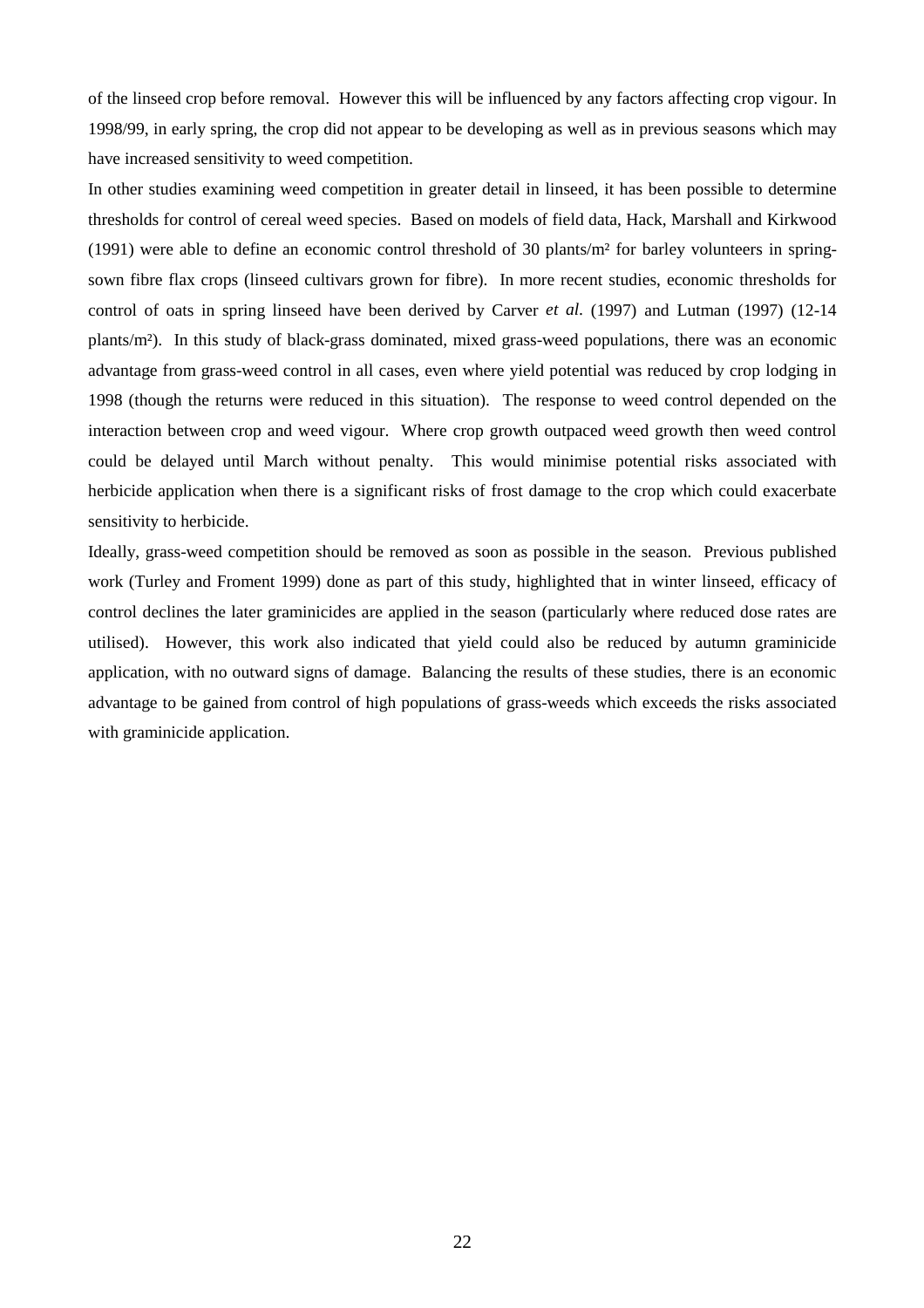## **3.0. EFFECT OF PRE-EMERGENCE HERBICIDE ON SENSITIVITY OF GRASS-WEEDS AND VOLUNTEER CEREALS TO POST-EMERGENCE GRAMINICIDE APPLICATION.**

## **3.0.1. OBJECTIVES**

To evaluate the safety of graminicide application to winter linseed and effects of pre-emergence herbicides on grass-weed sensitivity to graminicides.

## **3.1. MATERIALS AND METHODS**

## 3.1.1. Sites and soil type

This experiment was located on two ADAS Sites (Table 3.1). Sites were selected on the basis of presence of natural grass-weed seedbanks which were likely to give rise to significant grass-weed populations. Where grass-weed populations were low, grass-weed seed was broadcast to boost populations. The study was run for 3 years at Boxworth (harvest years 1998-00) and 2 years at Bridgets (harvest years 1999-00).

| Table 3.1. Sites and soil types |  |  |  |
|---------------------------------|--|--|--|
|---------------------------------|--|--|--|

| Site                  | Soil Type                                               |
|-----------------------|---------------------------------------------------------|
| ADAS Boxworth, Cambs. | $Clav - Hanslope series$                                |
| ADAS Bridgets, Hants. | Shallow silt clay loam overlying chalk – Andover series |

## 3.1.2. Experiment treatments

The interaction of Treflan (480 g/l (46% w/w) trifluralin), with a range of Laser (a.i. 200 g/l cycloxydim) treatments was examined. Post-drilling Treflan (480 g/l (46% w/w) trifluralin) treatments were applied straight after drilling of linseed plots, as a surface application without incorporation. Post-emergence Laser (a.i. 200 g/l cycloxydim) treatments were applied when the black-grass plants had at least 2 leaves unfolded. Actual treatments and rates of herbicide applied (as commercial product) were as shown below, and in Table 3.2.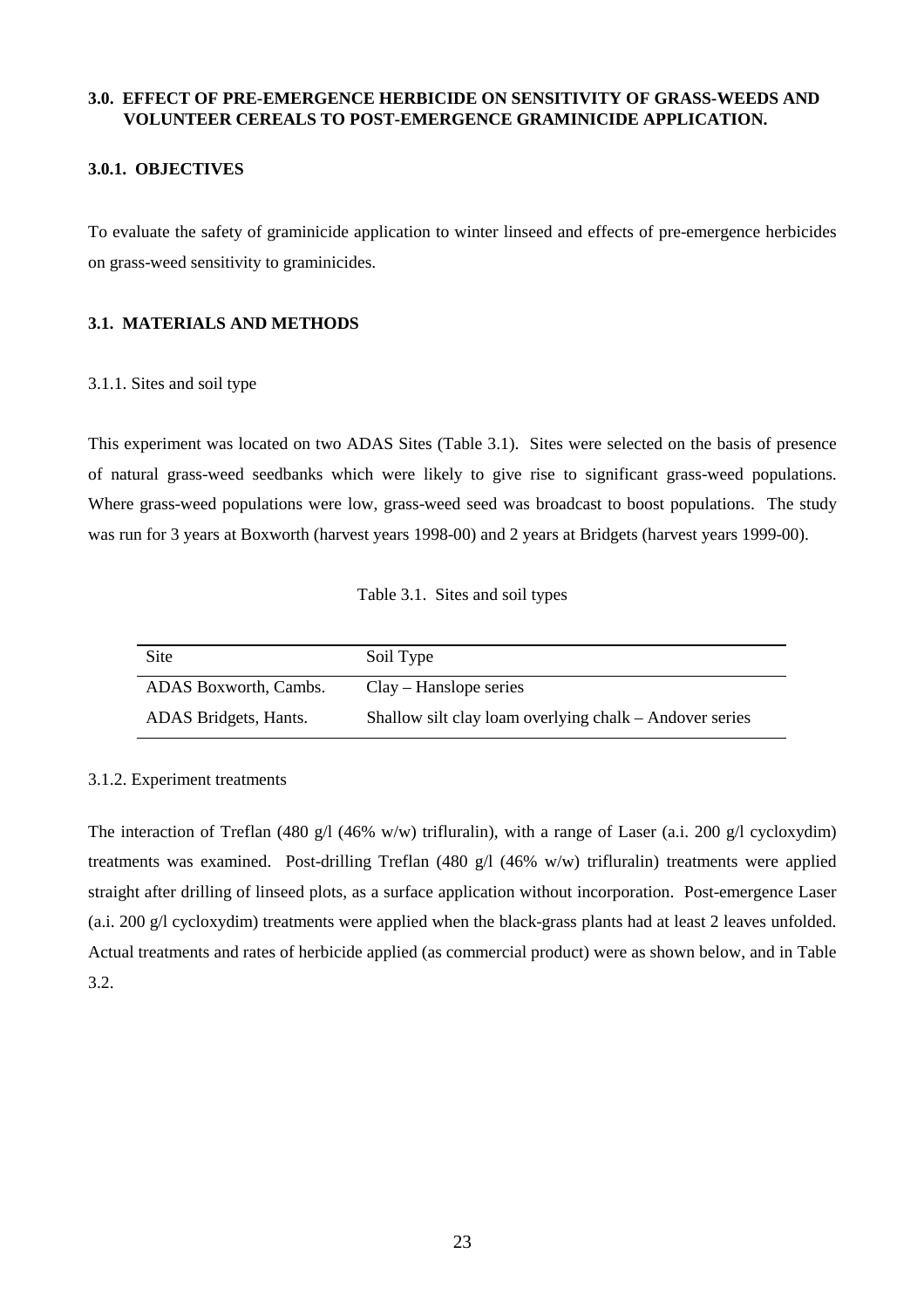| Treatment | Post-drilling herbicide | Post-emergence herbicide |
|-----------|-------------------------|--------------------------|
| 1.        | Nil.                    | Nil.                     |
| 2.        | Nil.                    | $1.0$ l/ha Laser         |
| 3.        | Nil.                    | $0.75$ 1/ha Laser        |
| 4.        | Nil.                    | $0.5$ l/ha Laser         |
| 5.        | Nil.                    | $0.25$ l/ha Laser        |
| 6.        | 1.75 l/ha Treflan       | Nil.                     |
| 7.        | 1.75 l/ha Treflan       | 1.0 l/ha Laser           |
| 8.        | 1.75 l/ha Treflan       | $0.75$ 1/ha Laser        |
| 9.        | 1.75 l/ha Treflan       | $0.5$ l/ha Laser         |
| 10.       | 1.75 l/ha Treflan       | $0.25$ l/ha Laser        |

Table 3.2. Date of Laser application at each site and range of growth stage (Zadocks cereal GS) of grass weeds present at the time of treatment application.

|                                 |           | Boxworth        |                        |                                 |                 | <b>Bridgets</b>            |
|---------------------------------|-----------|-----------------|------------------------|---------------------------------|-----------------|----------------------------|
| Date of<br>Laser<br>application | Wheat     | Black-<br>grass | <b>Barren</b><br>brome | Date of<br>Laser<br>application | Black-<br>grass | Annual<br>meadow-<br>grass |
| 1998                            |           |                 |                        |                                 |                 |                            |
| 25.02.98                        | $13 - 23$ | 12-29           | 11-29                  |                                 |                 |                            |
| 1999                            |           |                 |                        | 1999                            |                 |                            |
| 01.12.98                        | $12 - 21$ | $10-18$         | 11-22                  | 05.10.98                        | 12              | 12                         |
| 2000                            |           |                 |                        | 2000                            |                 |                            |
| 14.12.99                        | $10-24$   | $10-12$         | $13 - 24$              | 23.11.98                        | 12              |                            |

## 3.1.3. Trial Design

A fully randomised black design was used with 3 replicates of each treatment, except for the untreated controls where there were 3 replicates per block (i.e. 9 replicates in total). Plot sizes were 3 m wide by 12 m long at Bridgets and 4 m wide by 24 m long at Boxworth.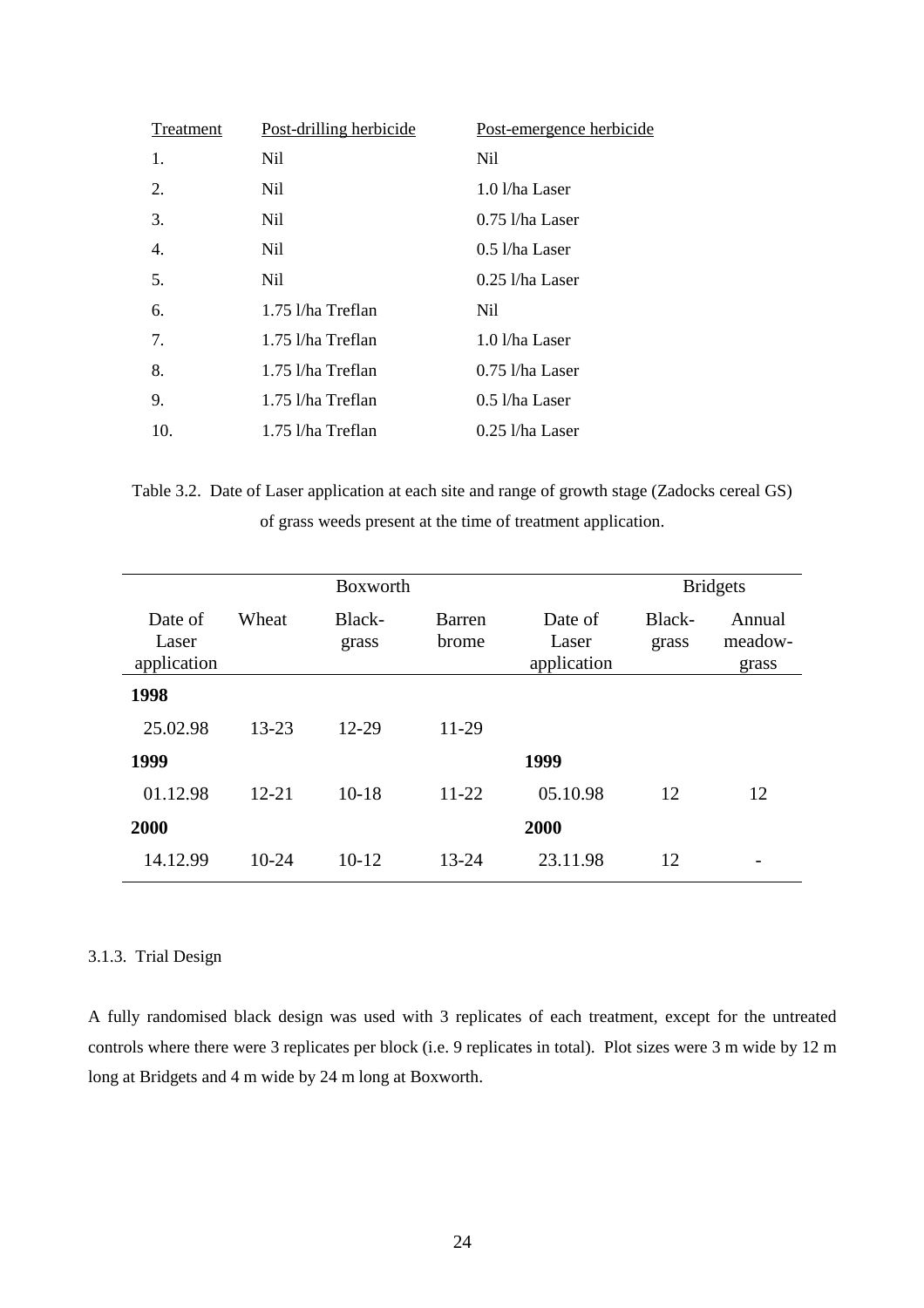### 3.1.4. Methodology

Sites were prepared by ploughing, followed by levelling with appropriate cultivation.. The linseed crop (cv Oliver) was drilled in either the third or fourth week of September to avoid excessive winter loss of plants. To boost grass-weed populations at the Bridgets site, prior to drilling, black-grass was sown at the rate of 60 seeds/m<sup>2</sup> in 1998 and 30 seeds/ m<sup>2</sup> in 1999, and incorporated into the topsoil by following tines during drilling of the linseed crop. Linseed was sown at a rate calculated to achieve a target population of 450 plants/m². Linseed was drilled to a depth of 10 mm and all plots were rolled post drilling to conserve moisture and level the soil surface. After rolling, Treflan was applied in 200 l/ha water to appropriate treatments. Dates of graminicide application are detailed in Table 3.2. Laser was applied in 220 l/ha water, with 1.8 l/ha (0.8%) Actipron as an adjuvant. A broad-leaved weed herbicide (Ally (20% w/w metsulfuron– methyl)) was applied across all treatments in the spring. All other agronomic inputs were applied uniformly across all treatments using normal farm machinery.

### 3.1.5. Assessments

At fixed points in each plot, linseed and weed populations were assessed in November/December, prior to, or just after, graminicide application and again in February/March to assess any overwinter effects. Weed populations were re-assessed in late March early April. At Bridgets, black-grass heads were counted in June/July. At fixed points in each plot, linseed populations were assessed in  $5 \times 0.1$  m<sup>2</sup> quadrats per plot and weed populations in 10 x 0.1 m² quadrats per plot.

At the time of any weed assessment, the linseed crop was examined for occurrence of any chlorosis or stunting. At early flowering, the crop was examined for any sign of delay in flowering, and prior to desiccation to assess any differences in maturity attributable to herbicide treatments.

Prior to harvest crops were examined for any lodging damage. Yields were measured using plot combines.

### **3.2 RESULTS**

### 3.2.1. Effects of Treflan on linseed plant populations

There were considerable reductions in linseed plant populations over the winter period, particularly on the Boxworth site (Table 3.3), where spring populations were well below the target minimum of 400/m², which would have reduced yield potential on this site. However, applying Treflan as a post-drilling surface treatment in virtually all cases had few significant effects on autumn or spring populations (Table 3.3). Significant reductions due to herbicide treatment were only found at the Boxworth site in 1999 and 2000, but reductions were small, with only 6-8% of plants lost following Treflan application. Where significant effects were observed, these were often accompanied by significant interactions with graminicide treatments, demonstrating that there was no consistent effect of Treflan across treatments.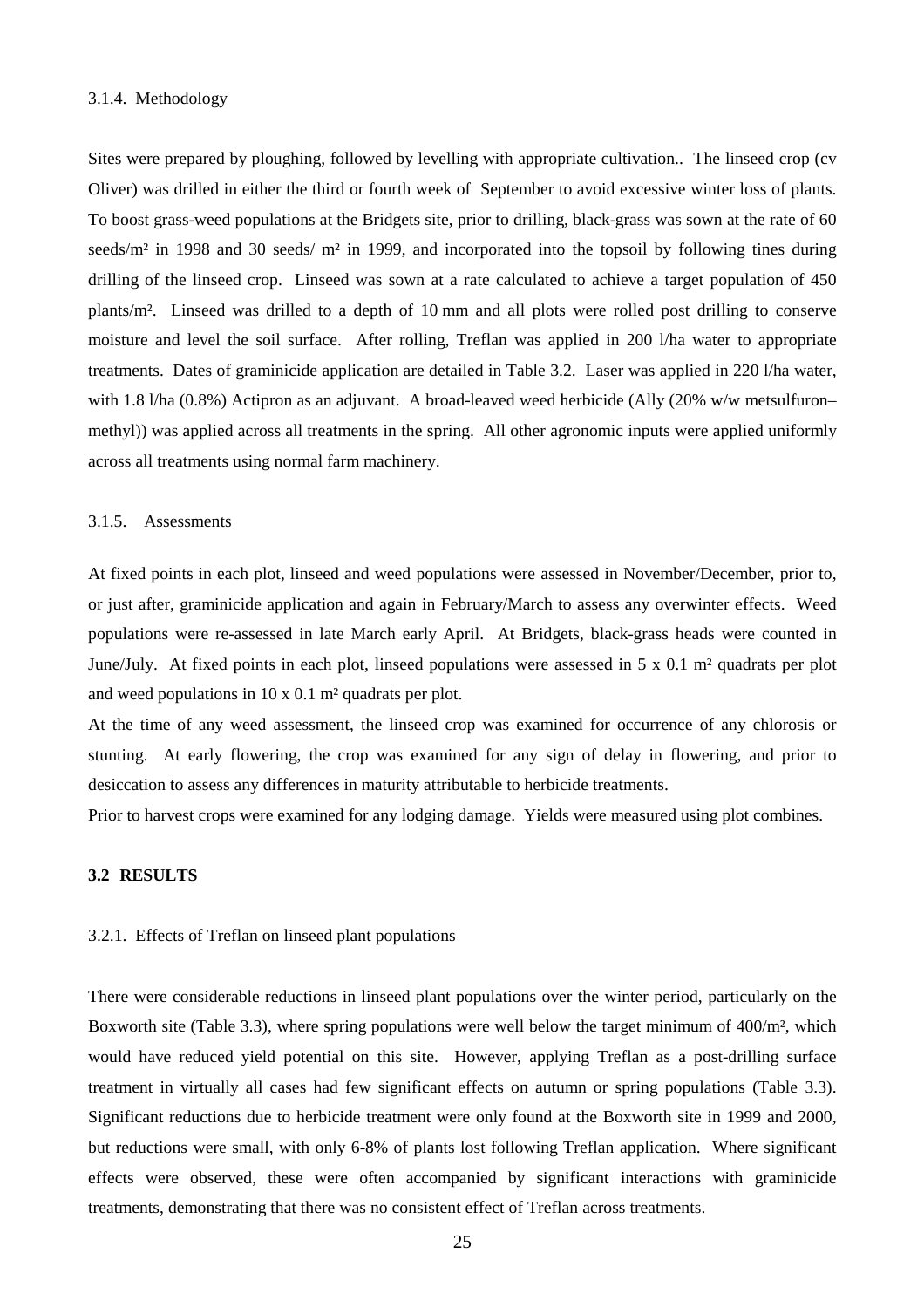Laser application at a range of dose rates had no effect on linseed plant populations (Table 3.4). In addition, no symptoms of herbicide damage were observed (i.e. chlorosis, scorch or stunting etc.) following Laser application, and no detrimental effects on crop growth and development were observed later in the season.

| Site/harvest year | Date of assessment | Plants/m <sup>2</sup> |                   |             |
|-------------------|--------------------|-----------------------|-------------------|-------------|
|                   |                    | No Treflan            | 1.75 l/ha Treflan | SE(18 d.f.) |
| Boxworth - 1998   | 29/10/97           | 568                   | 565               | $13.2$ ns   |
| Boxworth - 1998   | 22/04/98           | 274                   | 268               | $16.1$ ns   |
| Boxworth - 1999   | 05/11/98           | 508                   | 473               | 44.7 ns     |
| Boxworth - 1999   | 22/04/99           | 246                   | 226               | $13.5 *†$   |
| Boxworth - 2000   | 19/11//99          | 454                   | 396               | $21.2$ **†  |
| Boxworth $-2000$  | 24/03/00           | 279                   | 260               | $12.5*$     |
| Bridgets - 1999   | 03/11/98           | 555                   | 559               | 42.3 ns     |
| Bridgets - 1999   | 11/03/99           | 454                   | 453               | $26.9$ ns   |
| Bridgets - 2000   | 08/11/99           | 575                   | 570               | $26.9$ ns   |
| Bridgets - 2000   | 17/03/00           | 394                   | 402               | $26.9$ ns   |

Table 3.3. Effect of post-drilling application of Treflan on autumn and spring linseed populations

† Denotes there is also a significant interaction between Treflan and Laser treatments.

# Table 3.4. Effect of Laser application on winter linseed populations (plants/m²) (mean of all Treflan treatments)

| Site/harvest year | Date of    | Laser application rate |             |         |             |         |             |  |
|-------------------|------------|------------------------|-------------|---------|-------------|---------|-------------|--|
|                   | assessment | Nil                    | $0.25$ l/ha | 0.51/ha | $0.75$ 1/ha | 1.01/ha | SE(18 d.f.) |  |
| Boxworth - 1998   | 22/04/98   | 272                    | 262         | 284     | 279         | 259     | $25.5$ ns   |  |
| Boxworth - 1999   | 22/04/99   | 233                    | 233         | 247     | 227         | 238     | $21.3$ ns   |  |
| $Boxworth - 2000$ | 24/03/00   | 256                    | 251         | 279     | 277         | 284     | $19.8$ ns   |  |
| Bridgets - 1999   | 11/03/99   | 444                    | 449         | 454     | 474         | 448     | $42.4$ ns   |  |
| Bridgets - 2000   | 17/03/00   | 437                    | 378         | 412     | 401         | 362     | $42.4$ ns   |  |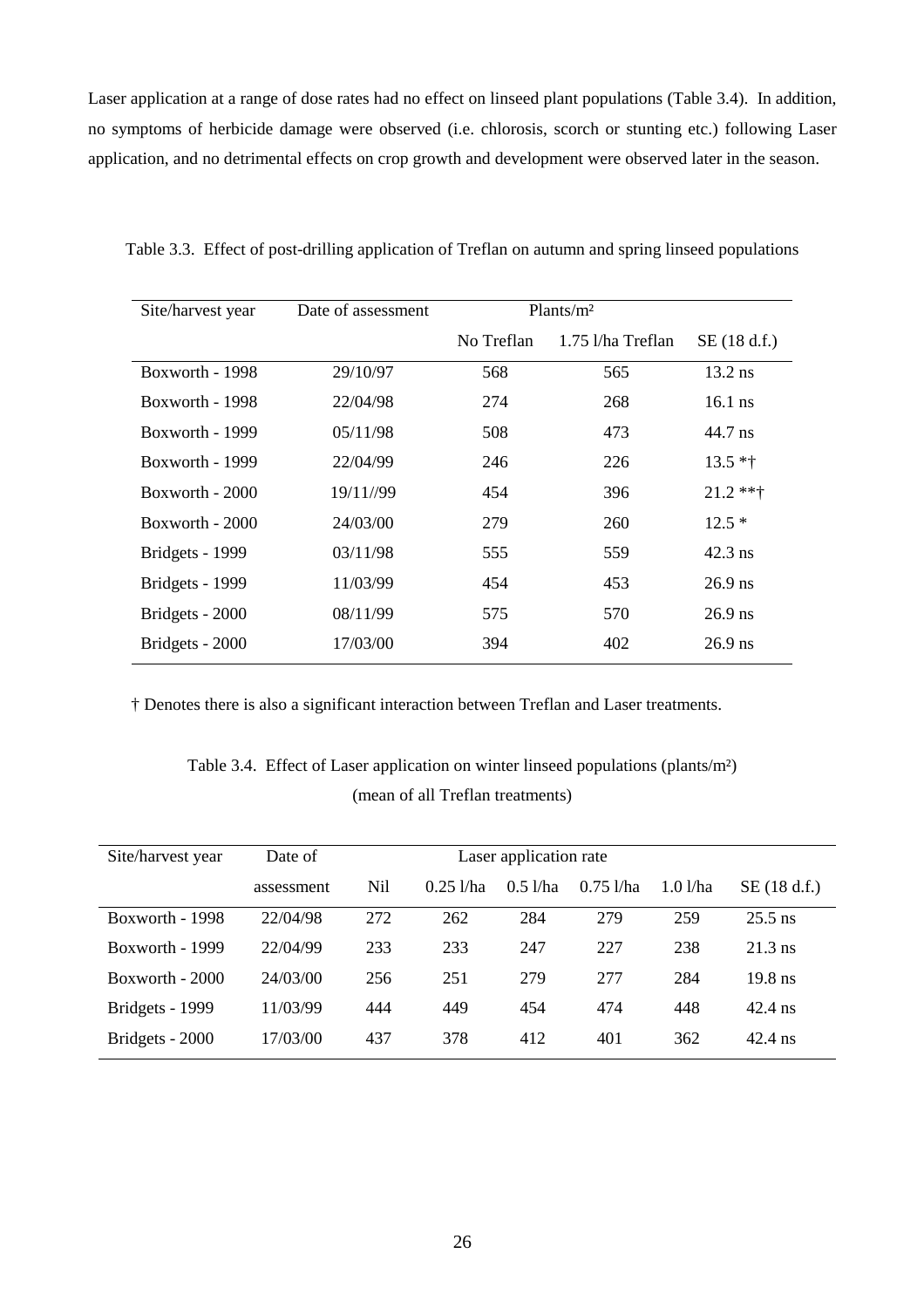### 3.2.2. Effects on weed populations

Results from autumn and key spring and summer weed assessments on each site are presented in Tables 3.5 to 3.14.

At Boxworth, where present, broad-leaved weed populations were assessed in the autumn. Application of Treflan as a post-drilling spray had no significant effect on total broad-leaved weed populations. The only significant effect recorded was on populations of field speedwell in spring 1997, where Treflan reduced speedwell populations by 75% (Table 3.5).

Grass-weed populations were dominated by black-grass, barren brome and wheat volunteers at Boxworth and black-grass at Bridgets. Very high grass-weed populations were present at Boxworth in 1997/98 (Tables 3.5, 3.6) and 1998/99 (Tables 3.7, 3.8), but were relatively low in 1999/00 (Tables 3.9, 3.10). Grass-weed populations were lower at the Bridgets site (Tables 3.11 to 3.14), and very low in 1997/98 (Tables 3.11 and 3.12).

Application of Treflan after drilling significantly reduced the autumn grass-weed burden in three out of the five cases studied (Boxworth in autumn 1997 and 1999, and Bridgets in autumn 1999). Effects were observed at a range of weed densities, but effects were not consistent across the range of weed densities encountered. Effects of Treflan were also inconsistent within individual weed species. Significant reductions in total grass-weed burden were mainly due to effects of Treflan on black-grass and barren brome components of the weed flora. In two out of four cases encountered, Treflan application significantly reduced black-grass populations by between 45% (Boxworth, autumn '97) (Table 3.5) and 73% (Bridgets, autumn '99) (Table 3.13). In only one out of three cases encountered did Treflan significantly reduce barren brome populations (by 45% at Boxworth in autumn '99) (Table 3.9). Annual meadow grass populations were too low to provide reliable data where encountered at Bridgets in 1998 (Table 3.12).

Application of Treflan in the majority of cases studied, had little impact on grass-weed populations in the spring, as a whole, or for individual grass-weed species. The only exceptions to this were at Boxworth in 2000, where unexpectedly, Treflan significantly reduced volunteer wheat populations (Table 3.10). This is probably an anomaly, as Treflan is approved for use in cereals at much higher application rates than those used in this study. However, Treflan can case damage to cereals in some situations, for example where seed beds are cloddy. At Bridgets in 1999 the total grass-weed population was also significantly reduced by Treflan application (although effects on individual grass-weed species were not significant) (Table 3.12). At Bridgets, although there was no significant effect of Treflan on black-grass plant populations, there were significant effects on later head populations in both 1999 (Table 3.12, Fig 3.1) and 2000 (Table 3.14, Fig 3.2). In these cases, application of Treflan reduced black-grass head populations and exhibited additional interactions with Laser application to increase the efficacy of control. Application of 1.75 l/ha of Treflan allowed dose rates as low as 0.5 l/ha of Laser to prevent black-grass head production. Greater sensitivity to Treflan at the Bridgets site may be due to the fact that much of the black-grass probably arose from seed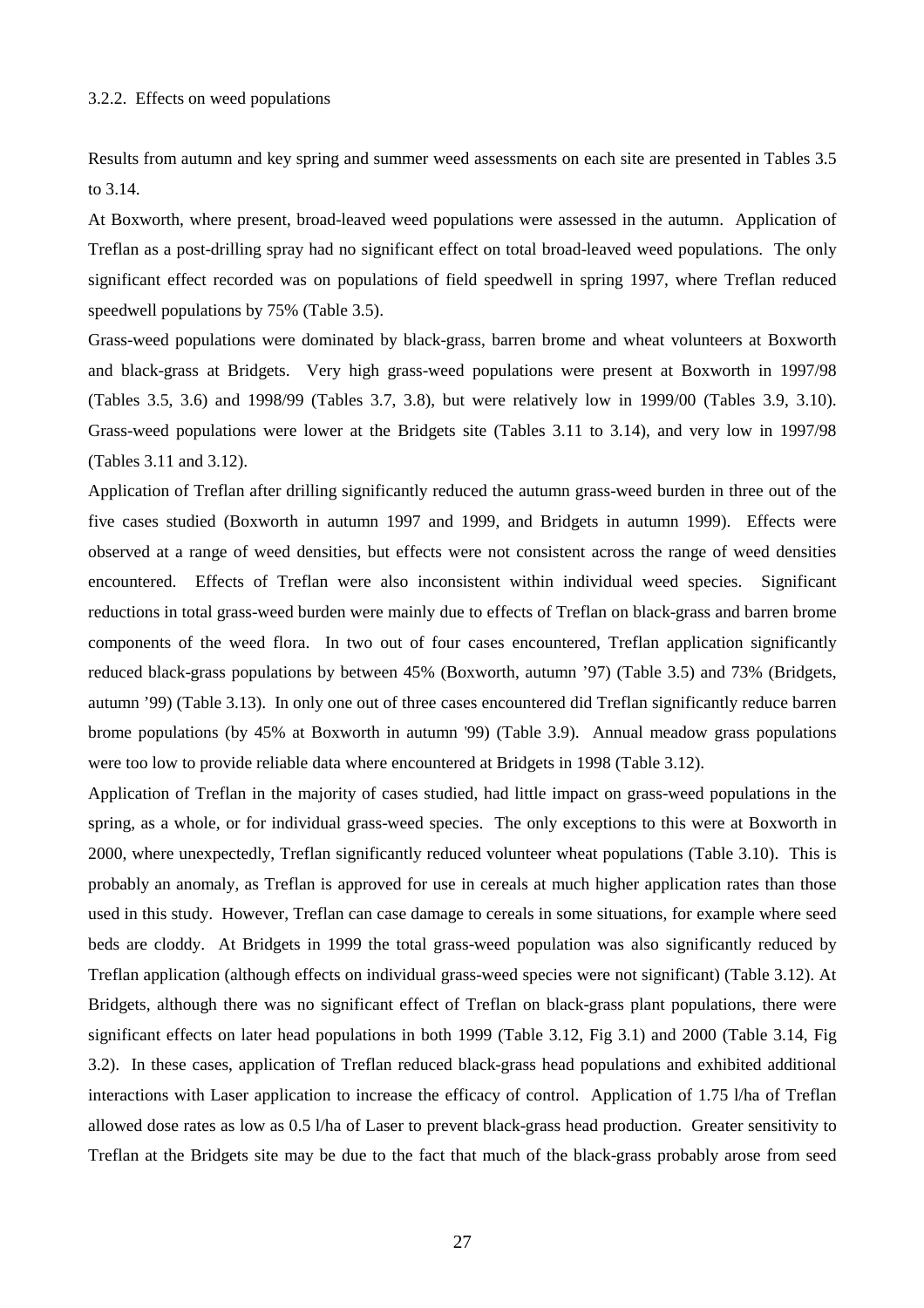|                                              | Plants/m <sup>2</sup> |                   |             |  |  |  |  |
|----------------------------------------------|-----------------------|-------------------|-------------|--|--|--|--|
|                                              | No Treflan            | 1.75 l/ha Treflan | SE(18 d.f.) |  |  |  |  |
| Black-grass                                  | 119                   | 74                | $22.2**$    |  |  |  |  |
| Barren-brome                                 | 30                    | 36                | $10.1$ ns   |  |  |  |  |
| Total grass-weeds                            | 149                   | 111               | $24.6*$     |  |  |  |  |
| Total Broad-leaved weed $\ddagger$           | 25                    | 20                | $6.7$ ns    |  |  |  |  |
| Field speedwell $(2/2/98)$                   | 20                    | 5                 | $6.0**$     |  |  |  |  |
| t Sow thistle, chickweed and field speedwell |                       |                   |             |  |  |  |  |

# Table 3.5. Effect of Treflan on autumn grass and total broad-leaved weed populations at Boxworth – 29/10/97

Table 3.6. Effect of Treflan and Laser applications on spring grass-weed populations at Boxworth – 1998 (plants/m²)

| Weed             | Treflan                                                                                    | Laser application rate |             |            |             |              |      |
|------------------|--------------------------------------------------------------------------------------------|------------------------|-------------|------------|-------------|--------------|------|
|                  |                                                                                            | Nil                    | $0.251$ /ha | $0.5$ l/ha | $0.75$ l/ha | 1.01/ha      | Mean |
| Black-grass      | Nil                                                                                        | 76.1                   | 15.7        | 3.0        | 0.3         | 1.7          | 19   |
| 22/4/98          | $1.75$ l/ha                                                                                | 83.7                   | 25.0        | 1.7        | 0.3         | 1.3          | 22   |
|                  | Mean                                                                                       | 79.9                   | 20.3        | 2.3        | 0.3         | 1.5          |      |
|                  | SE (Treflan) = 9.36 ns, SE (Laser) = 14.79 *** LSD 21.98, SE (Treflan x Laser) = 20.93 ns  |                        |             |            |             |              |      |
| Barren brome     | Nil                                                                                        | 8.9                    | 8.3         | 1.3        | 0.3         | $\mathbf{0}$ | 3.8  |
| 22/4/98          | $1.75$ l/ha                                                                                | 7.0                    | 10.7        | 2.3        | 0.3         | 0.3          | 4.1  |
|                  | Mean                                                                                       | 7.9                    | 9.5         | 1.8        | 0.3         | 0.2          |      |
|                  | SE (Treflan) = 2.16ns, SE (Laser) = $3.42**$ , LSD 7.21, SE (Treflan x Laser) = 4.85 ns    |                        |             |            |             |              |      |
| Total grass-weed | <b>Nil</b>                                                                                 | 85.0                   | 24.7        | 4.3        | 0.7         | 1.7          | 23.3 |
| 22/4/98          | $1.75$ l/ha                                                                                | 90.7                   | 36.3        | 4.0        | 0.7         | 1.7          | 26.7 |
|                  | Mean                                                                                       | 87.8                   | 30.5        | 4.2        | 0.7         | 1.7          |      |
|                  | SE (Treflan) = 11.00 ns, SE (Laser) = 17.39***, LSD 25.84, SE (Treflan x Laser) = 24.61 ns |                        |             |            |             |              |      |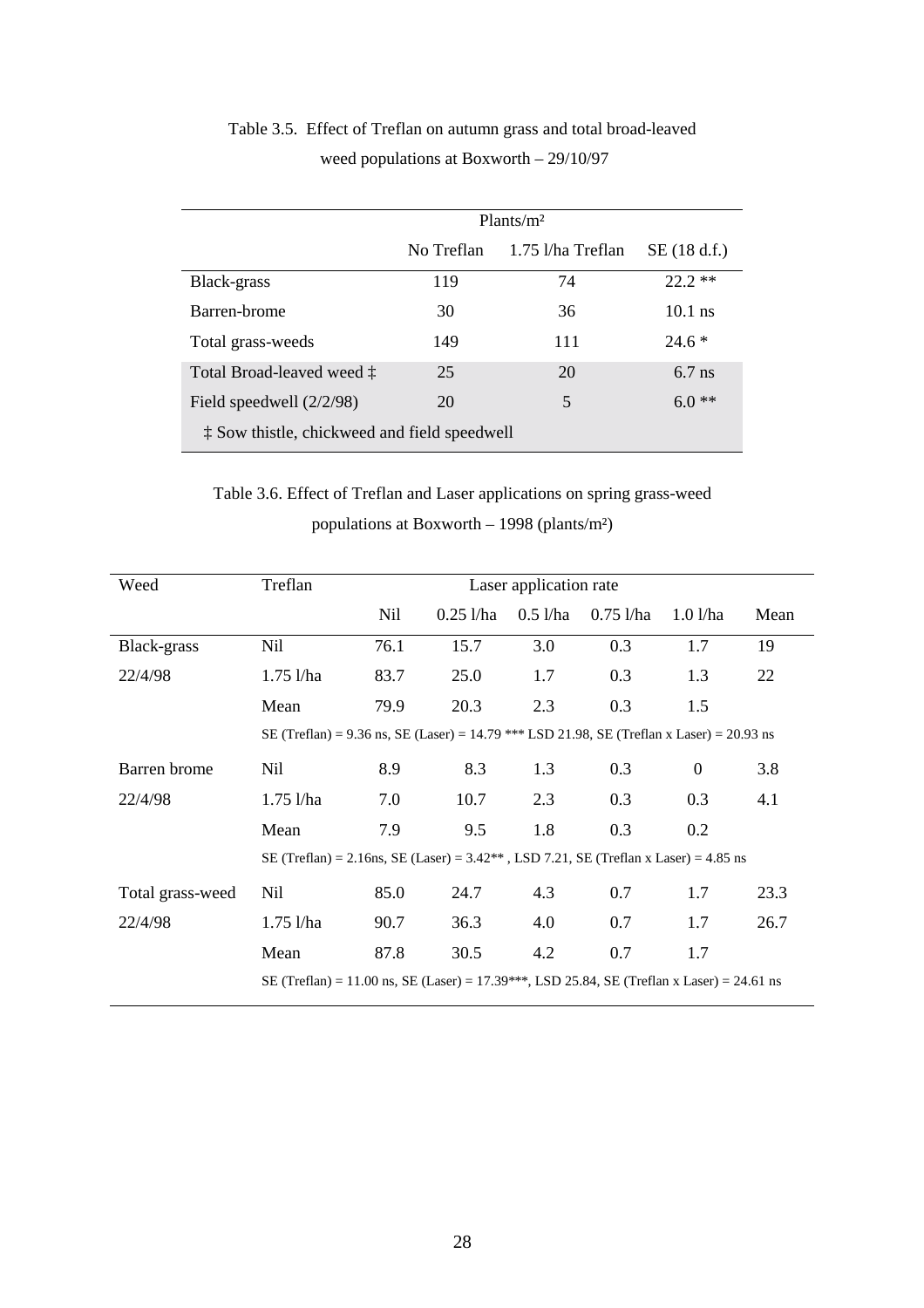|                   | Plants/m <sup>2</sup> |                   |             |  |  |  |
|-------------------|-----------------------|-------------------|-------------|--|--|--|
|                   | No Treflan            | 1.75 l/ha Treflan | SE(18 d.f.) |  |  |  |
| Black-grass       | 426                   | 433               | $26.6$ ns   |  |  |  |
| Barren brome      | 132                   | 102               | $16.7$ ns   |  |  |  |
| Volunteer wheat   | 2.3                   | 8.7               | $3.8$ ns    |  |  |  |
| Total grass-weeds | 560                   | 545               | $24.8$ ns   |  |  |  |

Table 3.7. Effect of Treflan on autumn grass-weed populations at Boxworth – 15/11/98

Table 3.8. Effect of Treflan and Laser applications on spring grass-weed populations at Boxworth – 1999 (plants/m²)

| Weed                | Treflan                                                                                            | Laser application rate |             |            |                |                  |      |  |
|---------------------|----------------------------------------------------------------------------------------------------|------------------------|-------------|------------|----------------|------------------|------|--|
|                     |                                                                                                    | Nil                    | $0.25$ l/ha | $0.5$ l/ha | $0.75$ l/ha    | 1.01/ha          | Mean |  |
| Black-grass         | Nil                                                                                                | 684                    | 216         | 57         | 35             | 13               | 201  |  |
| 22/3/99             | $1.75$ l/ha                                                                                        | 602                    | 216         | 73         | 36             | 25               | 190  |  |
|                     | Mean                                                                                               | 643                    | 216         | 65         | 36             | 19               |      |  |
|                     | SE (Treflan) = 56.9 ns, SE (Laser) = 46.4*** LSD 68.9, SE (Treflan x Laser) = 73.3 ns              |                        |             |            |                |                  |      |  |
| <b>Barren Brome</b> | <b>Nil</b>                                                                                         | 175.4                  | 159.6       | 70.8       | 46.7           | 5.4              | 91.6 |  |
| 22/3/99             | $1.75$ l/ha                                                                                        | 175.8                  | 174.2       | 78.7       | 30.4           | 9.2              | 93.7 |  |
|                     | Mean                                                                                               | 175.6                  | 166.9       | 74.8       | 38.5           | 7.3              |      |  |
|                     | SE (Treflan) = 22.5 ns, SE (Laser) = 35.6*** LSD 52.8, SE (Treflan x Laser) = 50.3 ns              |                        |             |            |                |                  |      |  |
| Volunteer wheat     | Nil                                                                                                | 9.2                    | 8.8         | 5.8        | 0.4            | $\Omega$         | 4.8  |  |
| 22/3/99             | $1.75$ l/ha                                                                                        | 11.3                   | 19.2        | 3.3        | $\overline{0}$ | $\boldsymbol{0}$ | 6.7  |  |
|                     | Mean                                                                                               | 10.2                   | 14.0        | 4.6        | 0.2            | $\mathbf{0}$     |      |  |
|                     | SE (Treflan) = 3.69 ns, SE (Laser) = 4.13 <sup>**</sup> , LSD 8.68, SE (Treflan x Laser) = 8.27 ns |                        |             |            |                |                  |      |  |
| Total grass-weed    | Nil                                                                                                | 869                    | 384         | 133        | 82             | 18               | 297  |  |
| 22/3/99             | $1.75$ l/ha                                                                                        | 790                    | 409         | 155        | 67             | 34               | 291  |  |
|                     | Mean                                                                                               | 829                    | 397         | 144        | 75             | 26               |      |  |
|                     | SE (Treflan) = 43.3 ns, SE (Laser) = 68.3*** LSD 101.4, SE (Treflan x Laser) = 96.6 ns             |                        |             |            |                |                  |      |  |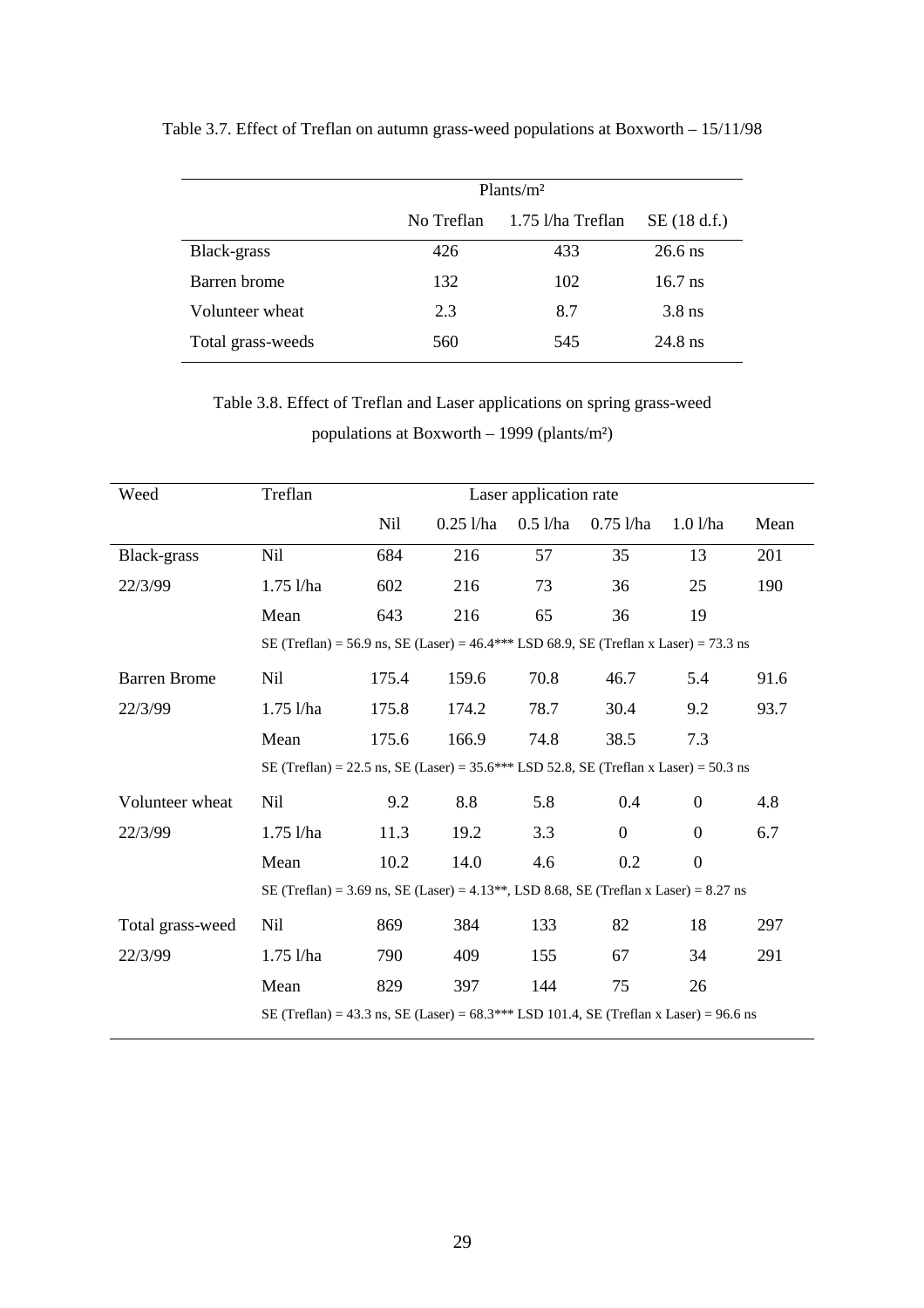|                                                              | Plants/m <sup>2</sup> |                   |             |  |  |  |
|--------------------------------------------------------------|-----------------------|-------------------|-------------|--|--|--|
|                                                              | No Treflan            | 1.75 l/ha Treflan | SE(18 d.f.) |  |  |  |
| Barren brome                                                 | 13.2                  | 7.3               | $3.73*$     |  |  |  |
| Volunteer wheat                                              | 22.2                  | 17.3              | $3.54$ ns   |  |  |  |
| Total grass weeds                                            | 38.1                  | 25.3              | $6.73**$    |  |  |  |
| Total broad-leaved weed $\ddagger$                           | 47.9                  | 40.4              | $6.50$ ns   |  |  |  |
| $\ddagger$ Chickweed, Ivy-leaved speedwell & shepherds purse |                       |                   |             |  |  |  |

Table 3.9. Effect of Treflan on autumn grass and total broad-leaved weed populations at Boxworth – 16/11/99

† Denotes there is also a significant interaction between Treflan and Laser treatments.

| Table 3.10. Effect of Treflan and Laser applications on spring grass-weed |
|---------------------------------------------------------------------------|
| populations at Boxworth $-$ 2000 (plants/m <sup>2</sup> )                 |

| Weed             | Treflan                                                                                                | Laser application rate |             |                    |             |                |      |  |  |
|------------------|--------------------------------------------------------------------------------------------------------|------------------------|-------------|--------------------|-------------|----------------|------|--|--|
|                  |                                                                                                        | <b>Nil</b>             | $0.25$ l/ha | $0.5$ <i>l</i> /ha | $0.75$ l/ha | 1.01/ha        | Mean |  |  |
| Volunteer wheat  | <b>Nil</b>                                                                                             | 17.0                   | 11.0        | 7.7                | 1.7         | 0.3            | 7.5  |  |  |
| 24/3/00          | $1.75$ l/ha                                                                                            | 9.3                    | 5.3         | 5.0                | 1.3         | $\overline{0}$ | 4.2  |  |  |
|                  | Mean                                                                                                   | 13.2                   | 8.2         | 6.3                | 1.5         | 0.2            |      |  |  |
|                  | SE (Treflan) = 1.94*, LSD 2.88, SE (Laser) = SE 3.07***, LSD 4.56,<br>SE (Treflan x Laser) = $4.33$ ns |                        |             |                    |             |                |      |  |  |
| Total grass-weed | <b>Nil</b>                                                                                             | 20.7                   | 13.3        | 9.7                | 2.3         | 0.7            | 9.3  |  |  |
| 24/3/00          | $1.75$ l/ha                                                                                            | 10.7                   | 7.3         | 5.3                | 1.7         | 0.7            | 5.1  |  |  |
|                  | Mean                                                                                                   | 15.7                   | 10.3        | 7.5                | 2.0         | 0.7            |      |  |  |
|                  | SE (Treflan) = 3.31 ns, SE (Laser) = 3.44***, LSD 5.10, SE (Treflan x Laser) = 4.85 ns                 |                        |             |                    |             |                |      |  |  |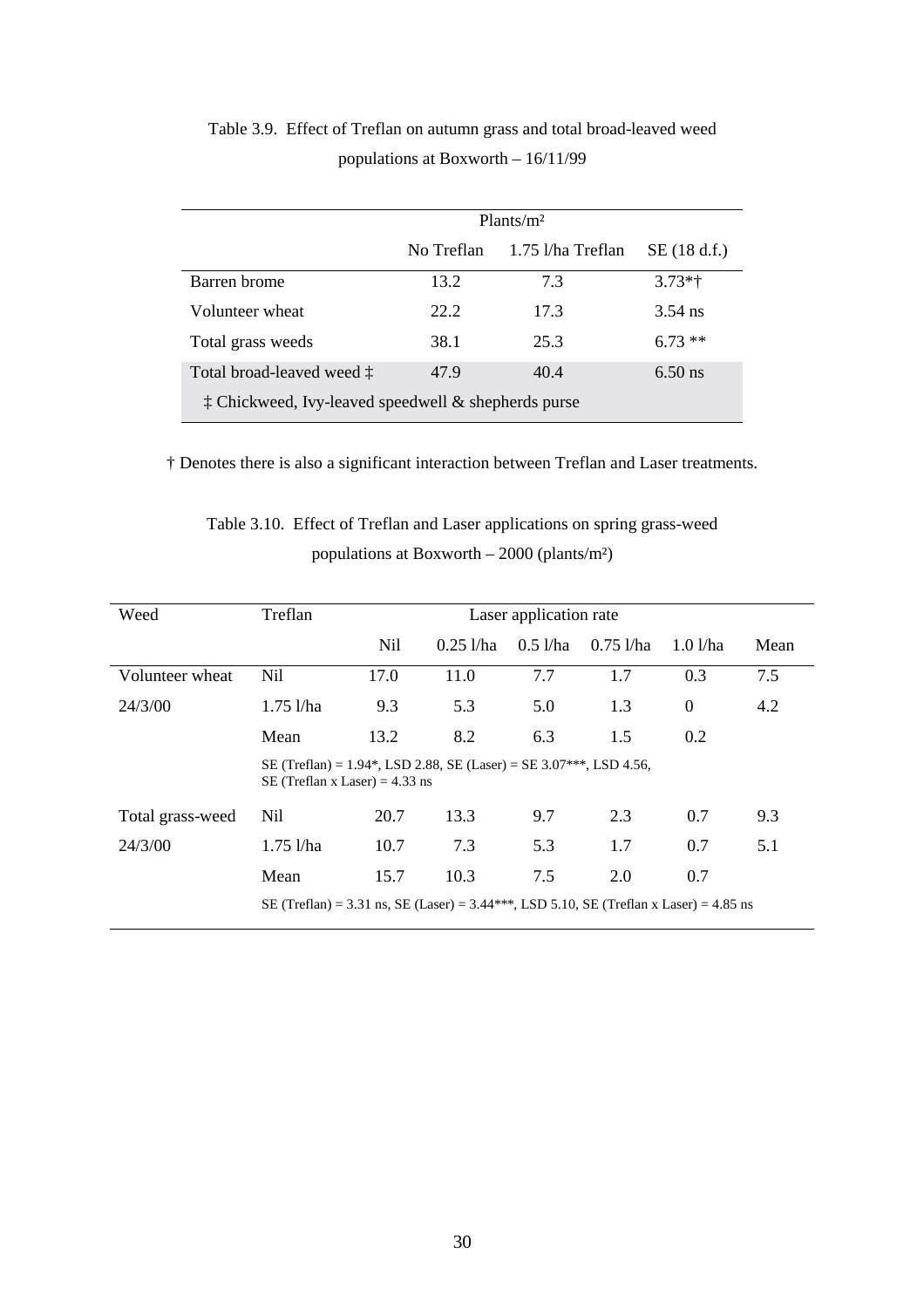|                     | Plants/m <sup>2</sup>        |     |           |  |  |  |
|---------------------|------------------------------|-----|-----------|--|--|--|
|                     | No Treflan 1.75 l/ha Treflan |     |           |  |  |  |
| Black-grass         | 4.0                          | 2.0 | $1.85$ ns |  |  |  |
| Annual meadow-grass | 1.0                          | 0.7 | $1.03$ ns |  |  |  |

# Table 3.11. Effect of Treflan on autumn grass and total broad-leaved weed populations at Bridgets - 3/11/98

Table 3.12. Effect of Treflan and Laser applications on spring grass-weed populations at Bridgets – 1999 (plants/m²)

| Weed               | Treflan                                                                                                                     | Laser application rate |                  |                      |                  |                  |      |
|--------------------|-----------------------------------------------------------------------------------------------------------------------------|------------------------|------------------|----------------------|------------------|------------------|------|
|                    |                                                                                                                             | <b>Nil</b>             | $0.25$ l/ha      | $0.5$ l/ha           | $0.75$ l/ha      | 1.01/ha          | Mean |
| <b>Black</b> grass | Nil                                                                                                                         | 3.3                    | 0.3              | 0.3                  | 0.7              | $\boldsymbol{0}$ | 0.9  |
| 7/1/99             | $1.75$ l/ha                                                                                                                 | $\boldsymbol{0}$       | 0.3              | 0.7                  | 0.3              | $\overline{0}$   | 0.3  |
|                    | Mean                                                                                                                        | 1.7                    | 0.3              | 0.5                  | 0.5              | $\boldsymbol{0}$ |      |
|                    | SE (Treflan) = 0.51 ns, SE (Laser) = 0.86 ns, SE (Treflan x Laser) = $1.23 * LSD = 1.28$                                    |                        |                  |                      |                  |                  |      |
| Annual meadow-     | Nil                                                                                                                         | 0.7                    | $\boldsymbol{0}$ | 1.7                  | 0.3              | $\boldsymbol{0}$ | 0.5  |
| Grass              | $1.75$ $1/ha$                                                                                                               | 0.3                    | $\overline{0}$   | $\overline{0}$       | $\boldsymbol{0}$ | $\overline{0}$   | 0.1  |
| 7/1/99             | Mean                                                                                                                        | 0.5                    | $\boldsymbol{0}$ | 0.8                  | 0.2              | $\boldsymbol{0}$ |      |
|                    | SE (Treflan) = $0.52$ ns, SE (Laser) = $0.82$ ns, SE (Treflan x Laser) = $1.16$ ns                                          |                        |                  |                      |                  |                  |      |
| Volunteer wheat    | Nil                                                                                                                         | 4.0                    | $\boldsymbol{0}$ | 0.3                  | 0.3              | $\boldsymbol{0}$ | 0.9  |
| 7/1/99             | $1.75$ $1/ha$                                                                                                               | $\overline{0}$         | $\boldsymbol{0}$ | $\boldsymbol{0}$     | 0.3              | $\boldsymbol{0}$ | 0.1  |
|                    | Mean                                                                                                                        | 2.0                    | $\boldsymbol{0}$ | 0.2                  | 0.3              | $\boldsymbol{0}$ |      |
|                    | SE (Treflan) = $0.72$ ns, SE (Laser) = $1.61$ ns, SE (Treflan x Laser) = $2.29$ ns                                          |                        |                  |                      |                  |                  |      |
| Total grass-weed   | Nil                                                                                                                         | 8.0                    | 0.3              | 2.3                  | 1.3              | $\boldsymbol{0}$ | 2.4  |
| 7/1/99             | $1.75$ l/ha                                                                                                                 | 0.3                    | 0.3              | 0.7                  | 0.7              | $\boldsymbol{0}$ | 0.4  |
|                    | Mean                                                                                                                        | 4.2                    | 0.3              | 1.5                  | 1.0              | $\boldsymbol{0}$ |      |
|                    | SE (Treflan) = $0.71$ *** LSD = 1.05, SE (Laser) = $1.12$ *** LSD = 1.66,<br>SE (Treflan x Laser) = $1.58***$ LSD = $2.35$  |                        |                  |                      |                  |                  |      |
|                    |                                                                                                                             |                        |                  | Heads/m <sup>2</sup> |                  |                  |      |
| Black-grass        | Nil                                                                                                                         | 26.3                   | 3.0              | 4.3                  | 0.3              | $\boldsymbol{0}$ | 6.8  |
| 11/6/99            | $1.75$ $1/ha$                                                                                                               | 0.7                    | 0.3              | $\boldsymbol{0}$     | $\boldsymbol{0}$ | $\boldsymbol{0}$ | 0.2  |
|                    | Mean                                                                                                                        | 13.5                   | 1.7              | 2.2                  | 0.2              | $\boldsymbol{0}$ |      |
|                    | SE (Treflan) = $0.86***$ LSD = 1.28, SE (Laser) = $1.37***$ LSD = $2.03$ ,<br>SE (Treflan x Laser) = $1.94***$ LSD = $2.88$ |                        |                  |                      |                  |                  |      |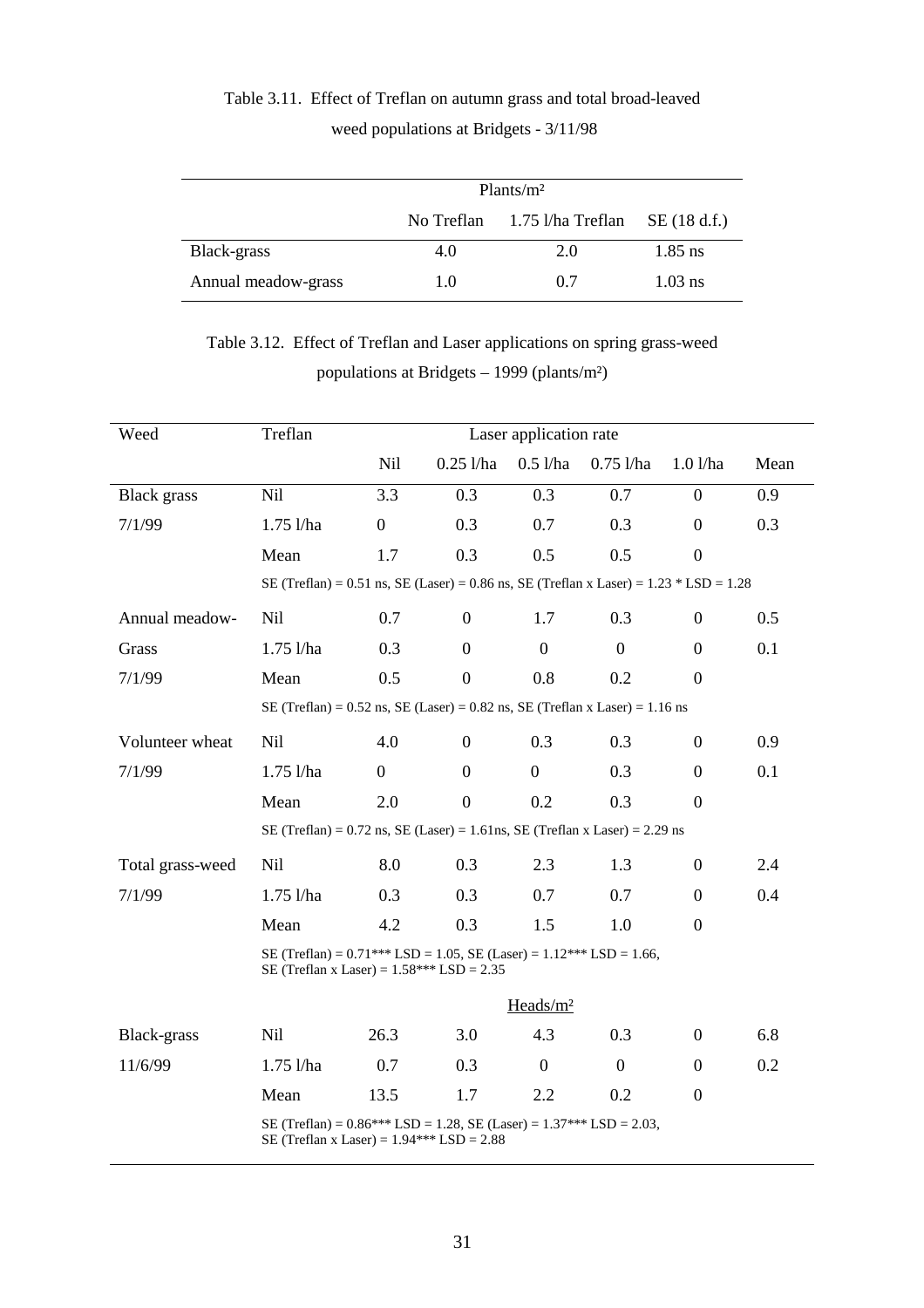|             | Plants/m <sup>2</sup> |                                                                |          |  |  |  |
|-------------|-----------------------|----------------------------------------------------------------|----------|--|--|--|
|             |                       | No Treflan $1.75 \frac{\lambda}{\lambda}$ Treflan SE (18 d.f.) |          |  |  |  |
| Black grass | 19.3                  | 5.3                                                            | $6.41**$ |  |  |  |

## Table 3.13. Effect of Treflan on autumn grass-weed populations at Bridgets – 8/11/99

Table 3.14. Effect of Treflan and Laser applications on spring grass-weed

populations at Bridgets - 2000 (plants/m²)

| Weed              | Treflan<br>Laser application rate                                                                           |      |             |                      |                  |         |      |
|-------------------|-------------------------------------------------------------------------------------------------------------|------|-------------|----------------------|------------------|---------|------|
|                   |                                                                                                             | Nil  | $0.25$ l/ha | $0.5$ l/ha           | $0.75$ l/ha      | 1.01/ha | Mean |
| Black-grass       | <b>Nil</b>                                                                                                  | 25.4 | 2.9         | 1.7                  | $\overline{0}$   | 1.3     | 6.3  |
| 17/3/00           | $1.75$ l/ha                                                                                                 | 7.5  | 4.2         | 7.9                  | $\boldsymbol{0}$ | 0.4     | 4.0  |
|                   | Mean                                                                                                        | 16.5 | 3.5         | 4.8                  | $\boldsymbol{0}$ | 0.8     |      |
|                   | SE (Treflan) = 2.90 ns, SE (Laser) = $4.58***$ LSD 6.80,<br>SE (Treflan x Laser) = $6.49**$ LSD 13.64       |      |             |                      |                  |         |      |
| Total grass-weeds | Nil                                                                                                         | 41.7 | 7.9         | 4.2                  | $\overline{0}$   | 1.3     | 11.0 |
| 17/3/00           | $1.75$ l/ha                                                                                                 | 8.8  | 5.0         | 7.9                  | 0.4              | 1.3     | 4.7  |
|                   | Mean                                                                                                        | 25.2 | 6.5         | 6.1                  | 0.2              | 1.3     |      |
|                   | SE (Treflan) = 4.74 ns, SE (Laser) = 7.49*** LSD = 11.14,<br>SE (Treflan x Laser) = $10.60**$ LSD = 15.76.  |      |             |                      |                  |         |      |
|                   |                                                                                                             |      |             | Heads/m <sup>2</sup> |                  |         |      |
| Black-grass       | Nil                                                                                                         | 74.0 | 12.3        | 18.0                 | $\theta$         | 0.7     | 21.0 |
| 6/7/00            | $1.75$ l/ha                                                                                                 | 17.7 | 13.0        | $\overline{0}$       | $\boldsymbol{0}$ | 0.3     | 6.2  |
|                   | Mean                                                                                                        | 45.8 | 12.7        | 9.0                  | $\boldsymbol{0}$ | 0.5     |      |
|                   | SE (Treflan) = $6.19**$ LSD = 9.20, SE (Laser) = $9.79***$ LSD = 14.54,<br>SE (Treflan x Laser) = $13.85**$ |      |             |                      |                  |         |      |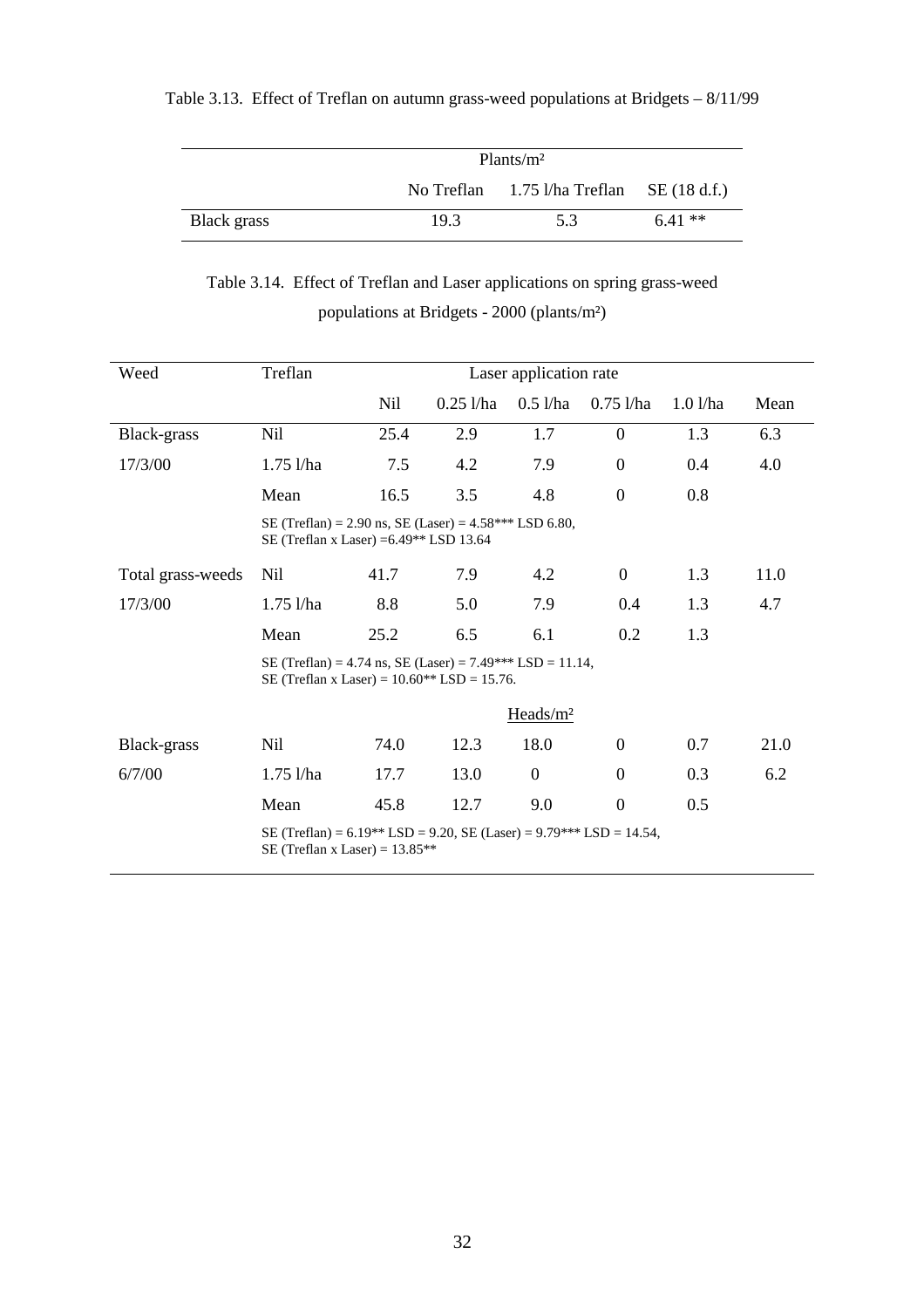

Treflan (l/ha)

Figure 3.1. Effect of Post-drilling Treflan application and post-emergence Laser application on black-grass head populations – Bridgets, June 1999



Figure 3.2. Effect of post-drilling Treflan application and post-emergence Laser application on black-grass head populations – Bridgets, June 1999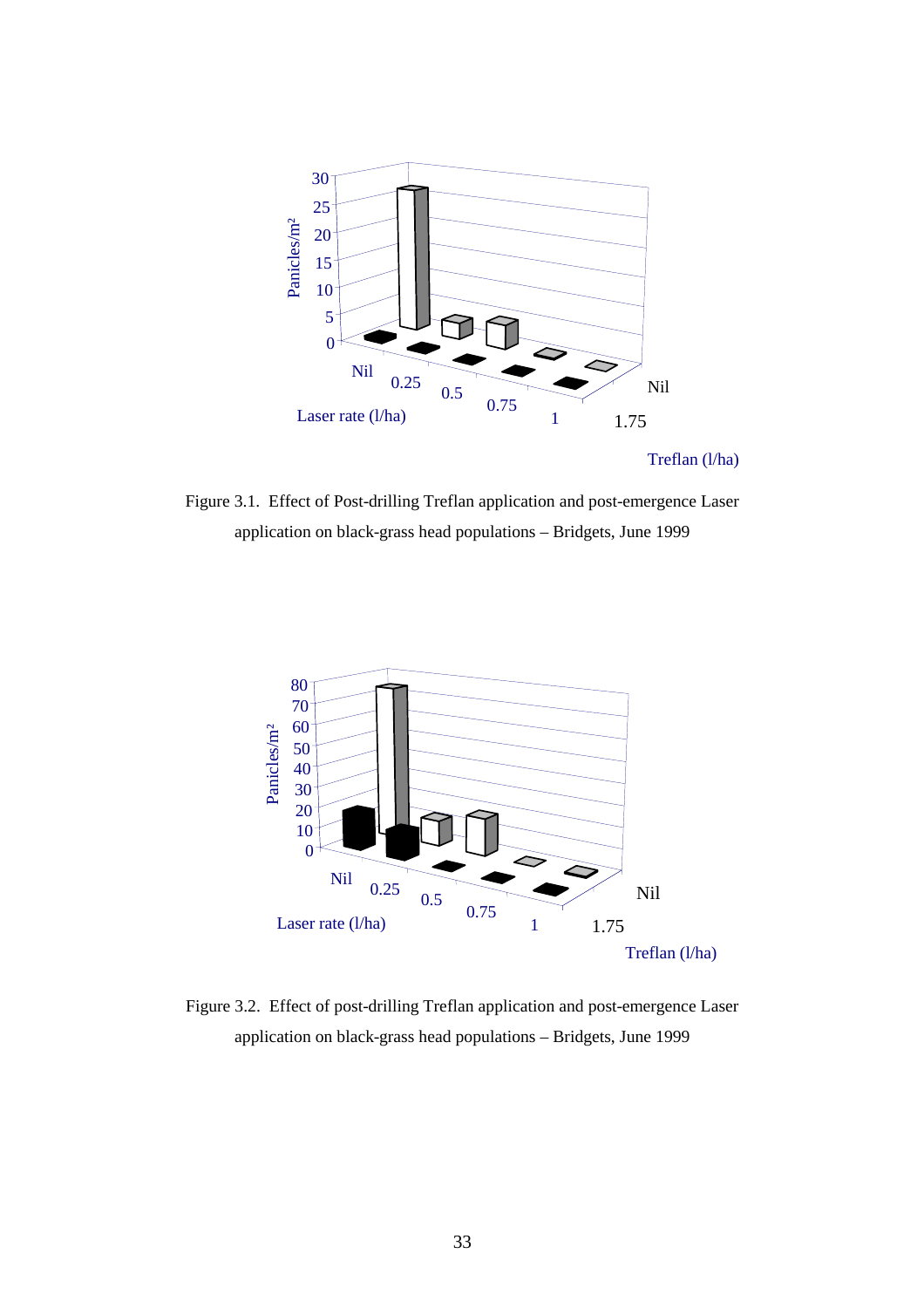broadcast to boost grass-weed populations. Broadcast and shallow incorporated seed may have emerged in a single flush and being shallowly buried may have been subject to greater Treflan uptake.

Laser was very effective in reducing populations of all grass-weeds present, and efficacy was closely related to dose rates. Linseed is not a competitive crop to grass-weeds and relatively high dose rates of 0.5 to 1.0 l/ha were required to effectively control barren brome and volunteer wheat populations (Table 3.15), where application of Laser was delayed until December and both weeds had started to tiller.. Black-grass was effectively controlled by dose rates of 50-75% of the full label rate, even at very high populations. Growth stage of black grass at treatment application (i.e. time of application) was less sensitive with black-grass than with wheat and barren brome.

| Grass          | Population               | Site & year   | Dose of Laser required (l/ha) |         |         |  |
|----------------|--------------------------|---------------|-------------------------------|---------|---------|--|
| <b>Species</b> | In untreated             |               |                               |         |         |  |
|                | control                  |               | 50%                           | 75%     | $90%+$  |  |
|                | (plants/m <sup>2</sup> ) |               | Control                       | Control | control |  |
| Black-         | (643)                    | Boxworth 1999 | < 0.25                        | 0.25    | $0.5 +$ |  |
| grass          |                          |               |                               |         |         |  |
|                | (77)                     | Boxworth 1998 | < 0.25                        | 0.25    | $0.5+$  |  |
|                | (17)                     | Bridgets 2000 | < 0.25                        | 0.5     | $0.75+$ |  |
| Barren         | (176)                    | Boxworth 1999 | 0.5                           | 0.75    | 1.0     |  |
| <b>Brome</b>   | (9)                      | Boxworth 1998 | 0.5                           | 0.5     | $0.75+$ |  |
| Wheat          | (17)                     | Boxworth 2000 | 0.25                          | 0.75    | $0.75+$ |  |
|                | (10)                     | Boxworth 1999 | 0.5                           | 0.75    | $0.75+$ |  |

Table 3.15. Dose of Laser required to give 50, 75 and 99% or more control of grass-weeds in winter linseed.

#### 3.2.3. Yield responses to weed control

With the exception of Boxworth in 2000, where weed populations were relatively low, there were positive yield responses to both Treflan and Laser application on each site each year. Responses were related to weed control. The biggest yield responses were recorded at Boxworth in 1999, where very high black-grass populations were present (Table 3.8). Unfortunately a problem during harvesting meant that only one replicate of the treatments at this site was reliably harvested.

Averaged over all Laser treatments, the yield response to Treflan was only significant in one (Boxworth 2000) out of 5 cases studied (Table 3.16). In all cases, yield responses to Treflan were either uneconomic or just covered the costs of application (costs of treatment and yield responses required to cover costs are detailed in Appendix B). However, where Treflan was applied in the absence of any Laser treatment, yield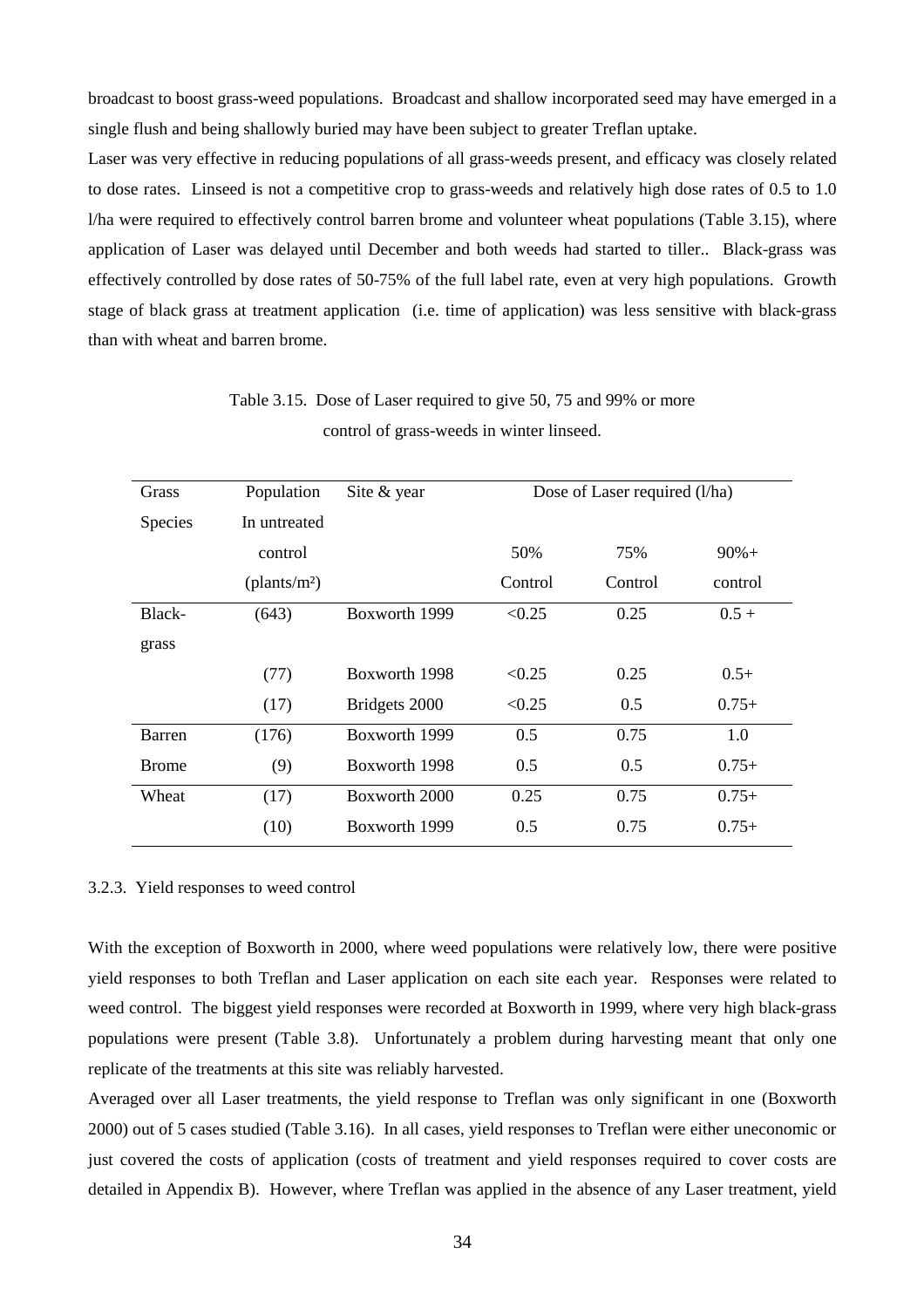| <b>Boxworth</b>   |           |             | <b>Bridgets</b>          |            |            |
|-------------------|-----------|-------------|--------------------------|------------|------------|
| Laser application | - Treflan | $+$ Treflan | Laser application        | - Treflan  | + Treflan  |
| rate (l/ha)       |           |             | rate $(l/ha)$            |            |            |
| 1998              |           |             |                          |            |            |
| Nil               | (0.41)    | 0.01        |                          |            |            |
| 0.25              | 0.29      | 0.25        |                          |            |            |
| 0.5               | 0.09      | 0.29        |                          |            |            |
| 0.75              | 0.27      | 0.34        |                          |            |            |
| $1.0\,$           | 0.28      | 0.13        |                          |            |            |
| <b>LSD</b>        | 0.311 ns  |             |                          |            |            |
| Teflan response   | (0.60)    | 0.01        |                          |            |            |
| <b>LSD</b>        |           | $0.139$ ns  |                          |            |            |
| 1999              |           |             | 1999                     |            |            |
| Nil               | (0.38)    | 0.15        | Nil                      | (1.38)     | 0.21       |
| 0.25              | 0.64      | 0.30        | 0.25                     | 0.09       | 0.15       |
| 0.5               | 0.62      | 0.99        | 0.5                      | 0.26       | 0.23       |
| 0.75              | 0.57      | 0.71        | 0.75                     | 0.11       | 0.05       |
| $1.0\,$           | 0.93      | 0.81        | 1.0                      | 0.06       | 0.36       |
| <b>LSD</b>        |           |             | <b>LSD</b>               | 0.378 ns   |            |
| Teflan response   | (0.93)    | 0.04        | Teflan response          | (1.48)     | 0.10       |
| <b>LSD</b>        |           |             | <b>LSD</b>               |            | $0.168$ ns |
| 2000              |           |             | 2000                     |            |            |
| Nil               | (1.82)    | 0.26        | Nil                      | (1.01)     | 0.16       |
| 0.25              | 0.11      | 0.19        | 0.25                     | 0.22       | 0.18       |
| 0.5               | $-0.14$   | 0.27        | 0.5                      | 0.33       | 0.25       |
| 0.75              | 0.13      | 0.21        | 0.75                     | 0.34       | 0.28       |
| 1.0               | 0.18      | $-0.02$     | 1.0                      | 0.26       | 0.30       |
| <b>LSD</b>        | $0.279*$  |             | <b>LSD</b>               | $0.284$ ns |            |
| Teflan response   | (1.84)    | 0.16        | Teflan response          | (1.24)     | 0.01       |
| <b>LSD</b>        |           | $0.126*$    | <b>LSD</b><br>$0.126$ ns |            |            |

Table 3.16. Yield responses (t/ha, 91% DM) of Treflan and Laser applications (Underlined figures in brackets indicate actual mean yield (t/ha) of untreated controls)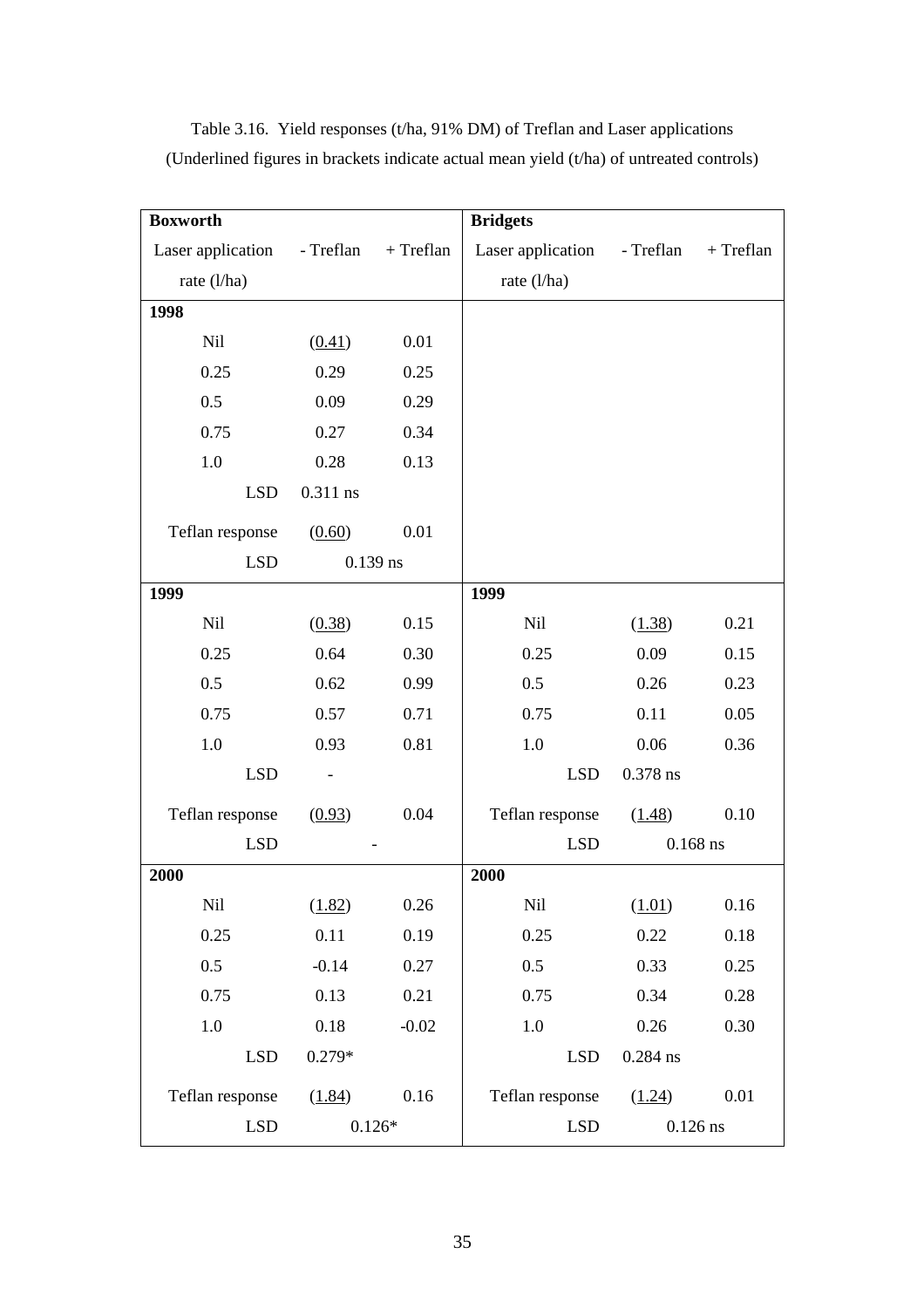responses were higher, and an economic return on the cost of treatment was achieved in 4 out of 5 cases in the grass-weed situations studied.

In most cases there were few significant yield responses to Laser application (Table 3.16). No significant yield responses were achieved by controlling black-grass dominated grass-weed populations at densities of 42 plants/m² or less (Bridgets 1999 and Boxworth 2000). Even at populations as high as 75 black-grass plants/m² in untreated plots, a significant yield response to weed control was only recorded in one case (Boxworth in 1998). In economic terms, costs of graminicide application were only consistently recovered at high weed populations, i.e. in black-grass-dominated grass-weed populations at densities of around 70 plants/m² or more, where returns correlated with dose rates applied and efficacy of weed control achieved. On the one site dominated by wheat volunteers (Boxworth 2000), at a population of around 20 wheat plants/m² in untreated control plots, there was no economic return from Laser application at any dose rate applied. This wheat population is close to the economic thresholds derived by Carver *et al.,*(1997) and Lutman (1997) for control of oats in spring linseed, demonstrating that winter linseed does not appear to have any greater sensitivity to cereal volunteers than the spring sown crop.

Where grass-weeds were abundant and present in a range of treatments, it was possible to examine the relationship between grass-weed populations and final yield (Figures 3.3 to 3.5). Winter linseed appeared to be relatively insensitive to winter wheat dominated grass-weed populations of up to 20 plants/m² (Figure 3.4). In a high yielding situation, yields were affected as black-grass dominated weed populations rose to 10 plants/m² or more (Figure 3.5). In a lower yielding situation, black-grass dominated weed populations of up to 40 plants/m² had little effect on yield (Figure 3.3).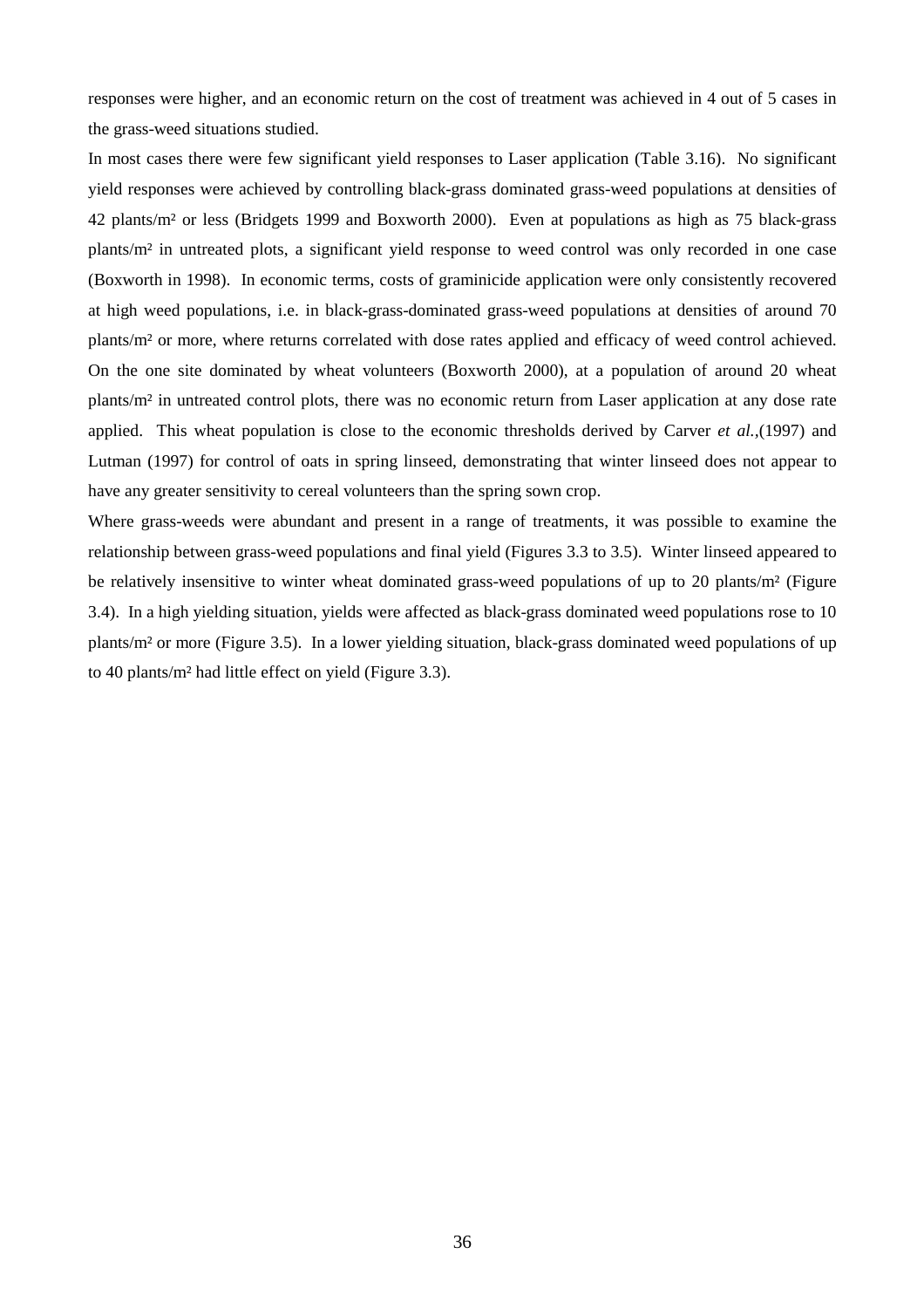Boxworth 1998



Figure 3.3. Relationship between post-treatment spring grass-weed population and yield – Boxworth 1998



Figure 3.4. Relationship between post-treatment spring grass-weed population and yield – Boxworth 2000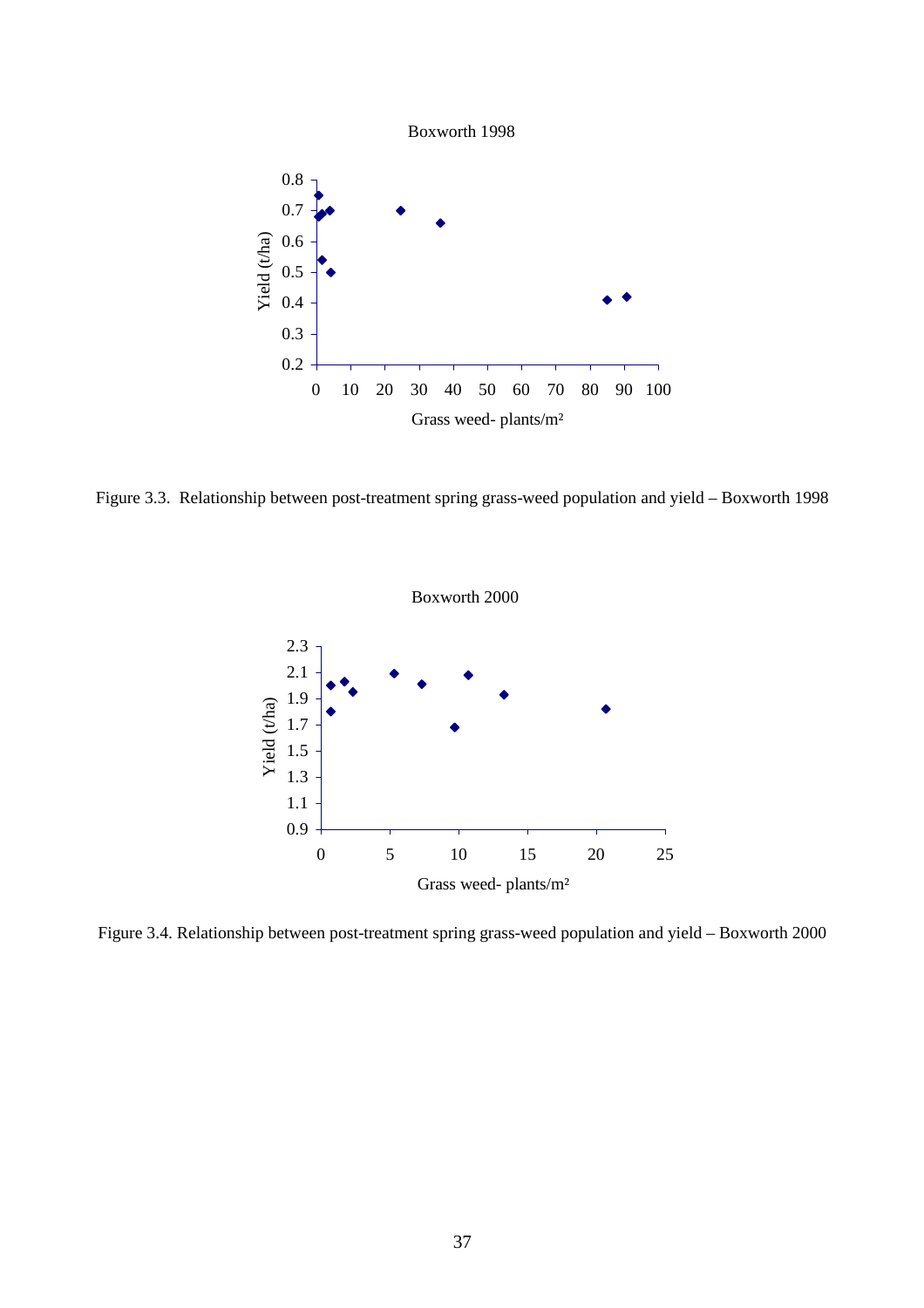

Figure 3.5. Relationship between post-treatment spring grass-weed population and yield – Bridgets 2000

# **3.3. DISCUSSION**

In this study there was no evidence of any detrimental effect of either Treflan or graminicide application on the crop, and no suggestion that post-drilling Treflan application could predispose the crop to damage by Laser applications later in the season.

Treflan did provide a useful reduction in autumn grass-weed populations, but these effects did not appear to persist until spring, perhaps as a result of poor control of later emerging grasses. Relatively high doses of Laser were required to control competitive brome and black-grass populations, and there were few significant yield responses to grass-weed control, except at very high grass-weed populations. The blackgrass populations at each site have been subjected to resistance testing. At the Boxworth site, the population present in 1999 showed some target-site resistance to 'fop' and 'dim' graminicides, but there was no resistance to trifluralin. Grass-weed populations were classed as 'susceptible' types in all other cases.

There were no economic benefits in applying Treflan in sequence with Laser treatments, though there were economic benefits when used on its own. This is because Laser is a much more effective herbicide for controlling grass-weeds and gave consistent control, outweighing any benefits gained from the use of Treflan. The only occasion where Treflan appeared to provide some additional benefit when applied in sequence with Laser, was in suppression of black-grass heads. This probably warrants further study as part of the development of herbicide resistance strategies for black-grass-weed control in break crops.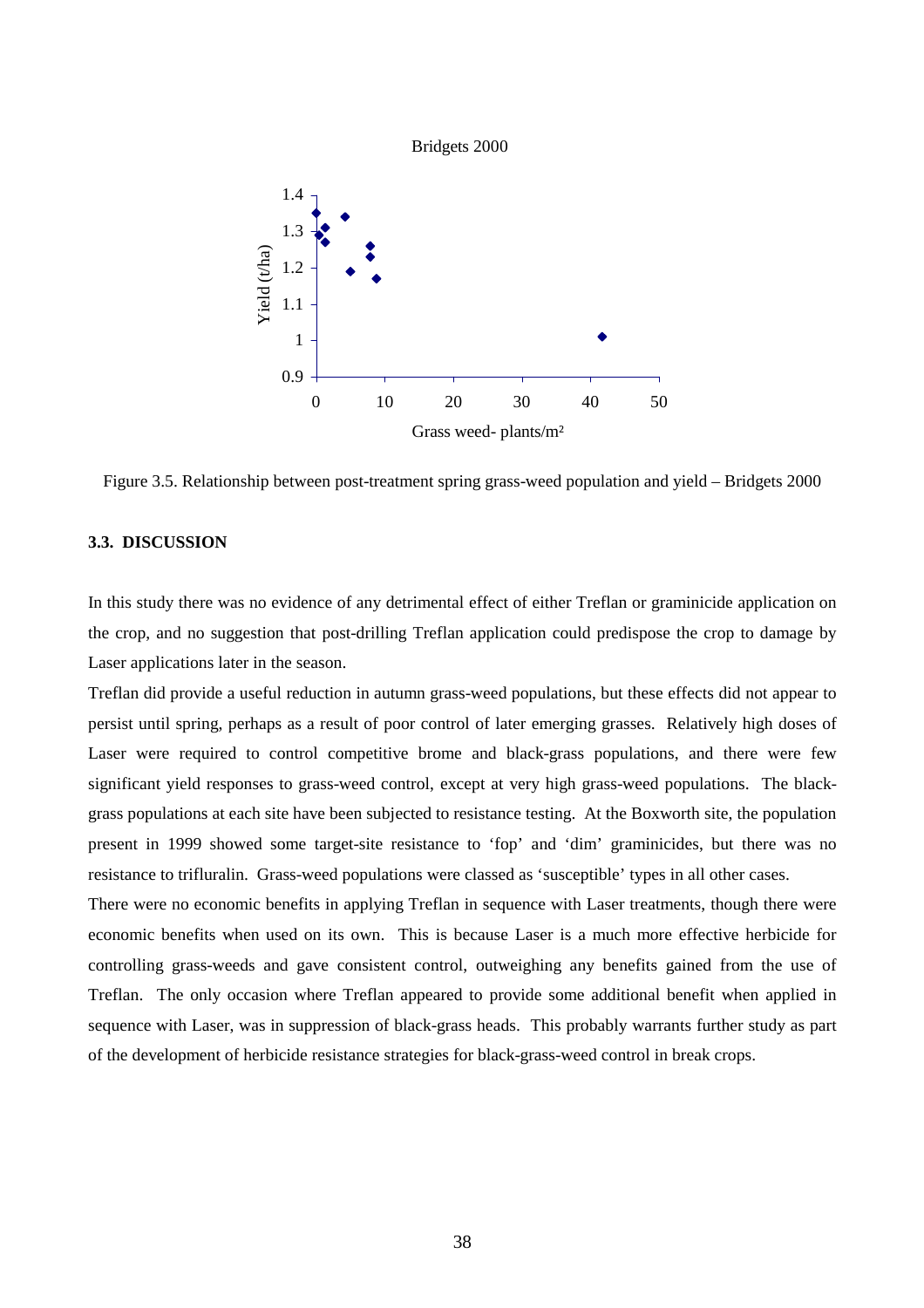# **4.0. EFFECT OF PRE-EMERGENCE HERBICIDES ON SENSITIVITY OF BROAD-LEAVED WEEDS TO POST-EMERGENCE HERBICIDE APPLICATION.**

# **4.0.1. OBJECTIVES**

To evaluate the effect of pre-emergence herbicide application on broad-leaved weed sensitivity to springapplied herbicides, and to assess the need for use of pre-emergence trifluralin in winter linseed.

To evaluate the crop safety of herbicide programmes in winter linseed, based on the extension to use of products approved for use on spring linseed.

# **4.1. MATERIALS AND METHODS**

## 4.1.1. Sites and soil types

The experiment was run at two ADAS sites (Table 4.0) in harvest years 1998 to 2000. These sites had naturally-occurring high densities of broad-leaved weeds and a diversity of weed species. Where this could not be guaranteed then additional broad-leaved weed seed was sown (e.g. chickweed and mayweed at Bridgets in 1999/2000)

Table 4.0. Sites and soil types

| Site                         | Soil Type                                               |
|------------------------------|---------------------------------------------------------|
| ADAS Bridgets, Hants         | Shallow silt clay loam overlying chalk – Andover series |
| ADAS High Mowthorpe, N Yorks | Shallow silt clay loam overlying chalk - Andover series |

## 4.1.2. Experiment treatments

The experiment was run as three separate self-contained studies for three years (harvest years 1998-2000). Herbicides currently approved for use in spring linseed crops were selected for study including Ally (20% w/w mestsulfuron methyl); Basagran (480 g/l bentazone) and Vindex (240 g/l bromoxynil plus 50 g/l clopyralid). The following treatment sequences were established in each study: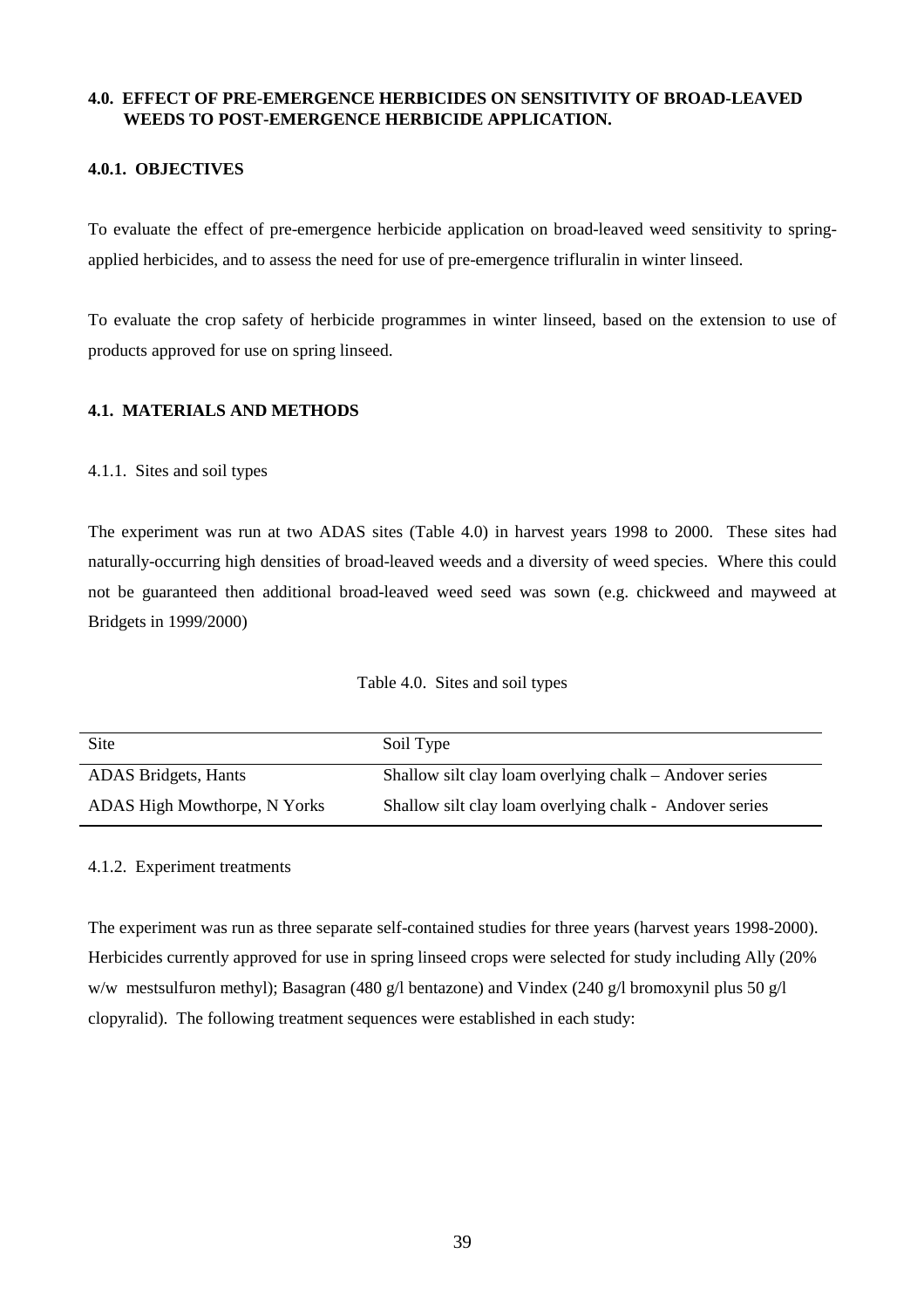| <b>Treflan/Ally sequences</b> |                         |                                      |  |  |  |  |  |
|-------------------------------|-------------------------|--------------------------------------|--|--|--|--|--|
|                               | Pre-emergence herbicide | Follow-up spring herbicide treatment |  |  |  |  |  |
| $\mathbf{1}$                  | No Treflan              | Nil                                  |  |  |  |  |  |
| $\overline{2}$                |                         | 10 g/ha Ally                         |  |  |  |  |  |
| 3                             |                         | 20 g/ha Ally                         |  |  |  |  |  |
| $\overline{4}$                |                         | 30 g/ha Ally                         |  |  |  |  |  |
| 5                             | 0.875 l/ha Treflan      | Nil                                  |  |  |  |  |  |
| 6                             | (not incorporated)      | 10 g/ha Ally                         |  |  |  |  |  |
| 7                             |                         | 20 g/ha Ally                         |  |  |  |  |  |
| 8                             |                         | 30 g/ha Ally                         |  |  |  |  |  |
| 9                             | 1.75 l/ha Treflan       | Nil                                  |  |  |  |  |  |
| 10                            | (not incorporated)      | 10 g/ha Ally                         |  |  |  |  |  |
| 11                            |                         | 20 g/ha Ally                         |  |  |  |  |  |
| 12                            |                         | 30 g/ha Ally                         |  |  |  |  |  |
|                               |                         |                                      |  |  |  |  |  |

# **Study B. Treflan/Basagran sequence**

|                | Pre-emergence herbicide | Follow-up spring herbicide treatment |
|----------------|-------------------------|--------------------------------------|
| $\mathbf{1}$   | No Treflan              | Nil                                  |
| 2              |                         | 1.0 l/ha Basagran                    |
| 3              |                         | 1.5 l/ha Basagran                    |
| $\overline{4}$ |                         | 2.0 l/ha Basagran                    |
| 5              | 0.875 l/ha Treflan      | Nil                                  |
| 6              | (not incorporated)      | 1.0 l/ha Basagran                    |
| 7              |                         | 1.5 l/ha Basagran                    |
| 8              |                         | 2.0 l/ha Basagran                    |
| 9              | 1.75 l/ha Treflan       | Nil                                  |
| 10             | (not incorporated)      | 1.0 l/ha Basagran                    |
| 11             |                         | 1.5 l/ha Basagran                    |
| 12             |                         | 2.0 l/ha Basagran                    |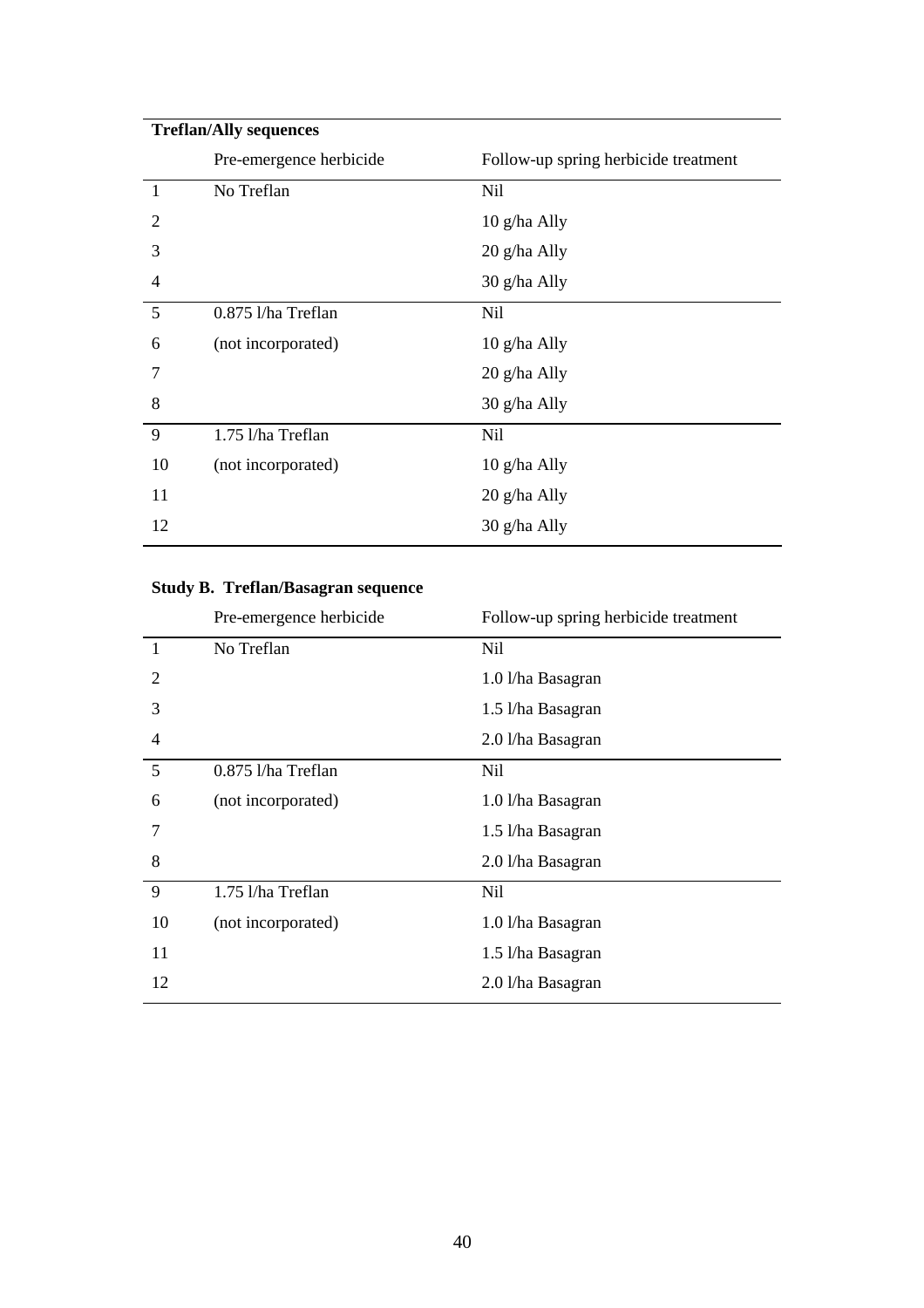| <b>Study C. Treflan/Basagran + Vindex sequence</b> |                         |                                        |  |  |  |  |
|----------------------------------------------------|-------------------------|----------------------------------------|--|--|--|--|
|                                                    | Pre-emergence herbicide | Follow-up spring herbicide treatment   |  |  |  |  |
|                                                    | No Treflan              | Nil                                    |  |  |  |  |
| 2                                                  |                         | $0.5$ l/ha Vindex + 1 l/ha Basagran    |  |  |  |  |
| 3                                                  |                         | $0.75$ l/ha Vindex + 1.5 l/ha Basagran |  |  |  |  |
| 4                                                  |                         | $1$ l/ha Vindex + 2 l/ha Basagran      |  |  |  |  |
| 5                                                  | $0.875$ 1/ha Treflan    | Nil.                                   |  |  |  |  |
| 6                                                  | (not incorporated)      | $0.5$ l/ha Vindex + 1 l/ha Basagran    |  |  |  |  |
| 7                                                  |                         | $0.75$ l/ha Vindex + 1.5 l/ha Basagran |  |  |  |  |
| 8                                                  |                         | $1$ l/ha Vindex + 2 l/ha Basagran      |  |  |  |  |
| 9                                                  | 1.75 l/ha Treflan       | Nil                                    |  |  |  |  |
| 10                                                 | (not incorporated)      | $0.5$ l/ha Vindex + 1 l/ha Basagran    |  |  |  |  |
| 11                                                 |                         | $0.75$ 1/ha Vindex + 1.5 1/ha Basagran |  |  |  |  |
| 12                                                 |                         | $1$ l/ha Vindex + 2 l/ha Basagran      |  |  |  |  |

Treflan treatments were applied on the day of drilling. The post-emergence treatments were applied as soon as possible in spring when the crop was at least 5 cm tall, acctiual dates of application are detailed in Table 4.1

Table 4.1. Actual dates of spring-herbicide application.

| Harvest year | <b>Bridgets</b> | <b>High Mowthorpe</b> |
|--------------|-----------------|-----------------------|
| 1998         | 12.03.1998      | 31.03.1998            |
| 1999         | 02.04.1999      | 17.03.1999            |
| <b>2000</b>  | 31.03.2000      | 16.03.2000            |

## 4.1.3. Experiment Design

Treatments were grouped by post-emergence herbicide treatment into three self-contained studies. The studies were grouped together on each site to ensure that a common weed flora was present in each study. A fully randomised block was used for each study, with 3 replicates of each treatment. Data was subject to analysis of variance as appropriate. No statistical comparisons were made between the individual studies.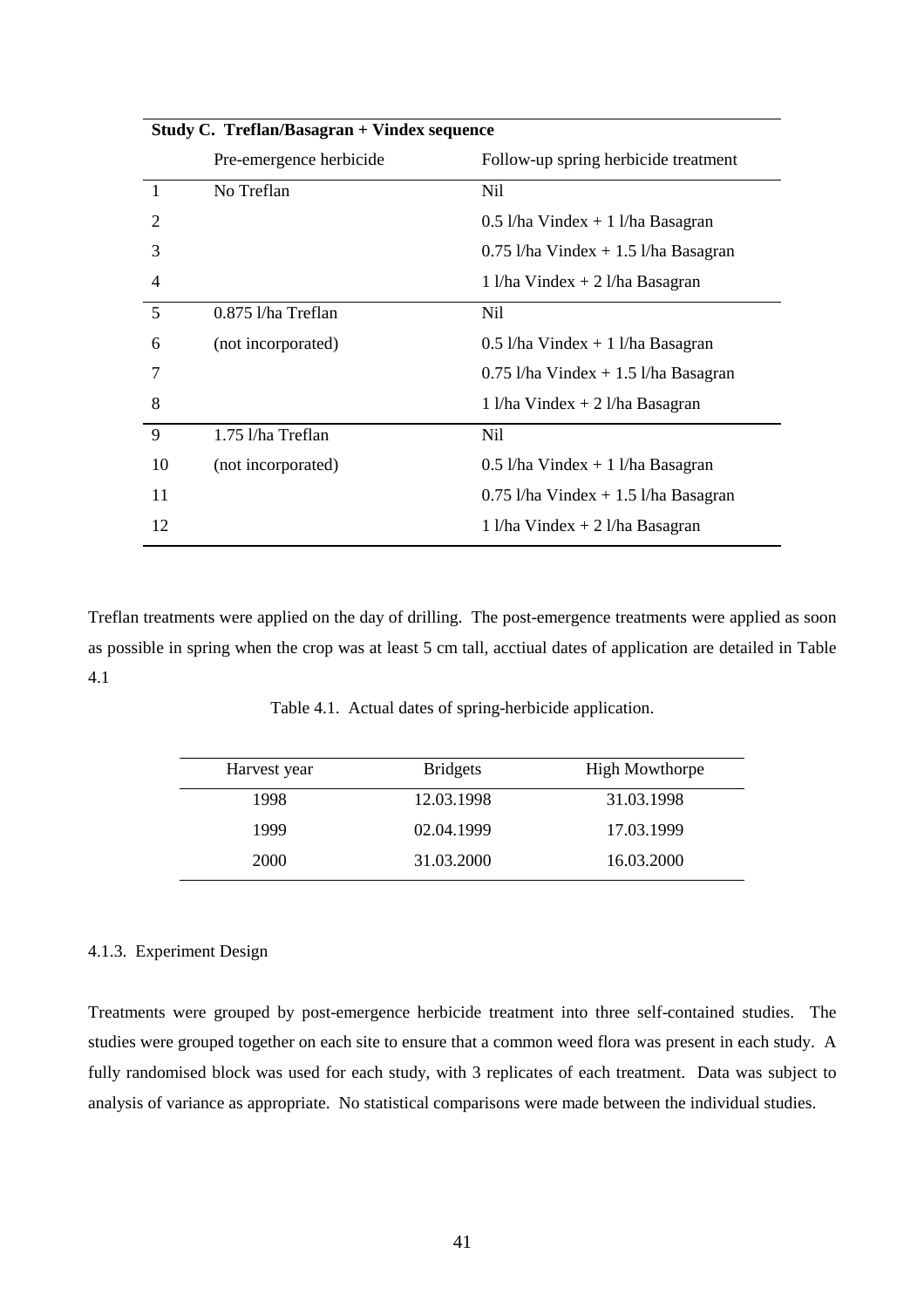### 4.1.4. Methodology

Sites were selected with a high natural population of broad-leaved weeds. Sites were prepared by ploughing, followed by levelling of soil with appropriate cultivation machinery. At Bridgets in 1999, it was thought broad-leaved populations may be low so seed of chickweed (at 250 g/ha) and Mayweed (at 200 g/ha) were broadcast over the plot areas and incorporated by tines during drilling of the linseed crop. Linseed (cv Oliver) was drilled in either the third or fourth week of September to avoid excessive winter loss. Linseed was sown at a rate calculated to achieve a target population of 450 plants/m<sup>2</sup>. The crop was sown to a depth of 10 mm and all plots were rolled to conserve moisture and level the soil surface. Prior to harvest crops were examined for any lodging damage. Yields were assessed using plot combines.

Trash contamination of seed was determined by hand sorting a minimum of 200 grams of harvested seed, and where significant levels of trash were present, linseed yields were adjusted for trash content.

#### 4.1.5. Assessments

At fixed points in each plot linseed populations were assessed prior to any follow up herbicide application and again in April.

At fixed points, weed populations were assessed:-

- a) In the autumn after Treflan treatment
- b) At the time of spring herbicide application
- c) 30 days after spring herbicide application

At the timings above, linseed was examined for occurrence of any chlorosis or crop stunting. Linseed was examined again at early flowering for any sign of delay in flowering, and prior to desiccation to assess any differences in maturity attributable to herbicide treatments. Where herbicide damage was observed, damage was ranked on a 0-9 scale, where zero  $=$  no damage, and  $9 =$  crop dead.

## **4.2 RESULTS**

4.2.1. Effects on linseed plant populations.

Treflan applied as a post-drilling treatment only had a significantly effect on autumn plant populations in 17% of cases studied (Table 4.1). Effects were small and of no consequence and were inconsistent across studies on the same site. In spring, in only one case were spring plant populations reduced by Treflan application (Table 4.2). As in the autumn, effects were small and inconsistent across studies on the same site.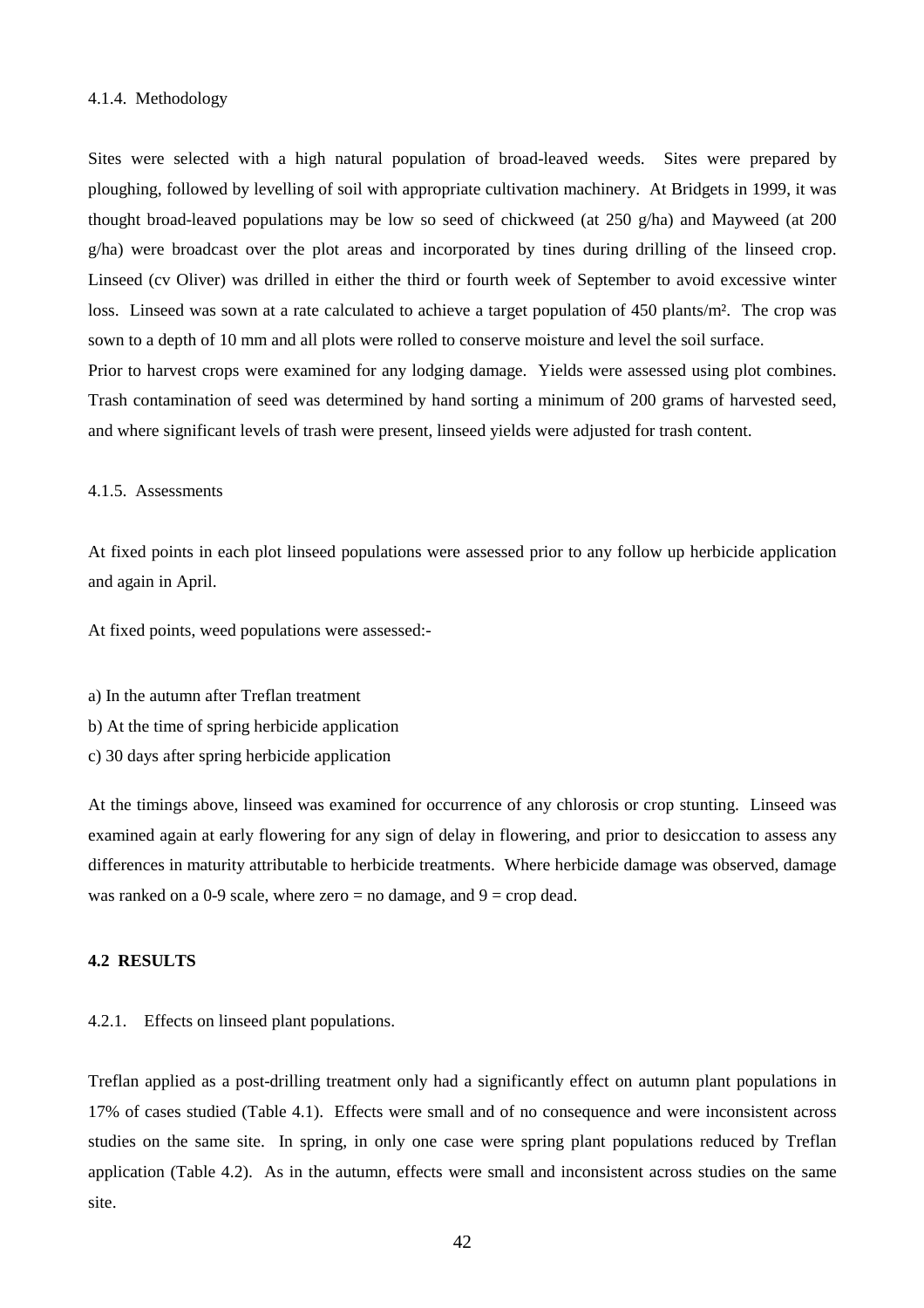Spring-applied herbicides had no effect on linseed plant populations.

### 4.2.2. Effects of Treflan on early season weed control

In 27% of cases studied, Treflan gave a significant reduction in the total weed population present in the autumn (Table 4.3). In spring, this increased to 61% of cases studied (Table 4.4). The scale of the reductions achieved by the 1.75 l/ha rate ranged from 27 to 71% in the autumn and 27 to 84% in the spring, dependant on the balance of weed species present.

The weed flora at Bridgets was often dominated by field pansy which is resistant to Treflan. This masked effects of herbicide treatment on smaller populations of more susceptible species. At the Bridgets site, effects of Treflan on the total weed flora were primarily due to the effects on populations of field speedwell, (commonly a dominant weed on the site) and annual meadow-grass, as well as to cumulative effects on much smaller populations of sensitive weeds. At High Mowthorpe, effects of Treflan were most commonly due to effects on common poppy (in autumn 1998 and spring 1999), and chickweed, field speedwell and forget-me-not in 1998/99, all of which were common weeds on the site and dominated the weed flora in each season.

Where there were significant effects of Treflan on total weed populations, relationships with dose rate were not always clear. In many cases weed control achieved by the half dose rate of 0.875 l/ha was as effective as the full label dose rate. In the majority of cases, the significant benefits from Treflan application occurred on sites which were dominated by weeds, such as field speedwell and annual meadow grass at the Bridgets sites in 1997/98 and 1998/99, and poppy in 1997/98 and chickweed, field speedwell and forget-me-not in 1998/99 at High Mowthorpe, all of which Treflan controls well.

4.2.3. Interaction of autumn and spring herbicides.

The interactions of Treflan and spring-applied herbicides on total weed populations after treatment are presented in Tables 4.5 to 4.7 for each herbicide sequence.

There are weaknesses in the spectrum of weed control provided by herbicides approved for use in linseed (see Appendix A). One particular weakness is field pansy, which is only moderately susceptible to Ally and Vindex. Unfortunately field pansy was a major constituent of the weed flora at Bridgets, and where prevalent, made it difficult to distinguish the significant interactions of herbicide sequences on other weed species (for example in the Treflan/Ally study at Bridgets in 2000 (Table 4.5). Similarly where weed populations were very low, it was not possible to distinguish interactions between herbicides. However within the cases studied, there were a number of instances where effects were clearly visible. Complementary interactions between herbicides were observed where either a significant proportion of the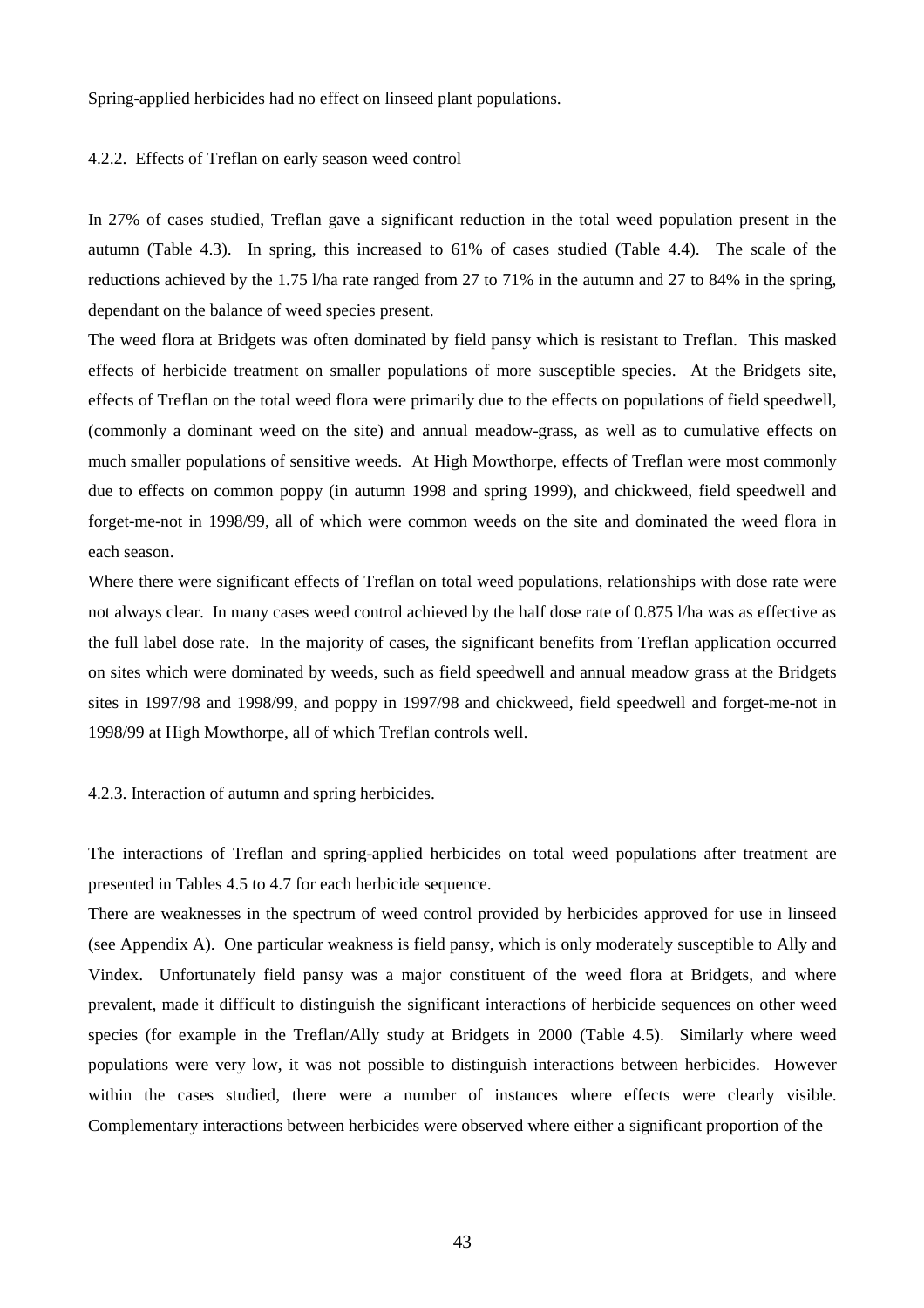| Year/Study       |     | <b>Bridgets</b> |              |           |     | <b>High Mowthorpe</b> |              |           |
|------------------|-----|-----------------|--------------|-----------|-----|-----------------------|--------------|-----------|
| Treflan rate:    | Nil | 0.875<br>1/ha   | 1.75<br>1/ha | <b>SE</b> | Nil | 0.875<br>1/ha         | 1.75<br>1/ha | <b>SE</b> |
| <b>Autumn 97</b> |     |                 |              |           |     |                       |              |           |
| Ally             | 751 | 734             | 752          | 14.7 ns   | 588 | 583                   | 602          | $12.3$ ns |
| <b>Bas</b>       | 602 | 662             | 649          | $28.2$ ns | 606 | 626                   | 619          | 11.6 ns   |
| $Bas + Vind$     | 589 | 602             | 575          | $15.2$ ns | 643 | 618                   | 606          | $9.4 *$   |
| <b>Autumn 98</b> |     |                 |              |           |     |                       |              |           |
| Ally             | 589 | 605             | 580          | 24.3 ns   | 641 | 643                   | 583          | $20.3$ ns |
| <b>Bas</b>       | 564 | 571             | 570          | $23.1$ ns | 571 | 571                   | 641          | $17.2*$   |
| $Bas + Vind$     | 527 | 543             | 517          | $24.9$ ns | 520 | 551                   | 552          | 19.8 ns   |
| <b>Autumn 99</b> |     |                 |              |           |     |                       |              |           |
| Ally             | 515 | 503             | 522          | $21.0$ ns | 501 | 535                   | 514          | $16.8$ ns |
| <b>Bas</b>       | 537 | 587             | 498          | $23.6*$   | 452 | 511                   | 514          | $18.2*$   |
| $Bas + Vind$     | 543 | 582             | 546          | $19.4$ ns | 548 | 561                   | 524          | 27.4 ns   |

Table 4.1. Effect of post-drilling Treflan on linseed populations in autumn (plants/m²)

(Bas= Basagran, Vind = Vindex)

Table 4.2. Effect of post-drilling Treflan on linseed plant populations in spring (plants/m²)

 $(Bas = Basagram, Vind = Vindex)$ 

| Year/Study       |            | <b>Bridgets</b> |              |           |     | <b>High Mowthorpe</b> |             |           |
|------------------|------------|-----------------|--------------|-----------|-----|-----------------------|-------------|-----------|
| Treflan rate:    | <b>Nil</b> | 0.875<br>1/ha   | 1.75<br>1/ha | <b>SE</b> | Nil | 0.875<br>1/ha         | $1.75$ l/ha | <b>SE</b> |
| <b>Spring 98</b> |            |                 |              |           |     |                       |             |           |
| Ally             | 494        | 510             | 461          | $20.6$ ns | 412 | 445                   | 446         | $16.8$ ns |
| <b>Bas</b>       | 495        | 519             | 518          | $16.7$ ns | 498 | 508                   | 525         | $14.9$ ns |
| $Bas + Vind$     | 585        | 531             | 534          | $16.5$ ns | 457 | 462                   | 473         | 13.9 ns   |
| <b>Spring 99</b> |            |                 |              |           |     |                       |             |           |
| Ally             | 504        | 528             | 481          | $16.3$ ns | 514 | 535                   | 463         | $19.3*$   |
| <b>Bas</b>       | 414        | 410             | 410          | $17.1$ ns | 396 | 383                   | 426         | 23.8 ns   |
| $Bas + Vind$     | 458        | 430             | 449          | $17.0$ ns | 346 | 354                   | 381         | $18.5$ ns |
| <b>Spring 00</b> |            |                 |              |           |     |                       |             |           |
| Ally             | 370        | 360             | 364          | 13.8 ns   | 403 | 421                   | 420         | $10.3$ ns |
| <b>Bas</b>       | 415        | 441             | 394          | 19.2 ns   | 386 | 431                   | 434         | $12.0***$ |
| $Bas + Vind$     | 423        | 477             | 462          | 17.1 ns   | 436 | 464                   | 458         | $13.0$ ns |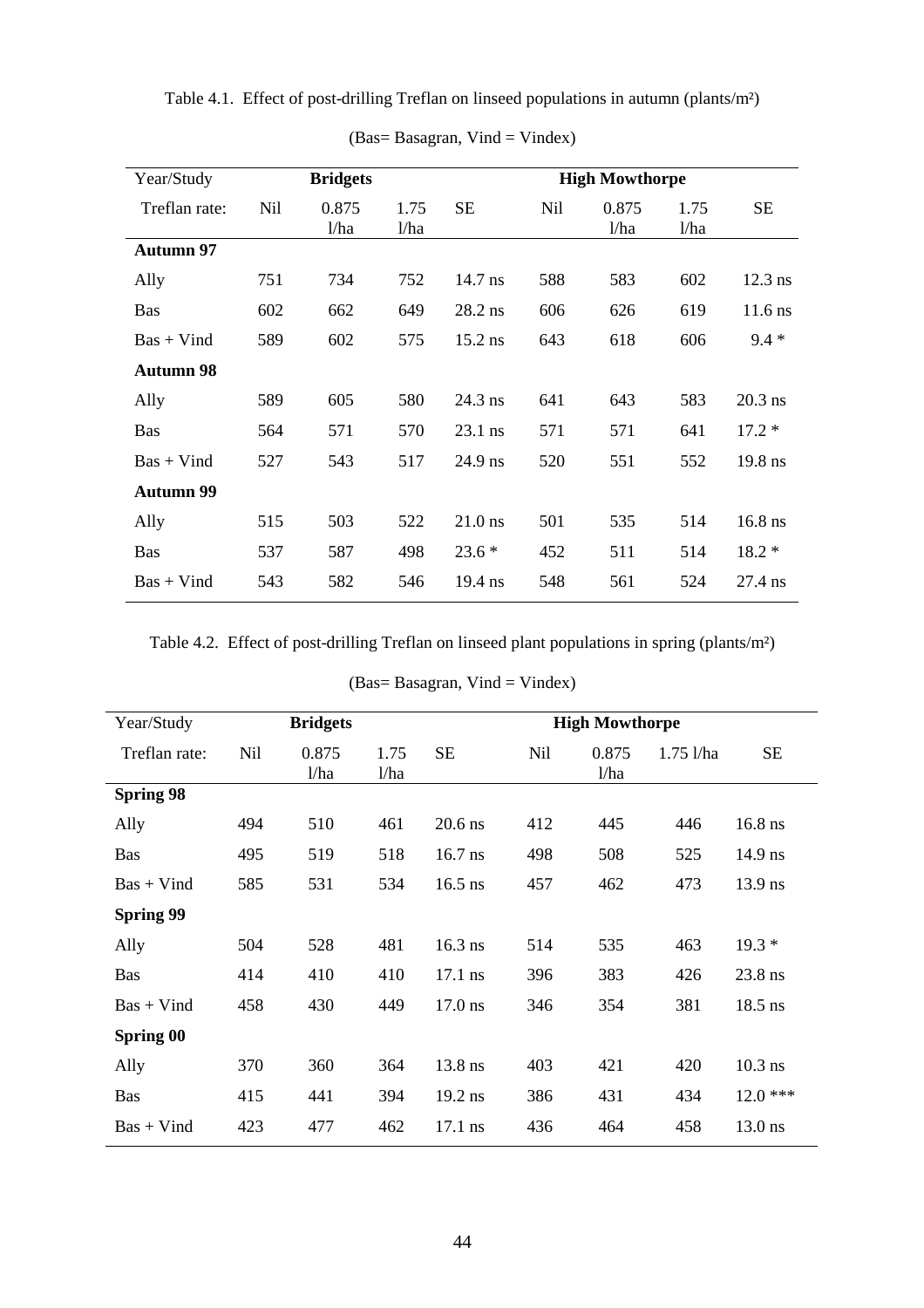| Year/Study       |      | <b>Bridgets</b> |              |           |       | <b>High Mowthorpe</b> |             |           |
|------------------|------|-----------------|--------------|-----------|-------|-----------------------|-------------|-----------|
| Treflan rate:    | Nil  | 0.875<br>1/ha   | 1.75<br>1/ha | <b>SE</b> | Nil   | 0.875<br>1/ha         | $1.75$ l/ha | <b>SE</b> |
| <b>Autumn 97</b> |      |                 |              |           |       |                       |             |           |
| Ally             | 133  | 63              | 52           | 9.91***   | 129.0 | 128.0                 | 102.0       | 27.80 ns  |
| <b>Bas</b>       | 169  | 126             | 125          | $8.15***$ | 49.8  | 46.4                  | 41.7        | 4.14 ns   |
| $Bas + Vind$     | 245  | 154             | 104          | $20.4***$ | 34.6  | 27.3                  | 27.4        | $3.91$ ns |
| <b>Autumn 98</b> |      |                 |              |           |       |                       |             |           |
| Ally             | 3.8  | 1.2             | 2.1          | 1.34 ns   | 64.2  | 16.3                  | 32.5        | $9.44*$   |
| <b>Bas</b>       | 7.9  | 1.3             | 1.7          | $2.17$ ns | 13.3  | 4.6                   | 9.2         | 4.46 ns   |
| $Bas + Vind$     | 10.0 | 1.3             | 2.9          | $2.24*$   | 4.2   | 0.8                   | 1.3         | $1.22$ ns |
| <b>Autumn 99</b> |      |                 |              |           |       |                       |             |           |
| Ally             | 225  | 207             | 168          | $22.1$ ns | 2.1   | 2.1                   | 4.6         | $2.85$ ns |
| Bas              | 227  | 297             | 229          | $31.2$ ns | 3.3   | 2.5                   | 4.2         | $1.49$ ns |
| $Bas + Vind$     | 260  | 214             | 214          | 29.6 ns   | 2.5   | 2.9                   | 2.5         | $1.11$ ns |

Table 4.3. Effect of post-drilling Treflan on autumn total weed

populations (plants/m<sup>2</sup>) (Bas= Basagran, Vind = Vindex).

Table 4.4. Effect of post-drilling Treflan on total weed populations prior to

| spring herbicide application (plants/m <sup>2</sup> ) (Bas= Basagran, Vind = Vindex). |
|---------------------------------------------------------------------------------------|
|---------------------------------------------------------------------------------------|

| <b>Bridgets</b> |       |      | <b>High Mowthorpe</b> |       |       |      |           |
|-----------------|-------|------|-----------------------|-------|-------|------|-----------|
| Nil             | 0.875 | 1.75 | <b>SE</b>             | Nil   | 0.875 | 1.75 | <b>SE</b> |
|                 |       |      |                       |       |       |      |           |
|                 |       |      |                       |       |       |      |           |
| 64              | 46    | 38   | $5.2***$              | 121.4 | 57.3  | 36.7 | 13.38***  |
| 99              | 91    | 92   | 4.7 ns                | 48.2  | 37.2  | 28.1 | 2.91***   |
| 155             | 141   | 113  | 13.3 ns               | 38.7  | 25.3  | 24.2 | $2.90**$  |
|                 |       |      |                       |       |       |      |           |
| 7.9             | 2.7   | 1.9  | $0.88***$             | 55.8  | 9.0   | 12.7 | $8.33***$ |
| 6.0             | 1.4   | 0.6  | $1.38*$               | 9.9   | 4.3   | 6.1  | $2.70$ ns |
| 10.8            | 1.2   | 1.9  | 1.93**                | 5.9   | 1.4   | 1.0  | $1.04**$  |
|                 |       |      |                       |       |       |      |           |
| 160             | 157   | 118  | 9.97**                | 5.2   | 6.3   | 4.9  | $1.28$ ns |
| 167             | 180   | 149  | $14.6$ ns             | 13.8  | 11.3  | 6.5  | $1.97*$   |
| 168             | 184   | 164  | $16.3$ ns             | 17.7  | 11.5  | 10.6 | $3.51$ ns |
|                 |       | 1/ha | 1/ha                  |       |       | 1/ha | 1/ha      |

Table 4.5. Weed populations after spring herbicide treatment (Treflan/Ally sequence)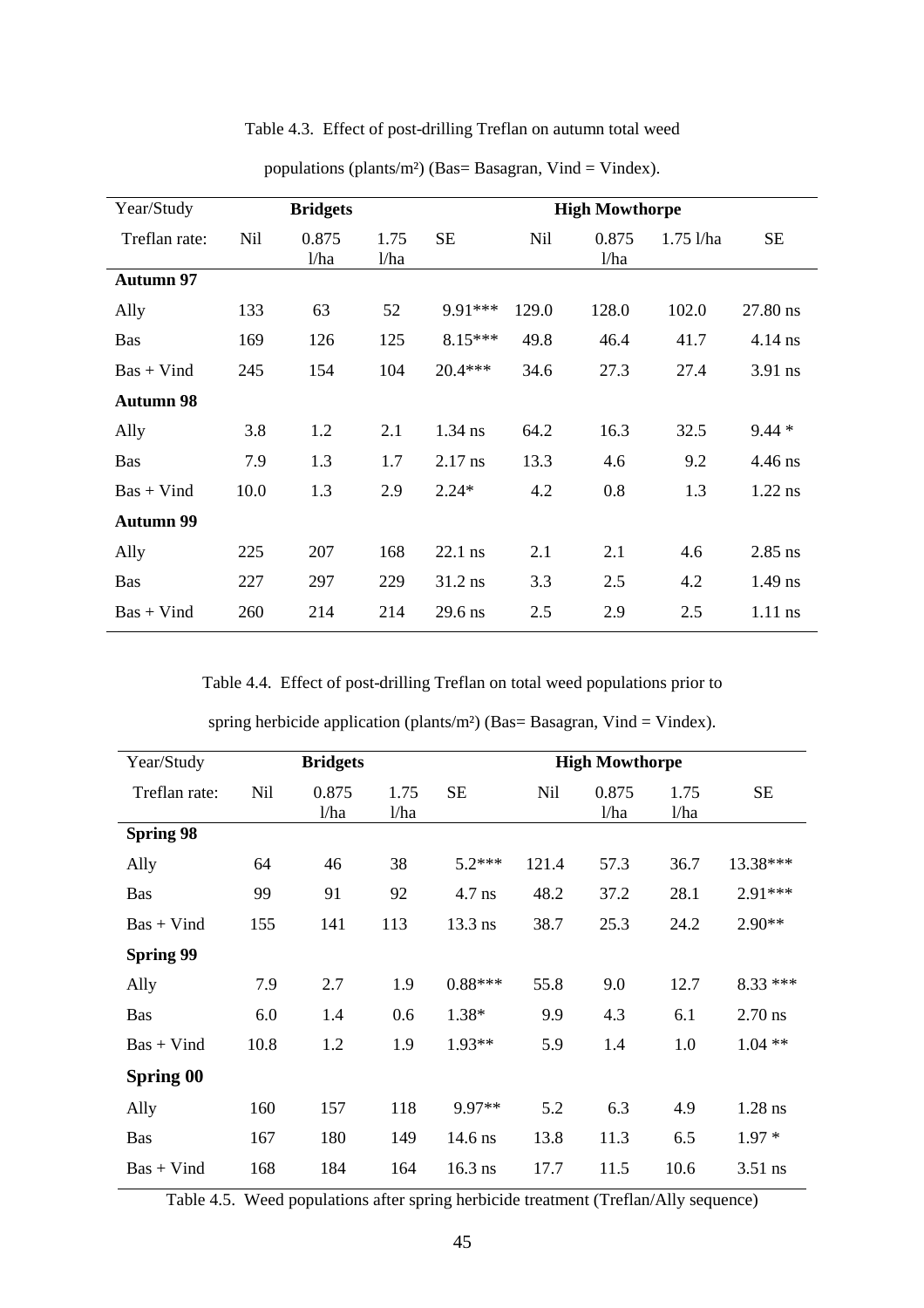| Autumn pre-emergence                                                |              | Spring follow-up herbicide |                     |                   | Mean                 |
|---------------------------------------------------------------------|--------------|----------------------------|---------------------|-------------------|----------------------|
| herbicide                                                           |              | (A11y)                     |                     |                   |                      |
|                                                                     | None         | $10 \text{ g/ha}$          | $20$ g/ha           | $30 \text{ g/ha}$ |                      |
| <b>Bridgets</b>                                                     |              |                            |                     |                   |                      |
| 1998                                                                |              | $(10.4 \text{ ns})$        |                     |                   | $(5.2**LSD = 15.2)$  |
| None                                                                | 62.0         | 77.0                       | 62.0                | 53.0              | 64.0                 |
| Half-rate Treflan                                                   | 54.0         | 39.0                       | 50.0                | 40.0              | 46.0                 |
| Full-rate Treflan                                                   | 55.0         | 42.0                       | 25.0                | 29.0              | 38.0                 |
| Mean $(5.9 \text{ ns})$                                             | 57.0         | 53.0                       | 46.0                | 41.0              |                      |
| Dominant weed species: field pansy, field speedwell, common poppy   |              |                            |                     |                   |                      |
| 1999                                                                |              | $(0.88**LSD = 2.59)$       |                     |                   | $(0.44**LSD=1.29)$   |
| None                                                                | 11.2         | 0.4                        | 2.9                 | 0.8               | 3.8                  |
| Half-rate Treflan                                                   | 1.7          | 0.4                        | 0.0                 | 0.4               | 0.6                  |
| Full-rate Treflan                                                   | 0.8          | 1.2                        | 0.8                 | 1.2               | 1.0                  |
| Mean $(0.51**LSD = 1.50)$                                           | 4.6          | 0.7                        | 1.2                 | 0.8               |                      |
| Dominant weed species: field speedwell                              |              |                            |                     |                   |                      |
|                                                                     |              |                            |                     |                   |                      |
| 2000                                                                |              | $(10.61 \text{ ns})$       |                     |                   | $(5.30 \text{ ns})$  |
| None                                                                | 42.9         | 65.8                       | 65.0                | 36.7              | 52.6                 |
| Half-rate Treflan                                                   | 68.7         | 52.9                       | 42.9                | 40.0              | 51.1                 |
| Full-rate Treflan                                                   | 72.5         | 58.7                       | 47.5                | 55.4              | 58.5                 |
| Mean $(6.08 \text{ ns})$                                            | 61.4         | 59.2                       | 51.8                | 44.0              |                      |
| Dominant weed species: field pansy, mayweed, scarlet pimpernel      |              |                            |                     |                   |                      |
| <b>High Mowthorpe</b>                                               |              |                            |                     |                   |                      |
| 1998                                                                |              | $(5.83**LSD = 17.09)$      |                     | 21.0              | $(2.91**LSD = 8.55)$ |
| None<br>Half-rate Treflan                                           | 90.3<br>54.7 | 24.0<br>24.7               | 18.7<br>18.7        | 23.0              | 38.5<br>30.3         |
| Full-rate Treflan                                                   | 37.7         | 11.0                       | 21.3                | 11.0              | 20.3                 |
| Mean $(3.36***$ LSD =9.87)                                          | 60.9         | 19.9                       | 19.6                | 18.3              |                      |
| Dominant weed species: common poppy, field pansy, field speedwell   |              |                            |                     |                   |                      |
|                                                                     |              |                            |                     |                   |                      |
| 1999                                                                |              | $(12.09 \text{ ns})$       |                     |                   | $(6.05 \text{ ns})$  |
| None                                                                | 67.9         | 6.3                        | 2.1                 | 15.0              | 22.8                 |
| Half-rate Treflan                                                   | 16.7         | 1.7                        | 6.3                 | 9.2               | 8.4                  |
| Full-rate Treflan                                                   | 9.6          | 2.9                        | 1.3                 | 2.5               | 4.1                  |
| Mean $(6.98 * LSD = 20.48)$                                         | 31.4         | 3.6                        | 3.2                 | 8.9               |                      |
| Dominant weed species: forget-me-not, chickweed, cleaver, speedwell |              |                            |                     |                   |                      |
| 2000                                                                |              |                            | $(1.74 \text{ ns})$ |                   | $(0.87 \text{ ns})$  |
| None                                                                | 4.6          | 5.8                        | 4.2                 | 2.9               | 4.4                  |
| Half-rate Treflan                                                   | 2.5          | 5.8                        | 3.8                 | 1.7               | 3.4                  |
| Full-rate Treflan                                                   | 7.5          | 5.0                        | 2.1                 | 3.8               | 4.6                  |
| Mean $(1.00 \text{ ns})$                                            | 4.9          | 5.6                        | 3.3                 | 2.8               |                      |
| Dominant weed species: field speedwell, cleaver                     |              |                            |                     |                   |                      |

(figures in brackets denotes SE's (and LSD's where significant difference observed))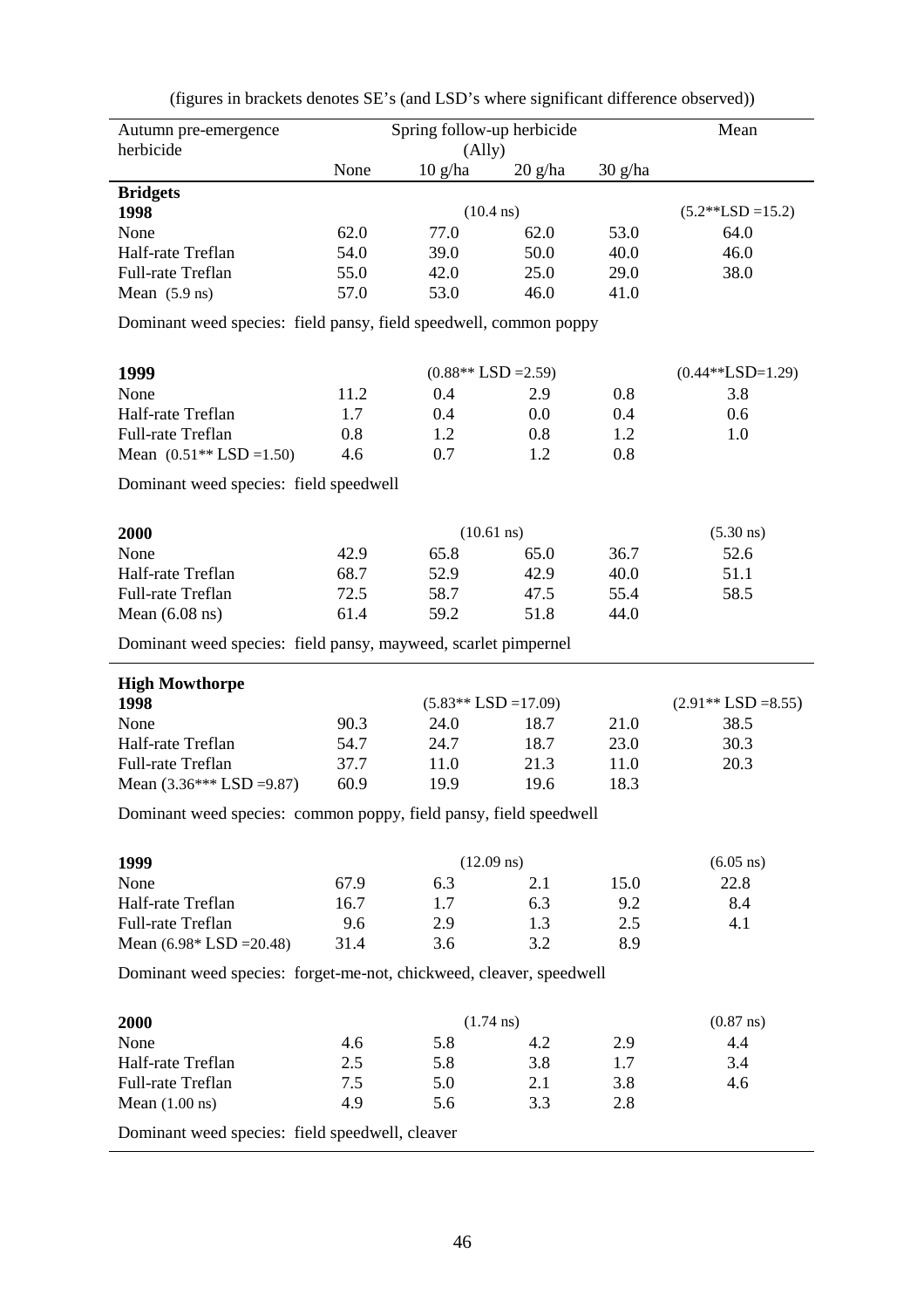| Autumn pre-emergence                                                 | Spring follow-up herbicide |                       |            |         | Mean                   |
|----------------------------------------------------------------------|----------------------------|-----------------------|------------|---------|------------------------|
| herbicide                                                            | None                       | (Basagran)<br>1.01/ha | $1.5$ l/ha | 2.01/ha |                        |
| <b>Bridgets</b>                                                      |                            |                       |            |         |                        |
| 1998                                                                 |                            | $(9.5 \text{ ns})$    |            |         | $(4.7 \text{ ns})$     |
| None                                                                 | 93                         | 116                   | 81         | 104     | 99                     |
| Half-rate Treflan                                                    | 85                         | 90                    | 86         | 100     | 91                     |
| Full-rate Treflan                                                    | 89                         | 93                    | 94         | 92      | 92                     |
| Mean $(5.5 \text{ ns})$                                              | 89                         | 100                   | 87         | 99      |                        |
| Dominant weed species: field pansy, field speedwell, shepherds purse |                            |                       |            |         |                        |
| 1999                                                                 |                            | $(1.93 \text{ ns})$   |            |         | $(0.96 * LSD = 2.82)$  |
| None                                                                 | 6.6                        | 1.3                   | 6.3        | 3.3     | 4.4                    |
| Half-rate Treflan                                                    | 1.7                        | 2.3                   | 0.3        | 1.0     | 1.3                    |
| Full-rate Treflan                                                    | 0.3                        | 0.0                   | 1.0        | 0.3     | 0.4                    |
| Mean $(1.11 \text{ ns})$                                             | 2.9                        | 1.0                   | 2.6        | 1.6     |                        |
| Dominant weed species: field speedwell, groundsel                    |                            |                       |            |         |                        |
| 2000                                                                 |                            | $(8.49 \text{ ns})$   |            |         | $(4.24 \text{ ns})$    |
| None                                                                 | 38.4                       | 52.5                  | 57.5       | 63.4    | 52.9                   |
| Half-rate Treflan                                                    | 46.7                       | 50.8                  | 45.4       | 44.6    | 46.9                   |
| Full-rate Treflan                                                    | 65.4                       | 65.5                  | 60.5       | 40.4    | 58.0                   |
| Mean $(4.86 \text{ ns})$                                             | 50.2                       | 56.3                  | 54.5       | 49.5    |                        |
| Dominant weed species: field pansy, mayweed, chickweed               |                            |                       |            |         |                        |
| <b>High Mowthorpe</b>                                                |                            |                       |            |         |                        |
| 1998                                                                 |                            | $(6.84 \text{ ns})$   |            |         | $(3.42**LSD=10.0)$     |
| None                                                                 | 46.0                       | 31.3                  | 23.7       | 37.0    | 34.5                   |
| Half-rate Treflan                                                    | 33.3                       | 13.0                  | 14.7       | 15.0    | 19.0                   |
| Full-rate Treflan                                                    | 45.0                       | 5.3                   | 7.7        | 12.3    | 17.6                   |
| Mean (5.59** LSD<br>$=11.59$                                         | 41.4                       | 16.6                  | 15.3       | 21.4    |                        |
| Dominant weed species: oilseed rape, common poppy, shepherd purse    |                            |                       |            |         |                        |
| 1999                                                                 |                            | $(3.79 \text{ ns})$   |            |         | $(1.89^*, LSD = 5.55)$ |
| None                                                                 | 17.9                       | 17.1                  | 2.5        | 2.5     | 10.0                   |
| Half-rate Treflan                                                    | 2.5                        | 1.7                   | 7.9        | 0.8     | 3.2                    |
| Full-rate Treflan                                                    | 7.5                        | 1.3                   | 7.5        | 1.3     | 4.4                    |
| Mean $(2.19 \text{ ns})$                                             | 9.3                        | 6.7                   | 6.0        | 1.5     |                        |
| Dominant weed species: cleaver, field speedwell                      |                            |                       |            |         |                        |
| 2000                                                                 |                            | $(2.20 \text{ ns})$   |            |         | $(1.10 \text{ ns})$    |
| None                                                                 | 14.1                       | 9.2                   | 12.1       | 6.3     | 10.4                   |
| Half-rate Treflan                                                    | 10.4                       | 2.9                   | 10.4       | 9.2     | 8.2                    |
| Full-rate Treflan                                                    | 12.9                       | 7.5                   | 7.5        | 4.6     | 8.1                    |
|                                                                      |                            |                       |            |         |                        |
| Mean $(1.79 * LSD = 3.72)$                                           | 12.5                       | 6.5                   | 10.0       | 6.7     |                        |

Table 4.6. Weed populations after spring herbicide treatment (Treflan/Basagran sequence)

(figures in brackets denotes SE's (and LSD's where significant difference observed))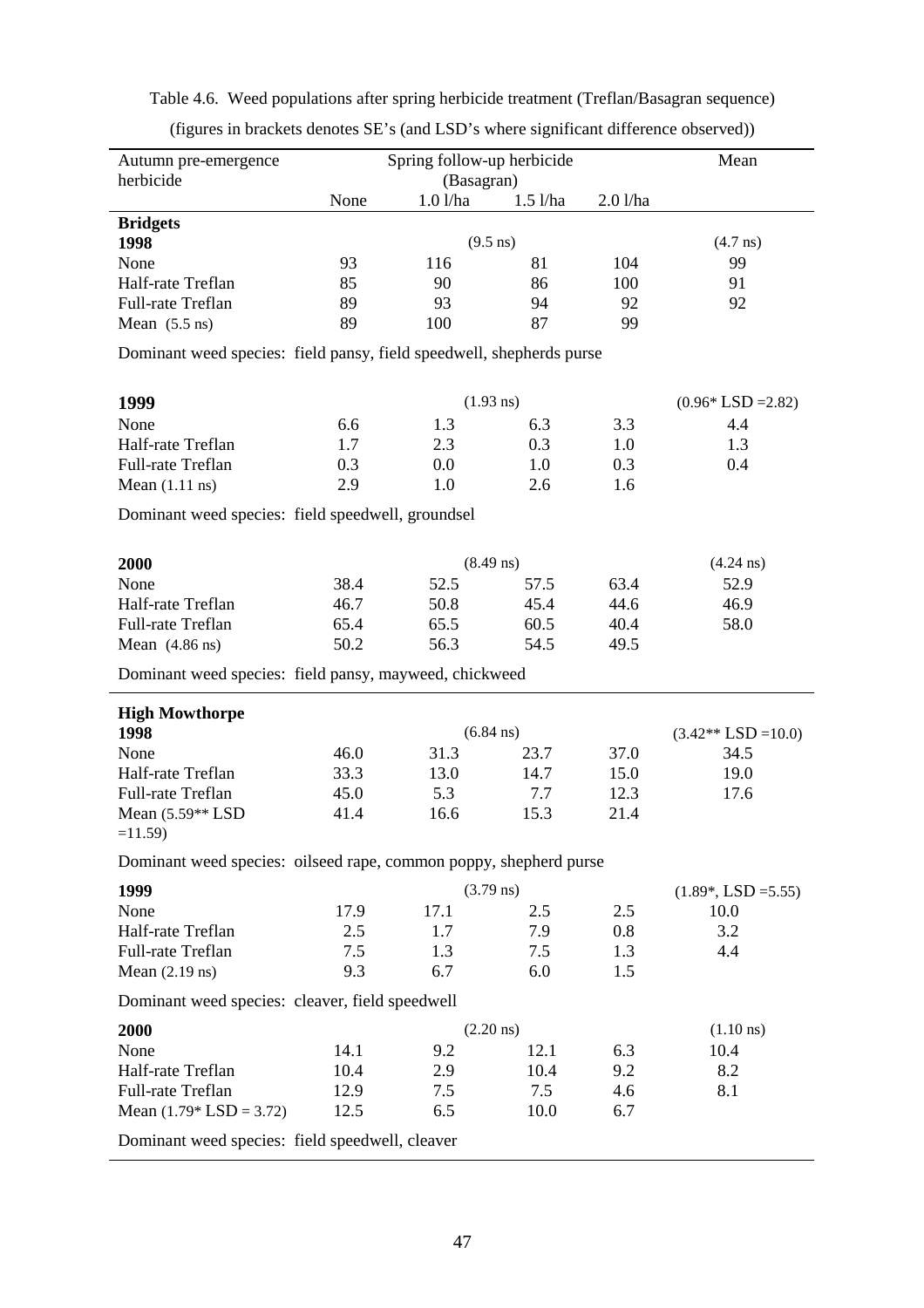| Autumn pre-emergence<br>herbicide                                      |      | Spring follow-up herbicide<br>$(Vindex + Basagram)$ |                     |             | Mean                    |
|------------------------------------------------------------------------|------|-----------------------------------------------------|---------------------|-------------|-------------------------|
|                                                                        | None | $0.5 + 1.0$                                         | $0.75 + 1.5$        | $1.0 + 2.0$ |                         |
|                                                                        |      | 1/ha                                                | 1/ha                | 1/ha        |                         |
| <b>Bridgets</b>                                                        |      |                                                     |                     |             |                         |
| 1998                                                                   |      |                                                     | $(26.6 \text{ ns})$ |             | $(13.3 \text{ ns})$     |
| None                                                                   | 107  | 161                                                 | 193                 | 158         | 155                     |
| Half-rate Treflan                                                      | 176  | 138                                                 | 116                 | 133         | 141                     |
| Full-rate Treflan                                                      | 78   | 135                                                 | 139                 | 102         | 113                     |
| Mean $(15.4 \text{ ns})$                                               | 120  | 145                                                 | 149                 | 131         |                         |
| Dominant weed species: field pansy, field speedwell, shepherds purse   |      |                                                     |                     |             |                         |
| 1999                                                                   |      |                                                     | $(1.48 \text{ ns})$ |             | $(0.74 * LSD = 2.18)$   |
| None                                                                   | 1.7  | 1.0                                                 | 6.3                 | 2.7         | 2.9                     |
| Half-rate Treflan                                                      | 0.3  | 0.3                                                 | 0.0                 | 0.0         | 0.2                     |
| Full-rate Treflan                                                      | 1.3  | 0.0                                                 | 0.3                 | 0.3         | 0.5                     |
| Mean $(0.86 \text{ ns})$                                               | 1.1  | 0.4                                                 | 2.2                 | 1.0         |                         |
| Dominant weed species: field speedwell, black bindweed                 |      |                                                     |                     |             |                         |
| 2000                                                                   |      |                                                     | $(8.34 \text{ ns})$ |             | $(4.17 \text{ ns})$     |
| None                                                                   | 57.9 | 42.1                                                | 46.3                | 47.9        | 48.6                    |
| Half-rate Treflan                                                      | 56.3 | 44.2                                                | 59.3                | 37.1        | 49.3                    |
| Full-rate Treflan                                                      | 42.1 | 42.1                                                | 46.3                | 45.4        | 44.0                    |
| Mean $(4.81 \text{ ns})$                                               | 52.1 | 42.8                                                | 50.7                | 43.5        |                         |
| Dominant weed species: field pansy, mayweed, chickweed                 |      |                                                     |                     |             |                         |
| <b>High Mowthorpe</b>                                                  |      |                                                     |                     |             |                         |
| 1998                                                                   |      |                                                     | $(1.75 \text{ ns})$ |             | $(0.87**LSD$<br>$=2.56$ |
| None                                                                   | 34.3 | 10.7                                                | 10.7                | 12.0        | 16.9                    |
| Half-rate Treflan                                                      | 26.0 | 7.3                                                 | 5.0                 | 8.0         | 11.6                    |
| Full-rate Treflan                                                      | 25.0 | 4.7                                                 | 7.0                 | 5.7         | 10.6                    |
| Mean $(1.00**$ LSD = 2.96)                                             | 28.4 | 7.6                                                 | 7.6                 | 8.6         |                         |
| Dominant weed species: commmon poppy, oilseed rape, cleaver, chickweed |      |                                                     |                     |             |                         |
| 1999                                                                   |      |                                                     | $(2.04 \text{ ns})$ |             | $(1.02 \text{ ns})$     |
| None                                                                   | 7.9  | 0.8                                                 | $0.8\,$             | 2.5         | 3.0                     |
| Half-rate Treflan                                                      | 3.3  | 0.0                                                 | 2.5                 | 0.4         | 1.6                     |
| Full-rate Treflan                                                      | 0.4  | 0.8                                                 | 0.0                 | $0.0\,$     | 0.3                     |
| Mean $(1.18 \text{ ns})$                                               | 3.9  | 0.6                                                 | 1.1                 | 1.0         |                         |
| Dominant weed species: common poppy, field speedwell, cleaver          |      |                                                     |                     |             |                         |
| 2000                                                                   |      |                                                     | $(4.49 \text{ ns})$ |             | $(2.24 * LSD 6.58)$     |
| None                                                                   | 18.3 | 20.4                                                | 13.3                | 8.8         | 15.2                    |
| Half-rate Treflan                                                      | 8.8  | 13.3                                                | 10.8                | 4.2         | 9.3                     |
|                                                                        |      |                                                     |                     |             |                         |
| Full-rate Treflan                                                      | 8.8  | 8.3                                                 | 7.9                 | 2.5         | 6.9                     |
| Mean $(2.59 \text{ ns})$                                               | 11.9 | 14.0                                                | 10.7                | 5.1         |                         |

Table 4.7. Weed populations after spring herbicide treatment (Treflan/Vindex + Basagran sequence)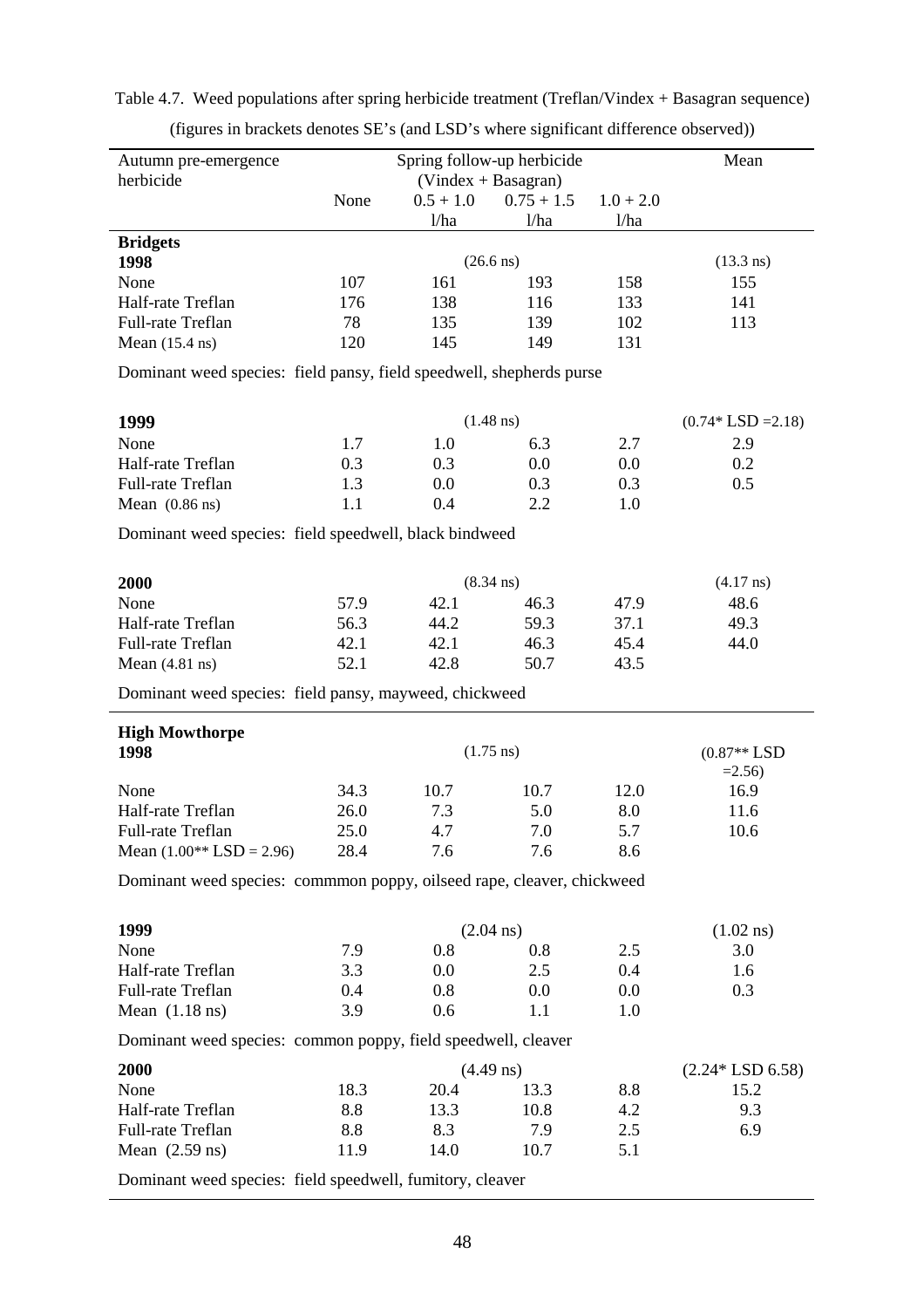weed flora was sensitive to herbicides applied in both the autumn or spring, or, the spring-applied herbicide covered a weakness in the autumn herbicide, which then influenced a significant proportion of the weed flora. In both cases, the effectiveness of the herbicide is a key factor and interactions were more prevalent where Ally was used in the sequence rather than Basagran with or without Vindex. This partly arises as a result of the weed growth stages at the time of treatment. In winter crops, many weeds have overwintered and herbicide application is delayed until crops reach up to 5 cm in height or more, or the risk of frosty conditions has passed. This means spring herbicides are generally applied in March at the earliest opportunity. In this study, well established weeds of up to 5cm in diameter were commonly found at the time of spring-herbicide application. Weed sensitivity to Basagran and Vindex is optimised when weeds are at 2-4 expanded leaves. Ally controls many weeds with up to 6 true leaves, but the spectrum of activity declines as weed size increases, though many common weeds are controlled at up to 20cm in height (e.g. chickweed, mayweed, field speedwell and common poppy (thought the latter two are only moderately susceptible)). Because of this problem, of the herbicides available for use in linseed, Ally tends to be more effective on well established weeds.

# *Treflan/Ally sequence*

In three out of six cases there were good examples of weed control interactions between Treflan and Ally (Table 4.5). At Bridgets in 1998 and 1999, the weed flora was dominated by field speedwell. This weed is controlled by Treflan, but is only moderately susceptible to Ally. In 1998, a combination of Ally and Treflan gave better control of weed populations than the individual herbicides used alone, with control optimised at a full rate of Treflan followed by 20 g/ha of Ally (Table 4.8). In 1999, where field speedwell populations were lower, acceptable levels of control were achieved with Treflan alone.

| Treflan rate | Ally rate |                                  |                                  |                   |  |  |  |  |
|--------------|-----------|----------------------------------|----------------------------------|-------------------|--|--|--|--|
|              | None      | $10 \frac{\text{g}}{\text{h}}$ a | $20 \frac{\text{g}}{\text{h}}$ a | $30 \frac{g}{ha}$ |  |  |  |  |
| None         | -         | $+24%$                           | $0\%$                            | $-15%$            |  |  |  |  |
| $0.875$ 1/ha | $-13%$    | $-37\%$                          | $-19%$                           | $-36\%$           |  |  |  |  |
| $1.75$ l/ha  | $-11\%$   | $-32\%$                          | $-60%$                           | $-53%$            |  |  |  |  |

Table 4.8. Percent reduction in total weed flora achieved by autumn applied Treflan and spring-applied Ally herbicide sequences (compared to untreated control) – Bridgets 1998

At High Mowthorpe in 1998, the weed flora was dominated by common poppy. Treflan gave some control and Ally gave good control, however, control was optimised by high rates of Treflan with doses as low as 10 g/ha Ally (Table 4.5). Control was better than that achieved by each herbicide individually. Similar effects were observed in 1999 where forget-me-not and chickweed dominated the weed flora, where control was again optimised with high rates of Treflan and 20 g/ha Ally (Table 4.5).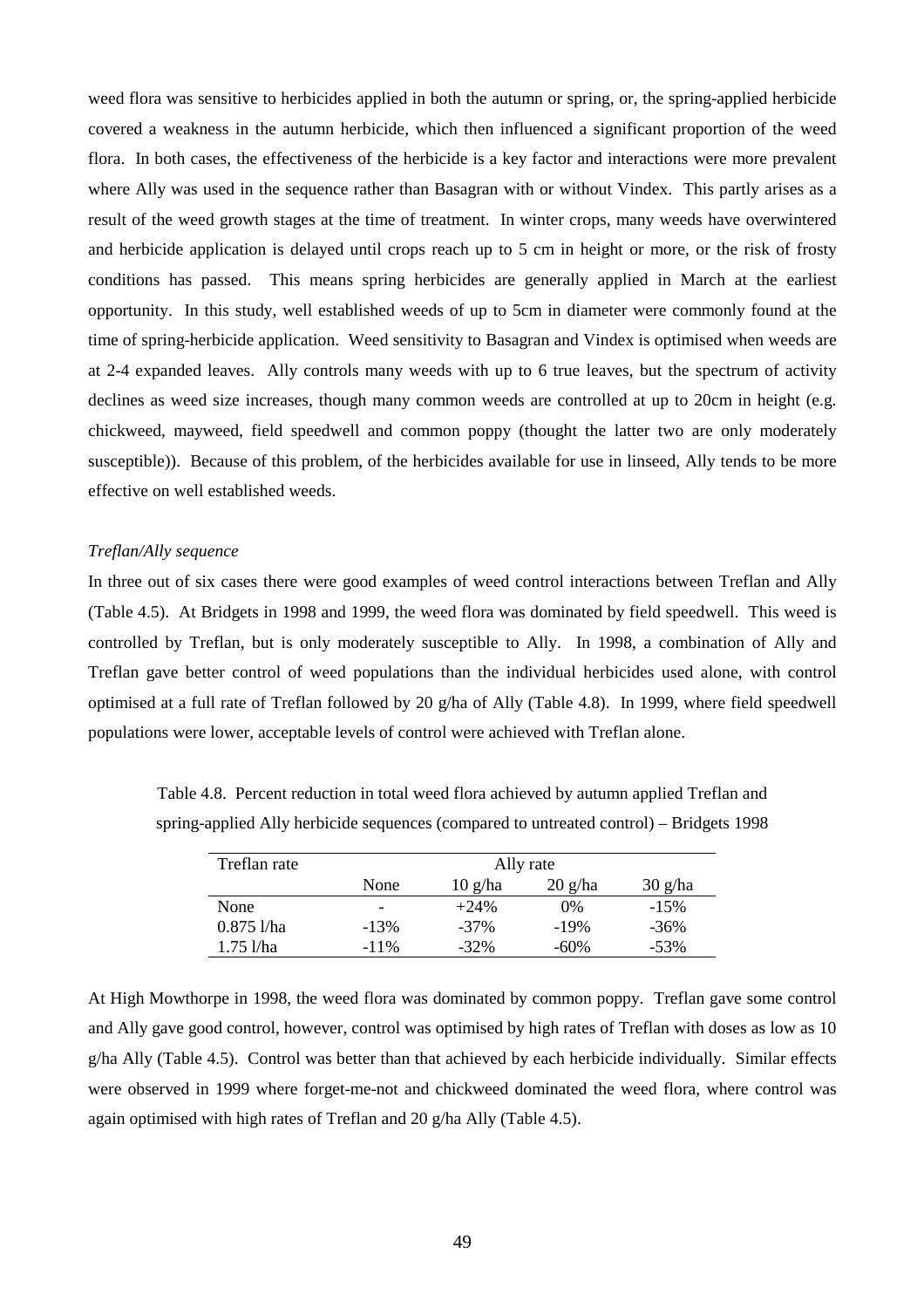## *Treflan/Basagran sequence*

There were no clear interactions between Treflan and Basagran at the Bridgets site, due to high populations of field pansy in the weed flora, which was unaffected by treatment, or low weed populations. However, at High Mowthorpe, in weed situations dominated by poppy and oilseed rape (1998) or field speedwell (1999 and 2000), there were additional benefits from using sequences of Treflan and Basagran, allowing good control from Basagran rates as low as 1 l/ha (Table 4.6), though control was inconsistent across dose rates.

## *Treflan/Basagran + Vindex sequence*

There were no clear interactions between Treflan and Vindex plus Basagran at the Bridgets site, due to high populations of field pansy in the weed flora, which was unaffected by treatment, or due to low weed populations. At High Mowthorpe, in weed situations dominated by poppy and oilseed rape (1998) or field speedwell (2000), there were additional benefits from using sequences of Treflan followed by Basagran or Vindex plus Basagran, which gave good control from rates as low as half the recommended label dose rate (Table 4.6 and 4.7), though levels of control were inconsistent across dose rates.

Although benefits from herbicide sequences were observed, products like Basagran and Vindex are expensive and their use needs to be fully justified, in terms of the yield response that can be expected from typical levels of weed control encountered in winter linseed crops. In addition, in some circumstances, spring-applied herbicides did cause damage to crops which also needs to be taken into consideration.

#### 4.2.4. Damage to crops

Throughout the study no damage to crops was observed from use of Treflan, Basagran or Vindex. However, Ally had a significant effect on crops at High Mowthorpe in 1998, and at both High Mowthorpe and Bridgets in 1999. In 1998 at High Mowthorpe, Ally caused severe stunting and reduction in crop vigour some time after herbicide application, when the crop was approximately 10-15 cm tall. Observed effects were clearly related to dose rate applied. In 1999, on both sites a widespread crop yellowing was observed during stem extension of the crop prior to flowering, though in this case crop vigour was unaffected. Both crop yellowing and the extent of the damage were related to dose rate. Visual scores of the degree of crop chlorosis demonstrated the dose rate relationship with observed levels of damage (Figures 4.1 and 4.2). Autumn Treflan treatments had no influence on this effect. Effects were transient and in both years within 2-3 weeks of first appearance had disappeared. In the first year this was due to rapid extension growth which compensated for earlier poor growth. In 1999, there was a gradual return to normal green colouring of the crop over time.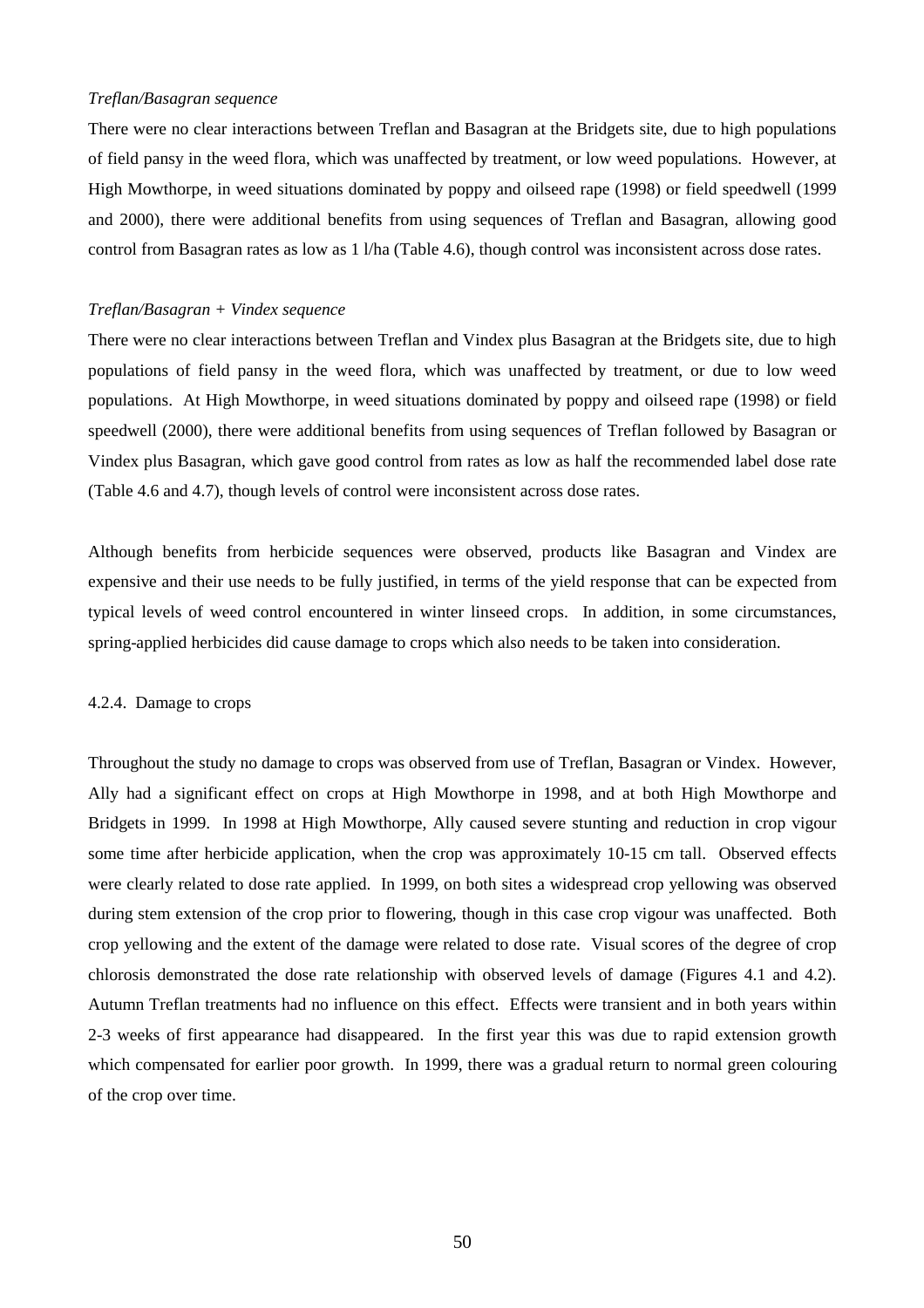

Figure 4.1. Visual damage scores ( $0 = no$  effect,  $5 = whole$  of crop yellow) at Bridgets - 5 April 2000



Figure 4.2. Visual damage scores ( $0 =$  no effect,  $5 =$  whole of crop yellow) at High Mowthorpe – 5 May 2000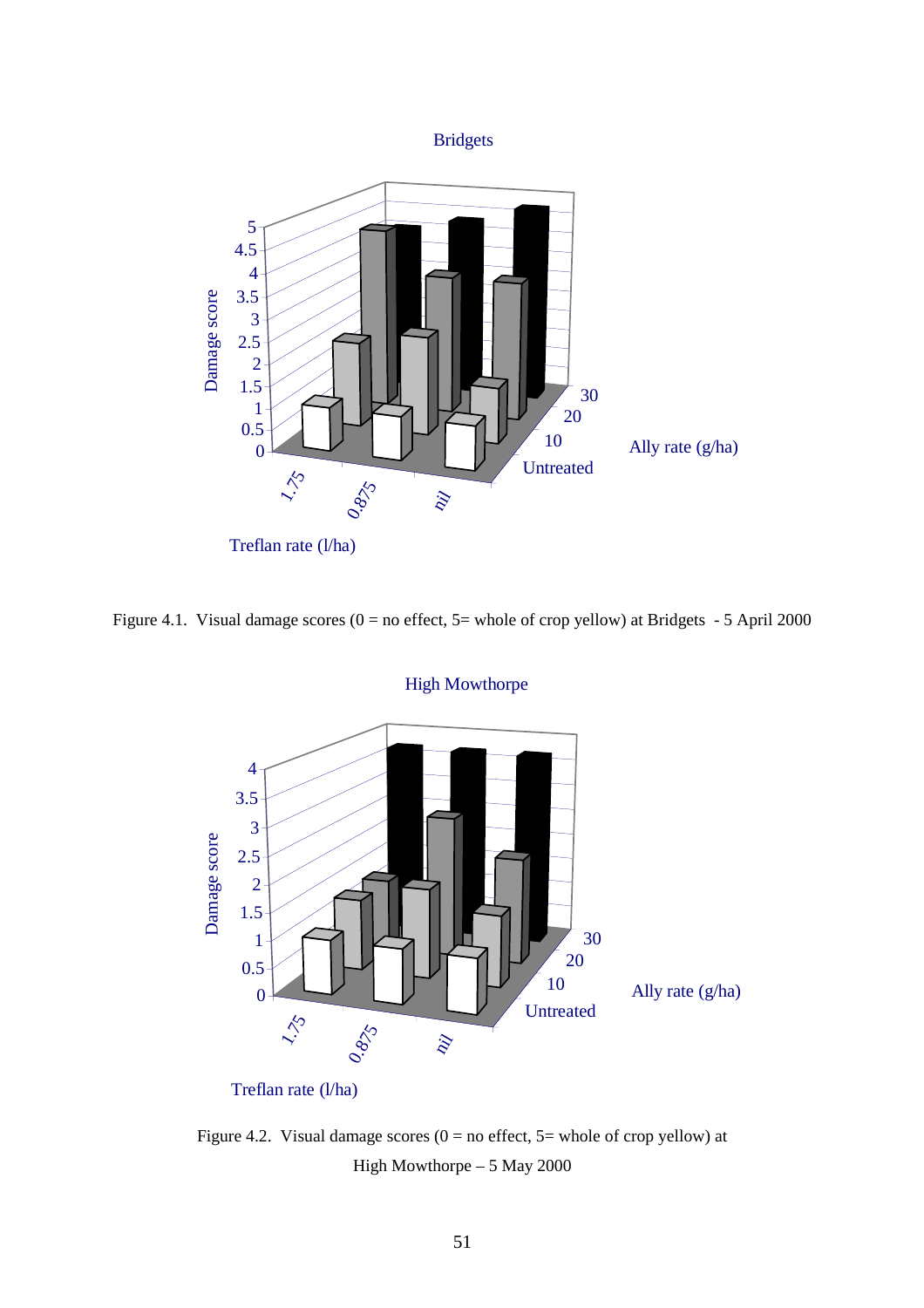#### 4.2.5. Yield response to herbicides

The yield response to herbicide sequences on each site each year are detailed in Tables 4.9 to 4.11. The costs of each herbicide sequence, and the yield response required to cover costs of the herbicide and its application are detailed in Appendix B.

#### *Treflan/Ally sequence*

In 1998 at Bridgets and 1998 and 1999 at High Mowthorpe, all herbicide treatments in the Treflan/Ally sequence gave yield responses that more than covered the costs of treatment. These were sites where weed populations ranged from 60-90 weeds/m² in untreated plots, and yield responses to treatment were typically of the order of 0.5 t/ha or more (Table 4.9). The yield response at High Mowthorpe in 1999 was also partly due to control of crop lodging, with high weed populations causing extensive lodging. Where there was little yield response to herbicide application, weeds were either poorly controlled and yield potential was low (Bridgets 2000), or weed populations were low (i.e. < 11 field speedwell plants/m²) (Bridgets 1999, High Mowthorpe 2000). There was one example which demonstrated additional benefits from the combination of autumn and spring weed control. At Bridgets in 1998, In comparable treatments, the yield potential was higher where Treflan had been applied in the autumn, and it was not possible to achieve the same yield potential from herbicide application in the spring alone.

There was no evidence that the damage from Ally observed in 1998 and 2000 affected final yields (Table 4.9).

#### *Treflan/Basagran and Treflan/Vindex + Basagran sequences*

At £35/litre Basagran is an expensive herbicide, requiring a linseed yield response of 0.7 t/ha to cover costs of application of a full label rate (Appendix B). In all cases studied, there was only one instance in which costs of Basagran application were covered by yield response to treatment (Table 4.10). Adding Vindex to the sequence adds to costs increasing the return required. However, in one exception to this, there were economic responses these herbicides at High Mowthorpe in 1999 (Table 4.11). In this case, linseed was high yielding (2.4 t/ha in untreated plots) and there were yield responses to weed control that typically ranged from 0.6 to 1.09 t/ha. However, weed populations were very low (Table 4.7), dominated by common poppy, speedwell and cleavers. The difference in this situation was that linseed plant populations in spring were lower than the target population (see Table 4.2). This may have reduced interplant competition allowing the small weed population to take advantage. At High Mowthorpe, in weed situations dominated by poppy and oilseed rape (1998) or field speedwell (1999 and 2000), there were additional benefits from using sequences of Treflan and Basagran, allowing good control from Basagran rates as low as 1 l/ha (Table 4.6).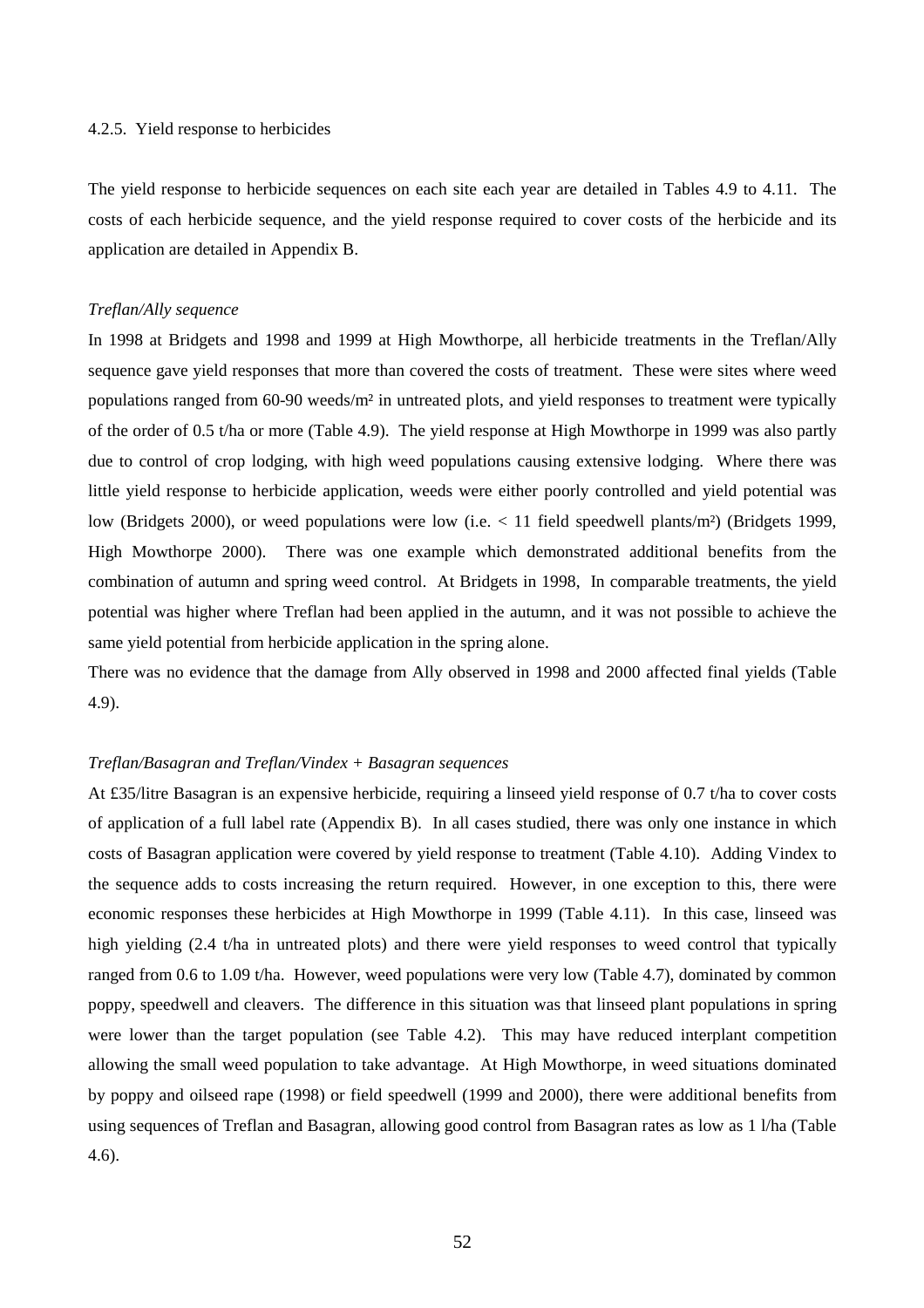| Treflan        | Ally               |           | <b>Bridgets</b> |           |           | <b>High Mowthorpe</b> |           |
|----------------|--------------------|-----------|-----------------|-----------|-----------|-----------------------|-----------|
|                | treatment          | 1998      | 1999            | 2000      | 1998      | 1999                  | 2000      |
| Nil            | Nil                | (2.18)    | (1.53)          | (0.84)    | (0.76)    | (2.50)                | (1.24)    |
|                | $10$ g/ha          | 0.28      | 0.05            | 0.12      | 0.92      | 0.35                  | $-0.08$   |
|                | $20$ g/ha          | 0.15      | $-0.03$         | 0.10      | 0.88      | 0.76                  | $-0.06$   |
|                | 30 g/ha            | 0.46      | 0.01            | $-0.12$   | 0.90      | 0.67                  | 0.23      |
| $0.875$ l/ha   | Nil                | 0.42      | 0.05            | $-0.08$   | 0.36      | 0.50                  | 0.25      |
|                | $10$ g/ha          | 0.52      | 0.04            | 0.05      | 0.72      | 0.73                  | 0.05      |
|                | $20$ g/ha          | 0.44      | $-0.10$         | 0.10      | 0.87      | 0.69                  | 0.25      |
|                | 30 g/ha            | 0.52      | $-0.01$         | $-0.06$   | 0.72      | 0.67                  | 0.19      |
| $1.75$ l/ha    | Nil                | 0.59      | $-0.01$         | 0.30      | 0.49      | 0.56                  | $-0.18$   |
|                | $10$ g/ha          | 0.6       | 0.04            | $-0.17$   | 0.37      | 0.42                  | 0.14      |
|                | $20$ g/ha          | 0.58      | $-0.05$         | 0.07      | 0.68      | 0.75                  | 0.47      |
|                | 30 g/ha            | 0.81      | $-0.05$         | 0.27      | 0.72      | 0.56                  | $-0.16$   |
|                | LSD Treflan x Ally | $0.52$ ns | $0.21$ ns       | $0.58$ ns | $0.29**$  | $0.36$ ns             | $0.40*$   |
| Treflan effect |                    |           |                 |           |           |                       |           |
| Nil            |                    | (2.43)    | (1.54)          | (0.87)    | (1.43)    | (2.95)                | (1.26)    |
| $0.875$ l/ha   |                    | 0.22      | $-0.02$         | $-0.03$   | 0.0       | 0.20                  | 0.16      |
| 1.75 l/ha      |                    | 0.40      | $-0.03$         | 0.09      | $-0.1$    | 0.12                  | 0.05      |
|                | <b>LSD</b>         | $0.26**$  | $0.10$ ns       | $0.29$ ns | $0.14$ ns | $0.18$ ns             | $0.21$ ns |
| Ally effect    |                    |           |                 |           |           |                       |           |
| Nil            |                    | (2.54)    | (1.54)          | (0.91)    | (1.04)    | (2.85)                | (1.26)    |
| $10$ g/ha      |                    | 0.10      | 0.03            | $-0.07$   | 0.39      | 0.15                  | 0.02      |
| 20 g/ha        |                    | 0.02      | $-0.07$         | 0.02      | 0.53      | 0.39                  | 0.20      |
| 30 g/ha        |                    | 0.23      | $-0.03$         | $-0.04$   | 0.50      | 0.28                  | 0.07      |
|                | <b>LSD</b>         | $0.31$ ns | $0.12$ ns       | $0.33$ ns | $0.17***$ | $0.21 *$              | $0.23$ ns |

Table 4.9. Yield response (t/ha) to herbicide treatment by comparison with untreated controls - Treflan/Ally sequence (figures in brackets denote control yield (t/ha)).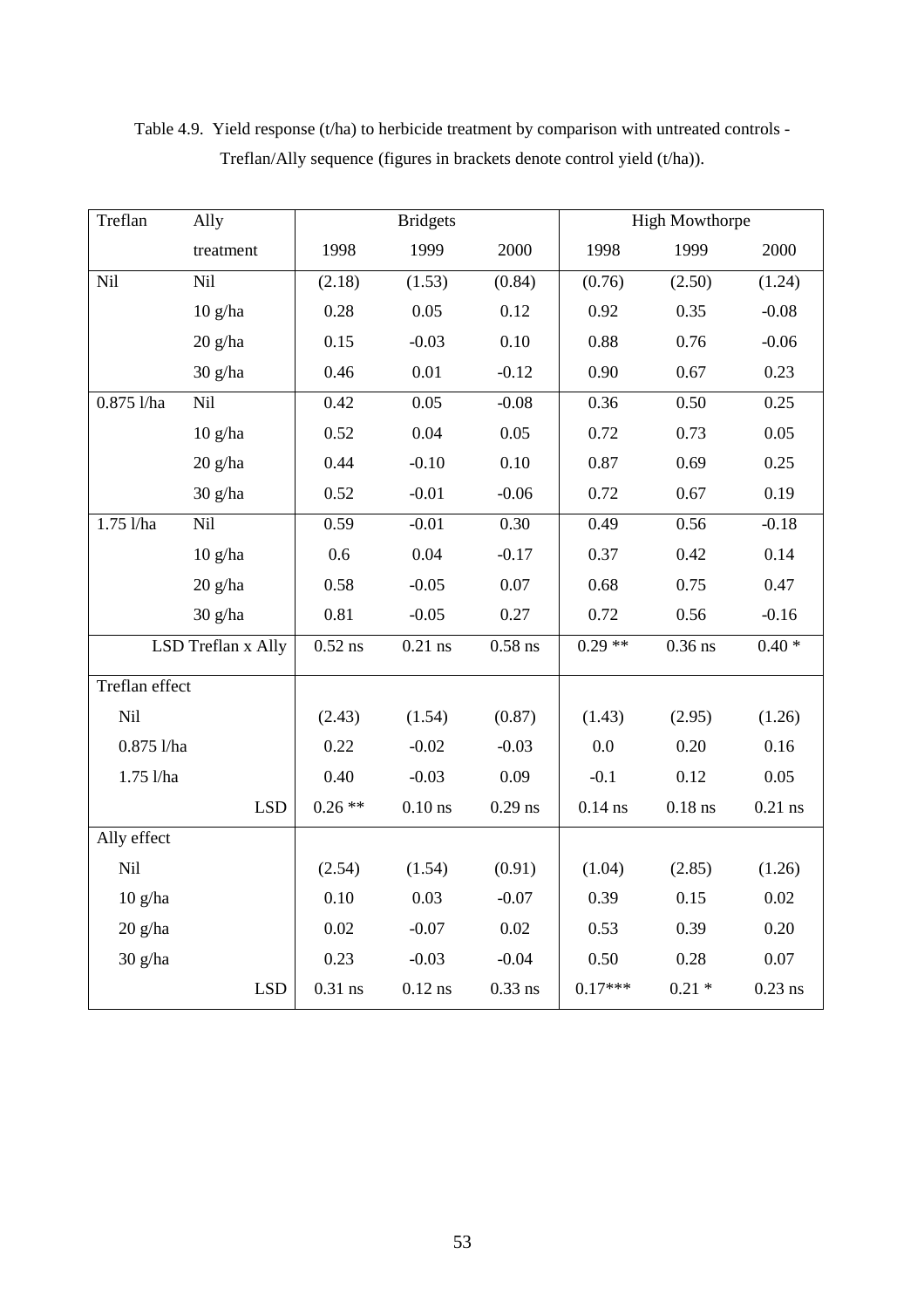| Treflan                | Basagran   |            | <b>Bridgets</b> |           |                        | <b>High Mowthorpe</b> |                   |
|------------------------|------------|------------|-----------------|-----------|------------------------|-----------------------|-------------------|
|                        | treatment  | 1998       | 1999            | 2000      | 1998                   | 1999                  | 2000              |
| Nil                    | Nil        | (2.15)     | (1.45)          | (1.16)    | (1.03)                 | (2.78)                | (1.28)            |
|                        | 1.01/ha    | 0.14       | $\mathbf{0}$    | 0.20      | 0.05                   | $-0.24$               | 0.17              |
|                        | $1.5$ l/ha | $-0.04$    | $-0.06$         | 0.13      | 0.26                   | 0.26                  | $-0.08$           |
|                        | 2.01/ha    | 0.07       | 0.06            | 0.36      | 0.28                   | 0.37                  | $-0.01$           |
| $0.875$ l/ha           | Nil        | 0.18       | 0.06            | 0.28      | 0.51                   | 0.18                  | $-0.12$           |
|                        | 1.01/ha    | 0.24       | 0.06            | 0.03      | 0.36                   | 0.35                  | $-0.10$           |
|                        | $1.5$ l/ha | 0.34       | 0.03            | 0.14      | 0.31                   | $\boldsymbol{0}$      | $-0.26$           |
|                        | 2.01/ha    | 0.4        | 0.09            | 0.6       | 0.35                   | 0.38                  | $-0.21$           |
| $1.75$ $1/ha$          | Nil        | 0.44       | $-0.04$         | 0.14      | 0.18                   | 0.27                  | $\overline{0.16}$ |
|                        | 1.01/ha    | 0.56       | $-0.03$         | 0.44      | 0.36                   | 0.20                  | 0.10              |
|                        | $1.5$ l/ha | 0.48       | 0.12            | 0.46      | 0.51                   | $-0.37$               | $\mathbf{0}$      |
|                        | 2.01/ha    | 0.50       | $-0.02$         | 0.55      | 0.37                   | 0.39                  | 0.03              |
| LSD Treflan x Basagran |            | $0.17$ ns  | $0.18$ ns       | $0.58$ ns | $0.41$ ns<br>$0.71$ ns |                       | $0.36$ ns         |
| Treflan effect         |            |            |                 |           |                        |                       |                   |
| Nil                    |            | (2.20)     | (1.46)          | (1.33)    | (1.18)                 | (2.87)                | (1.30)            |
| $0.875$ l/ha           |            | 0.24       | 0.05            | 0.09      | 0.23                   | 0.13                  | $-0.19$           |
| 1.75 l/ha              |            | 0.44       | $\mathbf{0}$    | 0.23      | 0.20                   | 0.03                  | 0.05              |
|                        | <b>LSD</b> | $0.09$ *** | $0.09$ ns       | $0.29$ ns | $0.14**$               | $0.36$ ns             | $0.18 *$          |
| Basagran effect        |            |            |                 |           |                        |                       |                   |
| Nil                    |            | (2.36)     | (1.46)          | (1.30)    | (1.26)                 | (2.93)                | (1.29)            |
| 1.01/ha                |            | 0.11       | 0.01            | 0.08      | 0.02                   | $-0.05$               | 0.05              |
| $1.5$ l/ha             |            | 0.05       | 0.02            | 0.10      | 0.13                   | $-0.19$               | $-0.12$           |
| 2.01/ha                |            | 0.11       | 0.03            | 0.36      | 0.11                   | 0.23                  | $-0.07$           |
|                        | <b>LSD</b> | $0.10$ ns  | $0.12$ ns       | $0.33$ ns | $0.23$ ns              | $0.41$ ns             | $0.21$ ns         |

Table 4.10. Yield response (t/ha) to herbicide treatment by comparison with untreated controls -Treflan/Basagran sequence (figures in brackets denote control yield (t/ha)).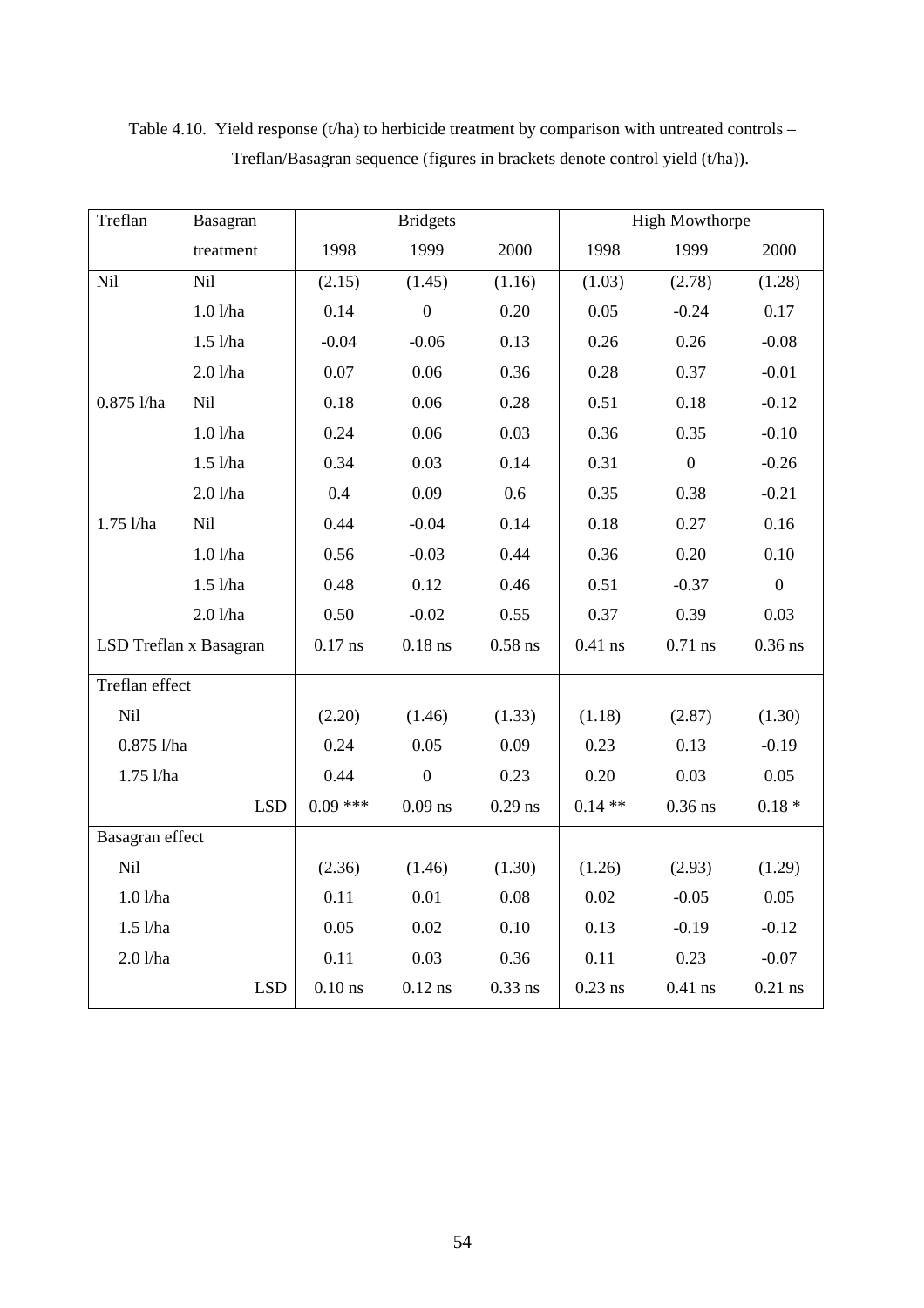| Treflan           | Vindex $+$                 |           | <b>Bridgets</b>  |           |                | <b>High Mowthorpe</b> |           |
|-------------------|----------------------------|-----------|------------------|-----------|----------------|-----------------------|-----------|
|                   | Basagran                   |           |                  |           |                |                       |           |
|                   | treatment                  | 1998      | 1999             | 2000      | 1998           | 1999                  | 2000      |
| Nil               | Nil                        | (2.46)    | (1.41)           | (1.56)    | (1.11)         | (2.35)                | (1.20)    |
|                   | $0.5 + 1.0$ l/ha           | $-0.17$   | $-0.08$          | $-0.17$   | 0.08           | 0.62                  | $-0.03$   |
|                   | $0.75 + 1.5$ l/ha          | $-0.39$   | 0.04             | 0.11      | 0.16           | 0.79                  | 0.10      |
|                   | $1.0 + 2.0$ l/ha           | 0.03      | $-0.02$          | $-0.01$   | 0.18           | 0.16                  | 0.11      |
| $0.875$ l/ha      | Nil                        | 0.11      | $\overline{0}$   | $-0.06$   | 0.29           | 0.72                  | 0.07      |
|                   | $0.5 + 1.0$ l/ha           | 0.08      | 0.19             | $-0.16$   | $-0.04$        | 0.82                  | 0.14      |
|                   | $0.75 + 1.5$ l/ha          | 0.28      | 0.06             | 0.23      | 0.01           | 0.82                  | 0.21      |
|                   | $1.0 + 2.0$ l/ha           | 0.18      | $\boldsymbol{0}$ | $-0.4$    | 0.08           | 0.82                  | 0.02      |
| $1.75$ l/ha       | Nil                        | 0.33      | 0.09             | 0.43      | $\overline{0}$ | 1.09                  | 0.06      |
|                   | $0.5 + 1.0$ l/ha           | 0.27      | 0.10             | $-0.10$   | $-0.11$        | 0.72                  | $-0.03$   |
|                   | $0.75 + 1.5$ l/ha          | 0.37      | 0.18             | 0.08      | 0.11           | 0.52                  | 0.22      |
|                   | $1.0 + 2.0$ l/ha           | 0.45      | 0.05             | $-0.16$   | $-0.07$        | 0.73                  | 0.23      |
|                   | LSD Treflan x Vin. +Basag. | $0.28$ ns | $0.19$ ns        | $0.60$ ns | $0.37$ ns      | $0.62$ ns             | $0.35$ ns |
| Treflan effect    |                            |           |                  |           |                |                       |           |
| <b>Nil</b>        |                            | (2.33)    | (1.39)           | (1.54)    | (1.22)         | (2.74)                | (1.25)    |
| $0.875$ l/ha      |                            | 0.29      | 0.08             | $-0.08$   | $-0.03$        | 0.40                  | 0.06      |
| 1.75 l/ha         |                            | 0.48      | 0.12             | 0.08      | $-0.13$        | 0.37                  | 0.07      |
|                   | <b>LSD</b>                 | $0.14***$ | $0.09*$          | $0.29$ ns | $0.18$ ns      | $0.31 *$              | $0.18$ ns |
|                   | Vindex +Basagran effect    |           |                  |           |                |                       |           |
| Nil               |                            | (2.61)    | (1.44)           | (1.68)    | (1.21)         | (2.95)                | (1.25)    |
| $0.5 + 1.0$ l/ha  |                            | $-0.09$   | 0.04             | $-0.26$   | $-0.12$        | 0.12                  | $-0.02$   |
| $0.75 + 1.5$ l/ha |                            | $-0.06$   | 0.06             | 0.02      | $-0.01$        | 0.11                  | 0.13      |
| $1.0 + 2.0$ l/ha  |                            | 0.07      | $-0.02$          | $-0.31$   | $-0.04$        | $-0.03$               | $0.07\,$  |
|                   | <b>LSD</b>                 | 0.16ns    | $0.10$ ns        | $0.35$ ns | $0.21$ ns      | $0.36$ ns             | $0.21$ ns |

Table 4.11. Yield response (t/ha) to herbicide treatment by comparison with untreated controls -Treflan/Vindex + basagran sequence (figures in brackets denote control yield (t/ha)).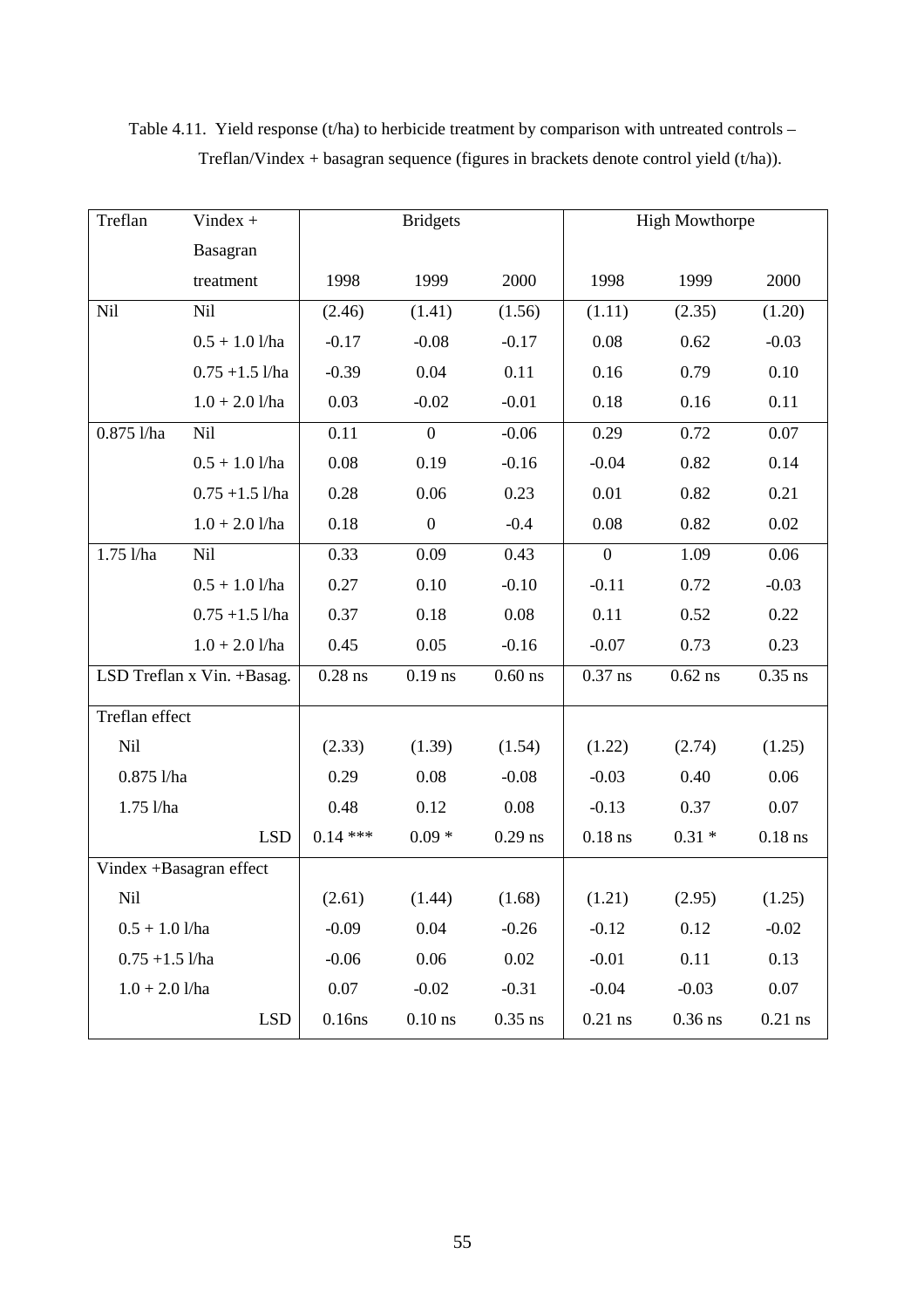#### **4.3. DISCUSSION**

Post drilling, surface-applied, Treflan again proved to be a crop safe herbicide option in winter linseed. Treflan gave a useful reduction in the broad-leaved weed flora prior to spring herbicide application in around 60% of cases. Treflan is a cheap herbicide and there is no significant benefit to be gained from reducing application rates in the autumn. As seen in other studies, the benefits of Treflan are greatest where sensitive weed species dominate the weed flora. Where herbicides have a good broad spectrum of weed control, there can be clear beneficial interactions between autumn and spring-applied products to give benefits over and above those obtained from use of products individually, and in some cases these can also be expressed in yield. For example at Bridgets in 1998, failure to apply autumn weed control resulted in an un-recoverable loss in yield potential of 0.35 t/ha when using Ally alone, and 0.45 t/ha when using Basagran alone in spring.

Some of the herbicide products available for use in linseed are very expensive. A yield response of only 0.2 t/ha will cover the application costs for a full dose of Ally, and 0.3 t/ha the costs of a sequences of Treflan and Ally at full label dose rates. In contrast, Basagran requires a yield response of at least 0.5 t/ha to cover costs. However products like Basagran and Vindex are not very effective products for use in winter linseed, because of the large, well established weeds they are required to control. In this situation it is difficult to obtain large yield responses in linseed crops, except in exceptional circumstances, and reducing dose rates reduces the already weakened effectiveness. Use of Ally is the most cost-effective broad-leaved herbicide treatment when weed populations are high, and where Treflan-sensitive weeds dominate the weed flora, dose rates can be greatly reduced with confidence when used with Treflan.

Though Ally did cause some transient crop damage after application, this did not appear to cause any long term problems, effects were quickly outgrown and did not affect yield potential of the crop. However it serves as a warning that herbicides used safely on the spring crop will not necessarily be so benign when used on a winter sown linseed crop, which makes extrapolation of use from spring-sown to winter-sown crops difficult in some circumstances.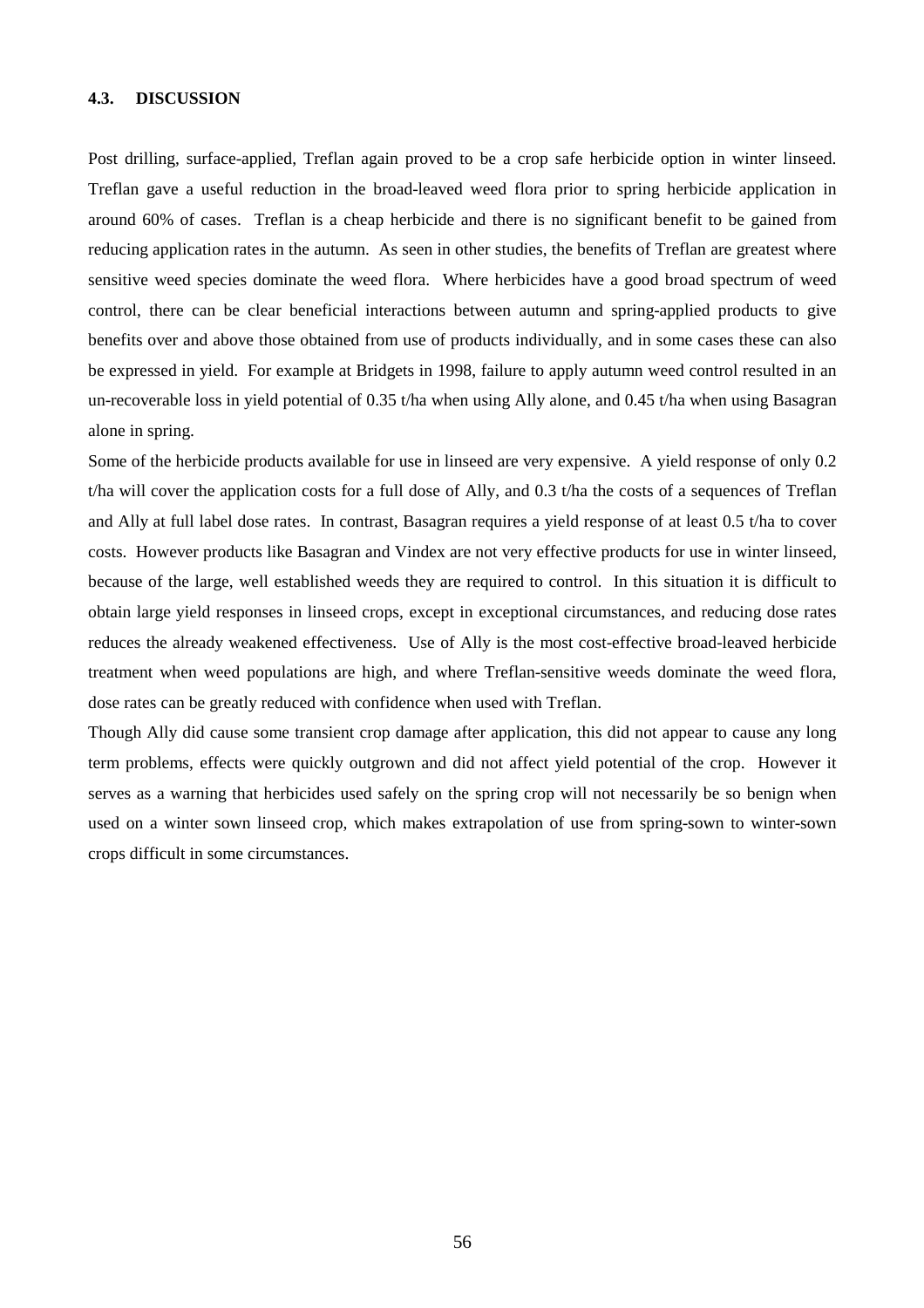# **5.0. EFFECT OF INCORPORATION OF TRIFLURALIN ON WEED CONTROL AND OVERWINTER SURVIVAL OF WINTER LINSEED**

# 5.0.1. **OBJECTIVE**

To compare the effects of pre-drilling incorporation and post-drilling surface application of trifluralin on weed control and overwinter survival of winter linseed.

# **5.1. MATERIALS AND METHODS**

# 5.1.1 Sites and soil types

The experiment was located on three sites (Table 5.1). Sites were selected which had a naturally high weed seed burden. These sites typified linseed growing areas on medium textured soils, and up and coming areas of production on heavy soil types. The experiment was run for 2 years on each site (harvest years 1998 and 1999).

# Table 5.1. Sites and soil types

| Site                     | Soil Type                                               |
|--------------------------|---------------------------------------------------------|
| Boxworth, Cambs.         | $Clav - Hanslope series$                                |
| Bridgets, Hants.         | Shallow silt clay loam overlying chalk - Andover series |
| High Mowthorpe, N Yorks. | Shallow silt clay loam overlying chalk - Andover series |

# 5.1.2. Experiment Treatments

|    | Treatment                                                     | Short notation        |
|----|---------------------------------------------------------------|-----------------------|
|    | No Treflan applied, no incorporation cultivation              | Untreated             |
|    | Incorporation cultivation only prior to drilling              | Cultivated only       |
| 3. | 1.75 l/ha Treflan incorporated into soil prior to drilling    | Treflan incorporated  |
| 4. | 1.75 l/ha Treflan applied to soil surface (within 48 hours of | Treflan post-drilling |
|    | drilling)                                                     |                       |

Treflan (a.i.= 480 g/l (46% w/w) trifluralin) was applied at the label approved rate of 1.75 l/ha for use in linseed (medium to heavy soils) in a water volume of 200 l/ha. Incorporation (where required) was carried out at each site using equipment detailed below. As linseed is small seeded and sensitive to seedbed conditions, particularly the influence of seed-soil contact and soil moisture content, a control treatment was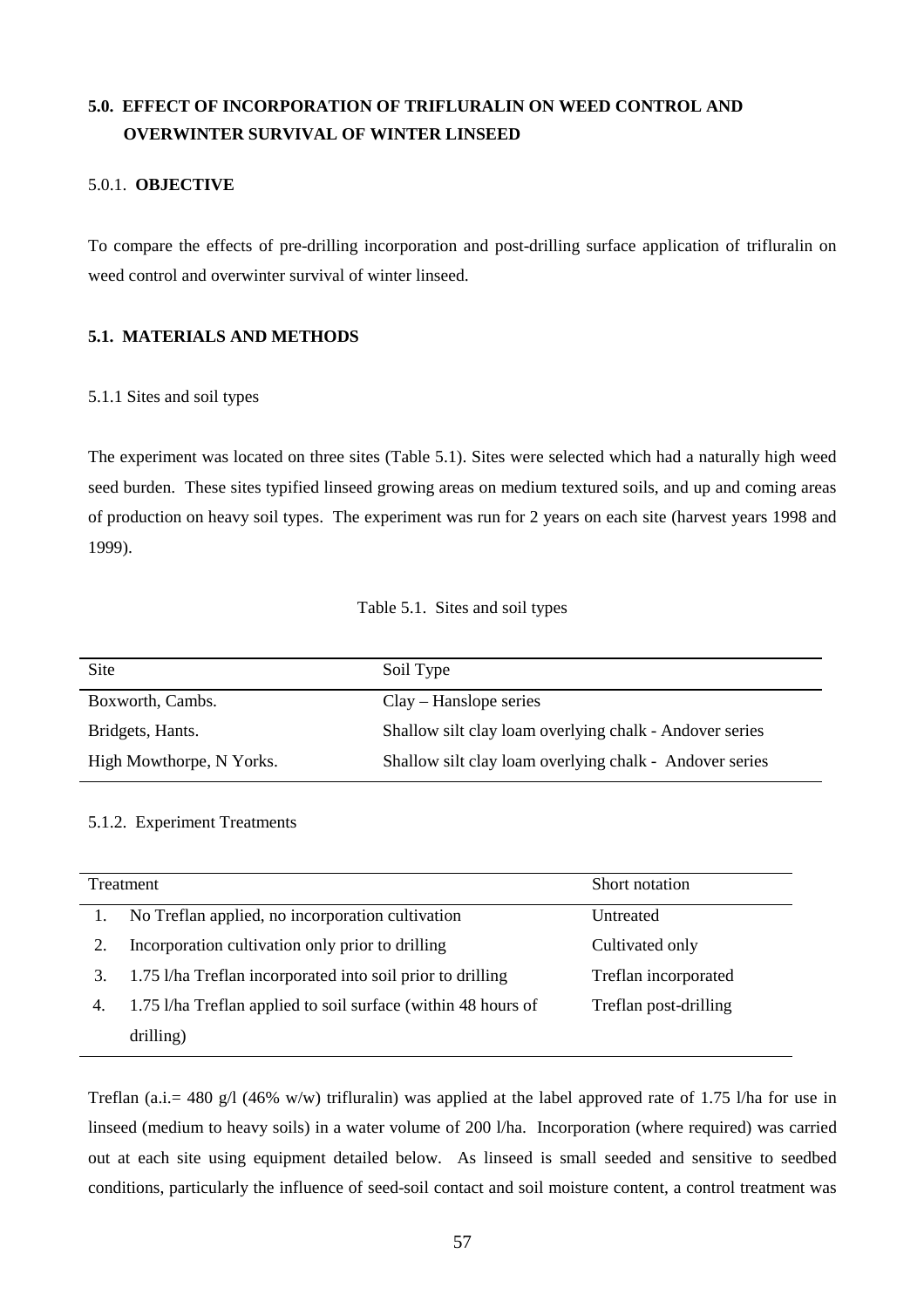included where incorporation cultivations were done without applying Treflan, to separate any effects due to cultivation from those due to Treflan application.

Incorporation methods at each site were as follows;

Boxworth - incorporated to 50 mm with one pass of Howard rotovator.

Bridgets – two passes of Dowdeswell power harrow, 2nd pass at right angles to first pass (100 mm deep). High Mowthorpe - one pass of 'L' -blade rotovator to 50 mm.

## 5.1.3. Design

A randomised block design was used with three replicates at Bridgets and High Mowthorpe and four at Boxworth. Plot sizes were 3 m wide by 24 m long at Bridgets and High Mowthorpe and 4 m wide by 24 m long at Boxworth.

# 5.1.4. Methods

All sites were ploughed and levelled prior to drilling and herbicide application. Linseed was drilled in either the  $2<sup>nd</sup>$  or  $3<sup>rd</sup>$  week of September to avoid excessive overwinter loss, or forward crops more susceptible to lodging. Seedrates were targeted to produce a plant population of 450 plants/m<sup>2</sup>. Post-drilling Treflan treatments were applied within 48 hours of drilling. Plots were monitored for any pest and disease damage and appropriate protective treatments were applied. In the spring, where necessary, plots were oversprayed with a full-label rate dose of Ally (metsulfuron-methyl) to control any remaining broad-leaved weeds. Where cleavers were also a significant problem, Eagle (amidosulfuron) was applied as an overspray in 1999 (after it gained approval for use on linseed in this year). Graminicides were also applied as an overspray where cereal volunteers were deemed to be a significant problem, capable of compromising the results of the study.

## 5.1.5. Assessments

Linseed populations were assessed in 4 x 0.5 m lengths of row at fixed points in each plot at full establishment and again at the end of March/early April.

Weed populations and weed growth stages were assessed in at the same time as the assessment of linseed plant populations in 10 x 0.1 m² quadrats placed at fixed points in each plot.

At the same time as the above assessments, linseed plants were examined for any evidence of chlorosis or crop stunting, recording the extent and scale of the damage, or any effects on crop vigour. Linseed was also examined at early flowering for any sign of delay in flowering, and prior to desiccation to assess any differences in maturity attributable to herbicide treatments.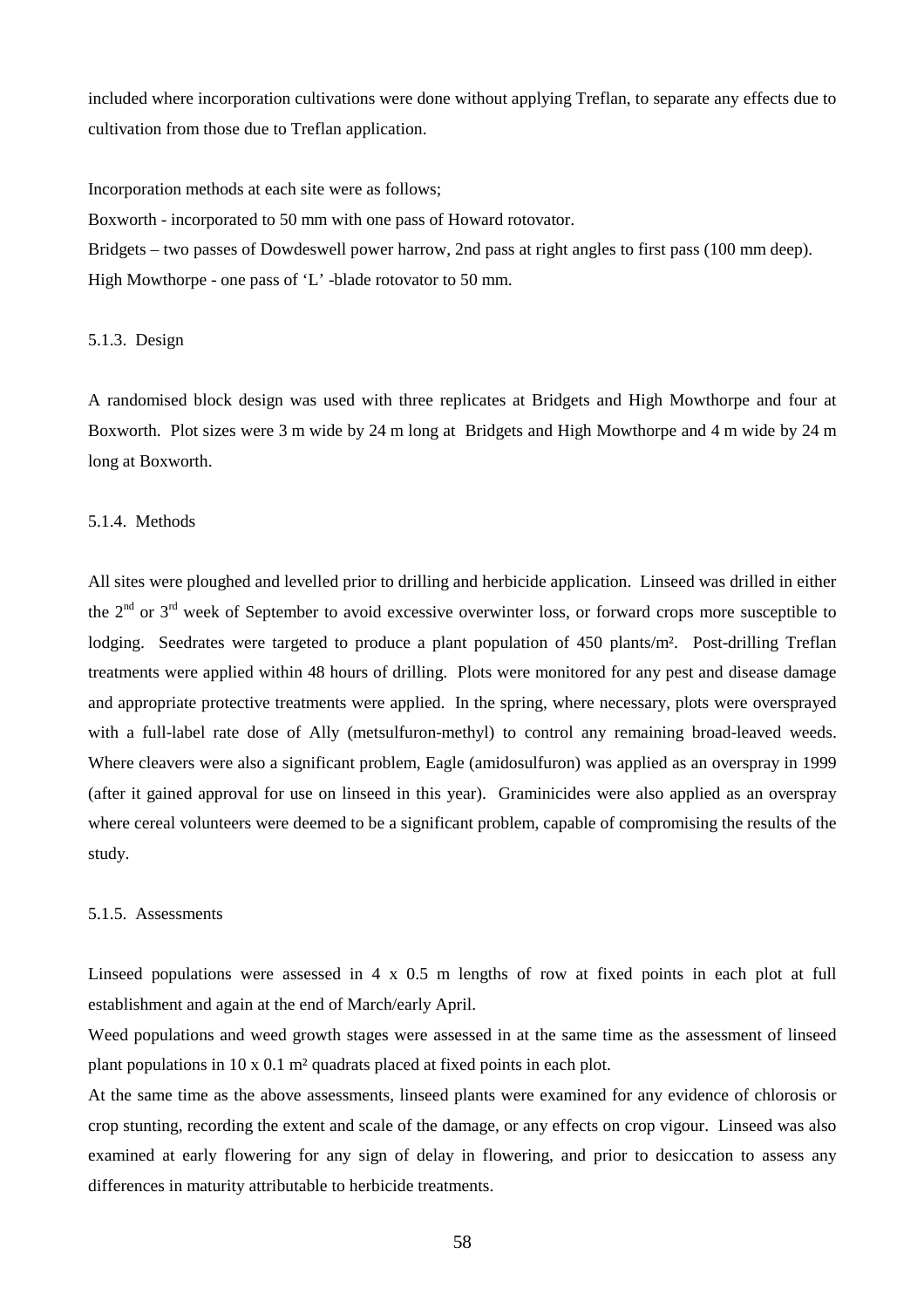Prior to harvest plots were assessed for any lodging damage. Yields were assessed using plot combines.

## **5.2 RESULTS**

## 5.2.1. Effects on plant populations

The effects of treatment on plant population at each site are presented in Figures 5.1a to 5.1c. Even in the absence of Treflan application there were significant reductions in plant populations between autumn and spring assessments as a result of overwinter loss. Overwinter loss in untreated plots ranged from 19 to 56% at Boxworth, 31 to 48% at Bridgets and 16 to 34% at High Mowthorpe. In some cases this reduction (e.g. Boxworth in 1999, Fig 5.1a) was large enough to have limited the yield potential of the crop. A spring plant stand of 400 plants/m² is advocated as the optimum post-winter population in normal field situations (Turley *et al*., 1999).

Effects of Treflan on plant populations were greatest in the autumn. At all sites, both in the autumn and spring, plant populations were lowest where Treflan had been incorporated into soil. Significant reductions, compared to the untreated control, were recorded in three out of six site years. A large reduction in plant population due to incorporation of Treflan was observed at High Mowthorpe in 1998/99, with vigour of the crop also reduced. The effect was sufficient to affect final yield potential. The average reduction in plant population due to Treflan incorporation, in both spring and autumn, across all sites and years was 24%. The effects could be clearly attributed to the impact of Treflan, as cultivation alone did not reduce plant populations compared to the untreated control. Where Treflan was applied as a surface treatment postdrilling, plant populations were similar to or higher than those in the untreated plots.

## 5.2.2. Effectiveness of weed control

In each case studied, where either broad-leaved weeds or susceptible grass-weed species dominated the weed flora present, application of Treflan (by any method) reduced both the autumn and spring total weed burden. In 67% of the cases studied, the reductions achieved were statistically significant compared to the untreated control (Table 5.1). Where significant reductions were achieved, the weed flora tended to be dominated by weed species which were susceptible to Treflan (Table 5.2), for example field speedwell, annual meadow grass or chickweed. Large reductions in weed populations were achieved where grassweeds dominated the weed flora (e.g. Boxworth), but high natural variability in the populations of weeds such as black-grass made it difficult to attain statistically significant effects due to treatment.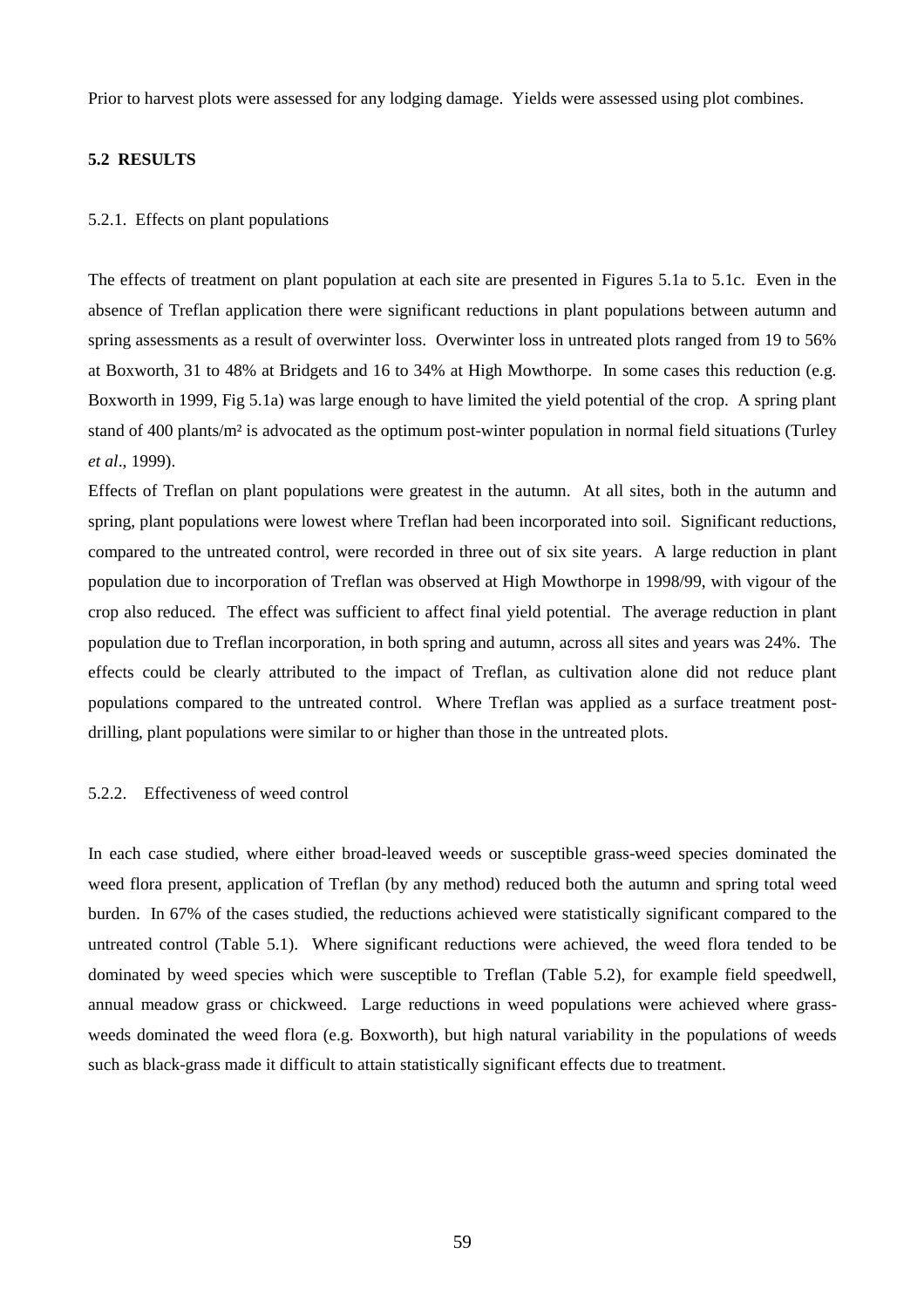

Figure 5.1a. Effect of method of Treflan application on autumn and spring plant populations at ADAS Boxworth in 1997/98 and 1998/99.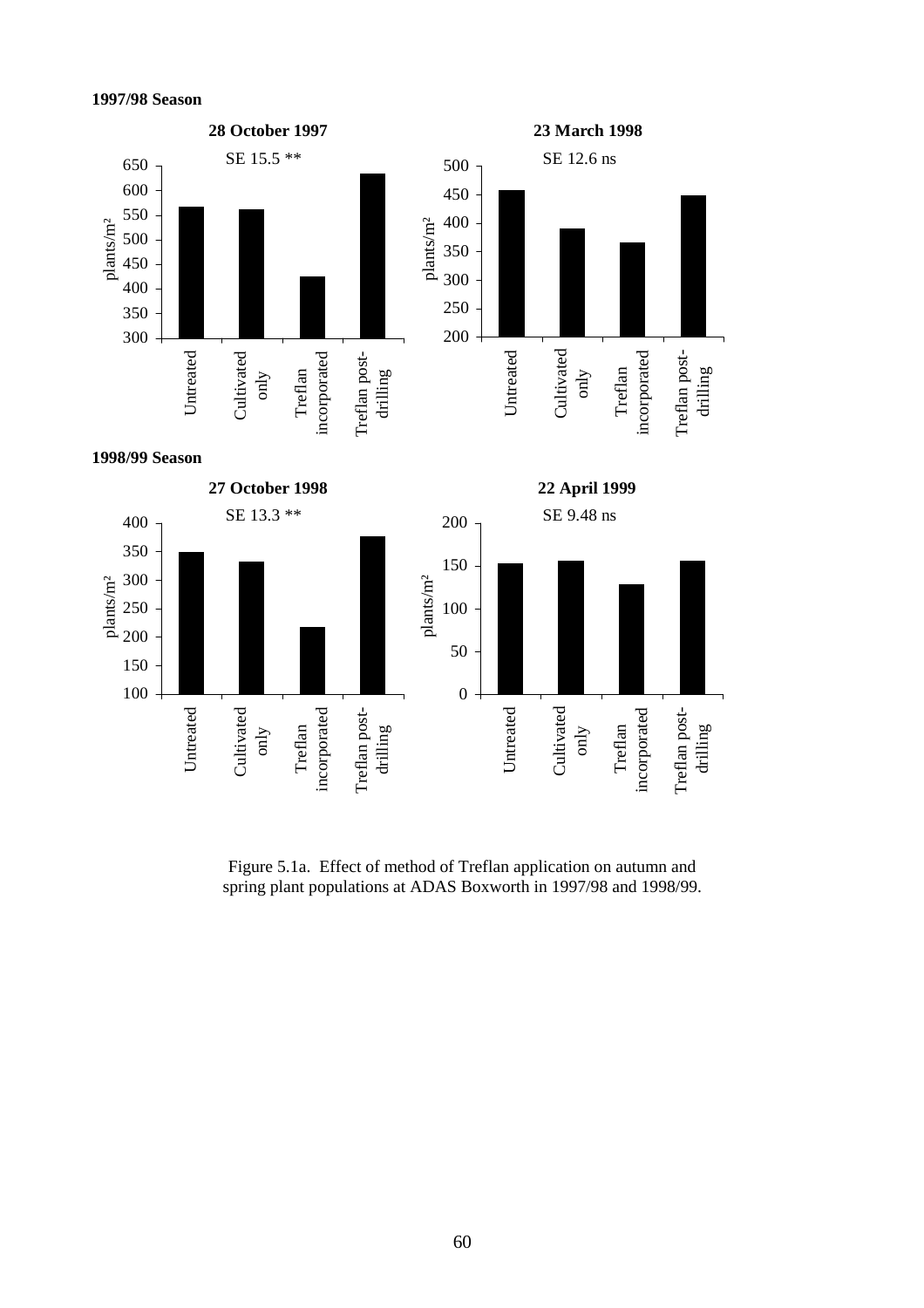



Figure 5.1b. Effect of method of Treflan application on autumn and spring plant populations at ADAS Bridgets in 1997/98 and 1998/99.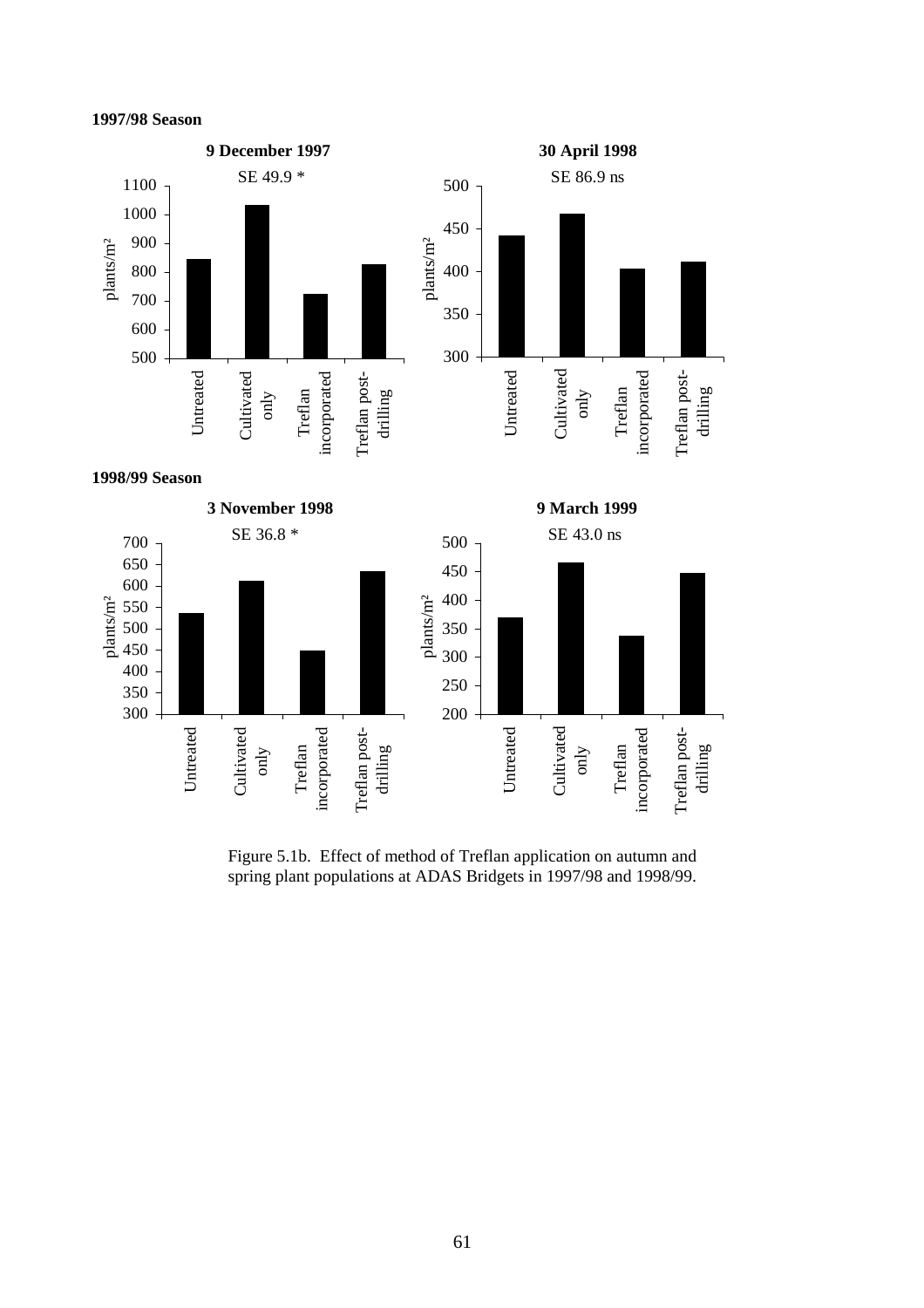### **1997/98 Season**



Figure 5.1c. Effect of method of Treflan application on autumn and spring plant populations at ADAS High Mowthorpe in 1997/98 and 1998/99.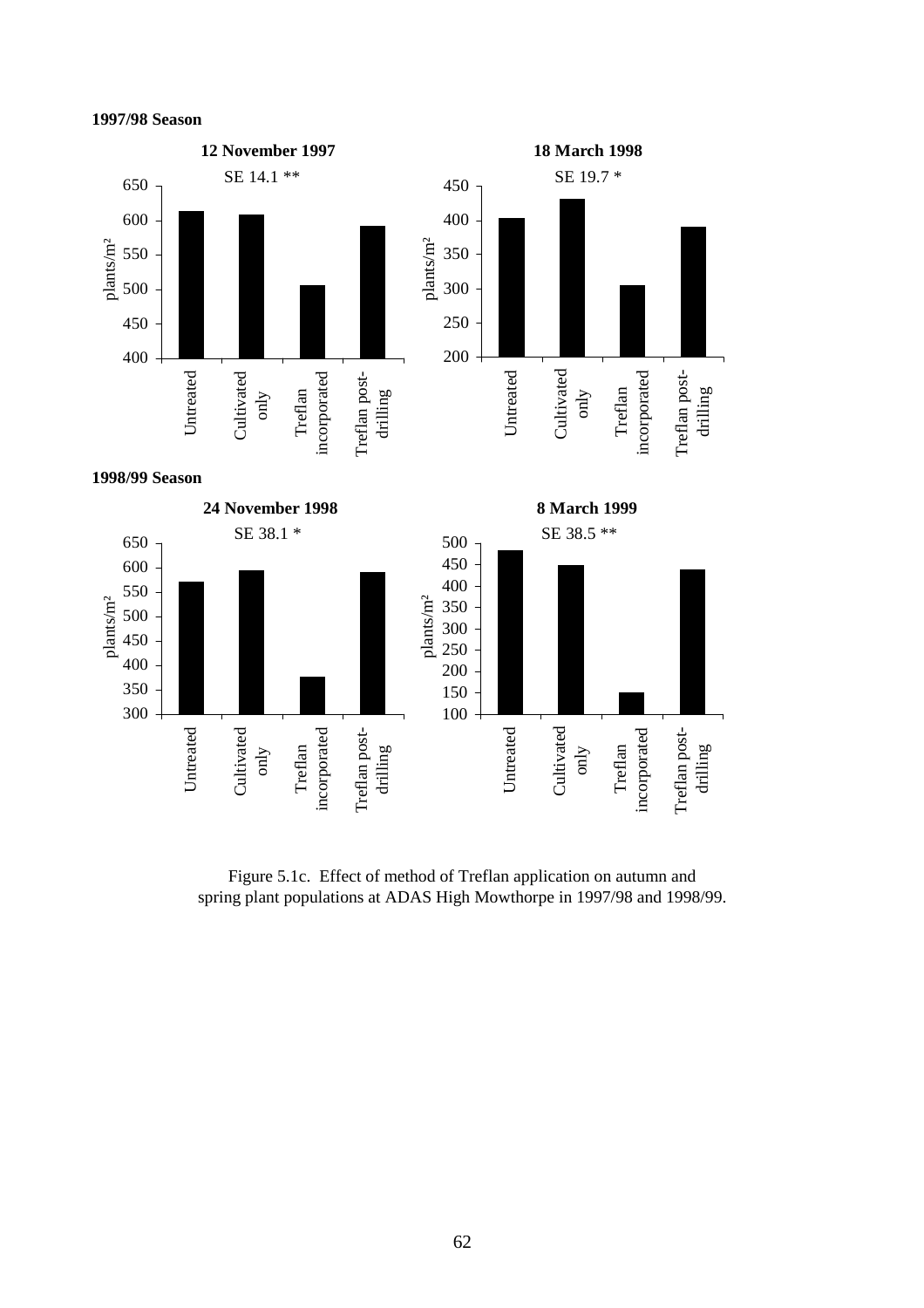| Table 5.1. Percent reduction in total autumn and spring weed population, where Treflan incorporated or |  |  |  |
|--------------------------------------------------------------------------------------------------------|--|--|--|
| applied as a surface post-drilling spray, compared to untreated control treatments.                    |  |  |  |

| Site:                      | Boxworth                     |                              | <b>Bridgets</b>              |                             | <b>High Mowthorpe</b>        |                             |
|----------------------------|------------------------------|------------------------------|------------------------------|-----------------------------|------------------------------|-----------------------------|
| Harvest year:              | 1998                         | 1999                         | 1998                         | 1999                        | 1998                         | 1999                        |
| Autumn                     |                              |                              |                              |                             |                              |                             |
| (Untreated)<br>population) | 18<br>plants/m <sup>2</sup>  | 428<br>plants/m <sup>2</sup> | 106<br>plants/m <sup>2</sup> | 24<br>plants/m <sup>2</sup> | 347<br>plants/m <sup>2</sup> | 84<br>plants/m <sup>2</sup> |
| Treflan incorporated       | 44%                          | 46%                          | 42%                          | 67%                         | 76%                          | 81%                         |
| Treflan post-drilling      | 56%                          | 35%                          | 47%                          | 67%                         | 39%                          | 67%                         |
| <b>LSD</b>                 | <b>NS</b>                    | <b>NS</b>                    | 23% **                       | 33% **                      | $64\% *$                     | 50% *                       |
| <b>Spring</b>              |                              |                              |                              |                             |                              |                             |
| (Untreated<br>population)  | 168<br>plants/m <sup>2</sup> | 157<br>plants/m <sup>2</sup> | 112<br>plants/m <sup>2</sup> | 18<br>plants/m <sup>2</sup> | 226<br>plants/m <sup>2</sup> | 77<br>plants/m <sup>2</sup> |
| Treflan incorporated       | 48%                          | 7%                           | 46%                          | 67%                         | 78%                          | 99%                         |
| Treflan post-drilling      | 39%                          | 21%                          | 46%                          | 40%                         | 24%                          | 79%                         |
| <b>LSD</b>                 | 26% *                        | <b>NS</b>                    | 33% *                        | <b>NS</b>                   | $51\% *$                     | $67\% *$                    |

Table 5.2. The most abundant weed species present in untreated control treatments (plants/m² in untreated control in brackets). Shading indicates species is not susceptible to Treflan (i.e. species is not listed as controlled on product label (see Appendix A)).

| Site:         |                         | Boxworth                |                               | <b>Bridgets</b>                        |                         | <b>High Mowthorpe</b> |  |  |
|---------------|-------------------------|-------------------------|-------------------------------|----------------------------------------|-------------------------|-----------------------|--|--|
| Harvest       | 1998                    | 1999                    | 1998                          | 1999                                   | 1998                    | 1999                  |  |  |
| year:         |                         |                         |                               |                                        |                         |                       |  |  |
| Autumn        | Black-grass<br>(13)     | Black-grass<br>(353)    | F.Pansy<br>(45)               | F.Speedwell<br>(15)                    | F.Speedwell<br>(169)    | Chickweed<br>(54)     |  |  |
|               | Barren<br>brome<br>(2)  | Barren<br>brome<br>(52) | Ann.meadow<br>- grass<br>(22) | Black-grass<br>(4)                     | Comm.<br>Poppy<br>(170) | Forget-me-not<br>(21) |  |  |
|               | Sow Thistle<br>(2)      | W.wheat<br>(24)         | F.Speedwell<br>(11)           | Ann.meadow<br>- grass<br>(2)           | Oilseed rape<br>(4)     | Comm. Poppy<br>(8)    |  |  |
| <b>Spring</b> | Black-grass<br>(112)    | Black-grass<br>(140)    | F.Pansy<br>(52)               | F.Speedwell<br>(12)                    | Comm.Popp<br>y(102)     | Chickweed<br>(51)     |  |  |
|               | Barren<br>brome<br>(22) | Barren<br>brome<br>(14) | F.Speedwell<br>(16)           | Black-grass<br>F.Pansy<br>(104)<br>(5) |                         | Forget-me-not<br>(15) |  |  |
|               | F.Speedwell<br>(15)     | W.wheat<br>(3)          | Chickweed<br>(12)             | Groundsel<br>(1)                       | F.Speedwell<br>(9)      | Comm.Poppy<br>(7)     |  |  |

Table 5.3. Effects of method of Treflan application on post-winter populations of individual weed species.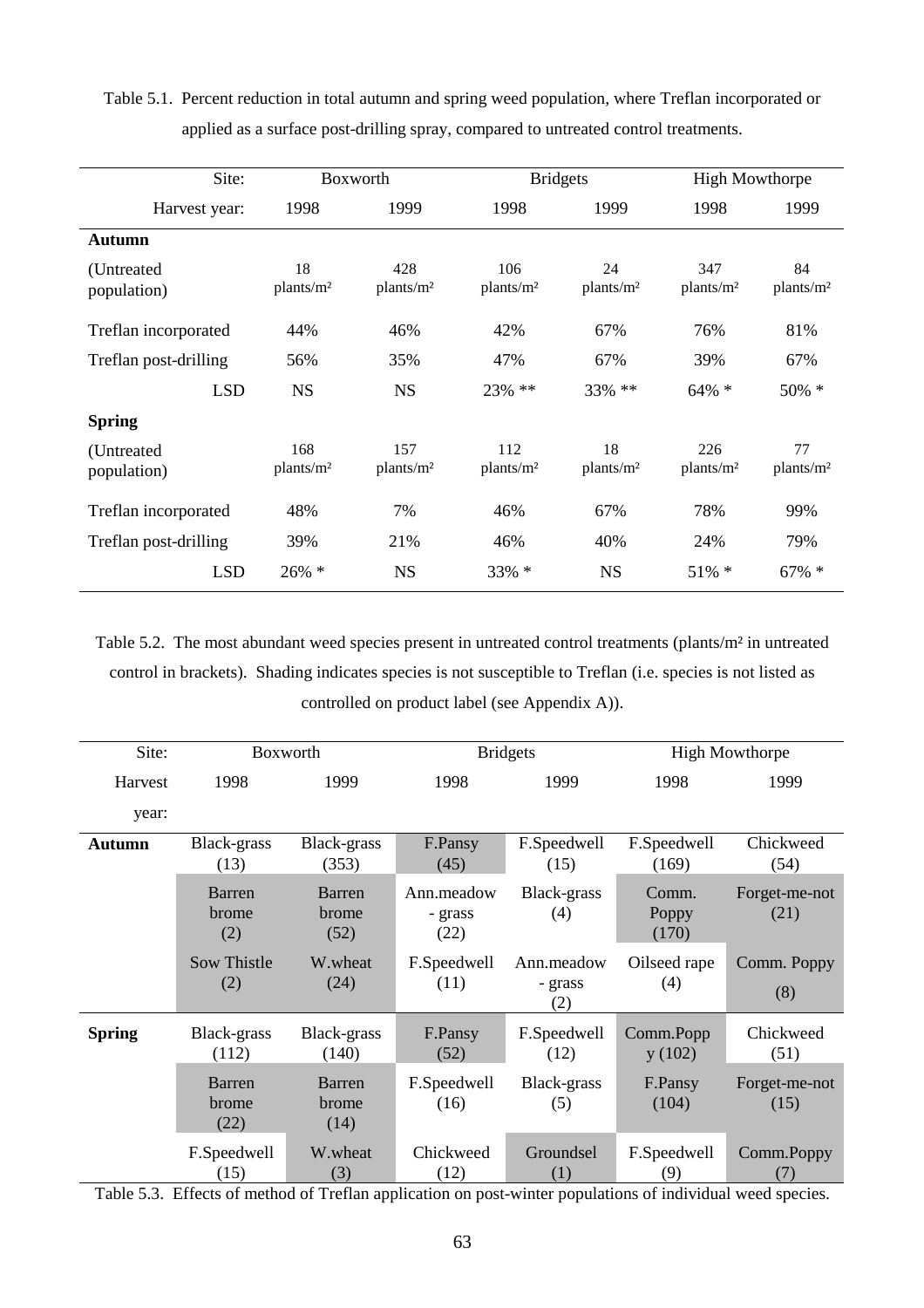(shading represents weeds not listed as controlled on label (i.e. not susceptible or no data available))

|                                | Number of plants/m <sup>2</sup> |                    |                         |                           |           |  |  |  |  |
|--------------------------------|---------------------------------|--------------------|-------------------------|---------------------------|-----------|--|--|--|--|
| Weed species/<br>Site and date | Untreated<br>control            | Cultivated<br>only | Treflan<br>incorporated | Treflan post-<br>drilling | <b>SE</b> |  |  |  |  |
| <b>Annual meadow grass</b>     |                                 |                    |                         |                           |           |  |  |  |  |
| Bridgets $-30/4/98$            | 4.0                             | 7.3                | 0.0                     | 0.0                       | $0.87**$  |  |  |  |  |
| Bridgets $-9/3/99$             | 0.7                             | 2.0                | 1.3                     | 0.3                       | $0.4$ ns  |  |  |  |  |
| High Mowthorpe $-8/3/99$       | 1.0                             | 1.0                | 0.0                     | 0.0                       | $0.37$ ns |  |  |  |  |
| <b>Black-grass</b>             |                                 |                    |                         |                           |           |  |  |  |  |
| Boxworth $-23/3/98$            | 111.8                           | 145.5              | 43.5                    | 54.3                      | 13.0 ns   |  |  |  |  |
| Boxworth $-22/4/99$            | 139.5                           | 143.8              | 136.3                   | 102.5                     | 5.6 ns    |  |  |  |  |
| Bridgets $-30/4/98$            | 3.0                             | 6.0                | 0.0                     | 2.3                       | $1.4$ ns  |  |  |  |  |
| Bridgets $-9/3/99$             | 5.3                             | 3.0                | 0.7                     | 8.0                       | $3.9$ ns  |  |  |  |  |
| <b>Chickweed</b>               |                                 |                    |                         |                           |           |  |  |  |  |
| Boxworth $-23/3/98$            | 4.5                             | 4.8                | 1.5                     | 2.8                       | $0.57$ ns |  |  |  |  |
| Bridgets $-30/4/98$            | 12.3                            | 11.0               | 1.3                     | 5.7                       | $2.0*$    |  |  |  |  |
| High Mowthorpe $-8/3/99$       | 50.7                            | 41.0               | 1.3                     | 14.3                      | $12.0$ ns |  |  |  |  |
| <b>Field Pansy</b>             |                                 |                    |                         |                           |           |  |  |  |  |
| Bridgets $-30/4/98$            | 52.0                            | 51.7               | 41.7                    | 41.7                      | $11.7$ ns |  |  |  |  |
| High Mowthorpe $-18/3/98$      | 104.0                           | 136.3              | 42.0                    | 160.7                     | 34.2 ns   |  |  |  |  |
| <b>Field speedwell</b>         |                                 |                    |                         |                           |           |  |  |  |  |
| Boxworth $-23/3/98$            | 15.3                            | 27.3               | 0.8                     | 0.8                       | $4.9$ ns  |  |  |  |  |
| Bridgets $-30/4/98$            | 16.0                            | 13.7               | 1.3                     | 0.0                       | $2.0**$   |  |  |  |  |
| Bridgets $-9/3/99$             | 11.7                            | 14.7               | 0.3                     | 1.0                       | $2.2**$   |  |  |  |  |
| High Mowthorpe $-18/3/98$      | 8.7                             | 6.3                | 0.0                     | 0.0                       | $2.3$ ns  |  |  |  |  |
| High Mowthorpe $-8/3/99$       | 1.0                             | 1.7                | 0.0                     | 0.3                       | $0.5$ ns  |  |  |  |  |
| Forget-me-not                  |                                 |                    |                         |                           |           |  |  |  |  |
| High Mowthorpe $-8/3/99$       | 15.3                            | 11.3               | 0.0                     | 1.0                       | $4.7$ ns  |  |  |  |  |
| <b>Fumitory</b>                |                                 |                    |                         |                           |           |  |  |  |  |
| Bridgets $-30/4/98$            | 5.3                             | 8.0                | 1.0                     | 2.0                       | $2.1$ ns  |  |  |  |  |
| <b>Perennial rye-grass</b>     |                                 |                    |                         |                           |           |  |  |  |  |
| Bridgets $-30/4/98$            | 4.3                             | 5.0                | 0.7                     | 0.7                       | $1.0*$    |  |  |  |  |
| <b>Poppy</b>                   |                                 |                    |                         |                           |           |  |  |  |  |
| High Mowthorpe - 18/3/98       | 101.7                           | 109.7              | 0.0                     | 1.3                       | $6.4***$  |  |  |  |  |
| High Mowthorpe $-8/3/99$       | 7.0                             | 6.7                | 0.0                     | 0.3                       | $1.6*$    |  |  |  |  |
| <b>Red dead nettle</b>         |                                 |                    |                         |                           |           |  |  |  |  |
| High Mowthorpe $-18/3/98$      | 2.0                             | 1.7                | $0.0\,$                 | 0.0                       | $0.7$ ns  |  |  |  |  |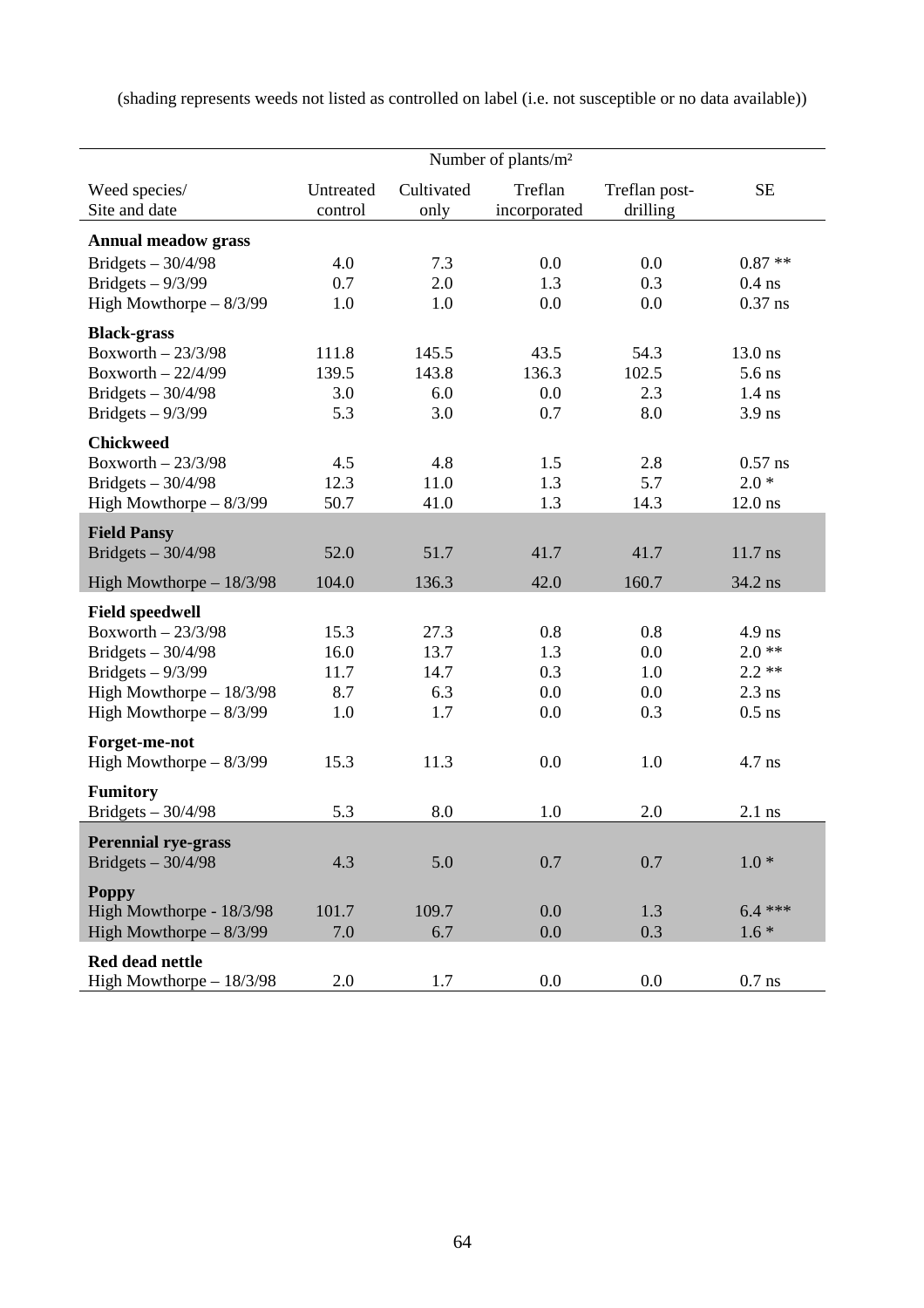On the basis of figures presented in table 5.1, the overall effectiveness of post-drilling applications of Treflan were generally either similar to, or (more often) were less effective than, the traditional incorporation treatment. Though in real terms differences between the two methods of Treflan use were small, as demonstrated below in discussions of effects on individual weed species. In many cases the postdrilling treatment resulted in significant reductions in the total weed burden present. The difference between the two application methods tended to be greatest when Treflan was most effective, i.e. when there were large populations of susceptible broad-leaved weeds present in the flora (e.g. High Mowthorpe), where incorporation of Treflan led to greater reductions in the total weed burden, though in all but one case such differences were not statistically significant.

Where there were high populations of individual weed species common to all treatments, the efficacy of control of individual species was evaluated (Table 5.3). However, skewing of datasets made statistical analysis of treatment differences difficult and these need to be treated with caution. The following comments are based on common trends apparent in the means of each dataset.

Of the weed species found on the three sites, the limited information gained for forget-me-not, fumitory, reddead-nettle, and the more extensive datasets for annual meadow-grass and field speedwell indicated that there was little difference in efficacy between the two methods of Treflan application. For black-grass and chickweed, the traditional incorporation method appeared to give slightly better control. However with black-grass there was at least one occasion where little or no control was achieved by either method of Treflan application. Of weeds not listed on the Treflan label, field pansy was not controlled by Treflan application. However, populations of perennial rye-grass and common poppy did appear to be significantly reduced by Treflan application.

#### 5.2.3. Effects on yield

| Site:                 | <b>Boxworth</b> |           | <b>Bridgets</b> |            | <b>High Mowthorpe</b> |             |
|-----------------------|-----------------|-----------|-----------------|------------|-----------------------|-------------|
| Harvest year:         | 1998            | 1999      | 1998            | 1999       | 1998                  | 1999        |
| Untreated             | 0.38            | 0.41      | 2.17            | 1.58       | 2.04                  | 3.02        |
| Cultivated only       | 0.32            | 0.50      | 2.14            | 1.53       | 2.03                  | 2.90        |
| Treflan incorporated  | 0.51            | 0.78      | 2.43            | 1.52       | 2.15                  | 1.47        |
| Treflan post-drilling | 0.29            | 0.44      | 2.44            | 1.44       | 1.97                  | 3.04        |
| <b>SE</b>             | $0.123$ ns      | $0.050**$ | $0.122*$        | $0.094$ ns | $0.101$ ns            | $0.064$ *** |

Table 5.4. Seed yields at each site in each season (t/ha @ 91% DM).

Despite the effects on crop establishment, with few exceptions the effects on crop establishment were compensated for later in the season and yields were not reduced by Treflan application (Table 5.4). The one exception to this was at High Mowthorpe in 1998/99, where incorporation of Treflan reduced spring plant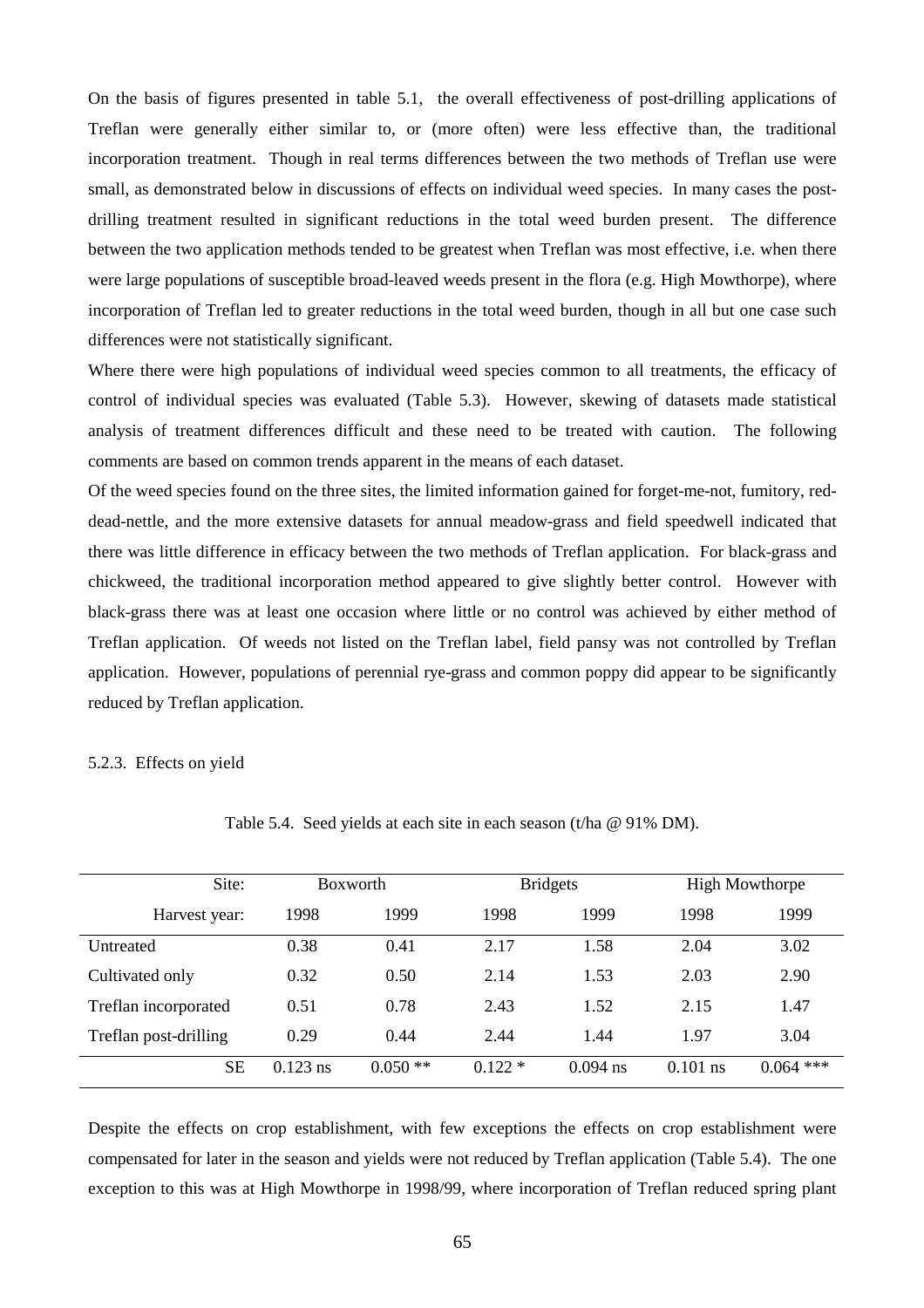populations by 68%, to an average of 150 plants/m²; below the value of 400 plants/m² seen as optimal for the linseed crop. Where plant populations remained above 300 plants/m², incorporation of Treflan either had little effect on yield or, in some instances, increased yields. Yield responses to black-grass control were inconsistent at Boxworth in both 1998 and 1999 in what were low yielding crops due to lodging in all treatments in 1998, and low linseed plant populations in 1999. Where Treflan was applied as a post-drilling treatment, yields tended to be lower than where Treflan was incorporated. These differences did not relate to effects on weed control (discussed earlier). There was a significant yield response to Treflan application on only two occasions. These occurred at Boxworth in 1999, where there where very high populations of black-grass in the autumn and spring, and at Bridgets in 1998, where there were high populations of field speedwell and chickweed which responded to Treflan treatment.

#### **5.3. DISCUSSION**

Treflan is absorbed below ground, in the hypocotyl region of plants (Appendix A), and cloddiness of soil can have an impact on the level of plant exposure to the herbicide. In this study, soil texture appeared to have little influence on the occurrence or severity of overwinter plant kill caused by incorporation of Treflan. Potential differences in the rate at which concentrations of Treflan might migrate in soils, related to clay content, appears to have little overall effect on the scale of overwinter plant loss in the cases studied, though there was considerable year to year variation in the severity of the effect which could perhaps relate to factors influencing migration of the herbicide and accumulation in the vicinity of the hypocotyl of linseed plants in different treatments.

Although Treflan has a limited weed spectrum, it did significantly reduce the overall overwinter weed burden. However, the spectrum and degree of weed control achieved by spring-applied products is far superior and in many cases can negate the need for autumn weed control. The current limitation to a maximum Treflan dose rate of 1.75 l/ha in linseed, compared to 2.1 l/ha in other arable crops also limits the spectrum and efficacy of weed control. For example, the control of black-grass would be improved at higher rates. The current limit on application rate restricts the products usefulness for linseed grown on heavy clay soil types.

In the majority of cases, Treflan treatments were used in sequence with spring herbicide treatments after the final weed assessment. Yield advantages over untreated controls in Table 5.4 relate to gains due to early season weed control. The interactions between Treflan and spring-applied herbicides are examined in more detail in Section 4.0.

Treflan is a relatively cheap herbicide and requires only a small yield response to cover costs when applied as a post-drilling spray (Appendix B). However, the requirement to incorporate Treflan, with up to two machinery passes, adds considerably to the costs of application (an extra £24/ha at current prices), as well as adding to labour time, which makes Treflan an unpopular herbicide choice in other crops. At current prices, a yield response of 0.32 t/ha is required to cover the cost of incorporation of a full rate of Treflan, but only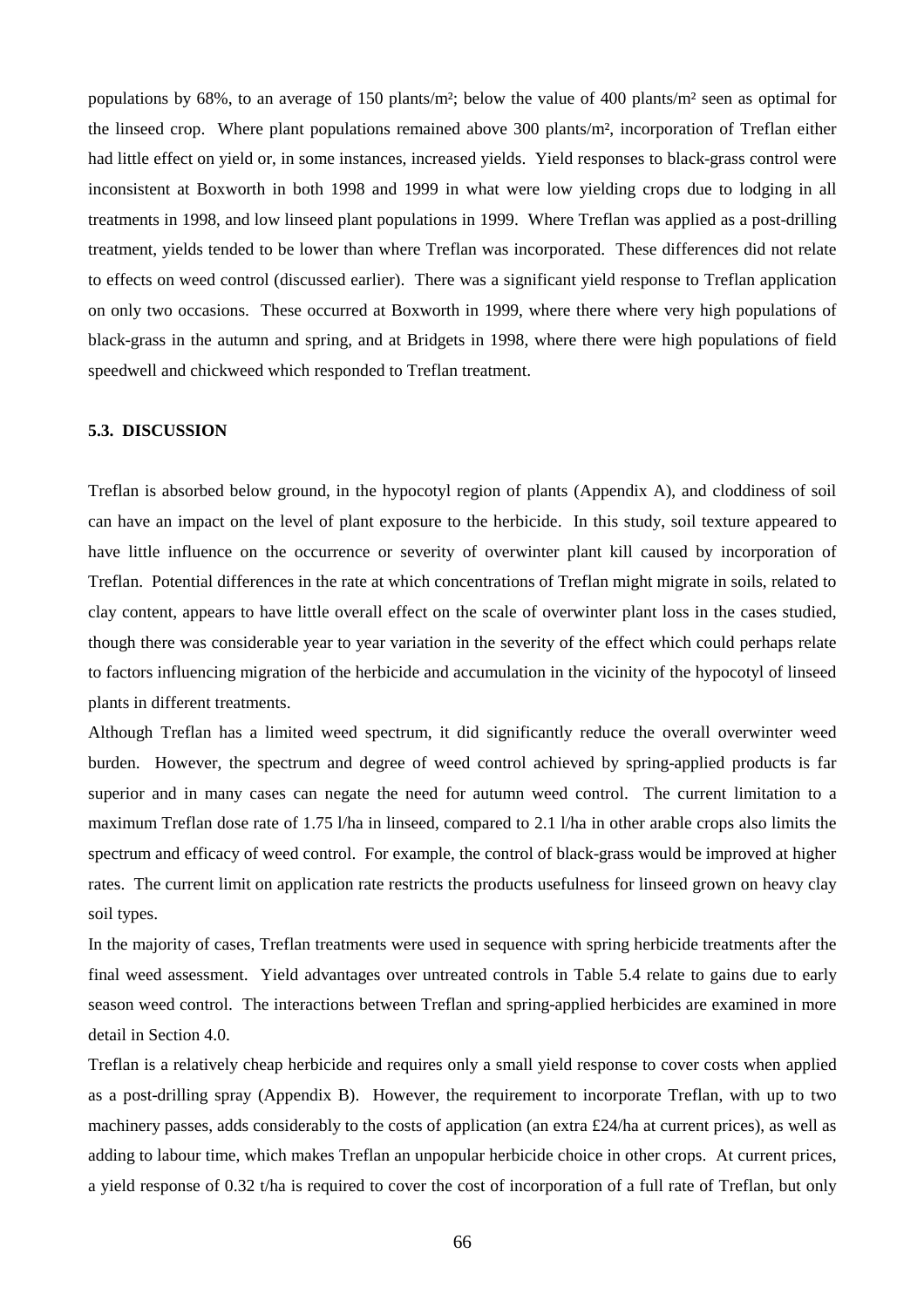0.1 t/ha to cover the cost of a post-drilling spray. In this study, in no case was there an economic response to incorporation of Treflan, and only in one case was there an economic response to a post-drilling spray, where very susceptible weeds represented a significant proportion of the weed flora.

Efficacy of Treflan was not significantly affected by method of application where sensitive species were concerned, but effects on linseed were strongly influenced. Post-drilling, surface application must help to limit Treflan concentrations in the vicinity of the hypocotyl region of linseed plants during the critical period of crop establishment and early growth, allowing the crop to safely metabolise the active ingredient. Winter sown linseed exhibits some susceptibility to Treflan, but not enough to be affected by surface application under the conditions encountered to date. Treflan and related products have not been reported as causing similar problems in spring-sown crops. The increased sensitivity of winter crops to Treflan probably occurs as a result of frost damage sensitising the crop to further damage. However, it is difficult to see any clear relationship between minimum air temperatures and/or number of frost days per month (Appendix C) and severity of effects on plant populations. At all sites, there were periods overwinter where there were a considerable number of frosts per month with low minimum temperatures, and successions of months with a large number of frost events. The overwinter conditions encountered at High Mowthorpe in 1998/99, where large reductions in plant populations occurred, were not unusual across the three sites studied. The factors influencing the mechanism by which incorporated Treflan exerts its influence on linseed crops requires further more detailed study.

Treflan has a role to play in winter linseed crops where the weed spectrum is dominated by significant populations of weed species susceptible to the 1.75l/ha dose rate, particularly speedwells and chickweed, or where Treflan is applied as part of a strategy, to be followed by later herbicide treatments. Incorporation of the herbicide poses a serious risk to the crop. Treflan can be safely applied as a post drilling spray without seriously compromising its efficacy. As a result of findings from this and other in-house studies by the manufacturers, Treflan labels have recently been revised to recommended post-drilling applications in winter linseed.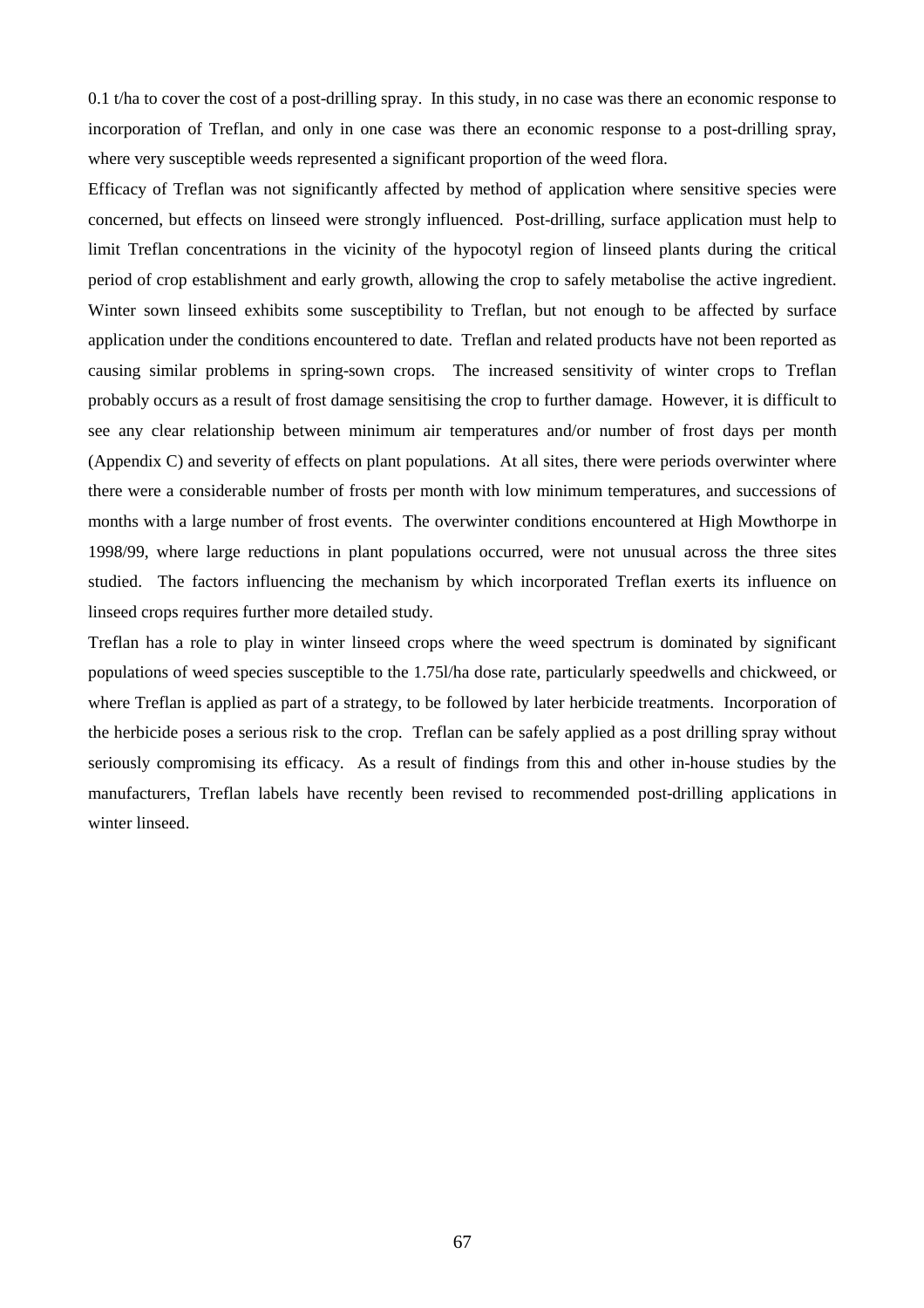## **6.0. CONCLUDING DISCUSSION AND IMPLICATIONS FOR GROWERS**

The advent of winter-sown linseed has caused weed control problems for agronomists and growers, because of lack of information on safe active ingredients. Similarly the limited number of active ingredients approved for use on the crop limits the strategies available for weed control in the crop.

In a number of cases, Treflan was shown to be a significant aid in reducing the total overwinter weed burden, both in grass-weed and broad-leaved weed dominated situations. Its effects are only limited by particular weaknesses in its spectrum of weed control (i.e. cleaver, charlock, field pansy, common poppy, mayweed and shepherds purse) which means it will need to be used in sequence with spring-applied products in most field situations. Treflan is a cheap herbicide and there is no significant benefit to be gained from reducing application rates in the autumn.

Where herbicides have a good broad spectrum of weed control, there can be clear beneficial interactions between autumn and spring-applied products to give benefits over and above those obtained from use of products individually. These occur where Treflan and spring-applied herbicides interact on the same weed species, or complement weaknesses in the control spectrum of each product.

A linseed yield response of only 0.2 t/ha will cover the application costs for a full dose of Ally, and 0.3 t/ha the cost of a sequence of Treflan and Ally at full label dose rates for use in linseed. In this study, this scale of yield response to weed control was not difficult to achieve. In contrast, Basagran requires a yield response of at least 0.5 t/ha to cover costs. However products like Basagran and Vindex are not very effective products for use in winter linseed, because of the large, well established weeds they are required to control at the time of application. In this situation it is difficult to obtain large yield responses in linseed crops, except in exceptional circumstances, and reducing dose rates reduces the already weakened effectiveness

Where weed populations are high  $(>40 \text{ weeds/m}^2)$ , Ally will continue to be the most cost-effective broadleaved herbicide treatment used in winter linseed. Where Treflan-sensitive weeds dominate the weed flora, dose rates of spring herbicides can be greatly reduced with some confidence when Ally is used in conjunction with Treflan. In very low weed populations (10 weeds/m² or less), Treflan alone may be sufficient where sensitive weed species predominate (e.g. field speedwell and chickeweed).

One of the factors that limits the usefulness of Treflan in linseed is the restriction on maximum dose rate to 1.75 l/ha, compared to up to 2.3 l/ha in other crops such as cereals and oilseed rape. Weed control could be increased if the linseed crop could tolerate higher dose rates. As a safer application method, post-drilling application may allow rates of application to be increased in linseed, and this warrants further study.

Though Ally did cause some transient crop damage after application, this did not appear to cause any longterm problems. However, it serves as a warning that extrapolation of use from spring-sown to winter crops is not without potential risk. One of the problems that besets development of minor crops such as linseed is that the initial reliance on off-label or minor crop approvals, that are not always tried and tested, can lead to problems and lack of confidence in a crop before its well established.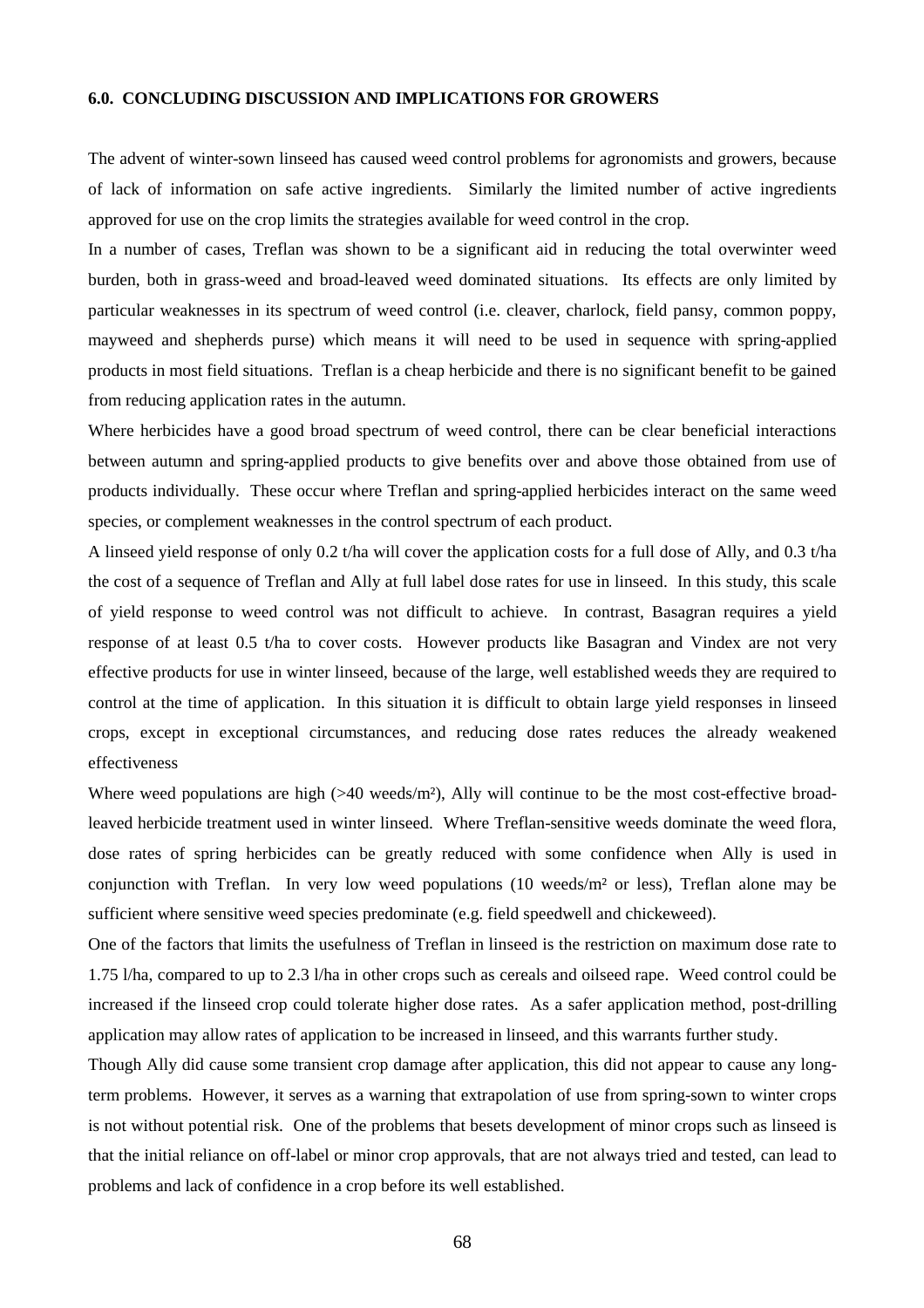Black-grass, brome and volunteer cereals are very competitive in linseed crops. Yield responses to control ranged from 0.29 to 0.74 t/ha in the grass-weed competition study. Relatively high rates of graminicide were required to control barren brome and volunteer cereals in winter linseed if control was delayed until December or later in the season, when these weeds had started to tiller. Black-grass was easier to control and doses of 0.5 l/ha of Laser were very effective in most cases studied. Costs of graminicide application were only recovered where weed populations were very high (i.e.  $>$  70 black-grass plants/m<sup>2</sup>). Despite this, costs of control should not be considered in the context of linseed alone, but in the context of rotational control, as grass-weed control is much more cost-effective in break crops than in cereals.

Graminicides were much more effective at controlling grass-weeds than Treflan, which limits the opportunity for any interaction between autumn and spring-applied herbicides, but the effect observed on black-grass head populations by sequences of Treflan and Laser warrants further study. With the advent of widespread herbicide resistance in black-grass, such sequences (from different herbicide groups) could help reduce the build-up of herbicide resistance, though the low rate of Treflan permitted in linseed restricts the usefulness of this technique. Treflan and related products are currently used in wheat in herbicide-resistant situations as a strategic resistance management tool.

It was demonstrated in the study that linseed could tolerate a high level of grass weed competition over the winter period without affecting yield potential. The optimum time for removal of grass-weed competition was when weed biomass had increased to match that of the crop, in practical terms this meant that in most situations grass-weed control could be delayed until March without compromising yield potential. Although it is advisable to remove grass-weed competition as soon as possible in the season, if weather conditions early in the season were likely to affect the crops susceptibility to herbicide damage (i.e. if a period of frosty weather was predicted), then it should be possible to delay weed control until the following spring without any detrimental effects on yield, provided that the linseed crop is healthy and actively growing. However, later application of graminicides reduces the opportunity to use reduced rates. A further difficulty in trying to target application of graminicides early in the season is the slow growth of winter linseed, which consequently delays attainment of the target growth stage for application (typically when the crop is a minimum of 2.5cm tall).

### *Guidelines on weed control for winter linseed growers*

- Grass-weeds are particularly competitive in winter linseed, and control leads to significant yield responses. Economic response to control depends on high grass-weed populations.
- In most cases, removal of grass-weeds can be delayed until March without compromising the yield potential of the crop. Herbicide application timings can therefore be selected with safety of the crop in mind, avoiding periods of frosty weather. However, earlier spraying allows the opportunity to use reduced rates effectively.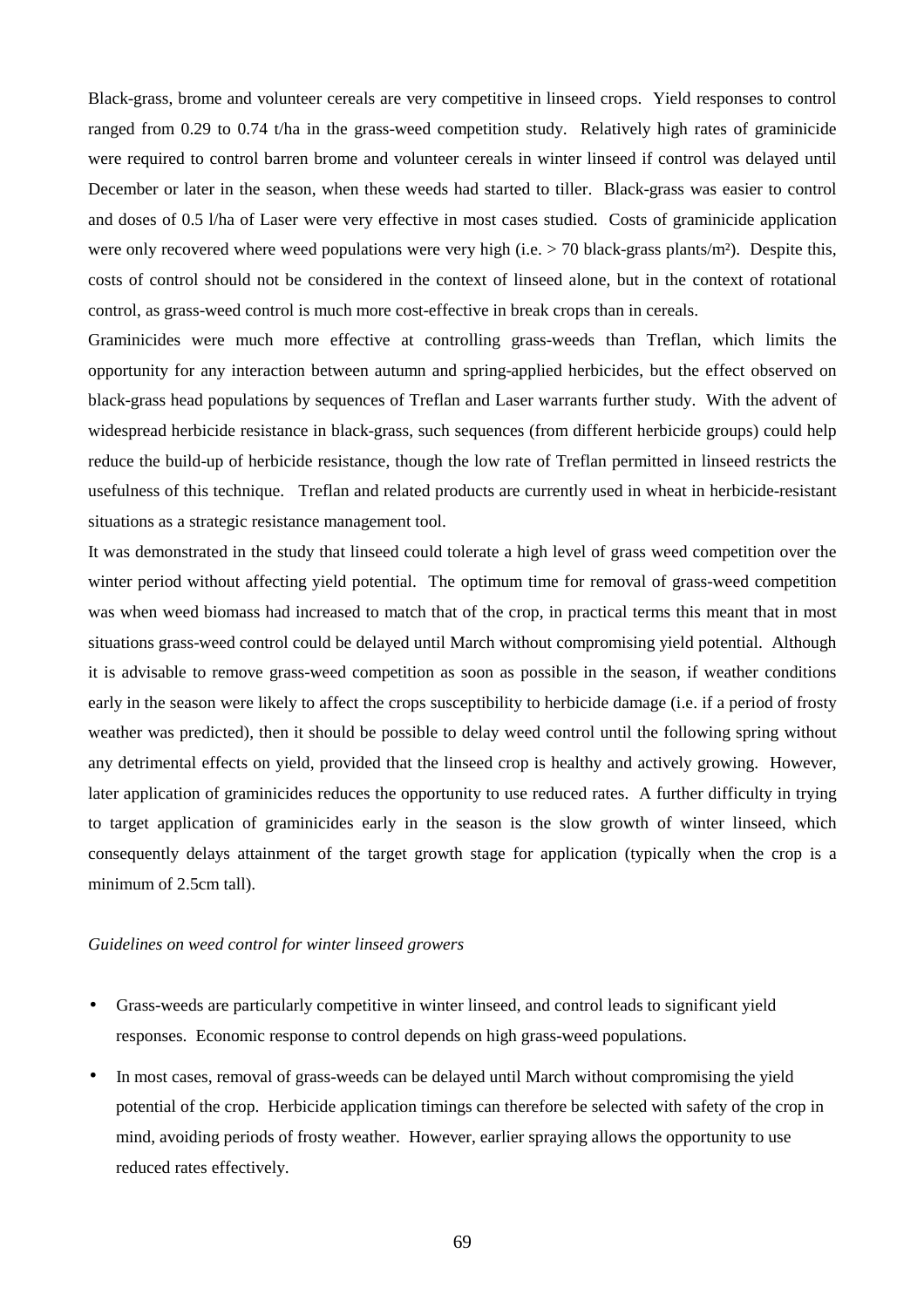- Treflan should not be incorporated into soil prior to drilling winter linseed, but applied as a post-drilling spray.
- Typically, on medium and light textured soils, where the weed flora is dominated by species such as chickweed, field speedwell and even common poppy, application of Treflan should provide a useful reduction in the autumn weed flora.
- There is no benefit in reducing dose rates of Treflan applied in the autumn.
- For control of broad-leaved weeds, of the limited spring herbicide options available, spring application of Ally is most likely to provide an economic return.
- Where Treflan has been applied in the autumn, and sensitive weeds dominate the flora, Ally rates can be reduced by up to 60% (to 10 g/ha) without compromising weed control.
- There is evidence of some complementary activity between autumn Treflan and spring herbicide applications (particularly with Ally) which can lead to better control of the total weed flora than that achieved by each product alone.
- Use of Ally in winter linseed can cause temporary stunting and/or yellowing of the crop. Such effects are transient and do not appear to influence the crop yield potential.
- Relatively high dose rates of graminicide are required to control grass-weeds in winter linseed, particularly where application is delayed until late winter and grass weeds, such as brome and volunteer wheat have started to tiller.
- There was no evidence that autumn application of graminicides caused any damage to winter linseed.
- There is evidence of some interaction between Treflan application and post-emergence graminicide treatments to reduce black-grass head populations.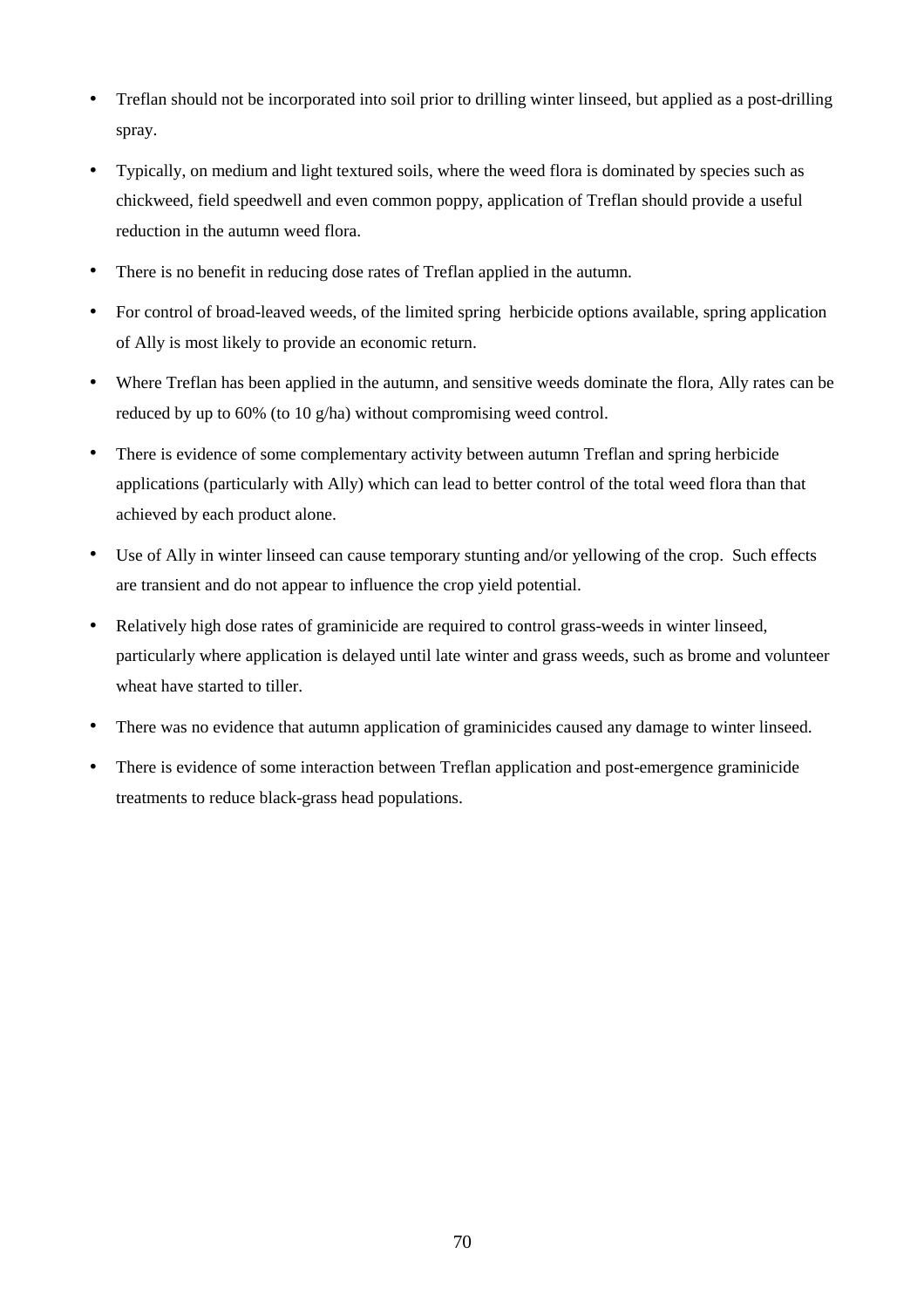#### **REFERENCES**

- **Carver M F F, Overthrow R B, Lutman P J W, Andrews F. (1997).** Weed control in spring linseed: Effects of knotgrass, chickweed, fat hen and oats on yield*. HGCA Project Report No 0S19,* 84 pages.
- **Davies F. (1997).** *Winter Linseed Out of the Blue***.** Semundo Ltd, 1997.
- **Freer J B S. (1991).** The control of broad-leaved weeds in linseed. *Aspects of Applied Biology 28, Production and protection of linseed.* pp 155-160.
- Froment M A, Turley D B. (1997). Evaluation of pre- and early post-emergence herbicides for use in winter linseed in England. *Proc. 1997 British Crop Protection Conference – Weeds*. pp 839-844.
- **Froment M A and Turley D B. (1998a).** Effect of trifluralin herbicide applied as an incorporated or surface treatment on plant population, crop vigour, broad-leaved weed control and yield in winter linseed (*Linum usitatissimum)*. *Tests of Agrochemicals and Cultivars* No. **19,** Annals of Applied Biology *132* (Supplement). pp 26-27.
- **Froment M A and Turley D B. (1998b).** Evaluation of herbicides for autumn broad-leaved weed control in winter linseed (*Linum usitatissimum*). *Tests of Agrochemicals and Cultivars,* No **19**, Annals of Applied Biology *132* (Supplement). pp 28-29.
- **Hack C M, Marshall G, Kirkwood R C. (1991**)**.** Modelling the effects of volunteer barley on the yield of fibre flax (*Linum usitatissimum L.)*. *Aspects of Applied Biology 28, Production and protection of linseed.* pp 145-150.
- **Kightley S P J, Cook S K, Ingle S, Serabula J, Smith J. (1997).** Winter Linseed I Comparison of winter and spring varieties II Weed control trials. *HGCA Project Report No OS22*, 32 pages.
- **Lutman P J W. (1991).** Weed control in linseed: a review. *Aspects of Applied Biology 28, Production and protection of linseed.* pp 137-144.
- **Lutman P J W. (1997).** Competitive effects of weeds in linseed. *Proc 1997 Brighton Crop Protection Conference – Weeds.* pp 833-838.
- **Oakley J N, Corbett S J, Parker W E & Young J E B. (1996).** Assessment of risk and control of flax flea beetles. *Brighton Crop Protection Conference - Pests and Diseases*, 1996: pp 191 - 196*.*
- **Turley D B, Froment M A. (1999).** Evaluation of rate and timing of cycloxydim on the control of cereal volunteers in winter linseed (*Linum Usitatissimum*). *Tests of Agrochemicals and Cultivars* No. 20 (1999). Annals of Applied Biology *134* (Supplement). pp 26-27.
- **Turley D B, Smith J M, Cook S K, Wiltshire J J J, and Froment M A (1999).** Recent advances in the agronomic understanding of winter linseed. *Aspects of Applied Biology 55, Protection and Production of Combinable Break Crops*. pp 203-210.

#### **ACKNOWLEDGEMENTS**

With thanks for the financial support of the Home-Grown Cereals Authority and Dow Agriculture. Thanks also to staff at the ADAS sites involved, and to James Clarke, Martin Froment and Sarah Cook for comments on the report.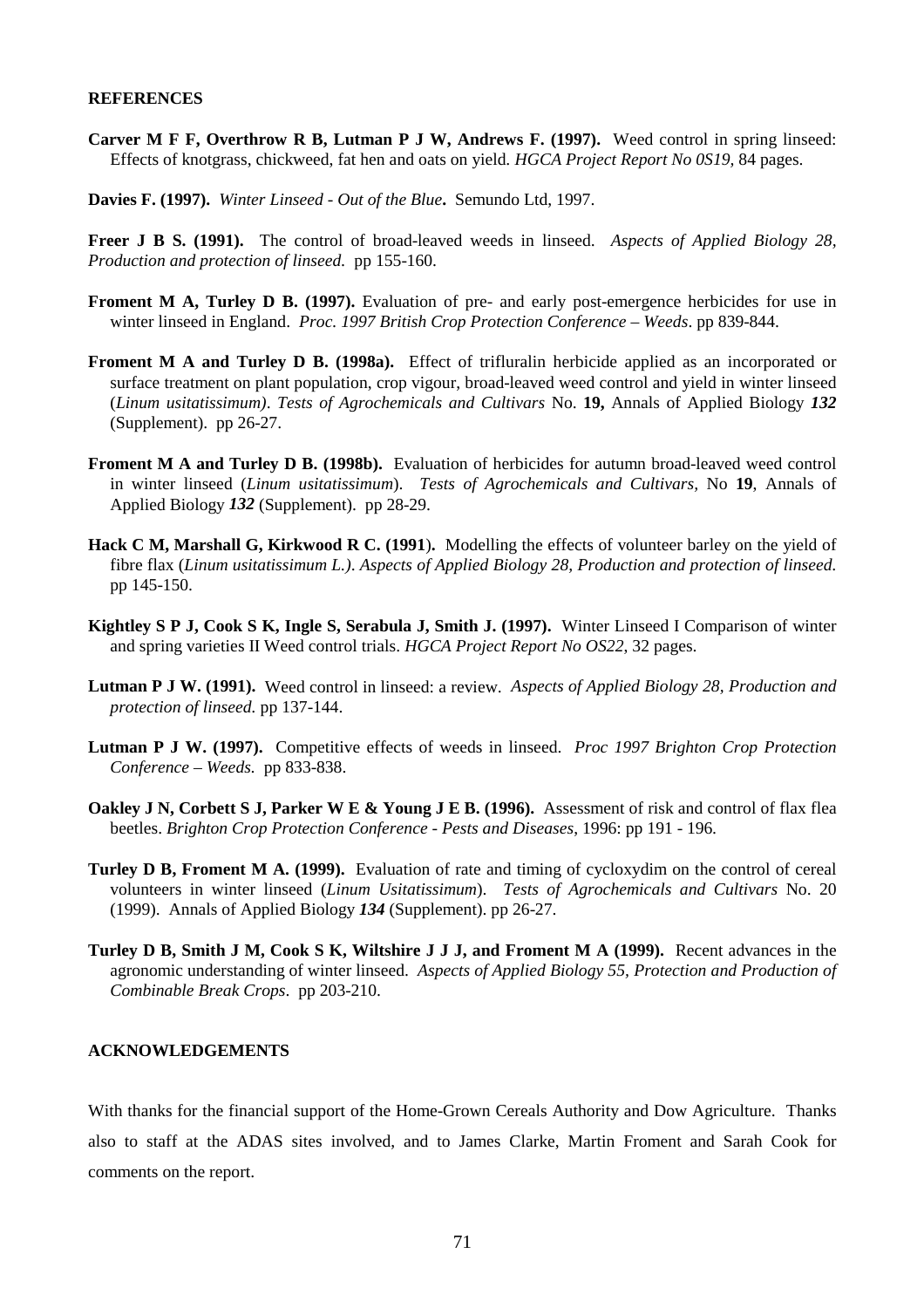| <b>Active Ingredients</b>       | Trifluralin          | Bentazone              | Bentazone +<br>Clopyralid<br>+ Bromoxynil | Metsulfuron<br>methyl | Amidosulfuron |
|---------------------------------|----------------------|------------------------|-------------------------------------------|-----------------------|---------------|
| Product                         | Treflan              | Basagran/Basagran SG   | $Basagram + Vindex$                       | Ally                  | Eagle         |
| Concentration of active         | 480 g/l              | 480 g/l (SG 87% w/w)   | 480:240:50 g/l                            | 20% w/w               | 75% w/w       |
| Label approval (spring linseed) | Yes                  | Yes                    | Yes                                       | Yes                   | Yes           |
| Pre/Post emergence              | Pre                  | Post                   | Post                                      | Post                  | Post          |
| Max. possible rate of use       | 1.75 l/ha in linseed | 3 l/ha (SG 1.65 kg/ha) | $2+1$ l/ha                                | 30 g/ha               | $40$ g/ha     |
| <b>Annual Meadow-Grass</b>      | S                    | $\mathbf R$            | $\mathbb{R}$                              |                       |               |
| <b>Annual Nettle</b>            | <b>MS</b>            | S                      | S                                         | S                     |               |
| <b>Black Bindweed</b>           | ${\bf S}$            | <b>MS</b>              | S                                         | <b>MS</b>             |               |
| <b>Black-Grass</b>              | S                    | $\mathbf R$            | R                                         |                       |               |
| <b>Black Nightshade</b>         | $\mathbf R$          | S                      | S                                         |                       |               |
| Charlock                        | $\mathbf R$          | S                      | S                                         | S                     | S             |
| Chickweed                       | S                    | S                      | S                                         | S                     |               |
| Cleavers                        | $\mathbf R$          | S                      | S                                         |                       | S             |
| Common Orache                   | <b>MS</b>            | <b>MS</b>              | MS                                        | <b>MR</b>             |               |
| <b>Common Poppy</b>             |                      | <b>MS</b>              | S                                         | S                     |               |
| Corn Marigold                   | $\mathbf R$          | S                      | S                                         | S                     |               |
| Corn Spurry                     | <b>MS</b>            | S                      |                                           | S                     |               |
| Cranesbill                      |                      | S                      | S                                         | S                     |               |
| Creeping Thistle                |                      | (S)                    | (S)                                       | S                     |               |
| Docks                           |                      |                        |                                           | S                     |               |
| Fat Hen                         | S                    | <b>MS</b>              | S                                         | <b>MS</b>             |               |
| <b>Field Pansy</b>              |                      | R                      | MS                                        | <b>MS</b>             |               |
| <b>Field Penny Cress</b>        | $\mathbf R$          | S                      | S                                         |                       |               |
| <b>Field Speedwell</b>          | S                    | <b>MS</b>              | S                                         | <b>MS</b>             |               |

**APPENDIX A**- Broad-leaved weed herbicides for use in winter linseed - their spectrum of control\* and mode of activity

(cont'd)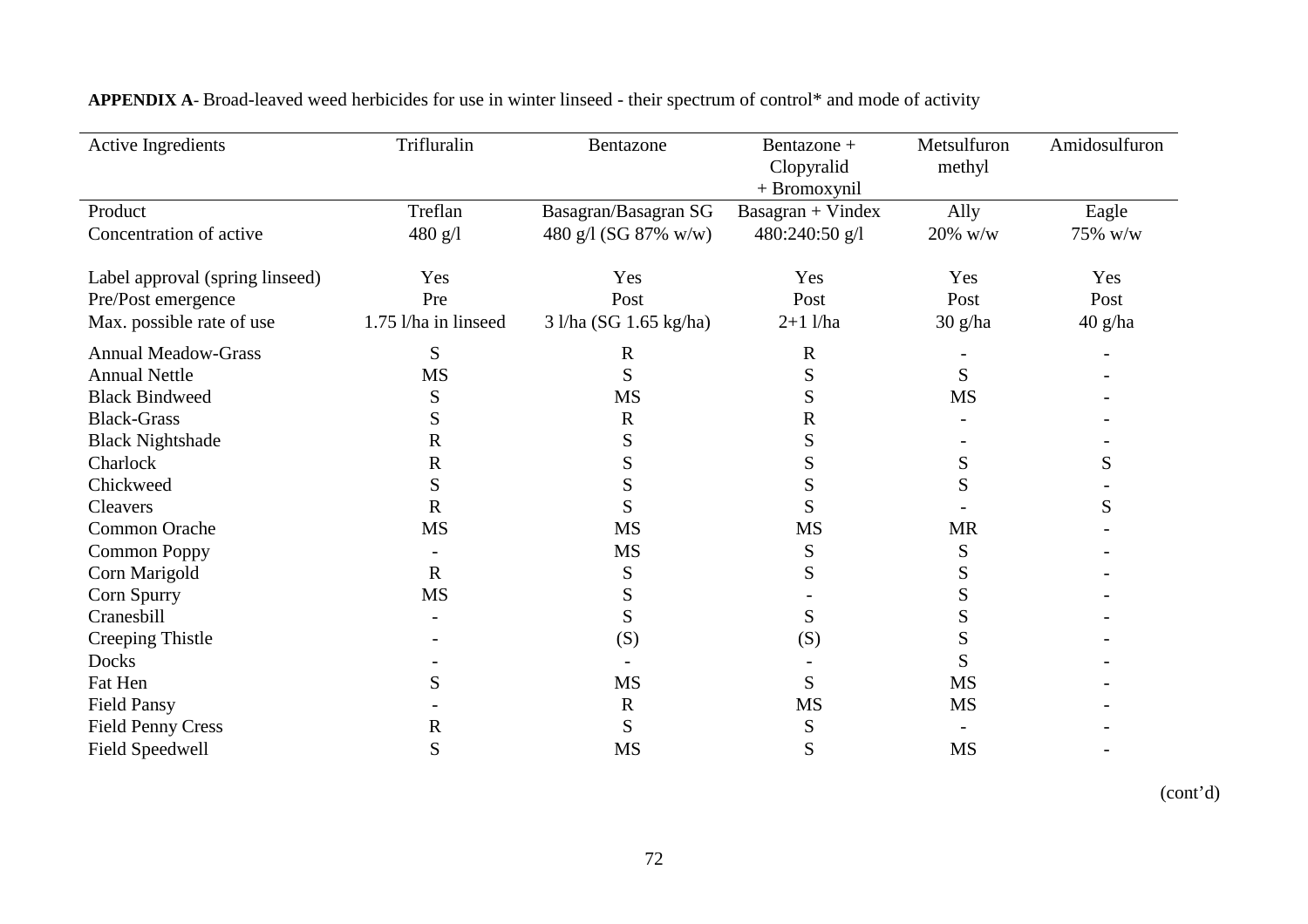(cont'd)

| Active Ingredients              | Trifluralin | Bentazone              | Bentazone +         | Metsulfuron | Amidosulfuron |
|---------------------------------|-------------|------------------------|---------------------|-------------|---------------|
|                                 |             |                        | Clopyralid          | methyl      |               |
|                                 |             |                        | $+$ Bromoxynil      |             |               |
| Product                         | Trelfan etc | Basagran/Basagran SG   | $Basagram + Vindex$ | Ally        | Eagle         |
| Concentration of active         | 480 g/l     | 480 g/l (SG 87% w/w)   | 480:240:50 g/l      | $20\%$ w/w  | 75% w/w       |
| Label Approval (spring linseed) | Yes         | Yes                    | Yes                 | Yes         | Yes           |
| Pre-Post Emergence              | Pre         | Post                   | Post                | Post        | Post          |
| Max. Possible Rate of Use       | $1.75$ l/ha | 3 l/ha (SG 1.65 kg/ha) | $2+1$ l/ha          | $30$ g/ha   | $40$ g/ha     |
| <b>Fools Parsley</b>            |             | S                      | S                   | <b>MS</b>   |               |
| Forget Me Not                   |             | S                      | S                   | <b>MS</b>   | S             |
| Fumitory                        | <b>MS</b>   | <b>MS</b>              | <b>MS</b>           |             |               |
| Groundsel                       |             | <b>MS</b>              | S                   | S           |               |
| Ivy-leaved Speedwell            |             | <b>MR</b>              |                     |             |               |
| Knotgrass                       | S           | <b>MR</b>              | <b>MS</b>           | <b>MS</b>   |               |
| Mayweed                         | R           | S                      | S                   | S           |               |
| Pale Persicaria                 | S           | S                      | S                   |             |               |
| <b>Red Dead Nettle</b>          | <b>MS</b>   | <b>MS</b>              | <b>MS</b>           |             |               |
| Redshank                        | S           | S                      | S                   |             |               |
| <b>Scarlet Pimpernel</b>        | S           | S                      | <b>MS</b>           |             |               |
| <b>Shepherds Purse</b>          | R           | S                      | <b>MS</b>           | C.          | S             |
| Sow Thistle                     | $\mathbf R$ | MS                     |                     | S           |               |
| <b>Volunteer Rape</b>           |             | S                      | S                   | C.          |               |
| Wild Radish                     | R           | S                      | S                   |             |               |

\*Control spectrums taken from product manuals and trials data

| Key |    | Susceptible                    | MR   | <b>Moderately Resistant</b> |
|-----|----|--------------------------------|------|-----------------------------|
|     |    | Suppression of top growth only |      | Resistant                   |
|     | MS | <b>Moderately Susceptible</b>  | $ -$ | No data                     |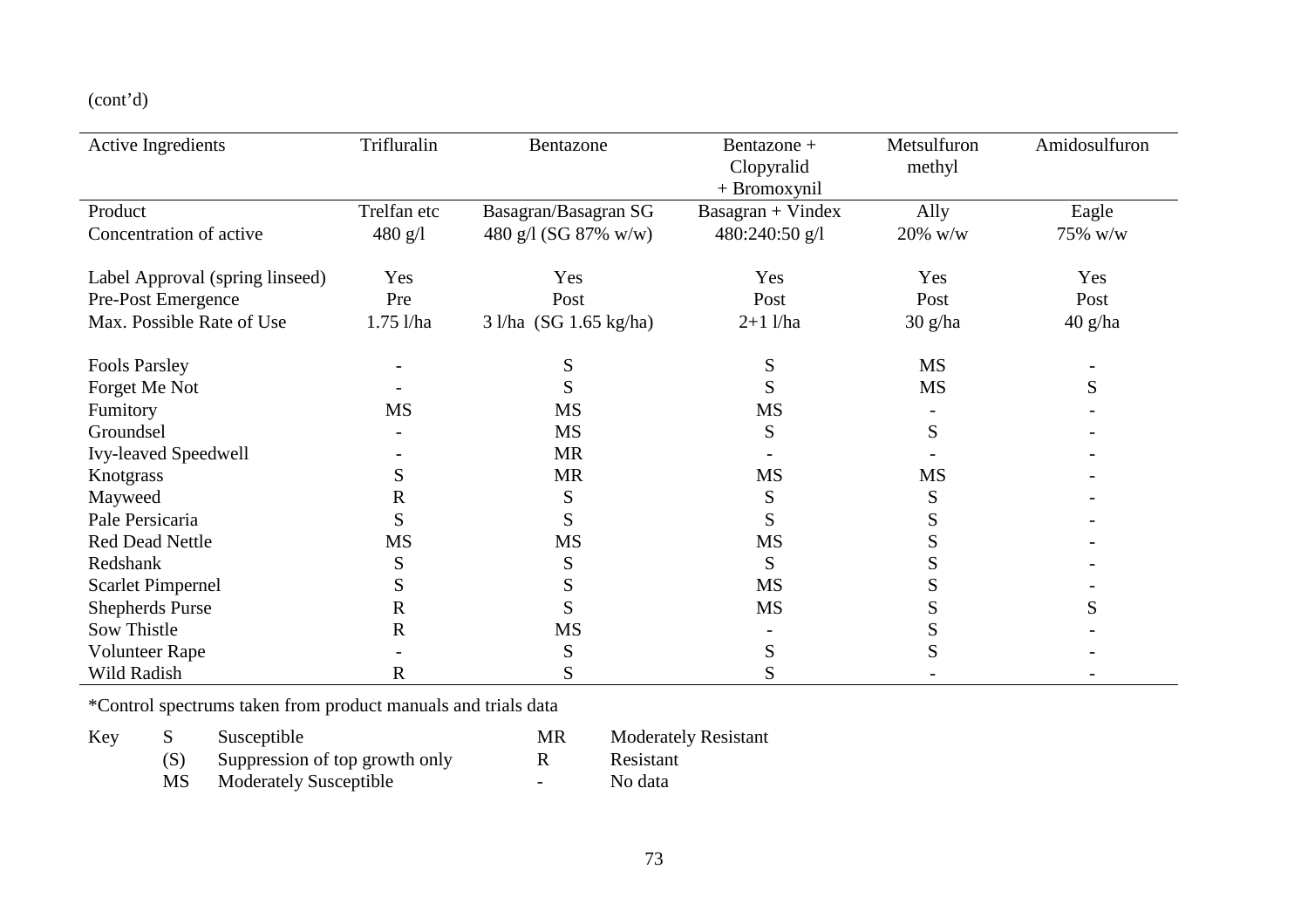| Active Ingredient  | Mode of action                                                                                                                                                                                      | Biochemistry                                                                  |
|--------------------|-----------------------------------------------------------------------------------------------------------------------------------------------------------------------------------------------------|-------------------------------------------------------------------------------|
| Bentazone          | Selective contact herbicide, absorbed mainly by<br>foliage, with very little translocation. Absorption<br>by roots possible, resulting in upward<br>translocation                                   | Photosynthetic electron<br>transport inhibitor                                |
| Bromoxynil         | Selective contact herbicide with some systemic<br>activity. Absorbed by foliage with limited<br>translocation                                                                                       | Inhibits photosynthesis and<br>uncouples oxidative<br>phosphorylation         |
| Clopyralid         | Selective systemic herbicide, absorbed by foliage<br>and roots with translocation both up and down<br>plant. Accumulates in meristematic tissue                                                     | Auxin-type reaction. Acts<br>on cell elongation and<br>respiration            |
| Metsulfuron-methyl | Selective systemic herbicide absorbed through<br>roots and foliage, with rapid translocation both up<br>and down plant. Stops cell division and growth.<br>Selectivity based on speed of metabolism | Sulfonyl-urea. Inhibits<br>amino acid (valine and<br>isoleucine) biosynthesis |
| Trifluralin        | Selective soil herbicide. Enters seedlings via<br>hypocotyl region. Also inhibits root development                                                                                                  | Cell division inhibitor                                                       |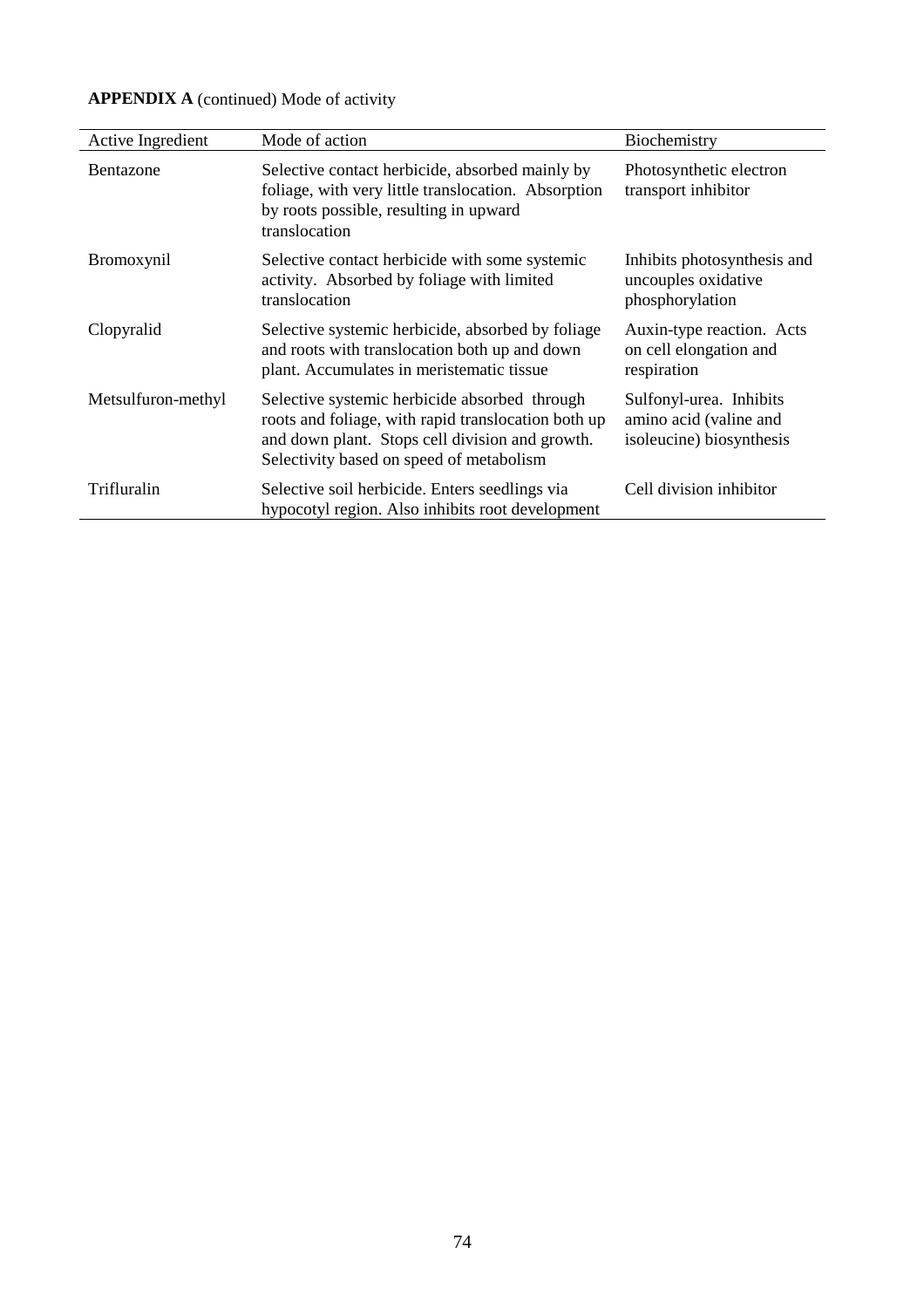**APPENDIX B** – Yield responses required to cover costs of herbicide application (including application)

Costs used in calculations

| Herbicide costs:       | Other costs:                                   |
|------------------------|------------------------------------------------|
| Treflan - £2.08/1      | Cost of spray application $- \pounds 7.40$ /ha |
| Ally - $\pounds0.40/g$ | Linseed crop value $-£110/tonne$               |
| Basagran - £35.08/1    | Typical cost of Treflan incorporation - £24/ha |
| Vindex $-11.80/l$      |                                                |
| Laser - £23.00/1       |                                                |

All Treflan applied as post-drilling spray unless stated otherwise

| Treatment                             | Cost of chemical and | Yield response required |
|---------------------------------------|----------------------|-------------------------|
|                                       | application          | to cover costs (t/ha)   |
| 1.75 l/ha Treflan incorporated        | £35.04               | 0.32                    |
| 1.75 l/ha Treflan post-drilling       | £11.04               | 0.10                    |
| 0.875 l/ha Treflan post-drilling      | £9.22                | 0.08                    |
| 10 g/ha Ally                          | £11.40               | 0.10                    |
| 20 g/ha Ally                          | £15.40               | 0.14                    |
| 30 g/ha Ally                          | £19.40               | 0.18                    |
| 1 l/ha Basagran                       | £42.48               | 0.39                    |
| 1.5 l/ha Basagran                     | £60.02               | 0.54                    |
| 2.0 l/ha Basagran                     | £77.75               | 0.71                    |
| 1 l/ha Basagran + $0.5$ l/ha Vindex   | £48.38               | 0.44                    |
| 1.5 l/ha Basagran + $0.5$ l/ha Vindex | £68.87               | 0.62                    |
| $2.0$ l/ha Basagran + 0.5 l/ha Vindex | £89.36               | 0.81                    |
| 0.875 l/ha Treflan plus:              |                      |                         |
| 10 g/ha Ally                          | £20.62               | 0.19                    |
| 20 g/ha Ally                          | £24.62               | 0.22                    |
| 30 g/ha Ally                          | £28.62               | 0.26                    |
| 1 l/ha Basagran                       | £51.70               | 0.47                    |
| 1.5 l/ha Basagran                     | £69.24               | 0.63                    |
| 2.0 l/ha Basagran                     | £86.78               | 0.79                    |
| 1 l/ha Basagran + $0.5$ l/ha Vindex   | £57.60               | 0.52                    |
| 1.5 l/ha Basagran + $0.5$ l/ha Vindex | £78.08               | 0.71                    |
| $2.0$ l/ha Basagran + 0.5 l/ha Vindex | £98.58               | 0.90                    |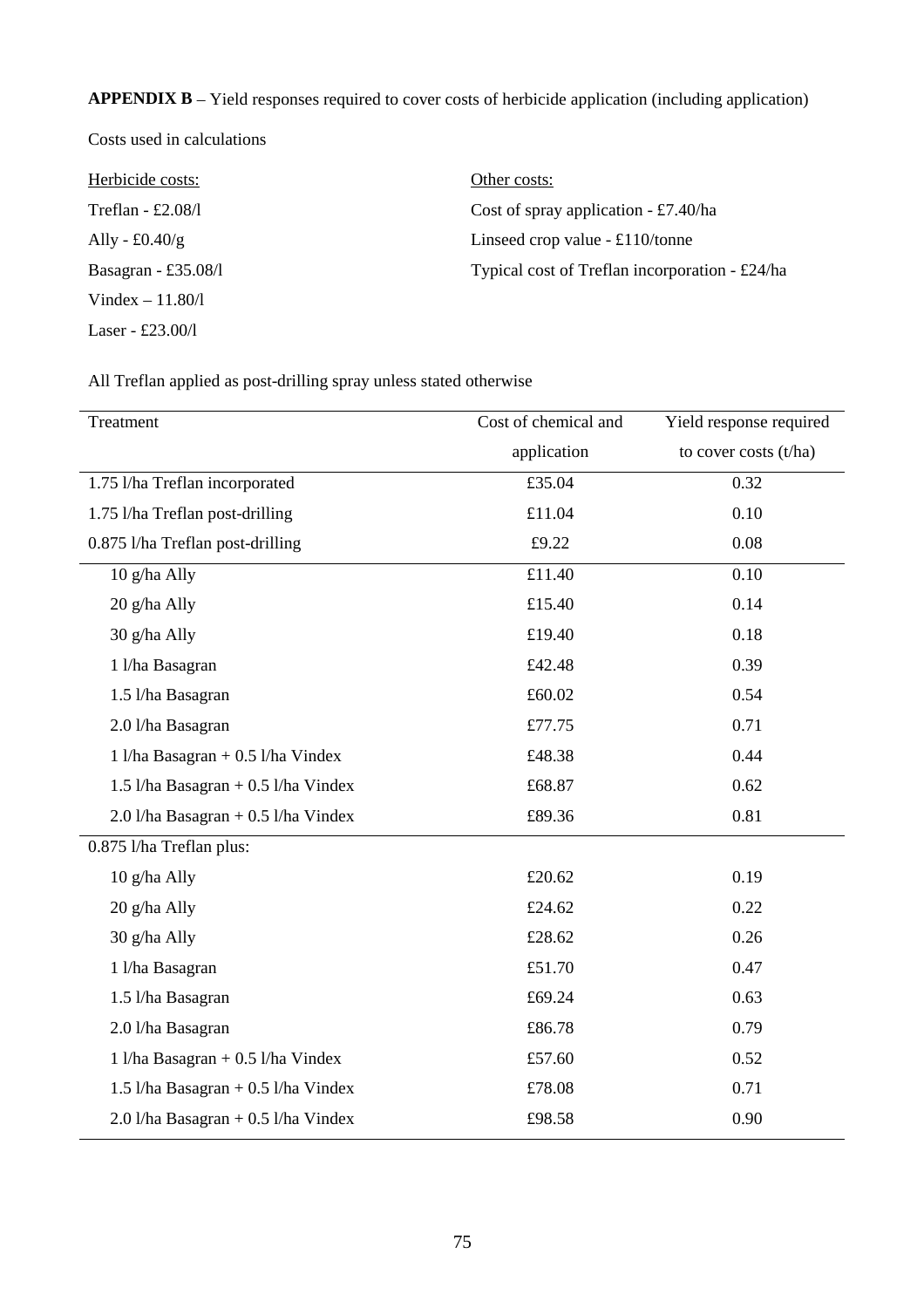# **APPENDIX B** (cont)

| Treatment                               | Cost of chemical and | Yield response required |
|-----------------------------------------|----------------------|-------------------------|
|                                         | application          | to cover costs (t/ha)   |
| 1.75 l/ha Treflan plus:                 |                      |                         |
| 10 g/ha Ally                            | £22.40               | 0.20                    |
| 20 g/ha Ally                            | £26.44               | 0.24                    |
| 30 g/ha Ally                            | £30.44               | 0.28                    |
| 1 l/ha Basagran                         | £53.52               | 0.49                    |
| 1.5 l/ha Basagran                       | £71.06               | 0.64                    |
| 2.0 l/ha Basagran                       | £88.60               | 0.81                    |
| 1 l/ha Basagran + $0.5$ l/ha Vindex     | £59.42               | 0.54                    |
| 1.5 $1/ha$ Basagran + 0.5 $1/ha$ Vindex | £79.91               | 0.73                    |
| $2.0$ l/ha Basagran + 0.5 l/ha Vindex   | £100.40              | 0.91                    |
| 1.0 l/ha Laser                          | £30.40               | 0.28                    |
| 0.75 l/ha Laser                         | £24.65               | 0.22                    |
| 0.5 l/ha Laser                          | £18.90               | 0.17                    |
| 0.25 l/ha Laser                         | £13.15               | 0.12                    |
| 1.75 l/ha Treflan plus:                 |                      |                         |
| 1.0 l/ha Laser                          | £41.44               | 0.38                    |
| 0.75 l/ha Laser                         | £35.69               | 0.32                    |
| 0.5 l/ha Laser                          | £29.94               | 0.27                    |
| 0.25 l/ha Laser                         | £24.19               | 0.22                    |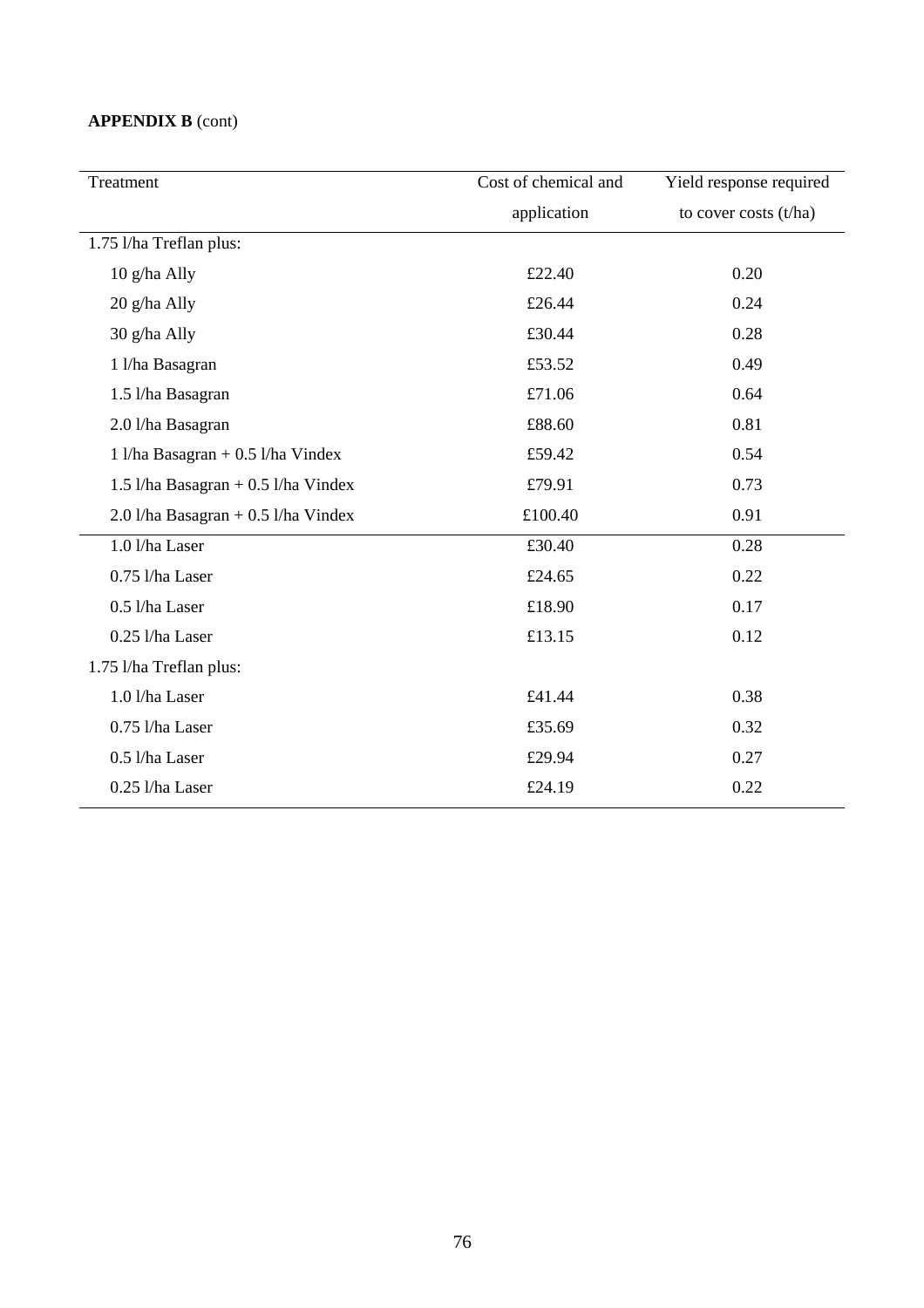# APPENDIX C **–** A) Meteorological information and long-term averages at ADAS Boxworth

## **1997-98 season**

| Month     | Lowest<br>minimum air<br>temperature<br>$({}^{\circ}C)$ | Date of<br>minimum | No of days with<br>frost<br>(air < 0°C) |
|-----------|---------------------------------------------------------|--------------------|-----------------------------------------|
| September | 2.1                                                     | 22/09/97           | 0                                       |
| October   | $-3.9$                                                  | 30/10/97           | 5                                       |
| November  | $-1.4$                                                  | 1/11/97            |                                         |
| December  | $-1.0$                                                  | 3/12/97            | 9                                       |
| January   | $-3.1$                                                  | 23/1/98            | 8                                       |
| February  | $-5.8$                                                  | 2/2/98             | 4                                       |
| March     | $-2.6$                                                  | 9/3/98             | 5                                       |
| April     | $-1.5$                                                  | 14/4/98            |                                         |

## **1998-99 season**

| Month     | Lowest<br>minimum air<br>temperature<br>$({}^{\circ}C)$ | Date of<br>minimum | No of days with<br>frost<br>(air < 0°C) |
|-----------|---------------------------------------------------------|--------------------|-----------------------------------------|
| September | 4.6                                                     | 13/9/98            |                                         |
| October   | 0.3                                                     | 18/10/98           |                                         |
| November  | $-4.8$                                                  | 18/11/98           | 8                                       |
| December  | $-3.1$                                                  | 21/12/98           | 9                                       |
| January   | $-3.8$                                                  | 12/1/99            | 6                                       |
| February  | $-5.0$                                                  | 9/2/99             | 9                                       |
| March     | $-2.7$                                                  | 11/3/99            | 2                                       |
| April     | $-2.5$                                                  | 14/4/99            | 3                                       |

## **1999-00 season**

| Month           | Lowest<br>minimum air<br>temperature<br>$({}^\circ\mathrm{C})$ | Date of<br>minimum | No of days with<br>frost<br>(air < 0°C) |
|-----------------|----------------------------------------------------------------|--------------------|-----------------------------------------|
| September       | 5.6                                                            | 16/9/99            | 0                                       |
| October         | 1.6                                                            | 6/10/99            | $\theta$                                |
| <b>November</b> | $-0.6$                                                         | 18/11/99           |                                         |
| December        | $-5.5$                                                         | 20/12/99           | 12                                      |
| January         | $-4.8$                                                         | 25/1/00            | 12                                      |
| February        | $-2.0$                                                         | 20/2/00            | 5                                       |
| March           | $-2.1$                                                         | 4/3/00             | 3                                       |
| April           | $-2.3$                                                         | 6/4/00             |                                         |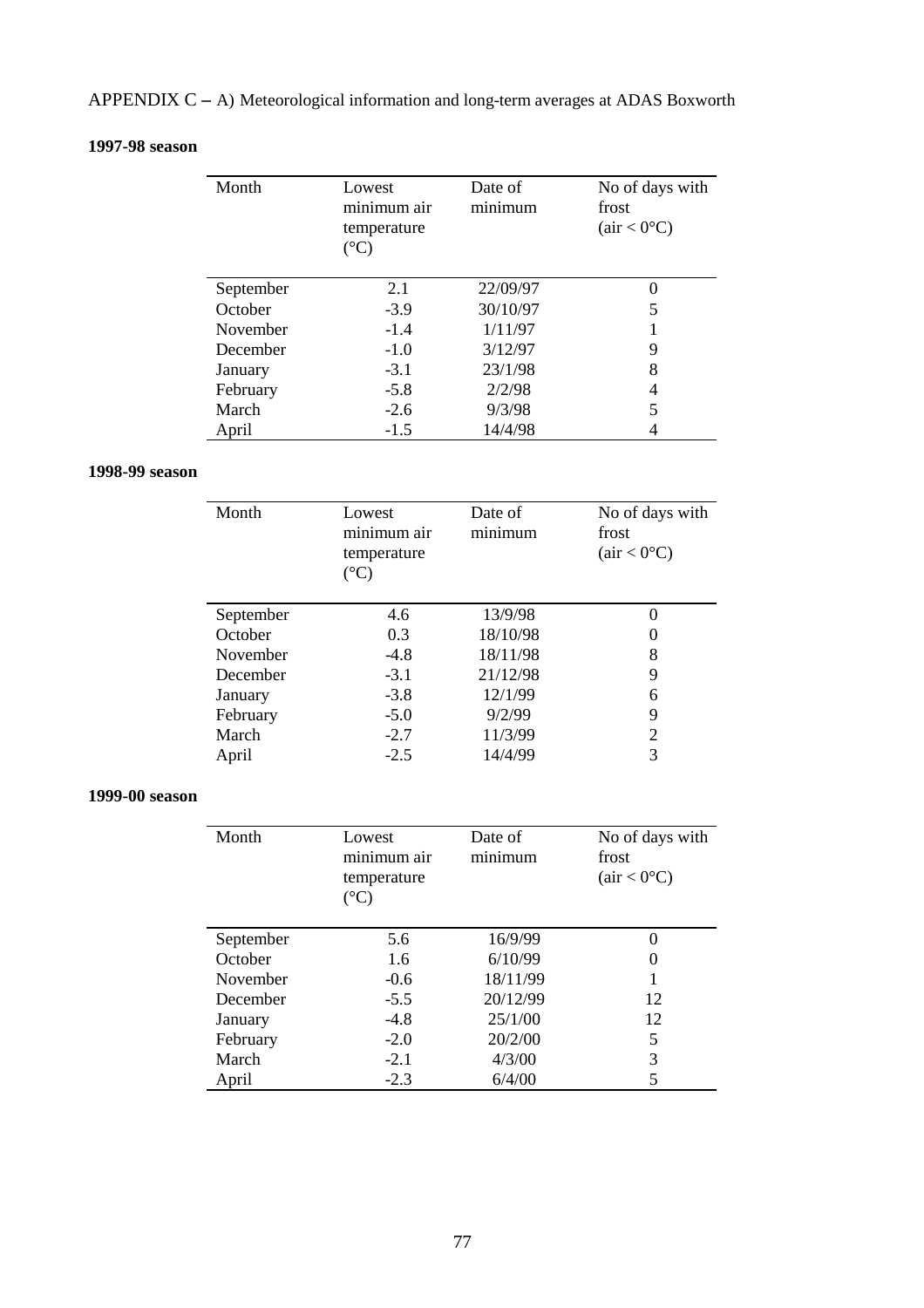# **APPENDIX C** – B) Meteorological information and long-term averages - ADAS Bridgets

### **1997-98 season**

| Month     | Lowest<br>minimum air<br>temperature<br>$({}^{\circ}C)$ | Date of<br>minimum | No of days with<br>frost<br>(air < 0°C) |
|-----------|---------------------------------------------------------|--------------------|-----------------------------------------|
| September | 2.4                                                     | 14/9/97            | 0                                       |
| October   | $-3.6$                                                  | 31/10/97           | 5                                       |
| November  | $-3.8$                                                  | 1/11/97            | 6                                       |
| December  | $-4.2$                                                  | 5/12/97            | 12                                      |
| January   | $-3.4$                                                  | 29/1/98            | 12                                      |
| February  | $-5.6$                                                  | 4/2/98             | 7                                       |
| March     | $-2.0$                                                  | 23/3/98            | 6                                       |
| April     | $-3.1$                                                  | 13/4/98            |                                         |

### **1998-99 season**

| Month     | Lowest<br>minimum air<br>temperature<br>$(^{\circ}C)$ | Date of<br>minimum | No of days with<br>frost<br>(air < 0°C) |
|-----------|-------------------------------------------------------|--------------------|-----------------------------------------|
| September | 3.7                                                   | 12/09/98           |                                         |
| October   | 0.3                                                   | 18/10/98           |                                         |
| November  | $-2.4$                                                | 17/11/98           | 8                                       |
| December  | $-5.0$                                                | 06/12/98           |                                         |
| January   | $-4.1$                                                | 12/01/99           | 6                                       |
| February  | $-5.7$                                                | 13/02/99           | 10                                      |
| March     | $-3.3$                                                | 10/03/99           |                                         |
| April     | $-2.7$                                                | 14/04/99           |                                         |

## **1999-00 season**

| Month     | Lowest<br>minimum air<br>temperature<br>$({}^\circ\mathrm{C})$ | Date of<br>minimum | No of days with<br>frost<br>(air < 0°C) |
|-----------|----------------------------------------------------------------|--------------------|-----------------------------------------|
| September | 6.2                                                            | 10/09/99           | 0                                       |
| October   | $-1.4$                                                         | 06/10/99           | 5                                       |
| November  | $-2.8$                                                         | 30/11/99           | 3                                       |
| December  | $-10.8$                                                        | 20/12/99           | 11                                      |
| January   | $-8.2$                                                         | 27/01/00           | 17                                      |
| February  | $-4.9$                                                         | 20/02/00           |                                         |
| March     | $-3.4$                                                         | 05/03/00           | 10                                      |
| April     | $-2.3$                                                         | 08/04/00           |                                         |